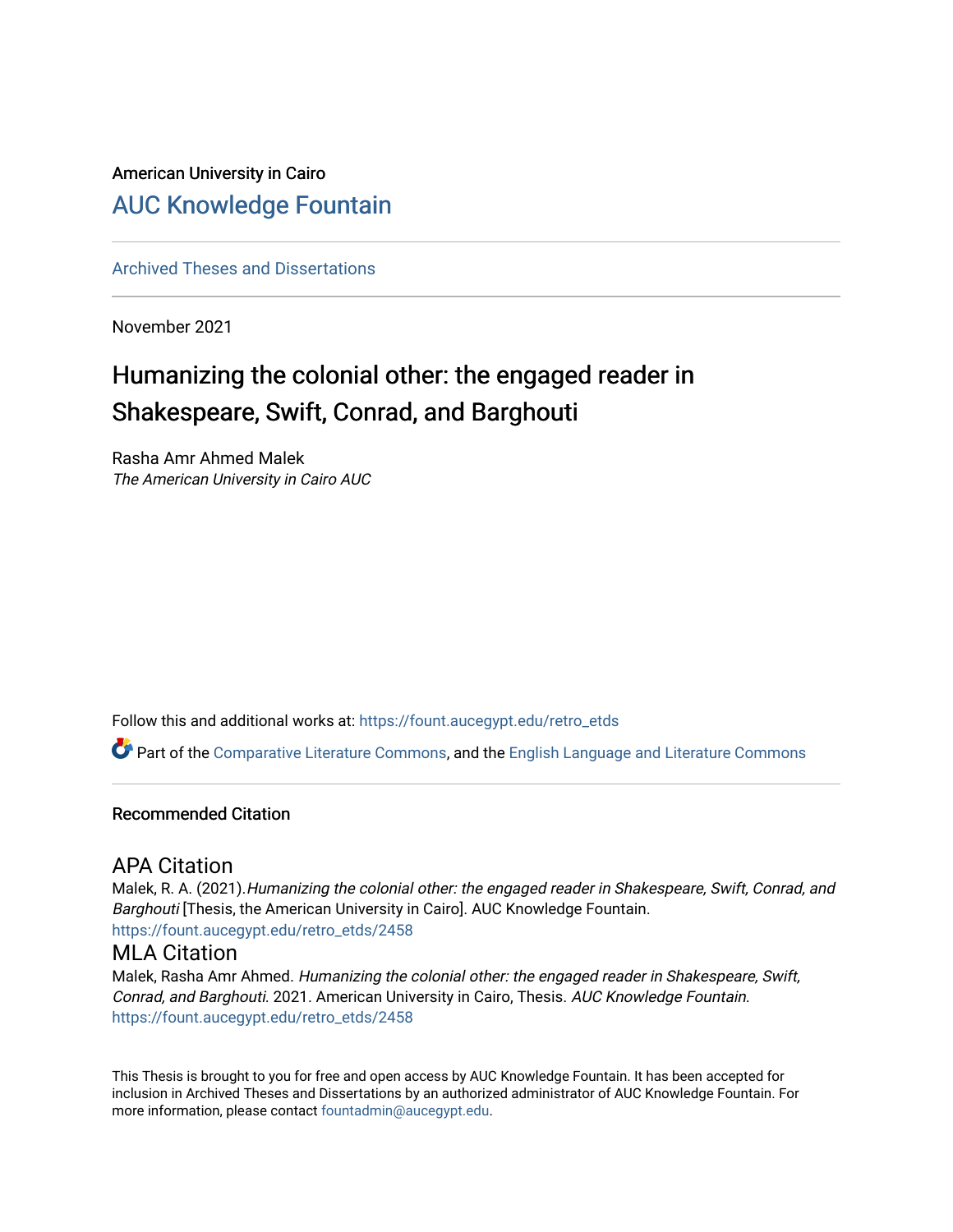The American University in Cairo

School of Humanities and Social Sciences

# **Humanizing the Colonial Other: The Engaged Reader in Shakespeare, Swift, Conrad, and Barghouti**

A Thesis Submitted to

The Department of

English and Comparative Literature

In Partial Fulfillment of the Requirements

For the Degree of Master of Arts

## By **Rasha Amr Ahmed Malek**

Under the supervision of

## **Dr. William Melaney**

**May/ 2012**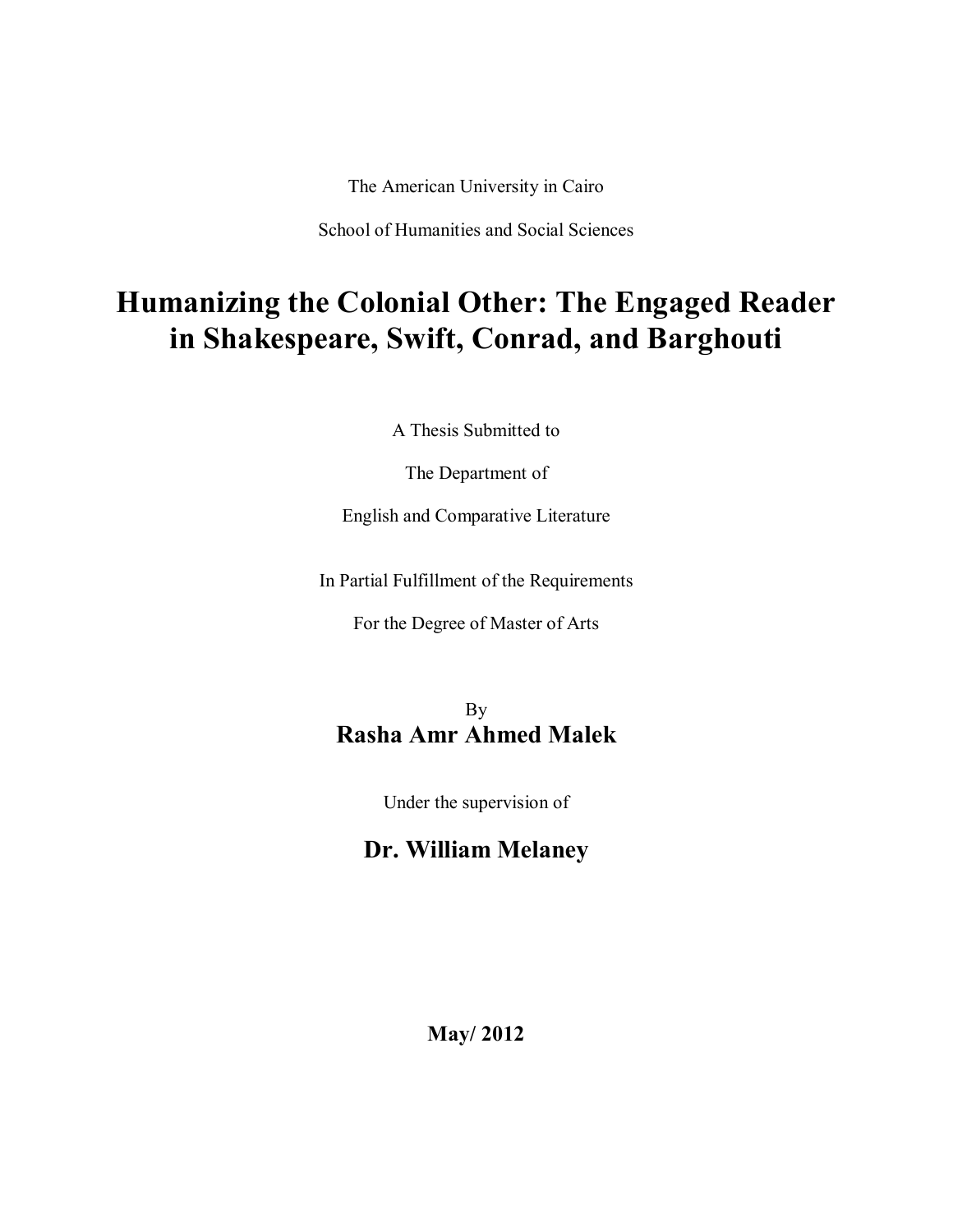The American University in Cairo

# **Humanizing the Colonial Other: The Engaged Reader in Shakespeare, Swift, Conrad, and Barghouti.**

A Thesis Submitted by

## **Rasha Amr Ahmed Malek**

To the Department

English and Comparative Literature

## **May/2012**

In partial fulfillment of the requirements for The degree of Master of Arts

Has been approved by

Dr. William Melaney Thesis Committee Advisor\_\_\_\_\_\_\_\_\_\_\_\_\_\_\_\_\_\_\_\_\_\_\_\_\_\_\_\_\_\_\_\_\_\_\_\_\_\_\_\_\_\_\_\_ Affiliation

Dr. Ira Dworkin Thesis Committee Reader\_\_\_\_\_\_\_\_\_\_\_\_\_\_\_\_\_\_\_\_\_\_\_\_\_\_\_\_\_\_\_\_\_\_\_\_\_\_\_\_\_\_\_\_ Affiliation

Dr. Tahia Nasser Thesis Committee Reader\_\_\_\_\_\_\_\_\_\_\_\_\_\_\_\_\_\_\_\_\_\_\_\_\_\_\_\_\_\_\_\_\_\_\_\_\_\_\_\_\_\_\_\_ Affiliation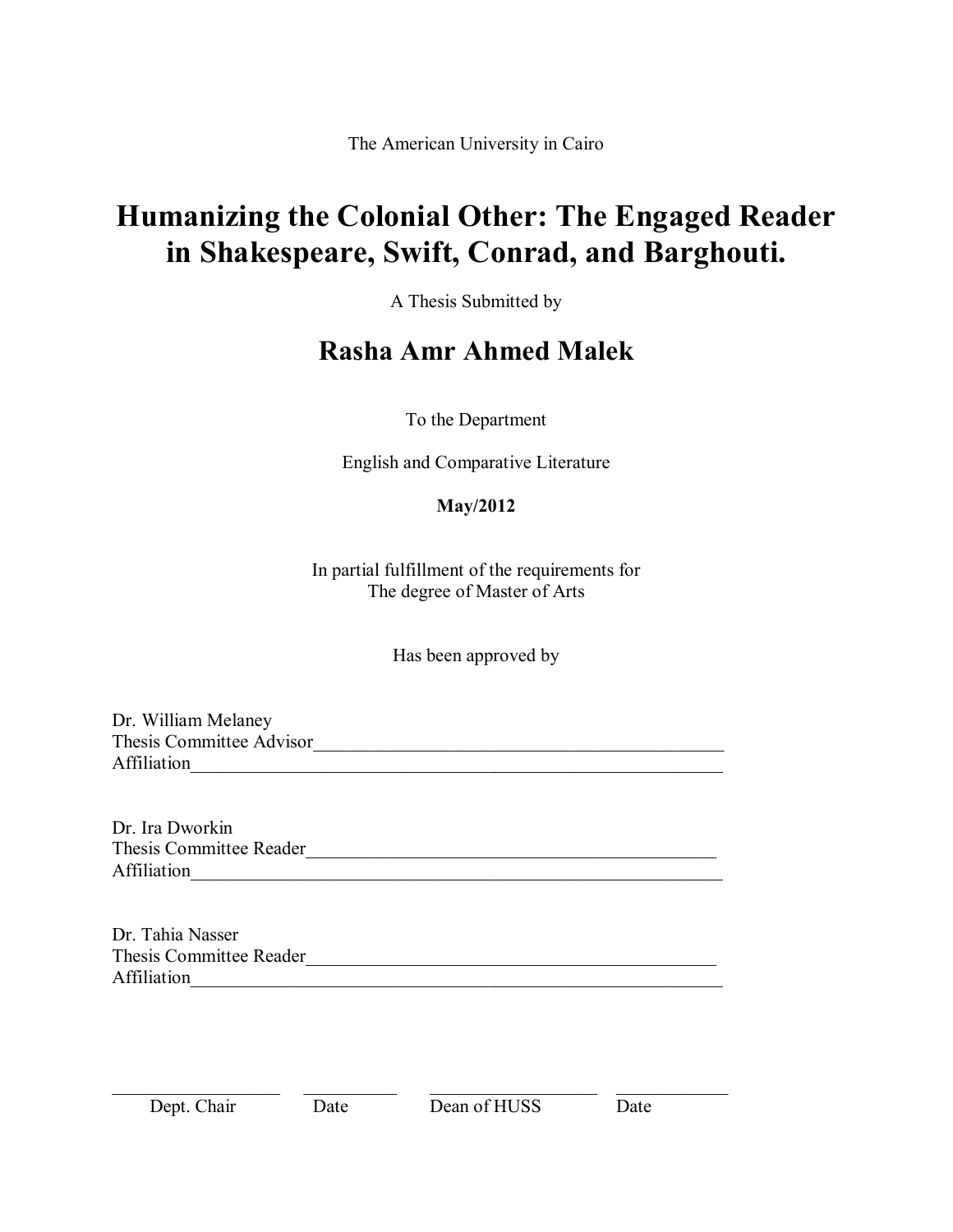### **ABSTRACT**

In the modern hermeneutical tradition, the reader is the main source of textual meaning. The hermeneutical reader is encouraged to reinterpret literature and history, and to approach the text in the light of what we can know about the world. When approaching Shakespeare's play, *The Tempest,* the hermeneutical reader can no longer accept Prospero's authoritative and manipulative discourse on Caliban but attempts to rehumanize him and investigate his character when the reader begins to perceive the moral limitations of Prospero, his master. The hermeneutical reader of Swift's *Gulliver's Travels* learns to question Gulliver's view of native people, his tendency to dehumanize the Yahoos and to collaborate with the Houyhnhnms in their plans to eliminate a racial other. From a hermeneutical point of view, whether or not Swift shares Gulliver's hostility towards the Yahoos becomes less important that how the reader interprets the text and the meanings that it evokes. The hermeneutical reader of Conrad's *Heart of Darkness* is encouraged to question and condemn the morality of the colonial aggressors, and perhaps Conrad himself, in a novel that highlights brutal acts committed by the Europeans against native Africans. Finally, the hermeneutical reader of Barghouti's novel, *I Saw Ramallah*, challenges the Israeli narrative of refugees who have found "a land without a people for a people without a land" by providing witness to the devastating effects that this narrative has visited upon the Palestinian people. The four works of literature under consideration have been read through a hermeneutical approach that has allowed the other to be re-humanized, rather than subordinated to colonial and imperial systems that disregard or violate what cannot be mastered.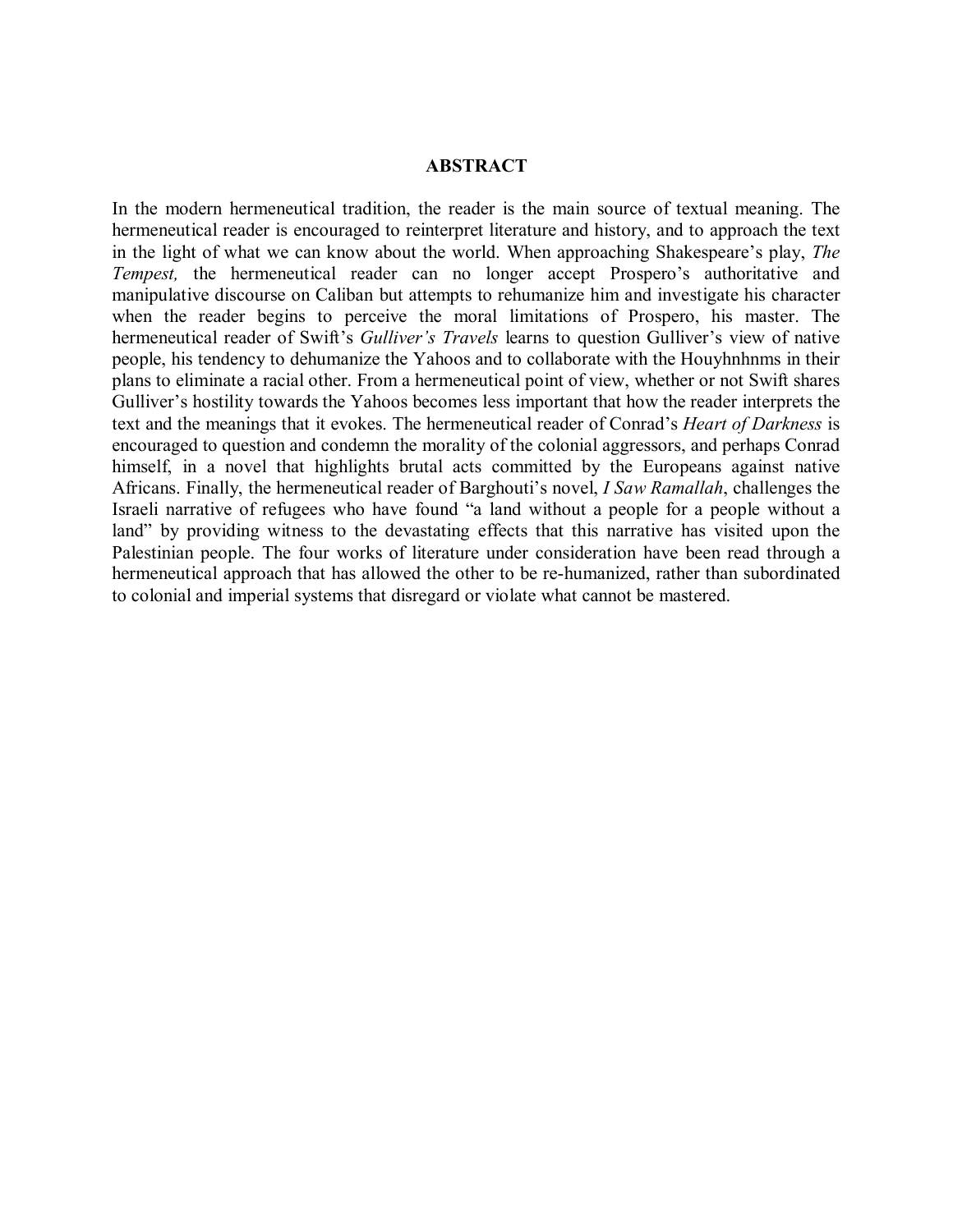### **Contents**

| Introduction: Engaging the Reader in the Text                       |    |
|---------------------------------------------------------------------|----|
| Chapter I: A Post-Colonial Reading of <i>The Tempest</i>            | 10 |
| Chapter II: Signs of History in <i>Gulliver's Travels</i> , Book IV | 28 |
| Chapter III: Conrad's <i>Heart of Darkness</i> as a Colonial Text   | 41 |
| Chapter IV: A Critical Inquiry into Palestinian Discourse           | 54 |
| Conclusion: Reconfiguring History                                   | 74 |
| Bibliography                                                        |    |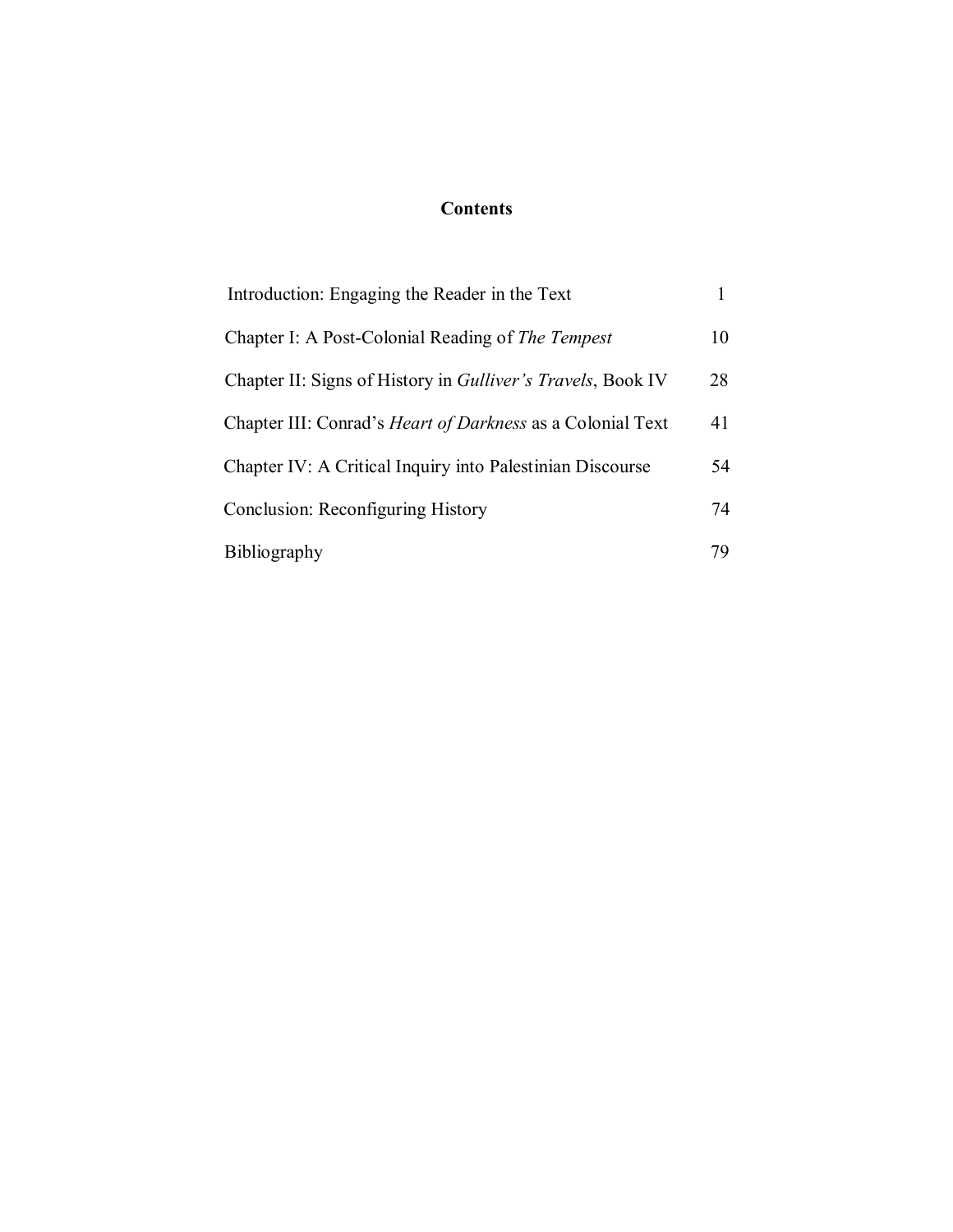#### **Introduction: Engaging the Reader in the Text**

Nineteenth-century hermeneutics granted the author considerable authority as the main source of textual meaning, while arguing that the function of the reader was to investigate the text in order to grasp authorial intentions. However, modern hermeneutics shifts the interest from the author to the dynamic relationship between the reader and the text. Theories of readerresponse criticism develop questions about epistemology with regard to the act of interpretation. These questions challenge the authority of the author, since the meaning of the text arguably depends on the reader's interpretation and his own rendering of things. This new emphasis gives rise to various debates and controversies, partly because interpretation and understanding are influenced by several factors, such as culture, ideology, and personal presuppositions.

Modern hermeneutics thus helps us understand how the text can acquire new meanings as it moves ahead in time and as it is read by readers from cultural backgrounds that differ from that of the writer. Roland Barthes indicates that the text then belongs to the reader as soon as it is published. Hence, only the reader can recreate the meanings of the text according to his own presuppositions and understanding of the world. Martin Heidegger, Paul Ricoeur, Jean-Paul Sartre, and Wolfgang Iser contribute to the possibility of reader-response criticism in the twentieth century. While recognizing the author in different ways, all of them suggest that the reader contributes along with the author in creating the meanings of the text.

Martin Heidegger's discussion of art in his essay, "The Origin of the Work of Art," is complex and philosophical but sheds light on the active intervention of the reader in bringing meaning as well as giving life to the text. For Heidegger, the text is the major source of meaning which he privileges over the author, because he is more concerned with the projection of being in the text than with the role of genius in demonstrating the truth of art: "It is precisely in great art .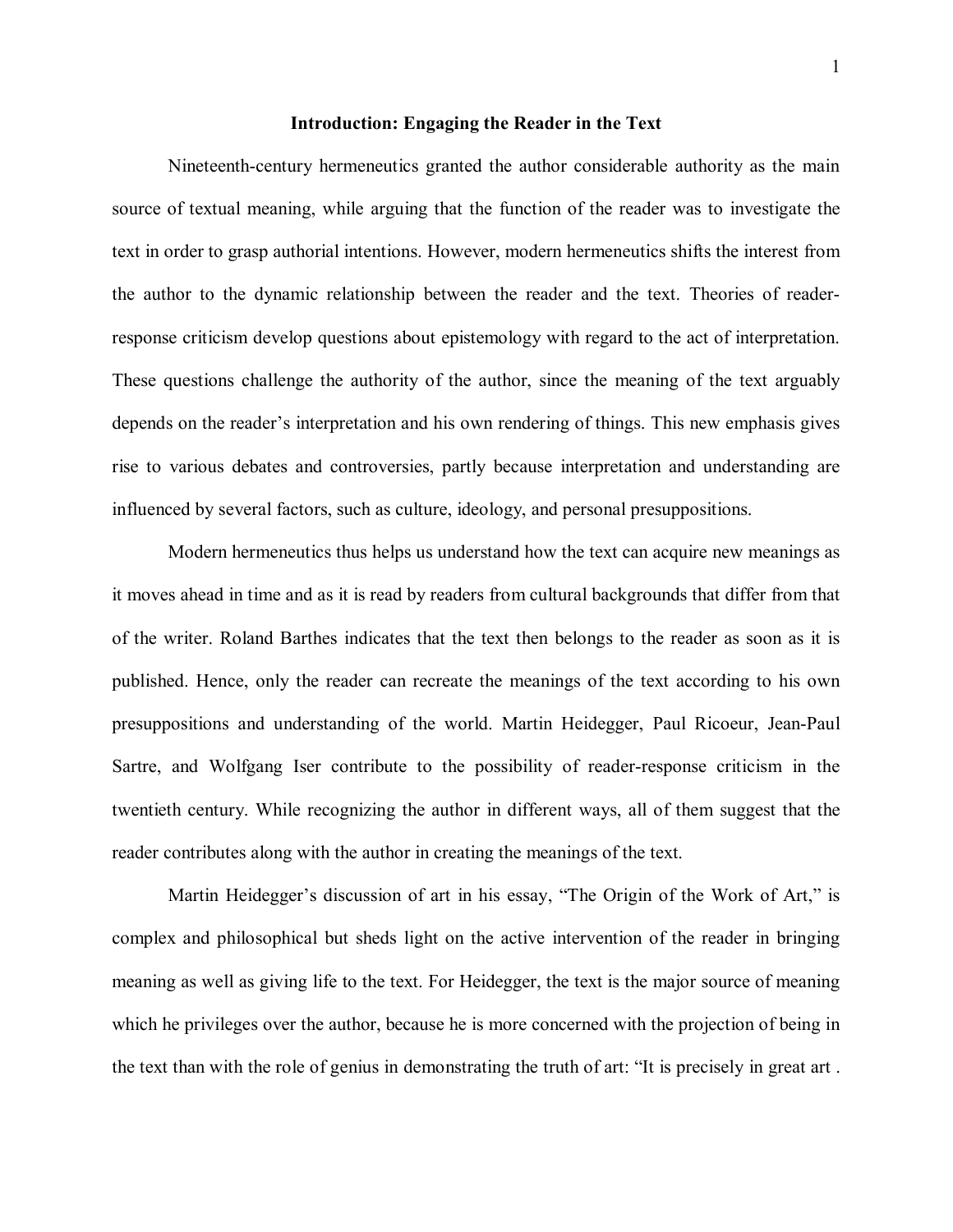. . that the artist remains inconsequential as compared to the text" (39) Heidegger also puts emphasis on the power of the imagination, which would allow the reader to penetrate into the other worlds that emerge through the work of art. Thus the work of art evokes meanings that the reader brings to life through active interpretation and the power of the imagination. Heidegger views literature as the most elevated form of art since it allows the reader to access the truth of beings in its use of language. For Heidegger, the use of language in literature allows the reader to experience the happening of truth: "Language alone brings what is, as something that is, into the open for the first time" (71).

Heidegger believes that the "happening of truth" occurs when the text allows other beings to emerge in their truth. The text evokes other worlds and other possibilities when it invites the reader to look beyond the text in order to see the beings that the text both reveals and conceals. In applying this theory, Heidegger examines Van Gogh's painting of a pair of peasant's shoes. This painting evokes a whole discourse, and allows the spectator to use his imagination in seeing the shoes first as "equipment" and then as the key to what lies beyond the painting, which is the world of a peasant woman to whom those shoes belong. The shoes tell the viewer much about the peasant woman, her suffering, misery and poverty, as well as her hard labor. In writing about this painting, Van Gogh was able to construct an image of a peasant woman laboring which was not present in the painting, and yet the painting evokes it. Thus the being in the painting allows us to penetrate into another being that is not in the painting or, in Heidegger's terminology, as concealed and revealed by the painting. Thus art make possible something other than itself as it allows other worlds to emerge through its world, and, for Heidegger, such is the happening of truth as it "set itself to work" (Heidegger 38).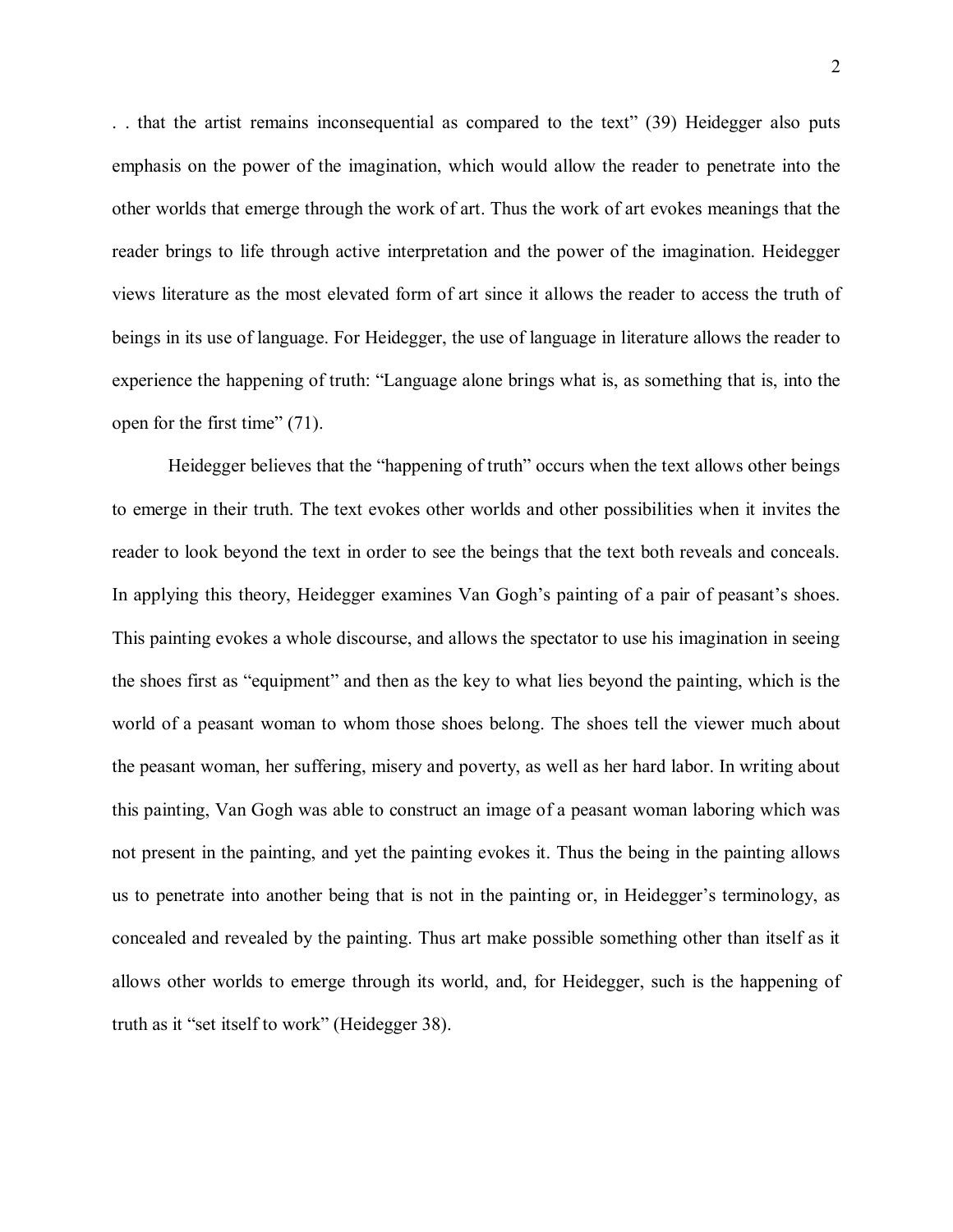In *Interpretation Theory,* Paul Ricoeur uses phenomenological hermeneutics in order to show how the reader can conceive the world in the text by interpreting it. Ricoeur lays great emphasis on the text as the main source of meaning and on the reader who would reveal those meanings with regard to the author, who primarily projects his own meanings and intentions through the text. He argues against Romantic criticism and rejects the idea of "the absolute text" which he describes as "the fallacy of hypostasizing the text as an authorless entity" (30). Ricoeur recognizes both the author and the reader, since he believes that the author has his own meanings and intentions that he projects through the text and needs a reader to understand and reveal them to the world. Writing is an event that has specific boundaries; it happens in a certain time, refers to the world of the author, and reflects certain intentions. The event of writing, the author's intentions and the world that he belongs to, are no longer available to the reader, and yet the reader has access to what the text brings to light. The reader therefore shares in the production of textual meaning.

For Ricoeur, the process of understanding is complex because the author is no longer there to "rescue" the meaning of the text; misunderstanding is possible and sometimes inevitable. The discerning reader should not reduce the text to private meanings but understand it as it is, that is to say, he should try to see the interpretive possibilities that are inherent in the text itself. Ricoeur claims that "what has to be appropriated is nothing other than the power of disclosing a world that constitutes the reference of the text" (92). The text allows the reader to empathize and see the world of the text as his own world; it allows the reader to imagine himself as the one being addressed. Ricoeur opposes the idea of "understanding the author better than he understood himself" because he emphasizes the finite nature of understanding. The reader understands the meaning of the text through his ability to relate it to an experience of being in the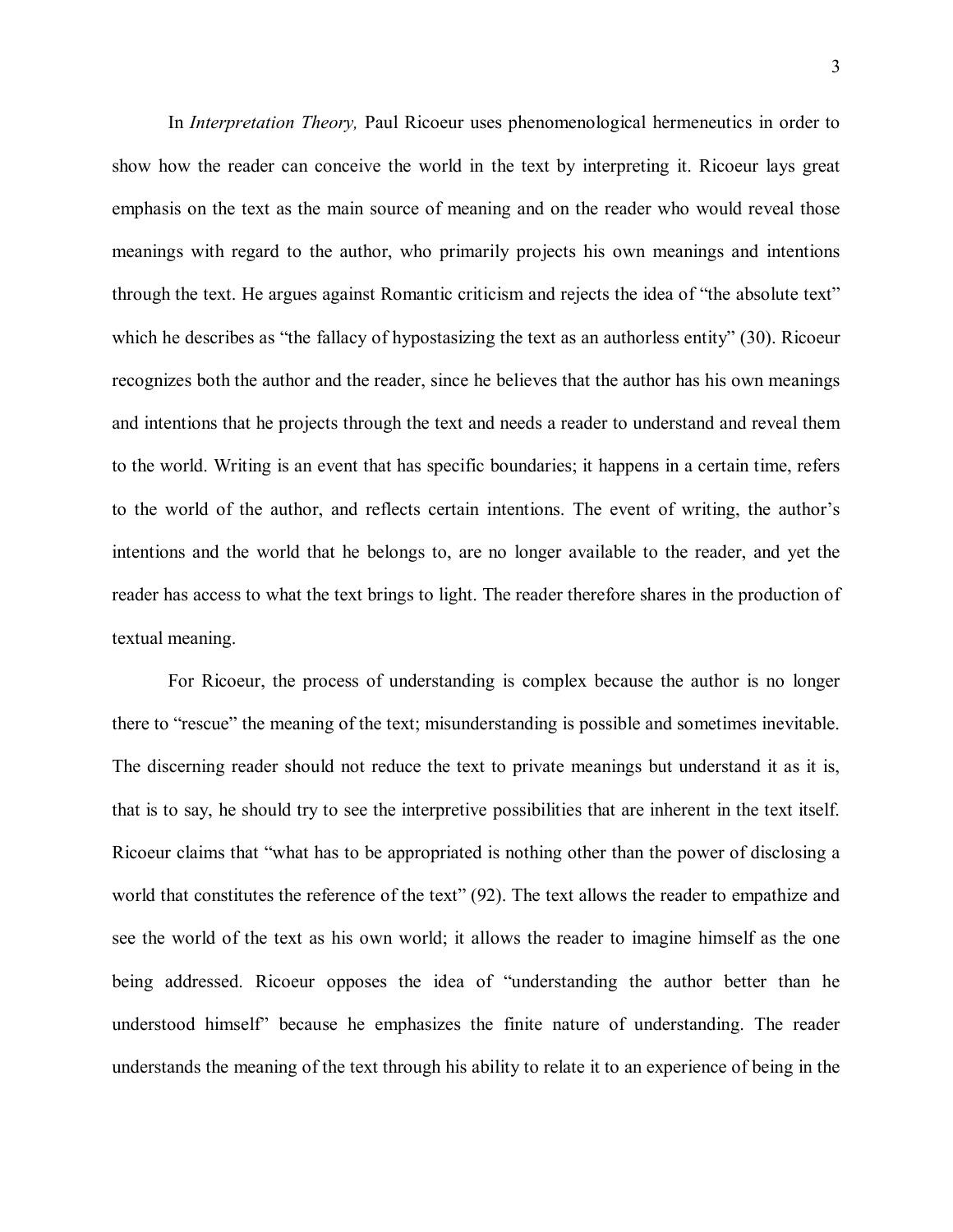world. Thus, in dealing with the text, the reader understands the reference that is projected in the text through its meaning. The event is the author and the author's intentions, which no longer exist, but meaning continues to exist in the text. The text reflects two different worlds: the world of the author and the world of the reader. Thus, the text bridges as well as creates distance. The reader can always view the text as referring to his own world, but the reader can also establish distance from the text and understand that it displays the author's world, which might refer either to the past or to a culture other than that of the reader.

The center of Ricoeur's discussion remains the text and the reader. Although he recognizes the importance of the author and rejects the idea of an absolute text, he does not believe that the author plays the major role in providing us with the meaning of the text; in general, the reader has all the power to display and recreate textual meaning. In some respects, Ricoeur's method reminds us of Heidegger. Ricoeur, like Heidegger, believes that the reader should see the possibilities that the text opens up in order to be able to understand its meanings. Although he tries to involve the author in his theory, the author's intentions are no longer central insofar as the reader's interpretation and understanding of the text has priority. Ricoeur even states that the author's intention "is often unknown to us, sometimes redundant, sometimes useless, and sometimes even harmful" (76).

 Jean-Paul Sartre offers new conceptions of the process of writing in his book *What is Literature?* His approach is based on existentialism, which ascribes literary meaning to key terms like commitment, freedom and responsibility. In "Why Write?" Sartre emphasizes the role and importance of the reader to the process of writing and contends that there is a complex relationship between the writer and the reader. For Sartre, both of them are of equal importance since they "co-constitute" the text. Sartre, however, also argues that the writer should have a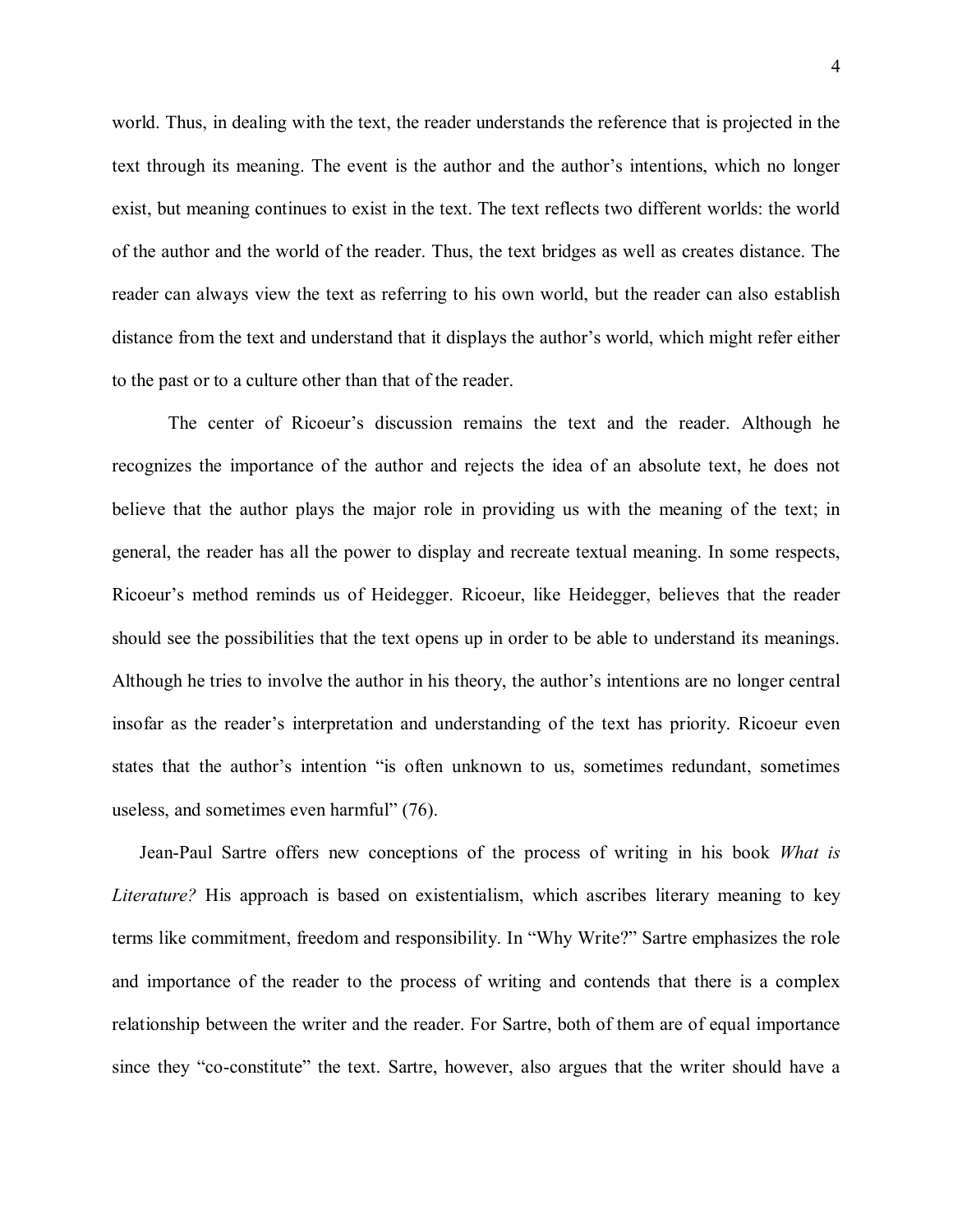purpose in writing. The writer should be committed and responsible. Literature can reveal the world in changing it. It is a shared institution that involves change; it is open to various interpretations and provides new meanings for the text. Sartre believes that the text is subject to change according to the period and to the audience whom the writer is addressing. Thus, writing involves a shared "pact" between the writer and the reader by which the writer seeks the reader's reaction and response. The writer thus needs a reader to understand his meanings and bring them to life: "It is not true that one writes for oneself. . . . There is no art except for and by others" (Sartre 31).

For Sartre, reading allows for various interpretations and gives new meanings to the text. The reader is in a process of discovery and recreation. The reader shares in producing and creating the text by understanding and disclosing the meanings that the writer has put into the text. Thus, by writing, the author makes an appeal to the reader and demands attentiveness in order to reproduce and recreate textual meanings. Sartre believes that by doing so, the writer appeals to the reader's freedom as the reader is free to bring about commitment to the text: "The writer appeals to the reader's freedom to collaborate in the production of his work" (Sartre 34). Both the writer and the reader demand freedom and commitment from one another. If the reader doubts the commitment of the writer, he will lose interest in the work, which will become trivial and insignificant, and if the writer has no hope to find a free and committed reader, he will cease to write. Thus there is mutual trust between the writer and the reader because they are both aware that the text requires their commitment and freedom.

Sartre argues that in appealing to the reader's freedom, the writer should not seek to overwhelm the reader but rather should give him complete freedom in contributing his own meanings to the interpretation of a text. The writer should introduce a topic that is of some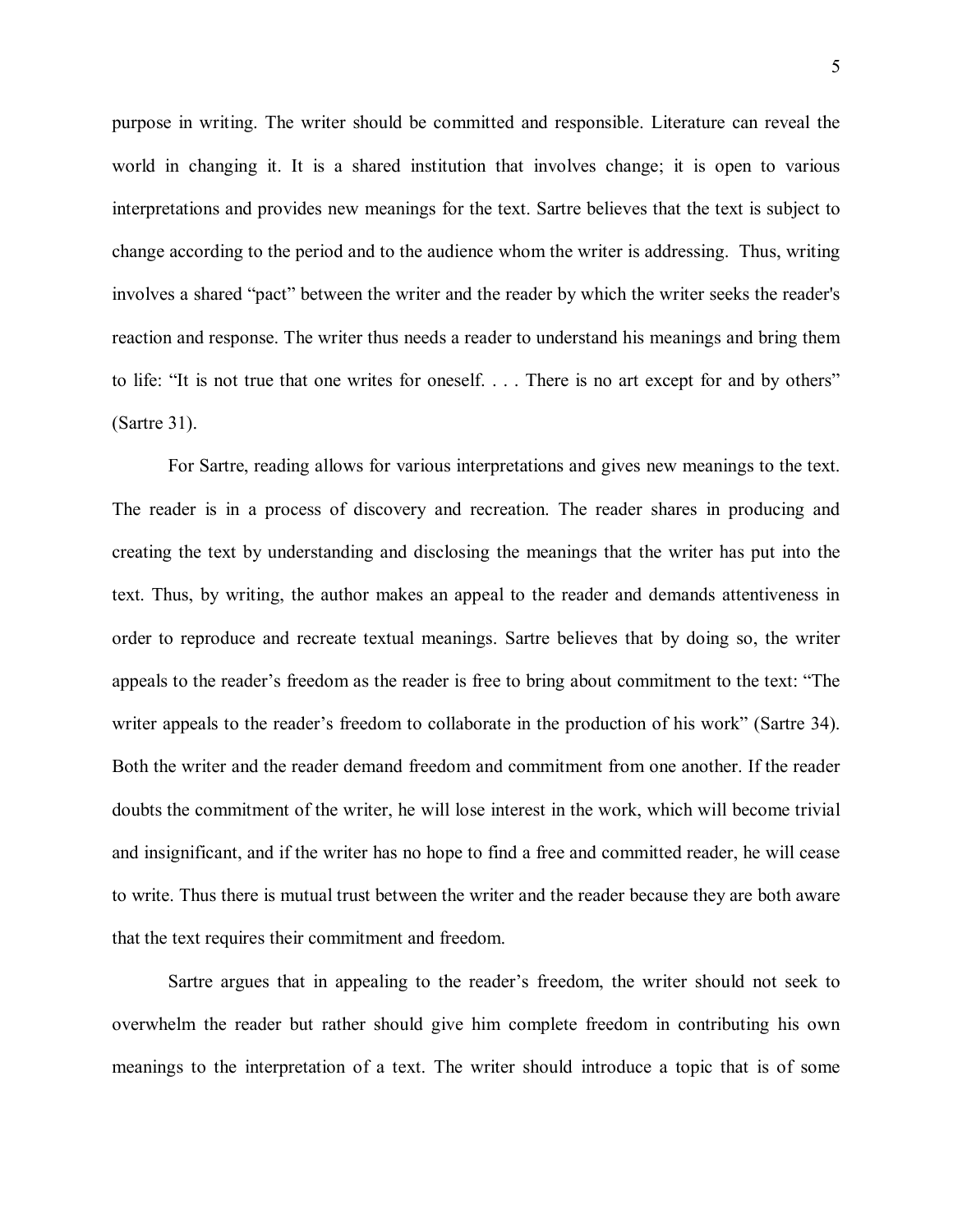interest and importance to the reader because the text requires the reader's response. The text should address an existing problem or experience that requires action and change, or help the reader better understand life. The writer cannot write to create an unjust world, since with such a gesture the reader would participate in recreating injustice. Writing should help the reader to attain freedom, to view the world from an objective standpoint and to liberate individuals from prejudices. Sartre claims that "the moment I feel myself a pure freedom I cannot bear to identify myself with a race of oppressors. Thus, I require of all freedoms that they demand the liberation of coloured people against the white race and against myself in so far as I am a part of it" (Sartre 47). As existentialism calls for creating one's being, for making free choices being responsible for those choices and their consequences, Sartre assigns literature a similar task. Both writer and reader have to be committed to and responsible for the text. Thus, Sartre highlights the importance of literature in changing life and its readers.

Wolfgang Iser's critical study, *The Act of Reading*, sums up the turn towards the reader in the hermeneutical tradition. His book presents the reader as the center of attention and the key to interpretation. He believes that theories should study the reader and the factors that affect the interpretive process, rather than focus exclusively on the writer's intention and the historical or social meaning of the text. He seems to agree with Sartre in maintaining that "it scarcely seemed to occur to critics that the text could only have a meaning when it was read. Of course, this was something everyone took for granted, and yet we know surprisingly little of what we are taking for granted" (Iser 20). Iser focuses on the aesthetic response of the reader or the interaction between the reader and the text, rather than the relationship between the reader and the writer which is rarely important. The interplay between the text and the reader and the response that the reading experience evokes generates meaning and guides interpretation. Iser rejects the idea of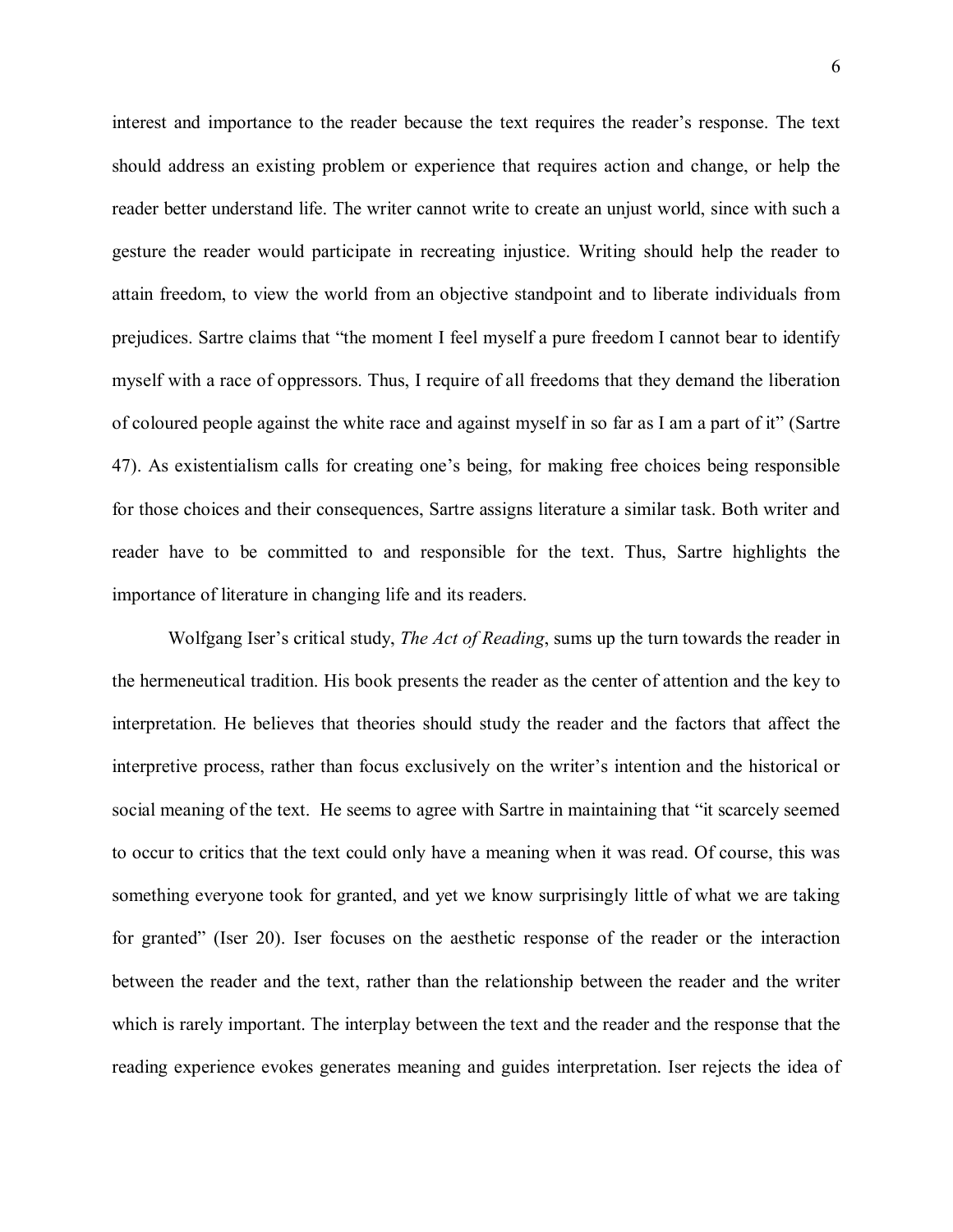an objective meaning contained in a "text-in-itself" since he believes that nothing should be dictated to the reader; instead, the reader should try to understand the text according to his own vision or according to the meanings that the text evokes in him.

Iser provides us with basic guidelines for understanding the notion of the reader as one that cannot be considered apart from the text. Iser believes that the only possible "ideal reader" is the author himself who "does not in fact need to duplicate himself into author and ideal reader, so that the postulate of an ideal reader is in this case, superfluous" (Iser 29). Moreover, Iser maintains that the text acquires new meanings each time it is read even by the same person. Instead of using the term "ideal reader" to identify what is essential to the reading process, Iser introduces the term the "implied reader" as one that cannot dispense with the way that the text indicates essential meanings. The implied reader can be identified with the reader who is invited by literature to respond to the text. Literature offers the reader a starting point from which he can draw upon his own judgment as based on crucial life experiences and presuppositions. The concept of the implied reader, therefore, does not impose on the reader any earlier meaning that he is expected to reproduce but rather helps us understand how meaning depends on the reader's contribution to what is read.

The turn to the reader in the hermeneutical tradition grants the reader the authority to understand literature in light of personal experiences and to think about the relationship of the text to the contemporary world. By empowering the reader's imagination, literature can acquire new meanings that were not necessarily accessible to the author as the text moves ahead in time and as new historical events indeed occur. Those new events and meanings can be stored and contained in the mind of the contemporary reader, and literature may evoke them and even offer the reader insights into them apart from the intentions of the author, who may not have been a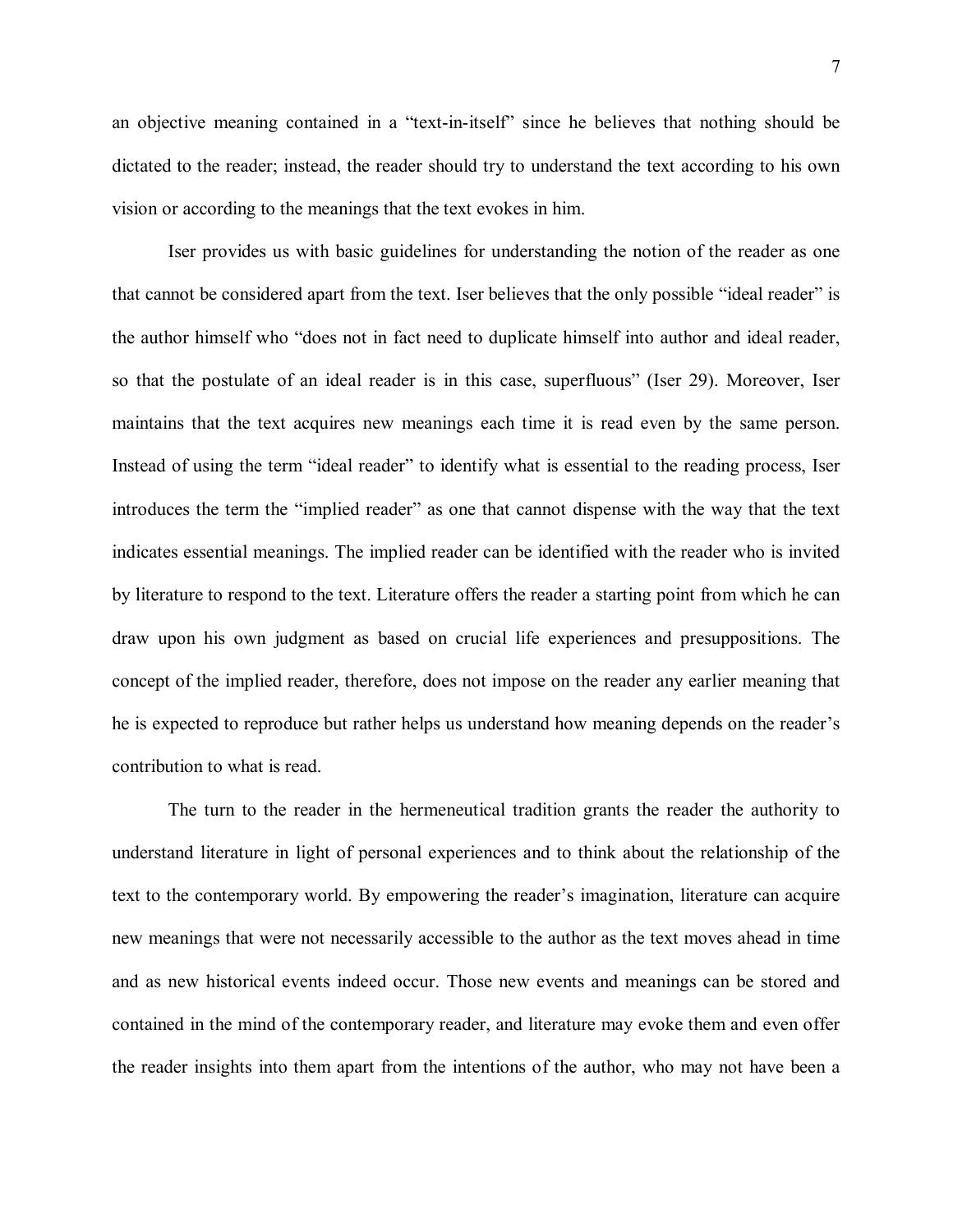witness to them. Hence, the readers of a later age might see a canonical text as referring to something in their culture which the author would not have been able to access. Furthermore, an earlier literature might provide the occasion for providing the reader with moral insights that the author himself lacks. In this way, literature can help the reader revise all established definitions, question morality, and rethink the meanings of history.

In my thesis, I will present colonial and postcolonial readings of three major works in the canon of Western literature as well as one contemporary memoir, written by a Palestinian author. All of these works will be reexamined in the light of how the reader is situated as a potentially liberating agent in the interpretation of texts. William Shakespeare's *The Tempest,* Jonathan Swift's *Gulliver Travels,* and Joseph Conrad's *Heart of Darkness* all invite the reader to investigate a hidden discourse that is restored in Mourid Barghouti's memoir, *I Saw Ramallah*. All of these literary works help us understand that the role of the reader in the reception of texts is a critical one, while also demonstrating how an imperial ideology has shaped both the text and, in the long, run, the reader's response to literature.

The interface between reader and ideology is evident in all of the texts under consideration. In *The Tempest,* the reader is invited to question Prospero's authority and injustice in enslaving Caliban and treating him as only half human. Shakespeare would not have been familiar with colonial criticism in the seventeenth century, and yet the modern reader can only interpret his play as a representation of injustice, since it depicts the dehumanization of some races and the perception of them as inferior. Gulliver's fourth voyage can be interpreted in a similar way, as Gulliver despised the Yahoos whom he believes are merely vicious animals. However, some evidence in the text qualifies this interpretation once the reader gets to know that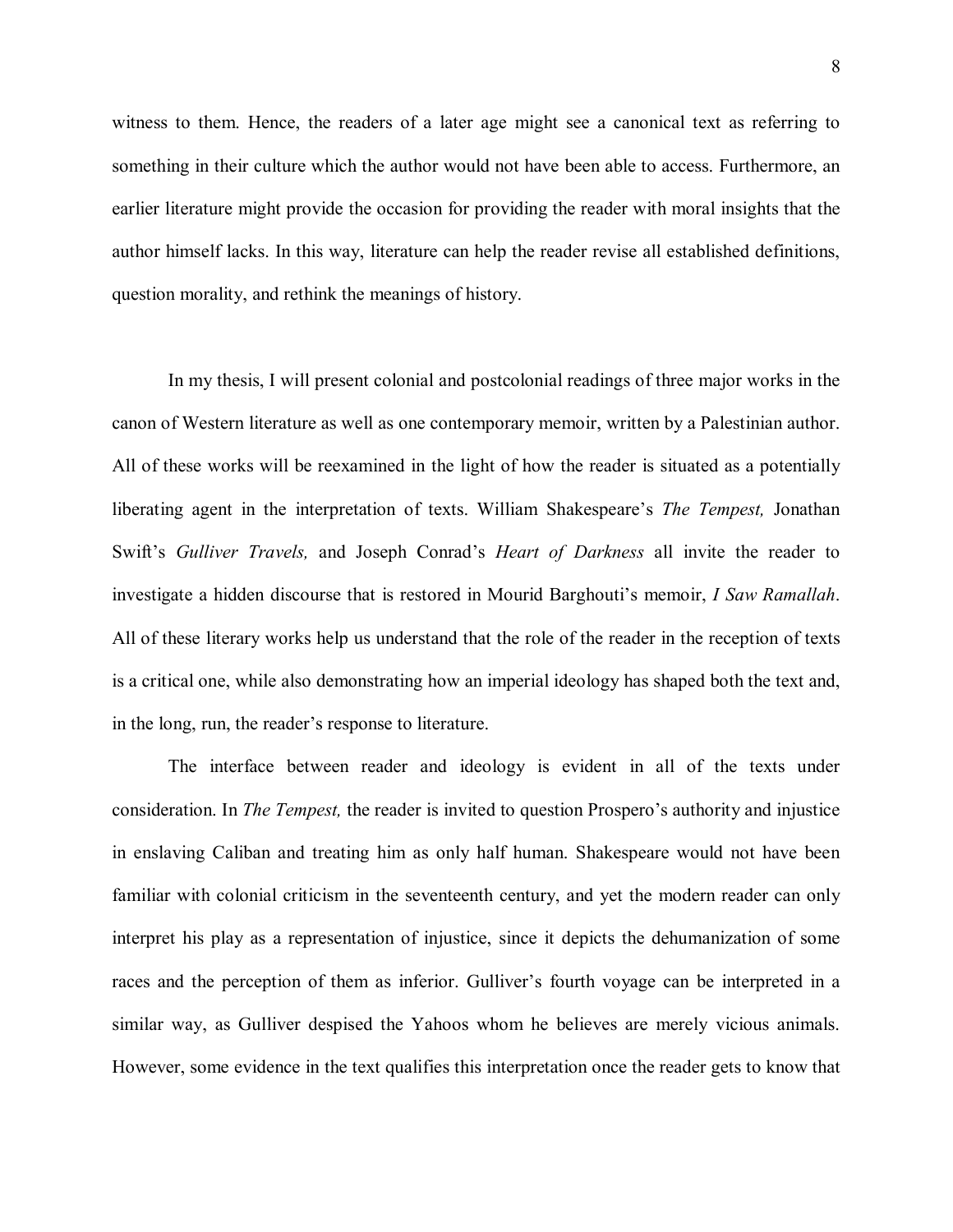Gulliver is their kin, which means that the Yahoos are human beings, too. In explaining the voyage as a satiric portrayal of human beings, some critics have argued that the author was a misanthropist, but I argue that the novel opens up another reading similar to that employed in *The Tempest*. Hence, Gulliver represents a typical imperial ideology that reoccurs throughout history. *Heart of Darkness* shocks the reader with the brutality of Europe and perhaps the innocence of the Africans who are reputed to be cannibals. However, while Conrad has been charged by one contemporary critic of harboring racist attitudes, his novel can be discussed as transcending the author's intentions and ideology. Finally, in *I Saw Ramallah*, Barghouti speaks to the reader of a marginalized other who faces a world that has yet not recognized his simple humanity. This memoir speaks for all of the marginalized people who are hidden in *The Tempest, Gulliver's Travels,* and *Heart of Darkness,* and who are silenced by a superior power dominating the narrative. Literature thus acquires new meanings that were not available to the authors themselves, inviting the reader to question many of the widely accepted discourses that compose conventional history.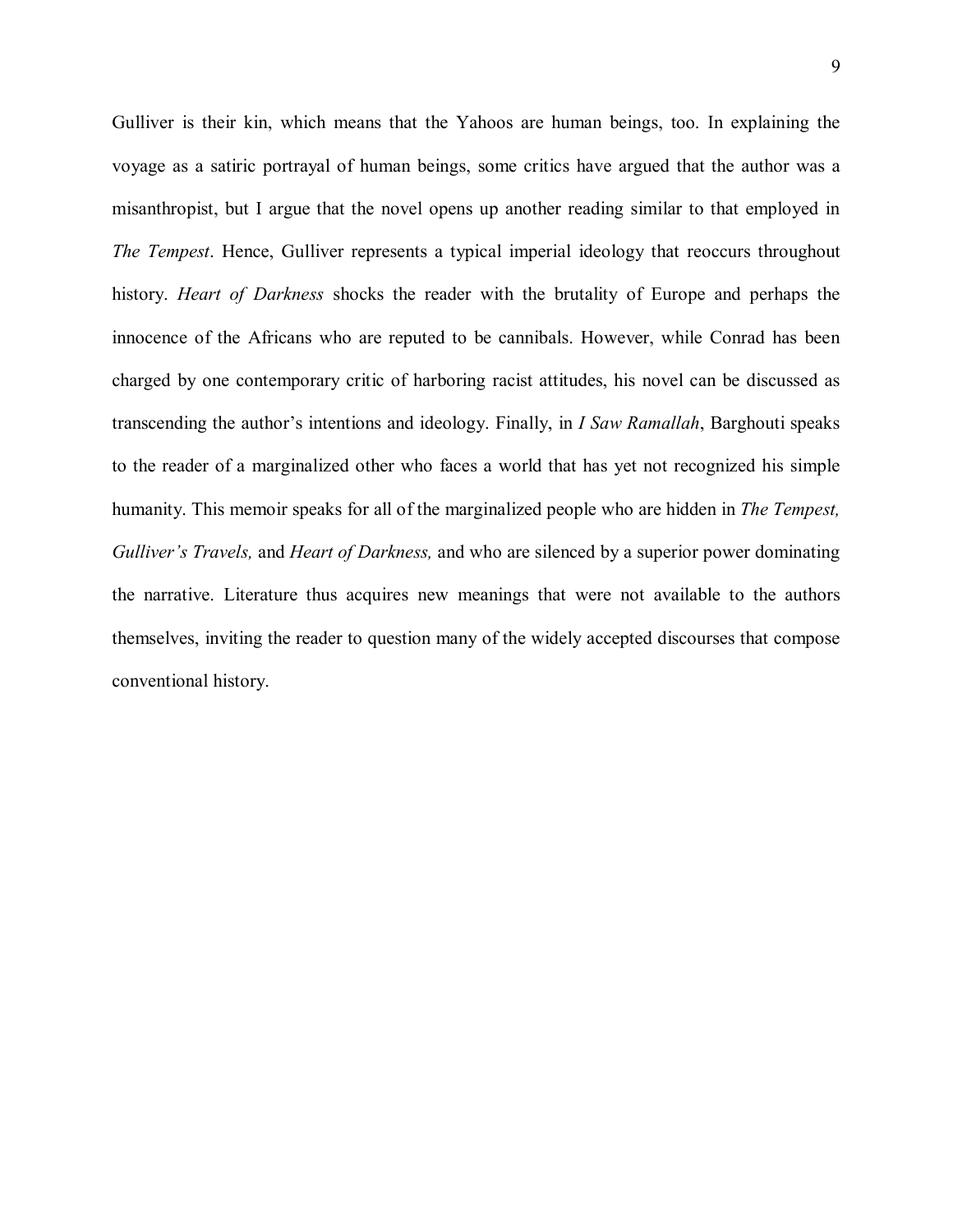#### **Chapter I: A Post-Colonial Reading of 'The Tempest'**

Hermeneutics has the potential to empower literature to the degree that it encourages the reader to interpret texts in terms of personal and political experiences. Heidegger, Ricoeur and Sartre all argue that the text invites the reader to recreate new meanings on the basis of new interpretations. Literature may help the reader gain insight and understanding, not by tracing what the author intends, but rather by completing what the author has left out. In this way, literature helps the reader rewrite history by investigating the absent/present discourses that the text evokes. *The Tempest* provides a noteworthy example of how texts can acquire new meanings and can become more significant in time, as interpretation undergoes change and revision. In the course of historical time, the reader's evaluation of main characters does not remain the same. Prospero, rather than Caliban, becomes the chief villain, and a character who was once marginalized emerges as more credible than might have been the case during an earlier period. Hence, instead of being concerned primarily with the author's own historical intentions, hermeneutical readers can begin to consider this play in terms of the ideologies and the experiences of the postcolonial period.

Caliban's representation in the play is complex and arose much debate among critics as he embodies the characteristics of the marginalized other and evokes a post-colonial reading of the play. Caliban is a developed "other" as he can speak directly to the audience and challenge Prospero's authoritative discourse, thus drawing the reader's attention to his humanity. His narrative demonstrates that the play can be read in post-colonial terms, even though it was written before the major period of colonization. Many critics argue that the representation of Caliban is largely based on accounts from travel literature concerning the discovery of the New World and that Caliban is Shakespeare's representation of native Americans. Other critics have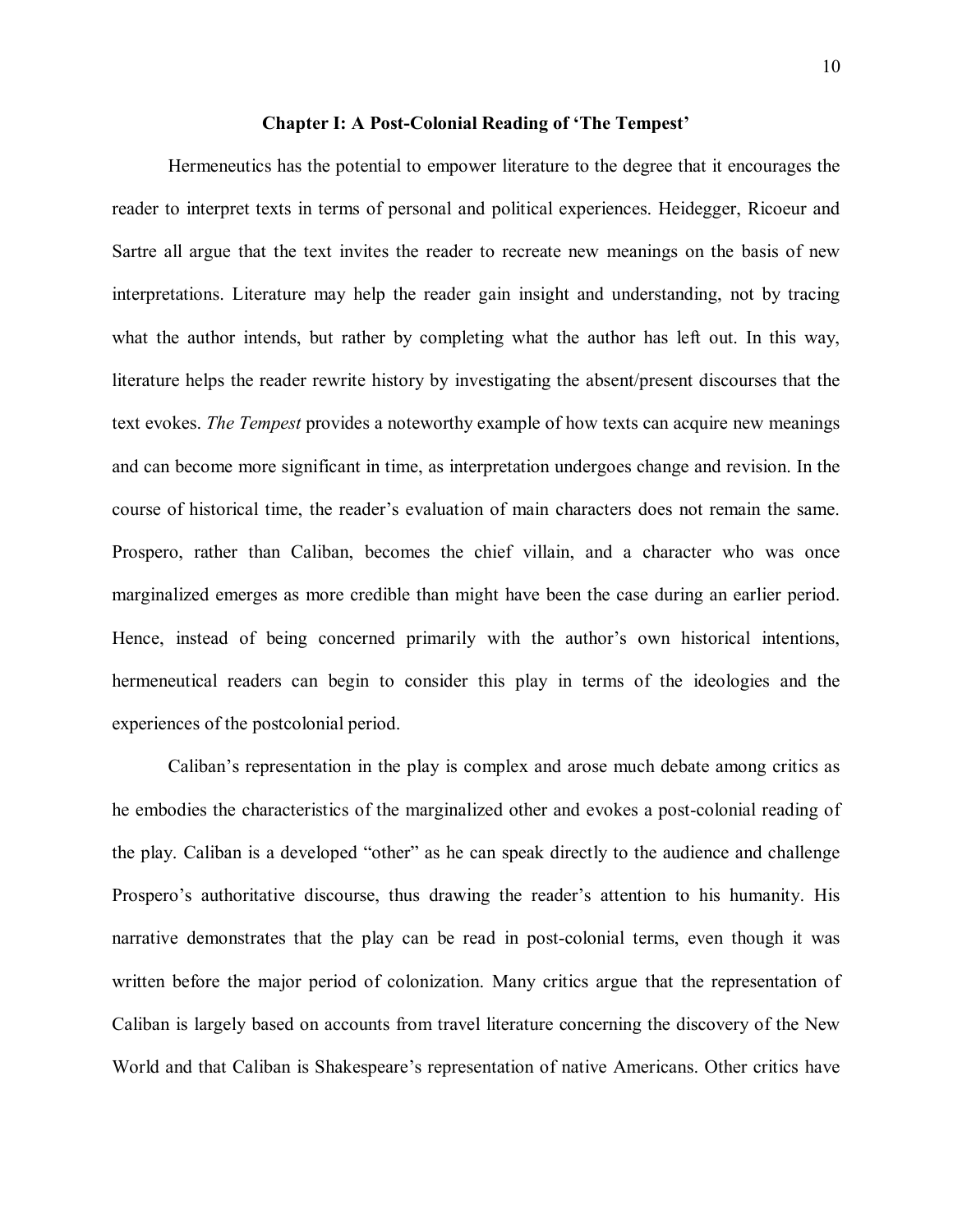argued that Shakespeare's political intentions were concerned with the colonial world that was only then beginning to emerge in early modern times. Hence, some critics either contend that Shakespeare's Caliban reflects Montaigne's Noble Savage, or that he is refuting Montaigne's popular notion. Political approaches to the play result in strong claims to the effect that Shakespeare had specific texts and historical events in mind when he created this controversial character.

In his essay, "The Americanization of *The Tempest,*" Alden T. Vaughan studies the American reading of the play that emerges during the late nineteenth and twentieth centuries. Vaughan presents the different arguments of critics who believe that Shakespeare had written *The Tempest* to represent the discovery of the New World. This kind of reading appeals to the contemporary reader and adds special significance and complexity to the text:

> The 'Americanist' reading is, of course, only one of many that have flourished in the past three and a half centuries, but it has dominated twentieth-century interpretations as it responded, like other scholarly readings, to cultural and ideological trends . . . . But especially fascinating and germane to English and American *literateurs* and historians is the possibility that Caliban reflects early Stuart England's perceptions of American natives and their complex interaction with European colonists. *The Tempest* never explicitly identifies Caliban as an Indian, but both the sources that probably inspired it and the text itself suggest to many viewers and readers an allegory of colonial America.

(Vaughan 1, 137)

Many critics believe that Shakespeare was largely influenced by the colonization of his time as well as the depiction of the natives in travel literature. Many texts from Shakespeare's period were highlighted as possible sources for his inspiration, and theories connecting Caliban and the native Indians found substantial ground from the play to support this reading.

Vaughan reminds us that Raleigh had insisted early that the representation of Caliban came out of colonization literature. Moreover, he explains that the new historicists have more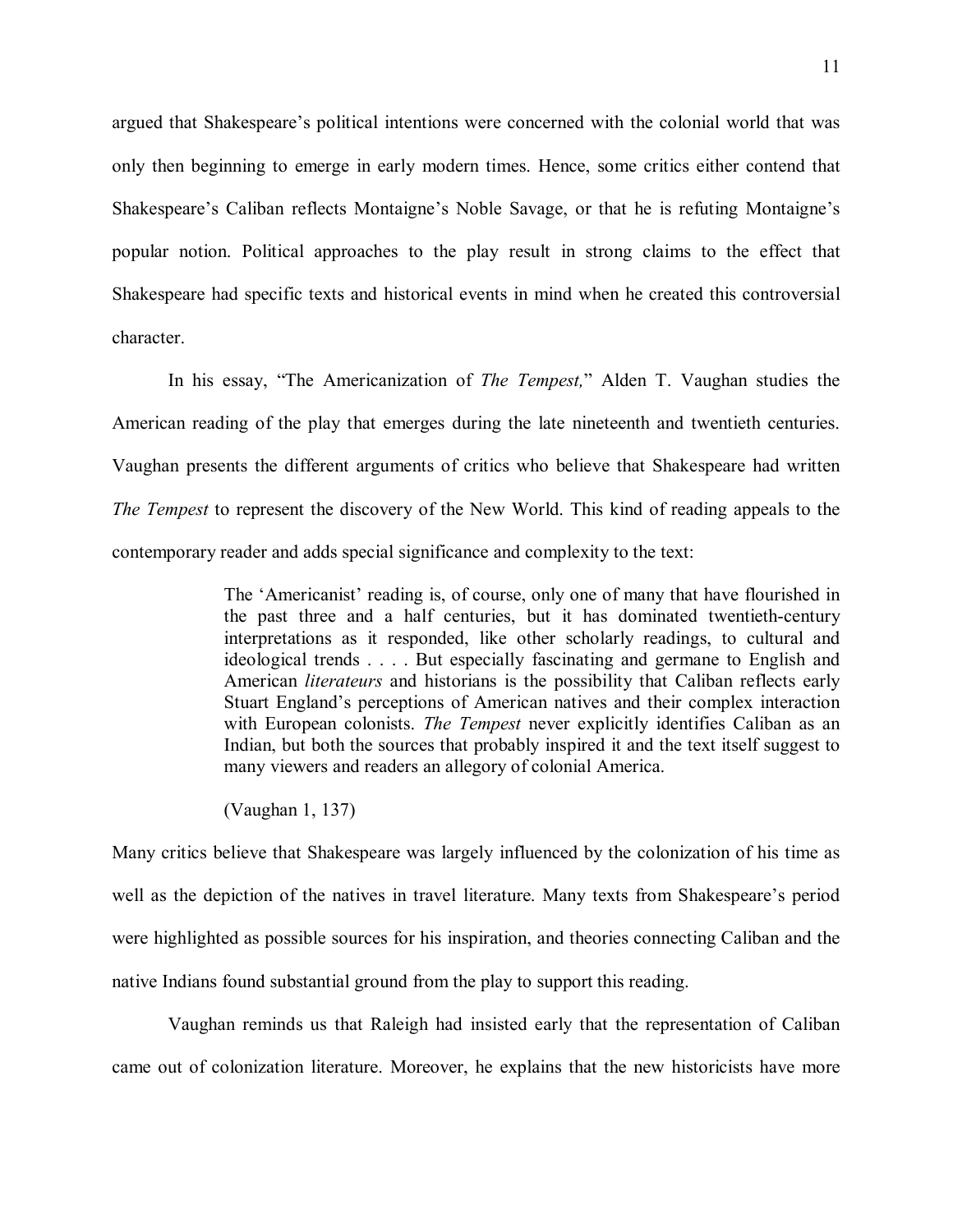recently taken a special interest in contemporary texts to which Shakespeare would have had access:

> Given this assumption, Caliban's Americanization seems likely to continue. Much of *The Tempest's* contemporaneous literature involves New World colonization, so much so that any tally of 'the common coinage' (Hulme's phrase) must include some literature of Americanization colonization. (Vaughan 1, 153)

Critics even draw specific connections between Caliban and the Indians, believing that Shakespeare may have had such connections in mind when creating him: "Like the Indians, Cawley pointed out, Caliban initially views the newcomers as gods and befriends them but is repaid with scorn and abuse; he originally owns the land but is soon dispossessed" (Vaughan 1, 144).

On the other hand, Barbara Fuchs believes that the play may also be about the colonization of Ireland, which was so offensive and cruel at that time and had greater impact on the English than the colonization of the New World:

> My point is not that elements of colonialist discourse in the text do not apply to Americas . . . . Instead, I am attempting to display the layering of such context in the play, from the basic discourse of savagery developed by the English in Ireland to their eventual experiences in the Americas. To read only America in *The Tempest* is to ignore the connections that colonial quotation establishes between England's two main Western plantations, connections perhaps expressed most graphically in the instability of their geographic reference. graphically in the instability of their geographic reference. (Fuchs 54)

Employing techniques that are used as well in the American reading of *The Tempest*, Fuchs reads the play as an allegory of the English colonization of Ireland. Fuchs goes on to make connections between Caliban and the Irish people: they were both viewed as savages in need of civilization; both were abused and mistreated by the colonizer; both were taught the language of the colonist. She also sees a likeness between Caliban's cloak and the Irish dress. Fuchs believes that, like the Irish, Caliban is seen as a savage to be civilized rather than enslaved by Prospero; he is ridiculed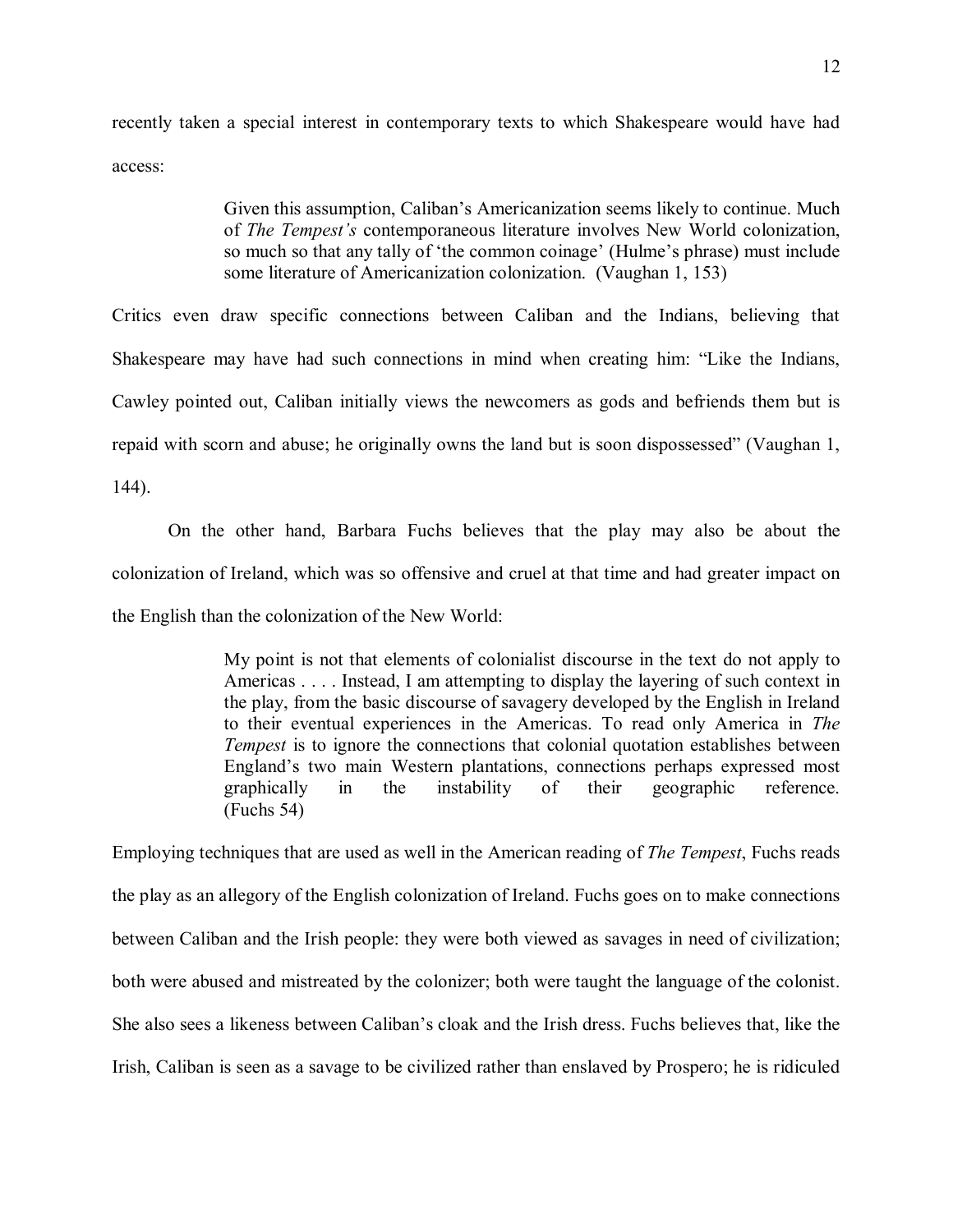by Trinculo and Stephano, who even thought of taking him back home to be displayed for financial gain:

> Given England's anxiety over distinguishing savage from civilized, islander from colonizer in Ireland, it is possible to read this episode in Shakespeare's text as one of the indices of this colonial adventure. Alive or dead, Caliban fulfills the role of spectacular other and, throughout the comic process of recognition by which Stephano and Trinculo discover him, occupies an abject position. His monstrosity corresponds quite neatly to the Europeans' expectations. For Caliban himself, of course, the situation is framed by Prospero's abusive treatment, which has scripted him as victim. (Fuchs 47)

And yet, Fuchs also emphasizes that the real thrust of the Caliban narrative is to demonstrate how the savage other must be civilized in order to have a relationship to the mother country. The role of language in this process calls attention to Caliban's outsider status: "Emphasis on the impenetrability of Caliban's language – even he, according to Miranda, cannot understand it – evokes the English colonizers' frustration with Gaelic as a barrier to their presentation of the territory" (Fuchs 53). Caliban's alleged savagery is used to justify his cruel treatment, just as the English propagated the myth of Irish savagery in order to justify the colonization of Ireland.

The sources from which the figure of Caliban evolved continue to be a puzzle to some critics, who quotes long passages from texts that Shakespeare might have used in constructing him. John E. Hankins believes that Montaigne's essay, "Of Cannibals," and Aristotle's discussion of the bestial man were combined in the characterization of Caliban. These sources make it harder for us to decide how Shakespeare felt about this crucial figure. Hankins believes that Shakespeare's Caliban generally represented the notion of the savage but does not refer to a specific race:

> But, while Caliban worships a Patagonian god, he is the child of an African witch from Argier (Algiers). This would seem to indicate that Shakespeare is not trying to represent primarily a red Indian from the New World but has broadened the conception to represent primitive man as a type. The name *Caliban,* a metathesis of *canibal,* supports this view, for contemporary voyages, as well as early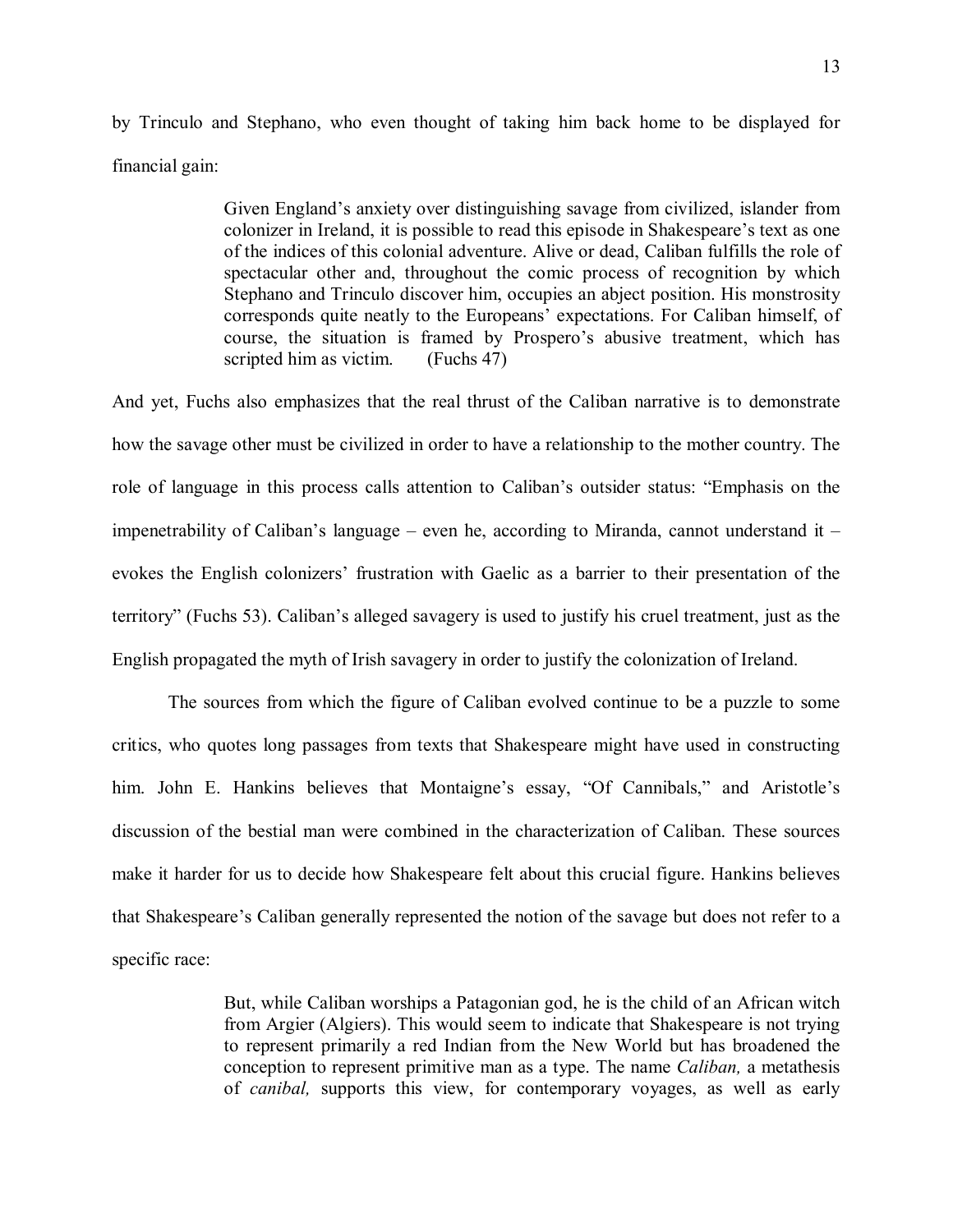travelers from Homer and Herodotus to Mandeville, had found cannibals in many different quarters of the world. (Hankins 793)

For Hankins, the figure of Caliban is derived from cannibals who were believed to be natives of uninhabited places. Hankins believes that the description of Caliban probably comes from accounts of natives in travel literature. However, he doubts whether Shakespeare could have had direct access to accounts that would have influenced him indirectly:

> It is entirely probable that Caliban's physical appearance is derived from some freak of nature brought back or described by returning voyagers. The early travels give many descriptions of curious creatures and Shakespeare shows a strong interest in them. Professor Cunliffe has noted a passage in Purchas, describing the voyage of Friar Joanno dos in Sanctos in 1597. (Hankins 794)

According to Hankins, Shakespeare does not have any sympathy towards Caliban, natives or savages. On contrary, Shakespeare combines two major influences that lend authority to his

representation of a living being who cannot be assimilated to the human community:

The references to cannibals brought Aristotle and Montaigne together in Shakespeare's mind. Aristotle sees in the cannibal an example of bestial man in his natural state. Montaigne also uses the cannibals as an example of the 'natural man' and praises highly the climate and customs of his country. Shakespeare uses that praise in Gonzalo's utopian speech, stating what such a country might be ideally, but he does not repeat Montaigne's praise of the cannibal as he actually exists. Rather, his Caliban, or *canibal*, is the embodiment of Aristotle's bestial man. The dramatist has sought to realize in the flesh the philosopher's concept of a primitive savage who has not attained the level of humanity. (Hankins 798)

For Hankins, Caliban is Shakespeare's representation of the cannibals natives or savages as taken from accounts popularized in travel literature. He believes that Shakespeare presented Caliban as the lowest and basest of creatures to refute the notion of the Noble Savage and to discourage sympathy towards him.

Caliban's complex treatment in the play evokes many incidents of colonialism and racism, tempting the reader to consider that Shakespeare might have been aware of the political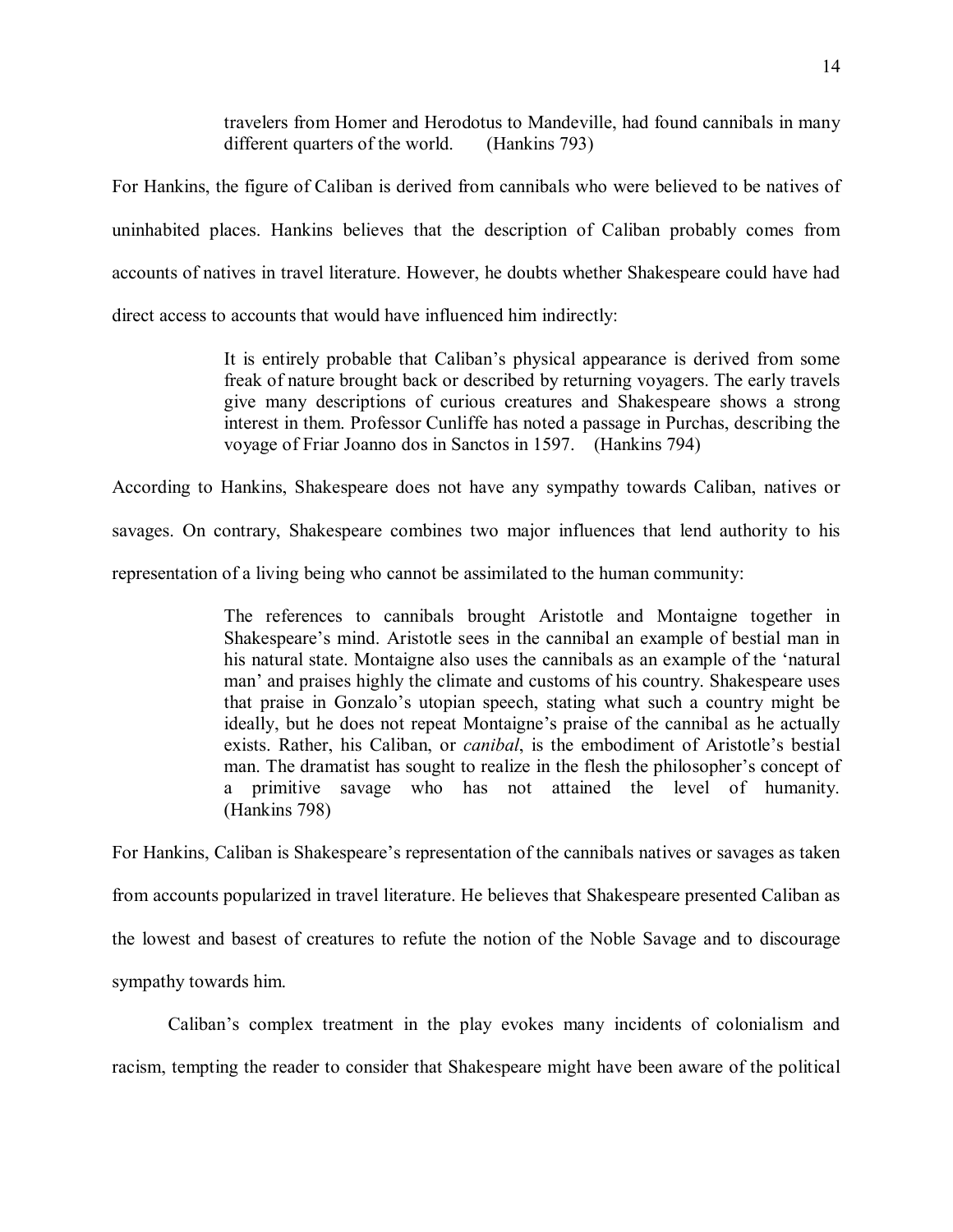issues pertaining to the regions that had been recently colonized in his own lifetime. Caliban is represented as the disposed native of an island where he is enslaved and mistreated. His physical characteristics become matters of disgust and curiosity. Trinculo calls Caliban "an islander," while Stephano referred to him as a savage and Red Indian: "Do you put tricks upon's with salvages and men of Ind, ha?" (Shakespeare Act II, Sc 2, Line 58-9). Both Stephano and Trinculo believe that Caliban could win them a fortune, if taken back and displayed. Trinculaor: "Were I in England now, as once I was, and had but this fish painted, not a holiday fool there but would give a piece of silver . . . ." Stephano exclaims: "If I can recover him, and keep him tame, and get to Naples with him, he's a present for any emperor . . . ." (Shakespeare Act II, Sc II, Line 69-71). At the same time, Caliban's humanity emerges in the play, especially when he demonstrates an ability to speak directly in his own language. This ability is almost always denied to the marginalized other in European literature, who is usually portrayed as completely inarticulate, like Swift's Yahoos and Conrad's Africans. This leads the reader to assume that Shakespeare has tried to do justice to Caliban's humanity and may have sympathized with his predicament.

The contemporary reader may be inclined to accept many critical assumptions about Shakespeare's depiction of the New World and its native inhabitants, while his text evokes incidents that might be taken as representations of colonial practices; however, we have a hard time determining the author's actual intentions when writing *The Tempest.* New interpretations of the play only start to emerge during the late nineteenth and early twentieth centuries: "Not until the end of the nineteenth century did a Shakespearean contend unequivocally that Caliban was Shakespeare's portrayal of an American native" (Vaughan 139). The audience's attitude and response towards Caliban dramatically changes in later periods, while originally he was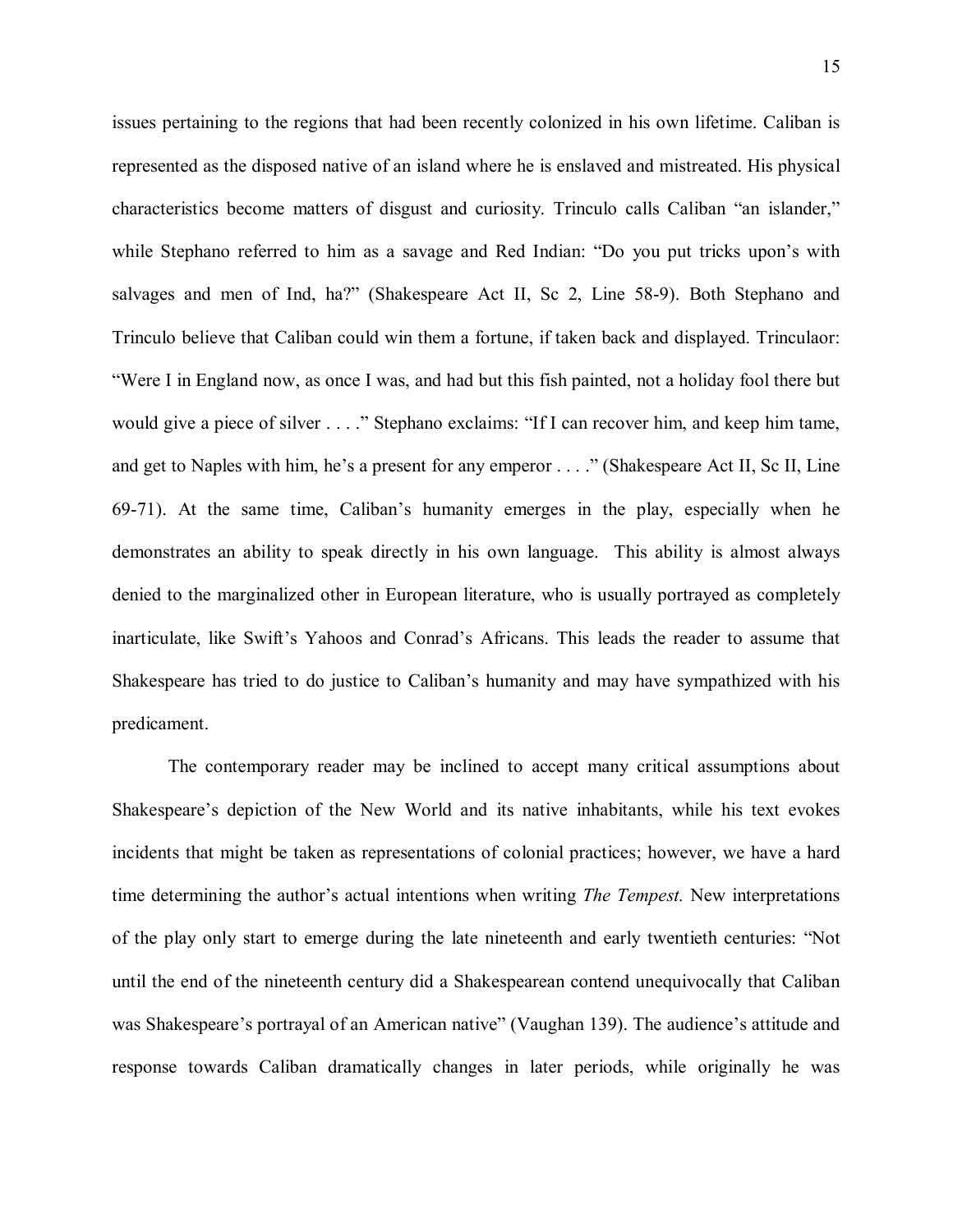perceived as a disgusting and evil monster. Caliban's shift from a minor character to occupy the center of discussion in the twentieth century is also very significant, since it reflects a change in the audience's ideological perceptions, instead of mirroring Shakespeare's own intentions.

In her essay, "'Something Rich and Strange': Caliban's Theatrical Metamorphoses," Virginia Mason Vaughan presents an extensive study of the historical changes in Caliban's role and representation down through the ages:

> Since Caliban's first appearance in 1611, Shakespeare's monster has undergone remarkable transformations. From drunken beast in the eighteenth century, to noble savage and missing link in the nineteenth, to Third World victim of oppression in the mid-twentieth, Caliban's stage images reflect Anglo-American attitudes toward primitive man. Shakespeare's monster once represented bestial vices that must be eradicated; now he personifies noble rebels who symbolize the exploitation of European imperialism. (Vaughan 2, 390)

Caliban first acquires recognition and significance on the basis of early modern attitudes toward

the Noble Savage: "To generalize broadly, the eighteenth century was concerned with mankind

as a social unit, civilized by generally accepted norms of behavior and commonly held beliefs . .

. . Caliban was not likely to become the age's favorite dramatic character" (395). During the

Romantic period, Caliban came to be appreciated as a creature who had the ability to express

emotions and powerful feelings, thus paving the way for a contemporary reassessment:

Samuel Taylor Coleridge described Caliban not as a sotted monster, but as a "noble being; a man in the sense of the imagination, all the images he utters are drawn from nature, and are highly poetical" . . . . Caliban was by then a more important character played by George Bennett, an actor who excelled in tragic as well as comic role . . . . To MacDonnell Caliban was no longer merely a comic butt; he had become "a creature, in his nature possessing all the rude elements of the savage, yet maintaining in his mind, a strong resistance to that tyranny." (Vaughan 2, 396)

Shakespeare could not have referred to the Noble Savage when he wrote *The Tempest,* since the notion was used during the seventeenth and eighteenth centuries to refer to positive aspects of human nature. Caliban was too dehumanized a character to conform to the notion of the Noble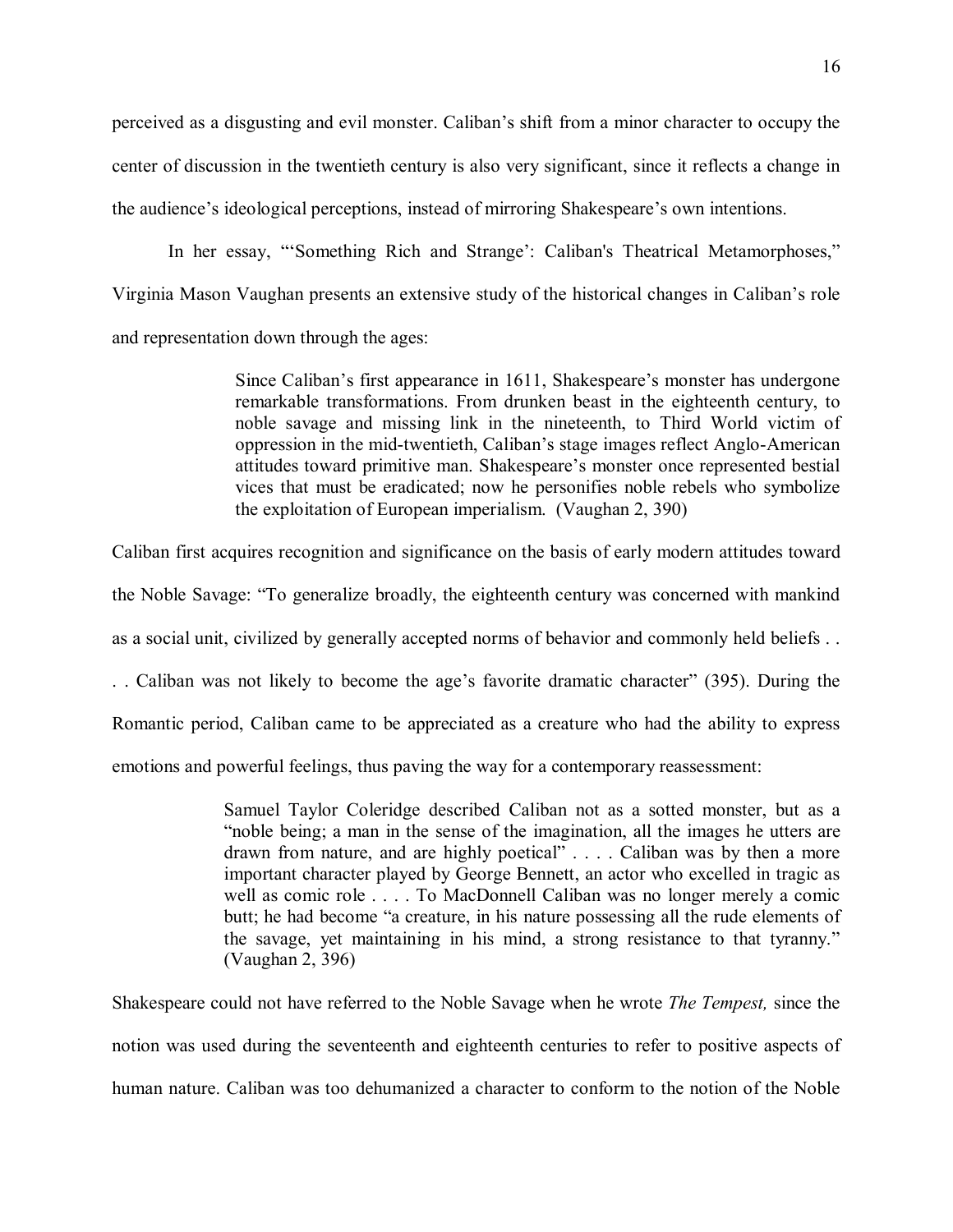Savage as it was defined during that period. Nor does Shakespeare clearly anticipate the humanization of Caliban which gradually evolves during the nineteenth and the twentieth centuries.

Vaughan traces the evolution of Caliban in the English theatre, where he was presented as a brute monster in the eighteenth century, as an animal-like but with human characteristics in the nineteenth century, a fish-like man, an ape man, until finally as a human being played by a black actor: "Caliban's politicized image did not penetrate the theatre until the late 1960s. By then Caliban had become a role often reserved for black actors" (Vaughan 2, 402):

> The climax of Caliban's politicization came, perhaps, during 1980-81, when productions around the world emphasized what had become the standard interpretation. In the popular imagination Caliban now represented any group that felt itself oppressed. In New York, he appeared as a punk rocker, complete with cropped hair, sunglasses, and Cockney accent. In Augsburg, Germany, Caliban continued as a black slave who performed African dances and ritual . . . . (Vaughan 2, 404)

The interpretation of *The Tempest* as an allegory of the discovery of the New World only starts to flourish during the nineteenth century where critics found connections among accounts of the natives in the New World, Montaigne's writings on natives and the criticism of Caliban. Since 1945, however, Caliban comes to be associated with the themes of dispossession, enslavement, and marginalization:

> After 1945 a growing number of literary critics began to view *The Tempest* as Shakespeare's study of the colonists' adventures in the New World . . . . In addition to Caliban's North American image, there emerged an association between Shakespeare's monster and Third World native peoples of whatever continent or country – who had been colonized by Europeans and were now throwing off their foreign governors and asserting independence. Like Caliban (so the argument goes), most colonized peoples are disinherited, subjugated, and exploited. Like him, they learned a conqueror's language and values. Like him, they endured enslavement and contempt by European usurpers. Eventually, like Caliban, they rebelled. (Vaughan 2, 402)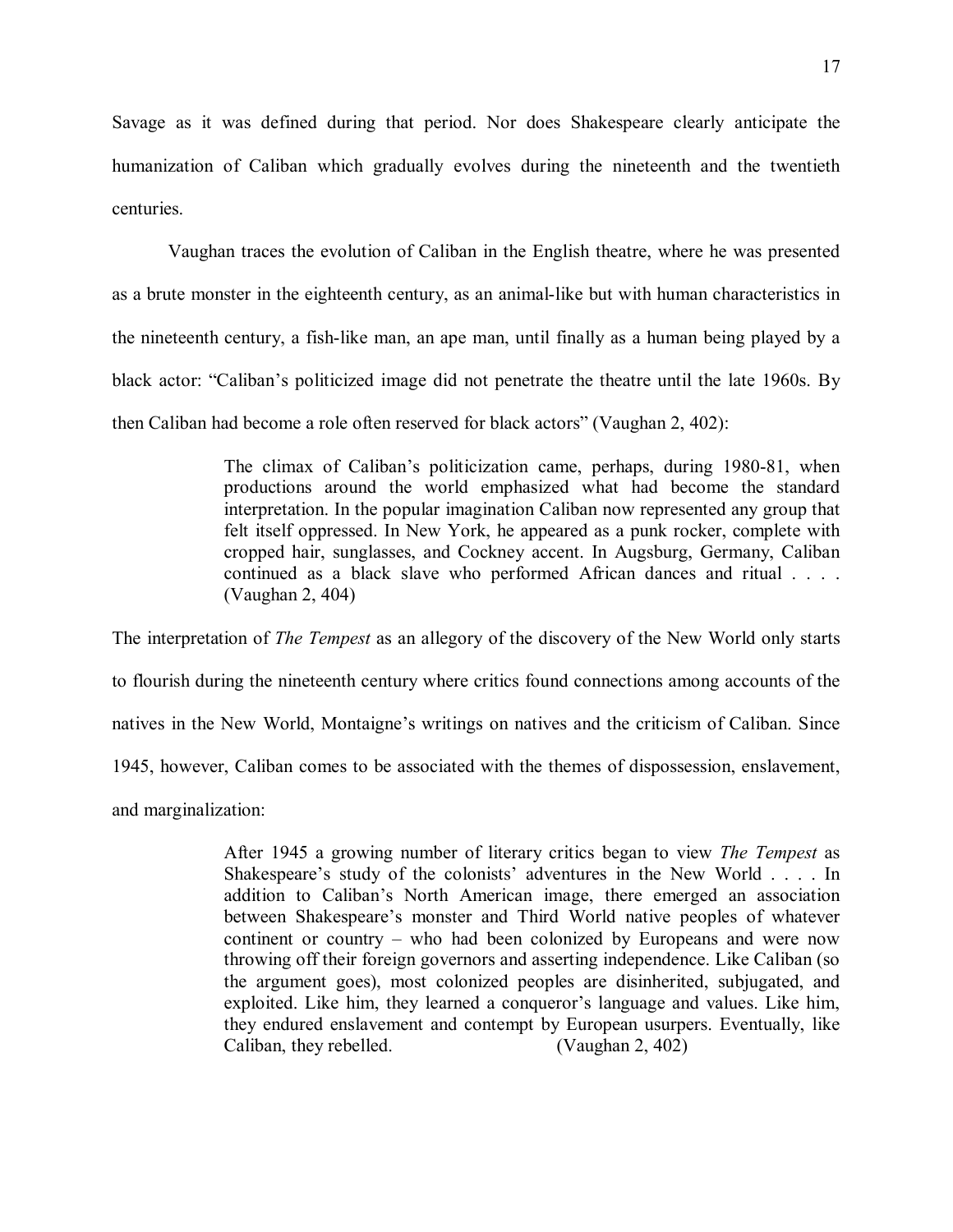Such notions were clearly unrecognized by the seventeenth- and eighteenth-century readers, who viewed Caliban as a villain and a monster. Even the earlier notion of a Noble Savage did not suit Caliban's depiction in the play. Moreover, attitudes towards enslavement, colonialism and imperialism were not considered to be wrong during most of the modern period. This largely explains why early theater goers may have detested Caliban, especially when he appeared as a deformed and disobedient slave who intended harm to his master.

Thus, it is hard to discern Shakespeare's view of Caliban and to assume that he was aware of its positive implications in the seventeenth century. Vaughan attributes the decline of the intentionalist school among *Tempest* critics to the difficulty of knowing exactly what Shakespeare has in mind when he created Caliban. On the other hand, he also argues that the intentionalist approach should be discarded, because it opens up more questions than it answers. A purely historical reading of the play is still possible but yields few deep insights:

> If an intentionalist reading is insisted upon, and if early interpretations of Caliban are taken into account, his principal prototype was probably the European wild man of Renaissance literature and iconography. But Shakespeare's intentions and Caliban's career are *not* the only issues . . . . Thus *The Tempest* and Caliban retain their American identities, possibly because they represent Shakespeare's vision of the New World and its natives but – more probably and more significantly – because they reflect recurrent themes in America, indeed world, history. (Vaughan 1, 153)

With changes in the perception of native peoples and the rejection of familiar justifications for empire, the reader begins to reconstruct the narrative to save the monster's humanity. The reader comes to affirm Caliban's identity as a marginalized other who was disposed and enslaved by the supreme white Europeans who dominate the narrative. The reader also re-interprets Caliban's physical characteristics to accord with any race that is considered inferior, whether as black American, Indian or African.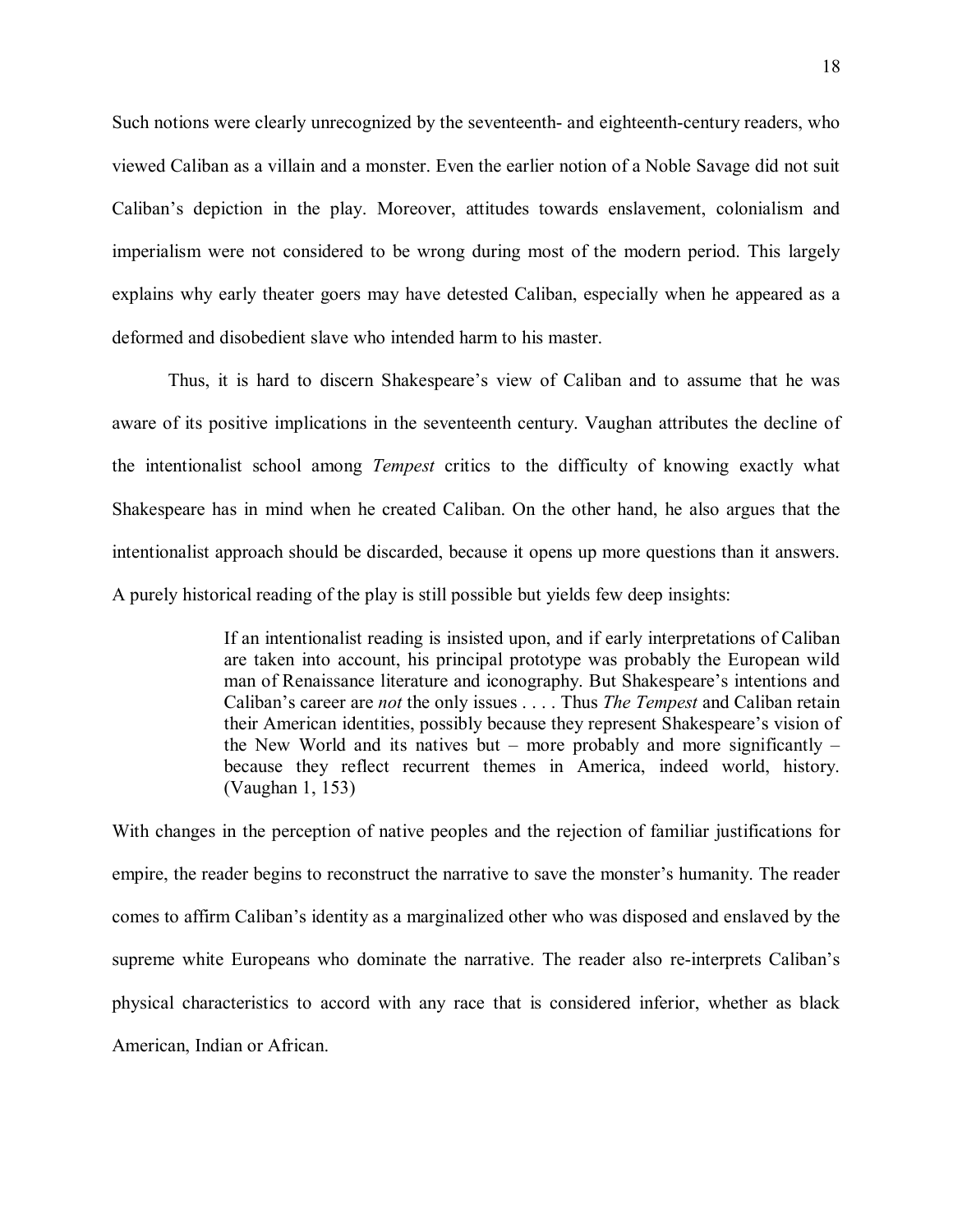However, this same perception of Caliban as a racial outcast has a validity that need not be based on Shakespeare's precise intentions, which become relatively unimportant and misleading once the reader begins to glimpse a new discourse that might have been unavailable to the author. By taking into account the dimension of racial exclusivity, the reader can discern another dimension in the story when the image of the villain shifts from Caliban to Prospero. The reader at this point should no longer listen so uncritically to Prospero's authoritative discourse and to his hegemonic and domineering language, especially when he tries to control the narrative and every other character in the play.

Prospero controls and dominates all the events and actions of the play by means of magic. Even the actions of character are controlled by his spells. He dictates to Miranda in order to control her emotions and win her sympathy: "I have done nothing but in care of thee, / Of thee, my dear one; thee, my daughter, who/ Art ignorant of what thou art; nought knowing / Of whence I am, nor that I am more better/ Than Prospero, master of full poor cell, / And thy no greater father" (Act I, Sc 2, Line 16-20). Once Prospero convinces Miranda that both of them are victims, he justifies all his plans against the intruders, when she could no longer argue against him. Prospero even employs Miranda to carry out his plans and arranges her marriage to Ferdinand. Similarly, he subjects his brother Antonio and his fellows to several magical tricks in order to play with their emotions and control their reactions.

Prospero also controls Ariel with his authoritative discourse concerning how he saved him from torture and how he should be grateful and obey all of his orders. His kindness to Ariel is conditional upon Ariel's obedience to him. Otherwise, Prospero would scorn him if Ariel dares to ask for his freedom: "Thou liest, malignant thing! Hast thou forgot/ The foul witch Sycorax, who with age and envy/ Was grown into a hoop? Has thou forgot her?" (Act I, Sc 2, Line 257/9).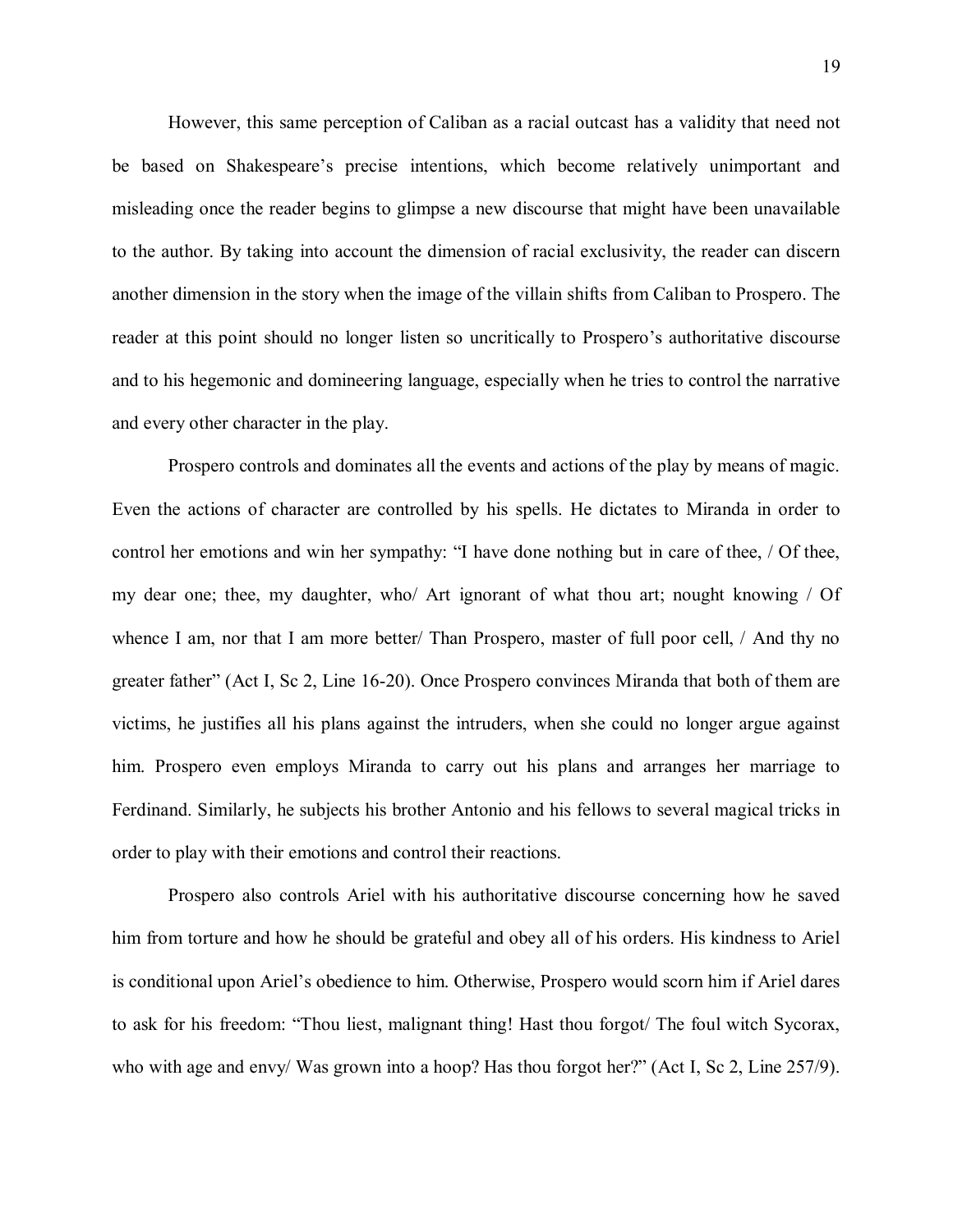Ariel eventually responds: "I will be correspondent to command. And do my spiriting gently" (Act I, Sc 2, Line 303/4). Prospero controls the narrative of past, present and future and exerts some influence on every action and emotion in the story – love, anger, fear and regret. He alone can decide when to forgive and show kindness, when to do harm and be cruel, based on his own plans. Prospero only seems to act according to his own self-interests. His favor of Ariel and kindness towards him is predicated on Ariel's willingness to carry out orders. He forgives his enemies only to regain his position as the Duke of Milan. He even manipulates his daughter to fall in love and marry the son of the king of Naples.

Caliban is the only character who defies Prospero and disobeys him. In this regard, he deserves respect rather than scorn, as he refused to make himself Prospero's slave. He is portrayed as the intruder, when originally he was the master of his own island. Prospero taught Caliban his language in order to obtain his services, but this was a mistake, because now Caliban can defy Prospero and challenge his narrative, rebel and curse him. The reader can no longer ignore Caliban's discourse but listens to his voice saying, "This island's mine, by Sycorax my mother" (Act I, Sc 2, Line 333).The reader cannot perceive Prospero as justified in trying to enslave and even torture Caliban. The text also highlights Caliban's humanity. We learn, for instance, that Caliban is a sensible being who displays human skills in his ability to learn language, sense and feel injustice, appreciate and love music, dream of his freedom, and finally plan and plot against Prospero. Prospero needs Caliban and also fears him, in contrast to Ariel, who does not threaten Prospero, since he is only a spirit. Langhrost argues that Prospero's major conflict is with Caliban, rather than with Ariel, a truth which Prospero wishes to suppress in order to maintain his purity:

> This can be argued for several reasons. First, Caliban is human, Ariel is not. Second, both are the slaves of Prospero. Third, there is a much richer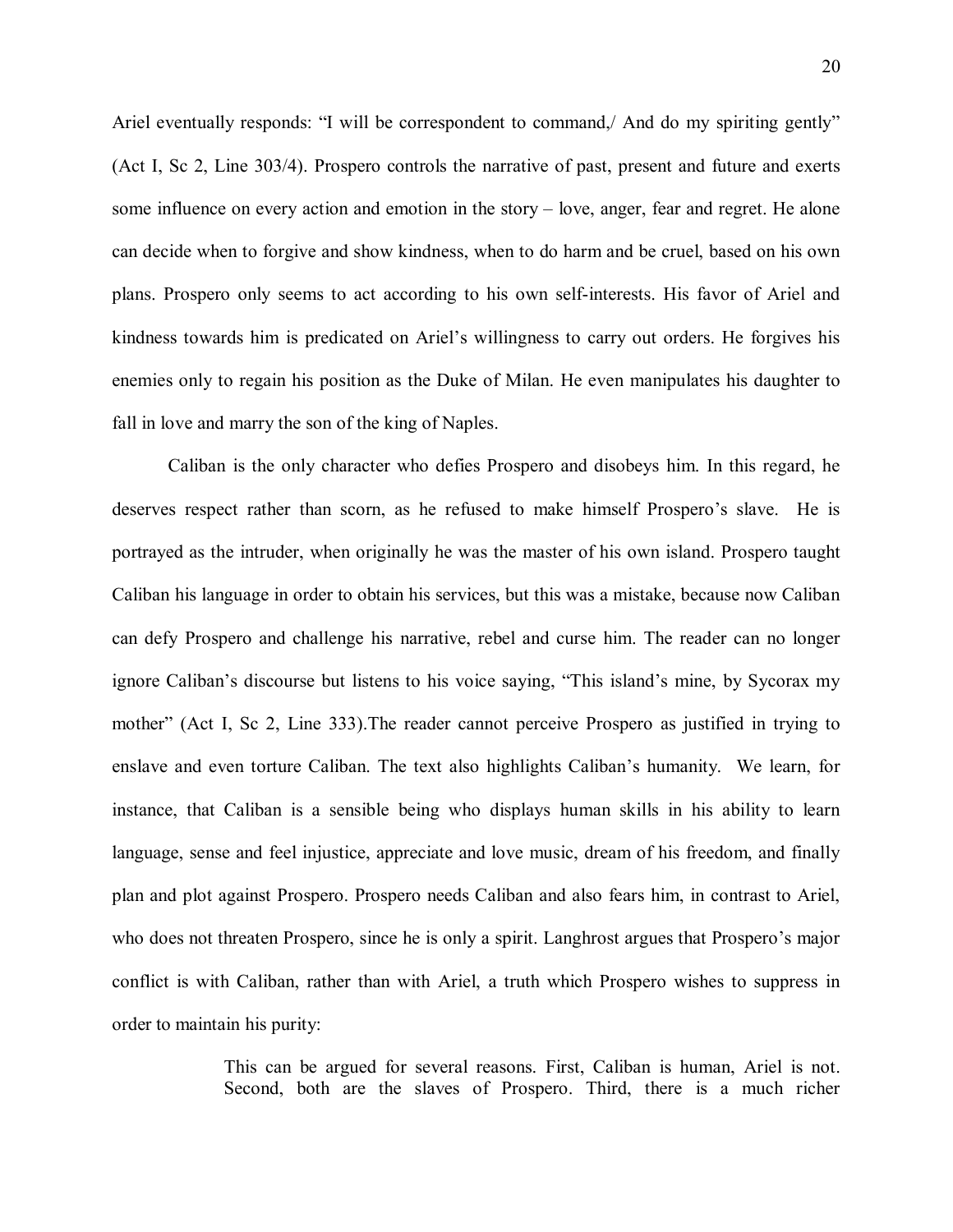development of Prospero and Caliban than there is of Ariel. And finally, Prospero brings the baggage of Western civilization with him to the isle. What better counterpart to him than its lone, uncultured inhabitant Caliban?" (Langhorst 82)

There is no conclusive evidence in the text to argue that Caliban ever causes physical harm and that he deserves the torture he receives at the hands of Prospero. Langhorst explains why Caliban hardly deserves his captivity and ill treatment: "To Prospero, his [Caliban's] ugliness and lubricity are abundantly evident. Yet Caliban can be as guileless and as harmless as a child. His evil is not so manifest as to effortlessly make him an object of loathing" (Langhorst 80). Caliban's attempt to rape Miranda is of course what would mostly terrify Prospero, but such an act might be envisioned symbolically as a means for attaining independence. The rape of Miranda would threaten Prospero's racial supremacy and demonstrate Caliban's kinship to Prospero and Miranda. Caliban obviously refuses to accept his inferiority to Prospero. He refuses to accept Prospero as master of the island that originally belonged to him: "Which first was mine own king: and here you stay me/ In this hard rock, whiles you do keep from me/ The rest o'th' island" (Act I, Sc 2, Line 344.6).

Prospero clearly sees Caliban as inferior: "A devil, a born devil, on whose nature/ Nurture can never stick; on whom my pains/ Humanly taken, all, all lost, quite lost;/ And as with age his body uglier grows,/ So his mind cankers. I will plague them all,/ Even to roaring" (Act IV, Sc I, Line 187-193). Prospero wants Caliban to accept the loss of the island and expects him to be his slave. He interprets difference as savagery and deformity. For him, Caliban is a misshapen monster simply because he is different; his language resembles the noises of animals because Prospero cannot understand it: "Took pains to make thee speak, taught thee each hour/ One thing or other: when thou dist not, savage,/ Know thine own meaning, but wouldst gabble like/ A thing most brutish" (Act I, Sc 2, Line 356/9). Prospero, like any other colonist, believes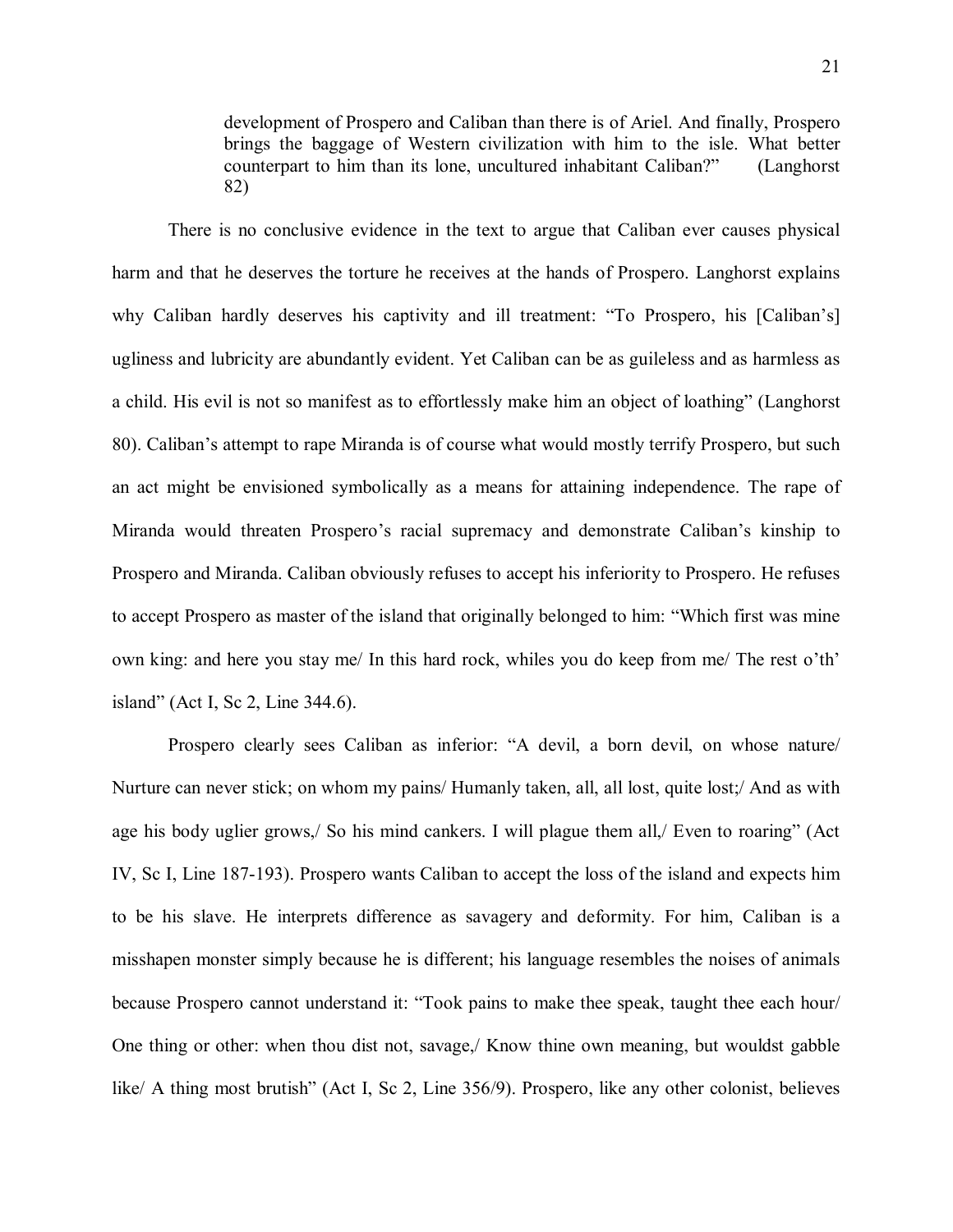in the supremacy of his language. He believes that the speaking of Prospero's language is the only thing that made Caliban human, but the beneficiary is not easily convinced: "You taught me language; and my profit on't/ Is, I know how to curse. The red plague rid you/ For learning me your language" (Act I, Sc 2, Line 365/7). However, in attempting to rape Miranda, Caliban tries to make himself equal to Prospero and to prove his kinship to Prospero and Miranda: "O ho! O ho! Wouldn't had been done!/ Thou didst prevent me; I had peopled else/ This isle with Calibans." (Act I, Sc 2, Line 351/3). Julia Reinhard Lupton uses this incident to support Caliban's humanity as she believes that he desires to couple and have children.

> Yet Caliban's desire to have 'peopled . . . /This isle with Calibans' also evokes an Adamic dimensions of a more recuperative typological reading . . . . To 'people' the island with Calibans is to find himself in another, to realize his potential humanity . . . . Caliban's urge towards Miranda links him to Adam's blessing and identifies him with Adam's sin. In both cases the turn toward woman is a move not only toward fuller humanity but also towards humanity defined as creatureliness . . . . Read in this light . . . [this transgressive act] aligns rather than separates Caliban and Adam, inviting Shakespeare's creature into the fold of "people" as such, into a common humanity marked by both passion and possibility. (Lupton 18, 19)

Caliban's link to language can be related to his Adamic role in a paradisal setting in which the destiny of mankind is hard to separate from an original transgression.

While Prospero may have been perceived favorably by seventeenth- and eighteenth century audiences, his image changes later on when the reader becomes more aware of his hegemonic, domineering, and imperialistic nature. But during this later period, Caliban's image was to shift from the villain to the victim, from a monster to a sensible human, once the audience became more familiar with the colonist's discourse, which was used to dehumanize a certain race in order to justify brutality. Once this discourse is established, the racial other is propagated as the villain or the brute; everything is likely to be permitted once the colonist acquires a sense of superiority over the savage other. The late twentieth century reader, however, rejects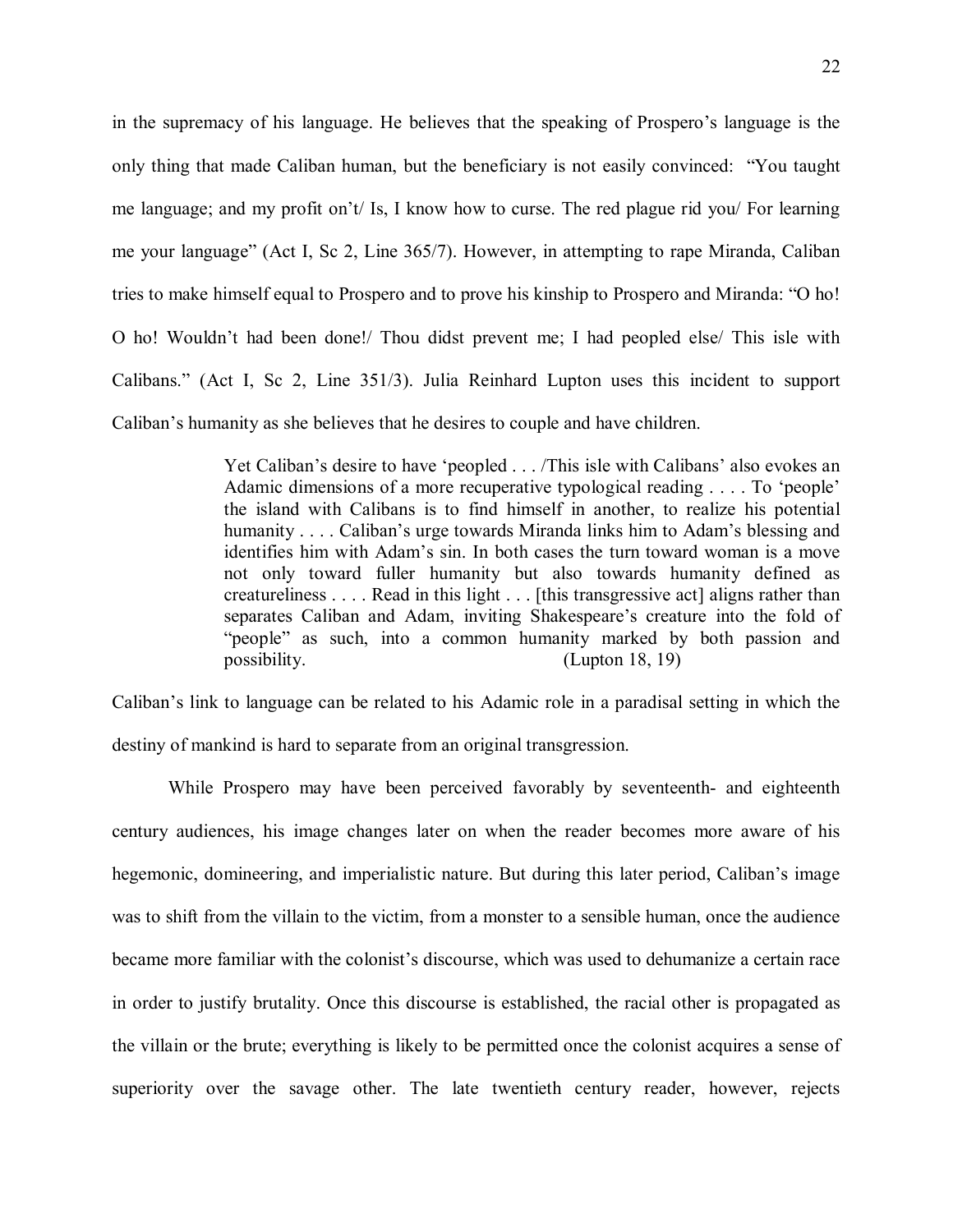dehumanization along racial lines. Prospero's morality and discourse is questioned and discredited by the audience who reconstructs Caliban's identity and listens to his narrative. The reader then begins to make connections between Prospero and every imperialist who appropriates land, suppresses native populations, and tries to justify himself by propagating certain images about native savagery, brutality, or terrorism.

Caliban, on the other hand, represents every marginalized race that is denied basic human rights, unjustly enslaved or dehumanized. Vaughan contends that "if Lee was the proximate cause of *The Tempest's* Americanization and Caliban's Indianization, the twentieth century's political-intellectual climate was their precondition, influencing Lee and his contemporaries simultaneously" (Vaughan 1, 145). Thus, the political dimension *The Tempest* can be related to twentieth-century experience, rather than to Shakespeare's intentions, which are hard to assess. The American reading of *The Tempest* is only one valid reading alongside other post-colonial readings: "Histories of early English contact with America and its native inhabitants now almost invariably cite *The Tempest* as a play partly or wholly about colonization and Caliban as partly or wholly a Jacobean representation of the Indian" (Vaughan 1, 149). "In the hands of new historicism, then, Caliban is the product of a literary and political milieu that includes but exceeds the American scene; he is an Indian and much else besides" (Vaughan 1, 152).

The inevitable shift in the interpretation of the play during the nineteenth and the twentieth centuries, the growing interest in Caliban, and the change in the reader's perception of Caliban and Prospero all support the value of modern hermeneutics, which calls upon the reader to recreate the meanings of the text on the basis of shared experiences. The contributions of Martin Heidegger, Paul Ricoeur, and Jean Paul Sartre to this intellectual movement help the reader gain insight into the play as well as into the different interpretations that begin to emerge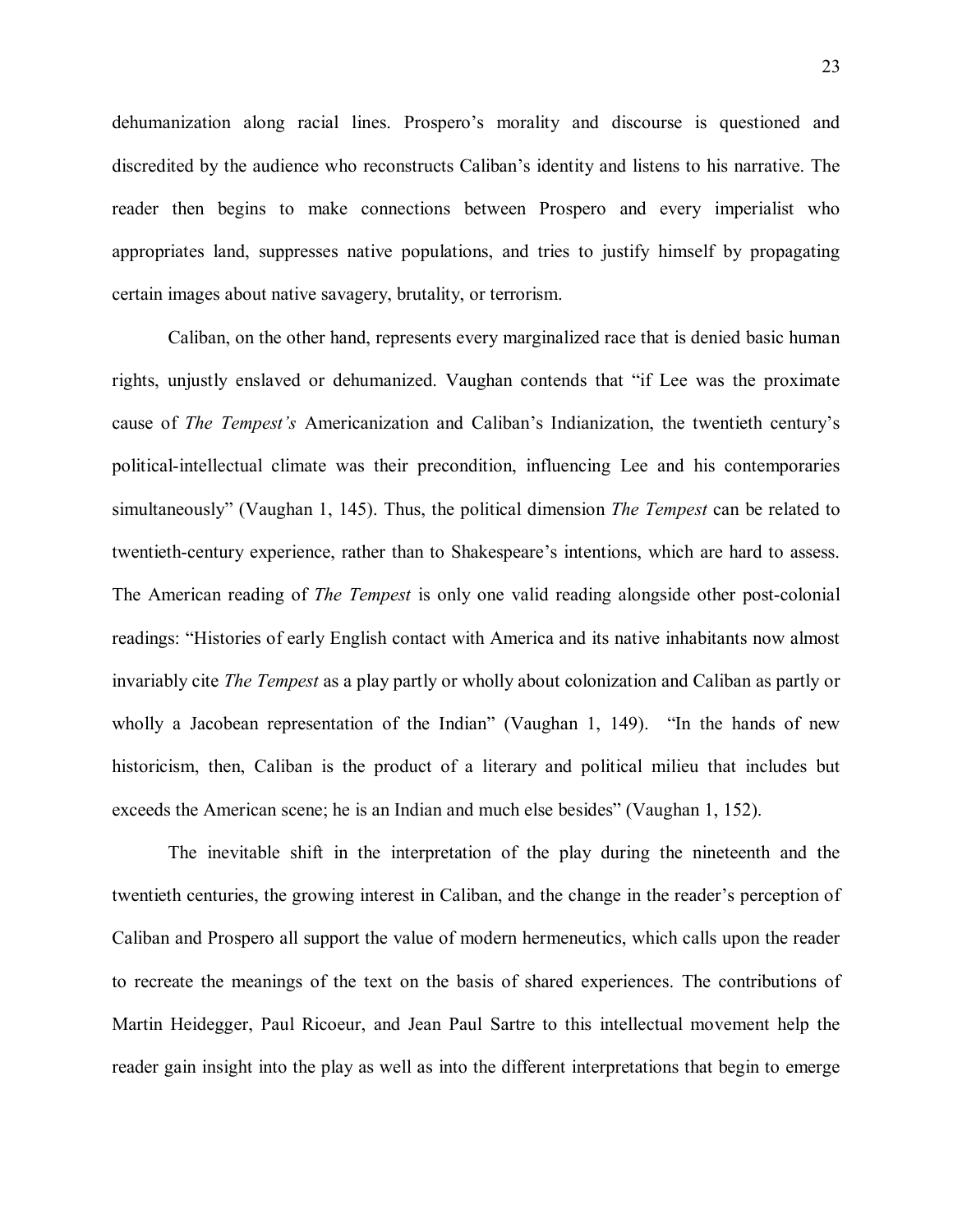in recent times. The change in attitude towards major characters, the rise of Caliban as the center of discussion, the claim that Shakespeare may have been interested in representing the colonization of America in additional to other postcolonial approaches all encourage the reader to fully consider the different discourses opened up by the text with reference to more recent experience and knowledge of the world.

Heidegger in particular is concerned with the projection of being in the work of art that the work both reveals and conceals. He maintains that the work of art evokes other worlds and possibilities that the reader can explore on an ontological level in order to reconstruct hidden discourses that constitute the work of art. The hidden discourse in *The Tempest* is Caliban's narrative, the story of a marginalized other who originally owns the land on which he lives and is disposed of it by the imperialist who tries to obscure his image in order to justify his exploitation. Caliban is both absent and present in the text. He was originally assumed to be a minor character in the play, probably because Prospero dominates the action and tries to cast Caliban as a savage brute. In time, however, Caliban becomes the main character in the play as the reader begins to hear and understand his discourse: "From this perspective, Caliban, rather than Prospero, is *The Tempest's* dramatic center. Barker and Hulme complain that critics have overlooked the play's complexity; instead, they say, critics have 'tended to listen exclusively to Prospero's voice: after all, he speaks their language'" (Vaughan 1, 152).

The text itself sheds light on Caliban's narrative and opens another discourse. With the few lines that Caliban actually speaks, the reader is able to construct an image beyond the text through a spoken discourse about marginalized races whose voices were silenced by the "grand narrative" of those who write history. Prospero tries to silence Caliban's voice in order to prevent his narrative from being heard. He sends his servant Ariel to interrupt Caliban as being a "liar"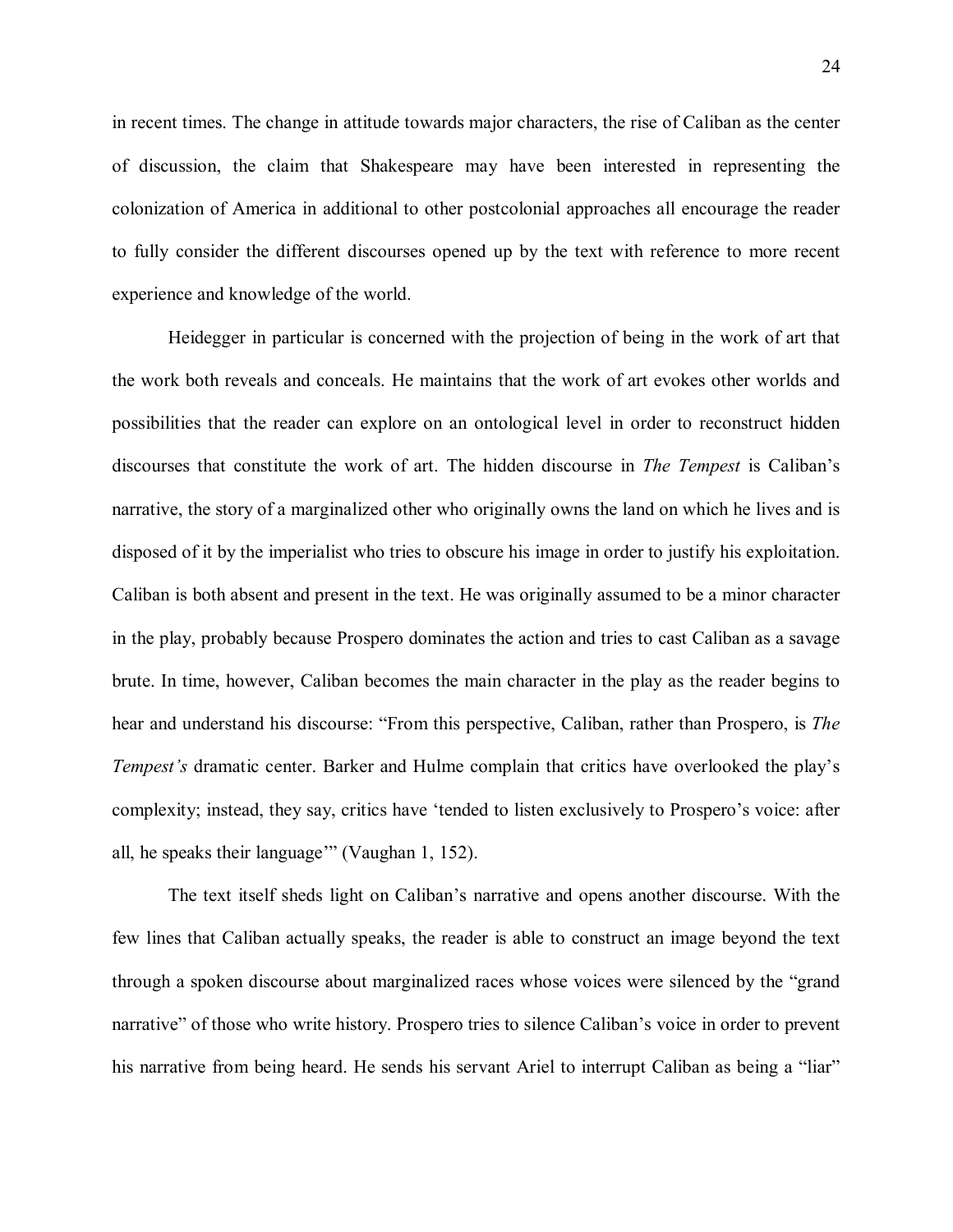whenever he attempts to tell his story. Julia Lupton argues that Prospero represents a law that Caliban tries to overturn, whereas Ariel speaks with a voice that "represents the phantasmatic dematerialization of that same law, its ghostly dissemination into every cove and corner of the island, its effective disabling of any counter-hegemonic movement" (Lupton 12). Far from instantiating a true political community, Ariel detracts from Prospero's power to function successfully as a hegemonic figure. By challenging Prospero's grand narrative, the reader manages not only to rethink matters of identity but to rewrite history as well.

Ricoeur believes that since the intentions of the author are often unavailable to the reader, the reader may interpret the text in relation to his present world. The text reflects both the world of the reader and the world of the author, but the reader is free to acquire distance from the text and to understand it as referring to the author's world or by appropriating its meaning on a personal level. *The Tempest* can be read, therefore, in view of Shakespeare's attitudes as well as the changing world of the reader. Thus while some critics try to distance themselves from the text and make valid guesses about Shakespeare's intentions, others have read the text in terms of contemporary issues such as colonialism, imperialism, and racism. Some audiences have identified with Caliban, since they recognize the role of Western representation and propaganda in racial stereotypes that are used to justify various colonial projects. Such identification would allow us to read the play in terms of a critical standpoint that acquires more legitimacy as we move ahead in historical time.

For Sartre, literature is a shared institution that involves change; it is open to various interpretations and new meanings. Sartre believes that the text changes according to the audience addressed. Reading is a continual process of discovery and recreation. He believes that literature can reveal the world in changing it and that writing can help the reader attain freedom. Sartre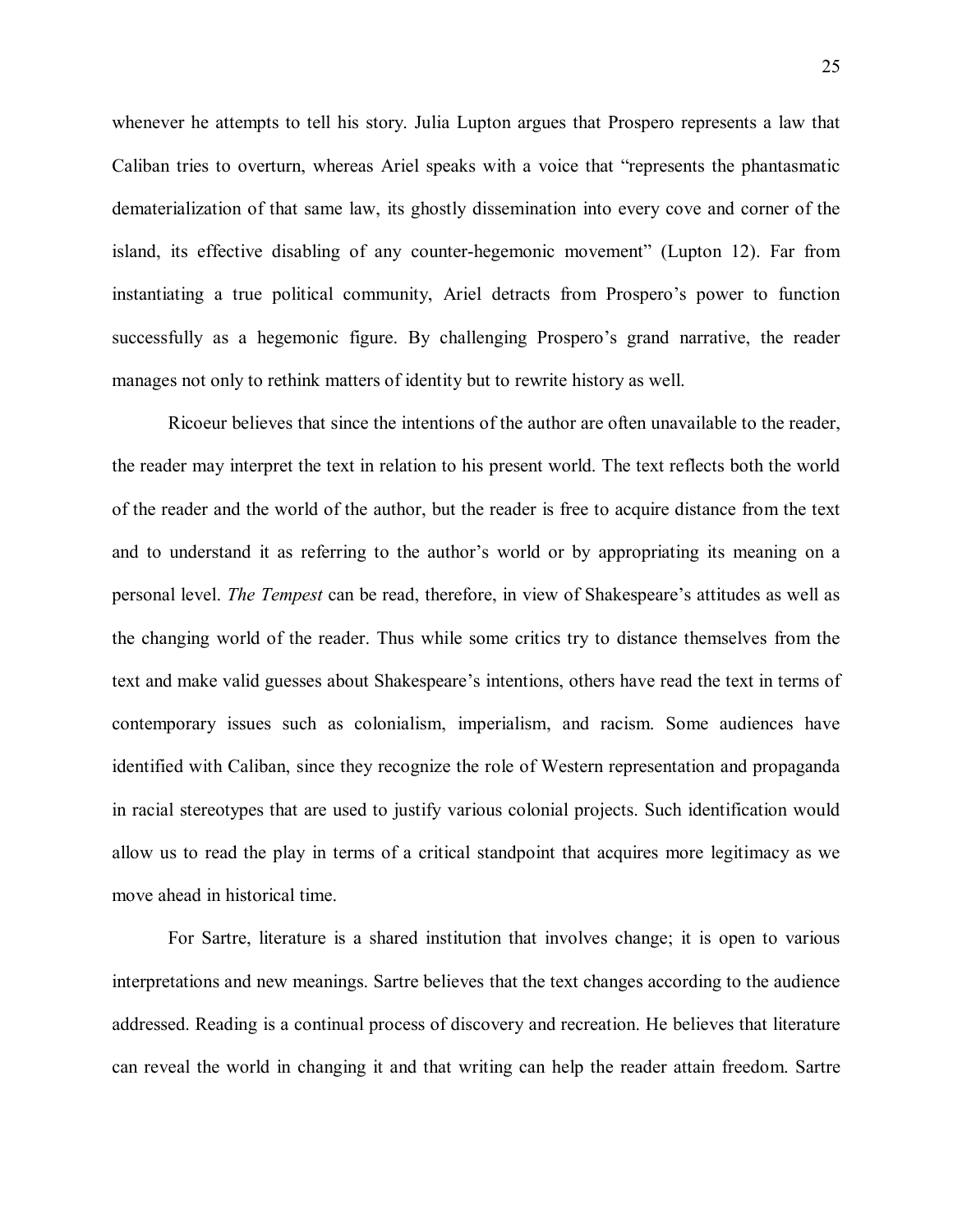calls for a literature that allows the reader to create his own being on the basis of responsible moral choices. Interpretation of *The Tempest* has undergone dramatic changes, pertaining especially to the reader's view of Caliban. Theatergoers originally viewed Caliban as an ugly monster and as an object of detestation and disgust. In the nineteenth century, the audience starts to perceive Caliban's humanity, but the reader is still bound by Prospero's point of view. In the twentieth century, however, the reader could move away from established discourses and begin to challenge Prospero's viewpoint, which reflects his own mistaken perception of a racial other. Caliban is then rehumanized in the twentieth century, just as Prospero's values and morals are questioned and discredited. By defying Prospero's authority, the reader could banish certain prejudices and restore a narrative that has been lost and silenced: "As we ourselves change, our perceptions of Caliban – our own darkness – change. In the evolving image of Caliban we see a reflection of Anglo-American intellectual history. But we also see our ever-changing selves" (Vaughan 2, 405).

As the contemporary audience has become increasingly aware of the hegemonic discourse that has governed our world, new meanings and interpretations have been ascribed to *The Tempest*. Caliban's and Prospero's identities have been reconsidered and rewritten. Instead of merely listening to the grand narrative and its authoritative voice, the reader has managed to read between the lines, reconstruct a hidden discourse, and restore the lost narrative of a marginalized other who calls attention to moral concerns. While some critics have assumed that Shakespeare was conscious of the political implications of his play, the post-colonial reading is the creation and product of contemporary cultural and ideological perspectives. The familiarity of the reader with the discourse of imperialism, as well as colonial history, shapes his response and view of this complex play. By liberating the reader from an over-preoccupation with the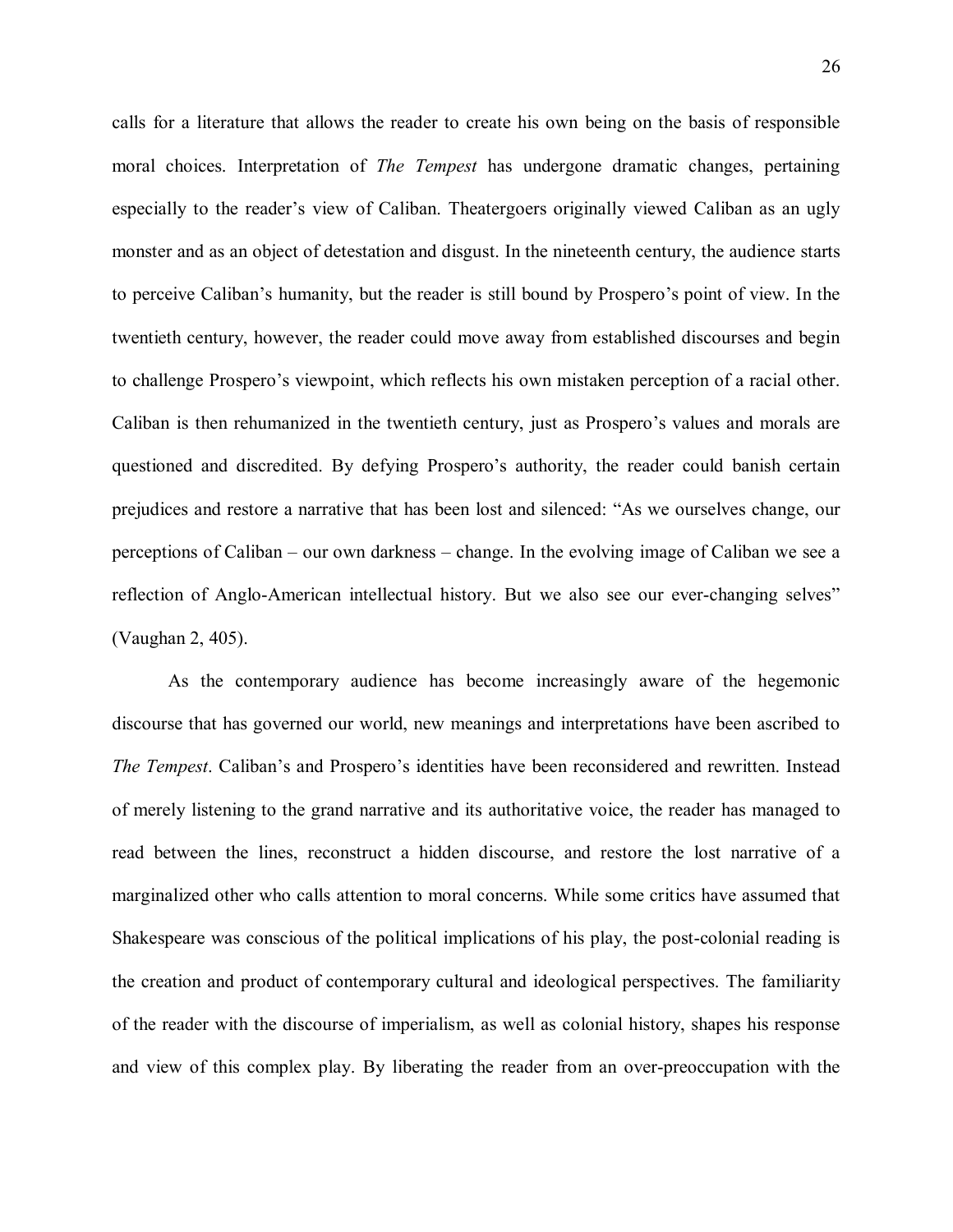author's intentions, postcolonial readings empower literature to address current issues and provide the reader with new insights. As a consequence, the reader comes to share in rediscovering the text and in recreating its meaning in a way that integrates an informed experience of the world.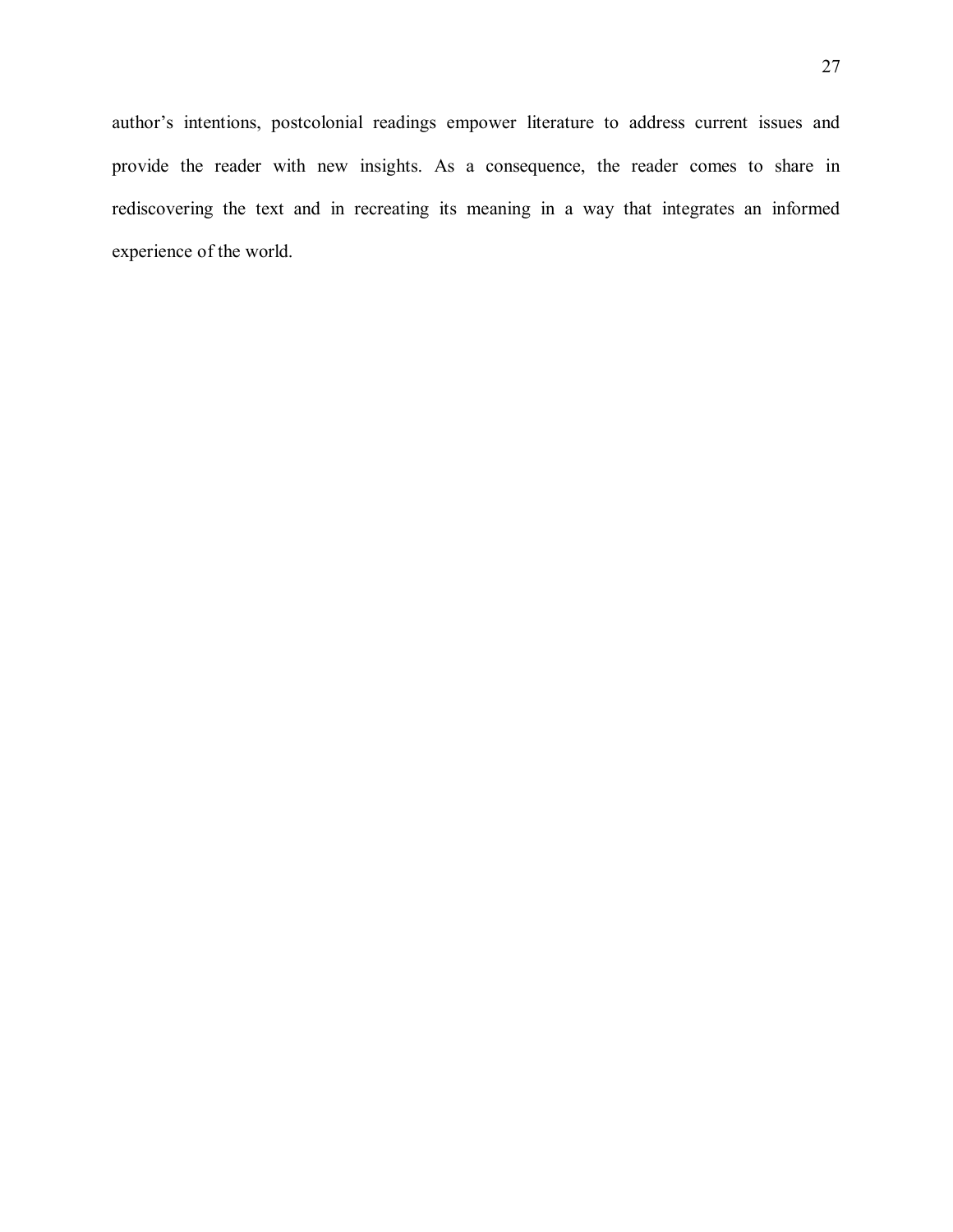#### **Chapter II: Signs of History in** *Gulliver's Travels***, Book IV**

Much of the criticism of *Gulliver's Travels* focuses on the author's moral attitude towards English colonial practices, the allegorical and satirical representation of Europe, and the negative view of human nature that can be found in the text. But this famous novel is more complex than the criticism suggests and can be interpreted in different ways and from different perspectives. Most interpretations of *Gulliver's Travels* are limited because they overemphasize the intentions of the author, which obscures other meanings that the novel contains. That Swift is writing to criticize England's government and colonial enterprises, and that he seems to be a misanthropist, are interpretations that can be derived from the author's letters to friends and other texts that he composed. However, in focusing on the intentions of the author, the reader is discouraged from discovering new meanings that are implicit but not explicit in the novel. In this chapter, I will be focusing on Gulliver rather than Swift and shall reveal hidden meanings that the novel may evoke apart from Swift's intentions. I shall argue that *Gulliver's Travels*, Book IV: "A Voyage to the Country of the Houyhnhmns," emphasizes the representation of the self and the other and also that Gulliver may be seen as a type of colonial whose view of those he meets on this journey is impacted by colonial attitudes.

The idea of viewing the other as inferior, savage, or brute has been widely discussed by many writers from Michel de Montaigne to Edward Said. This idea expresses a typical imperial ideology whose only motive is to justify the colonial and imperial practices concerning the socalled "savage other." Montaigne discusses this idea in his essay, "Des Cannibals," where he defines the colonist in terms of three main traits. First, the colonist views the other as a savage whose only criteria is how this other differs from himself. Second, the colonist's barbarity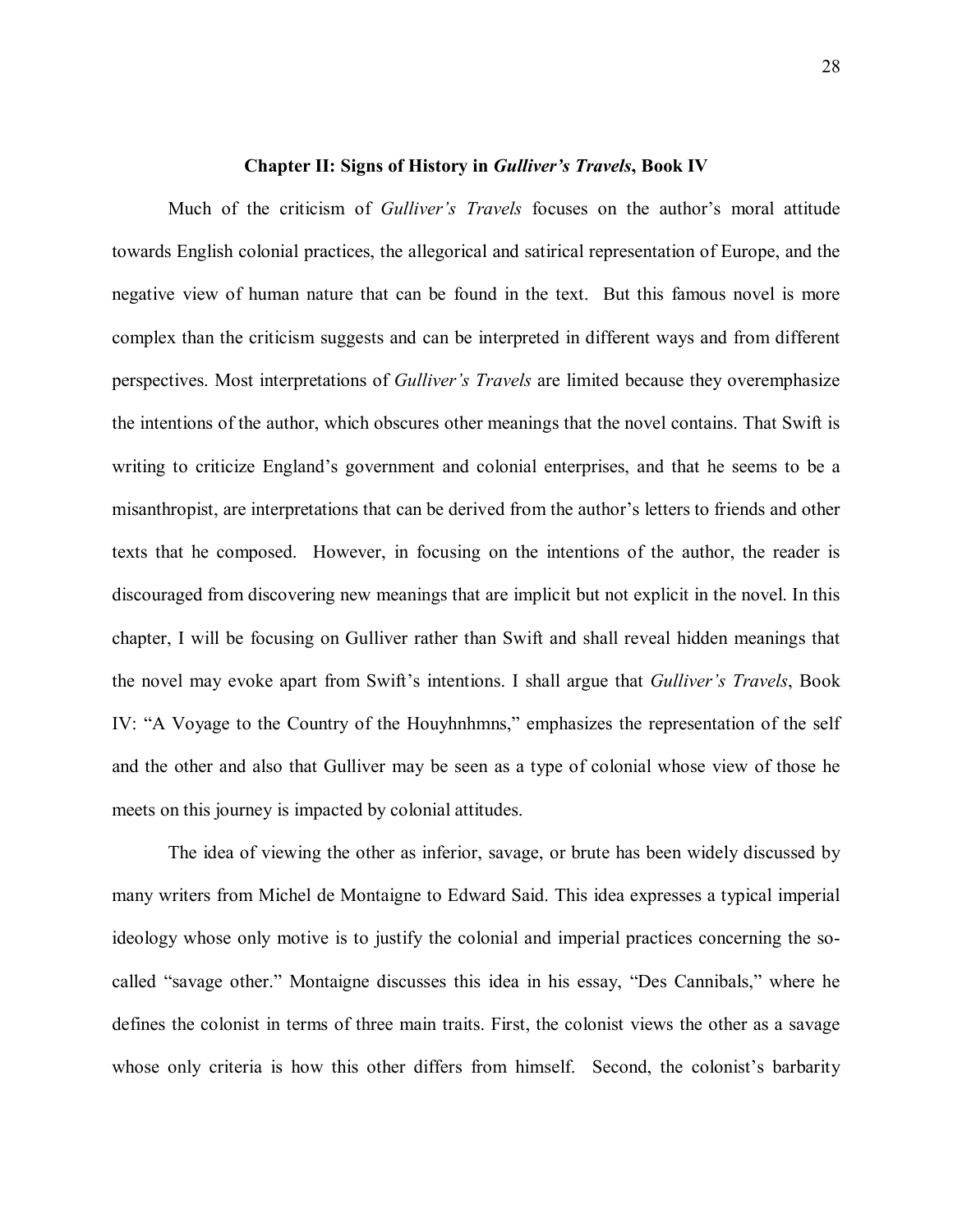exceeds that of "the savage other" to which the title of the essay refers. Finally, the colonist typically steals and exploits the riches of "the savage other" for financial gain. The most important of these features is the first, which cogently summarizes the colonist's view of the colonized, since the other two features are just consequences of the first one. When 'the other' is just a savage or an animal to the colonizer, then everything is likely to be permitted and the invader has the right to exercise superiority over this animal, benefit and profit by him, if not exterminate him. Montaigne's discussion is an effective analysis of practices that re-occur throughout history, as well as in *Gulliver's Travels*, Book IV. In the fourth voyage, Gulliver completely dehumanizes the Yahoos and views them as animals who are completely unlike himself.

In his work on Swift, Claude Rawson claims that Gulliver's Yahoos resemble the eighteenth-century "Hottentot," which is a name used to describe all savages with certain physical characteristics, especially African females. The stereotyping of the 'savage other' deeply concerned Swift, since he was against stereotyping the Irish in similar ways: "Swift was actively aware of the analogy, writing from 'Wretched Dublin, in miserable Ireland' to one correspondent that he would have to go 'to the Hottentots' to 'match' Irish behaviour'." (Rawson 110). Gulliver stereotypes all of the Yahoos as savages with "hanging breasts" and the red-haired Yahoo females as being sexually vicious. Although Gulliver viewed the natives of all of the countries that he visited as deformed creatures or even as savages, there are strong sexual references in most of the voyages Gulliver visited: "A prurience about strange matings, or matings with strangers, as well as a generalized curiosity about the sexuality of the 'other', is comically recognized in Gulliver's travels, where sexual confrontations of some sort occur in every voyage except perhaps the third" (Rawson 140). The novel highlights the complex sexual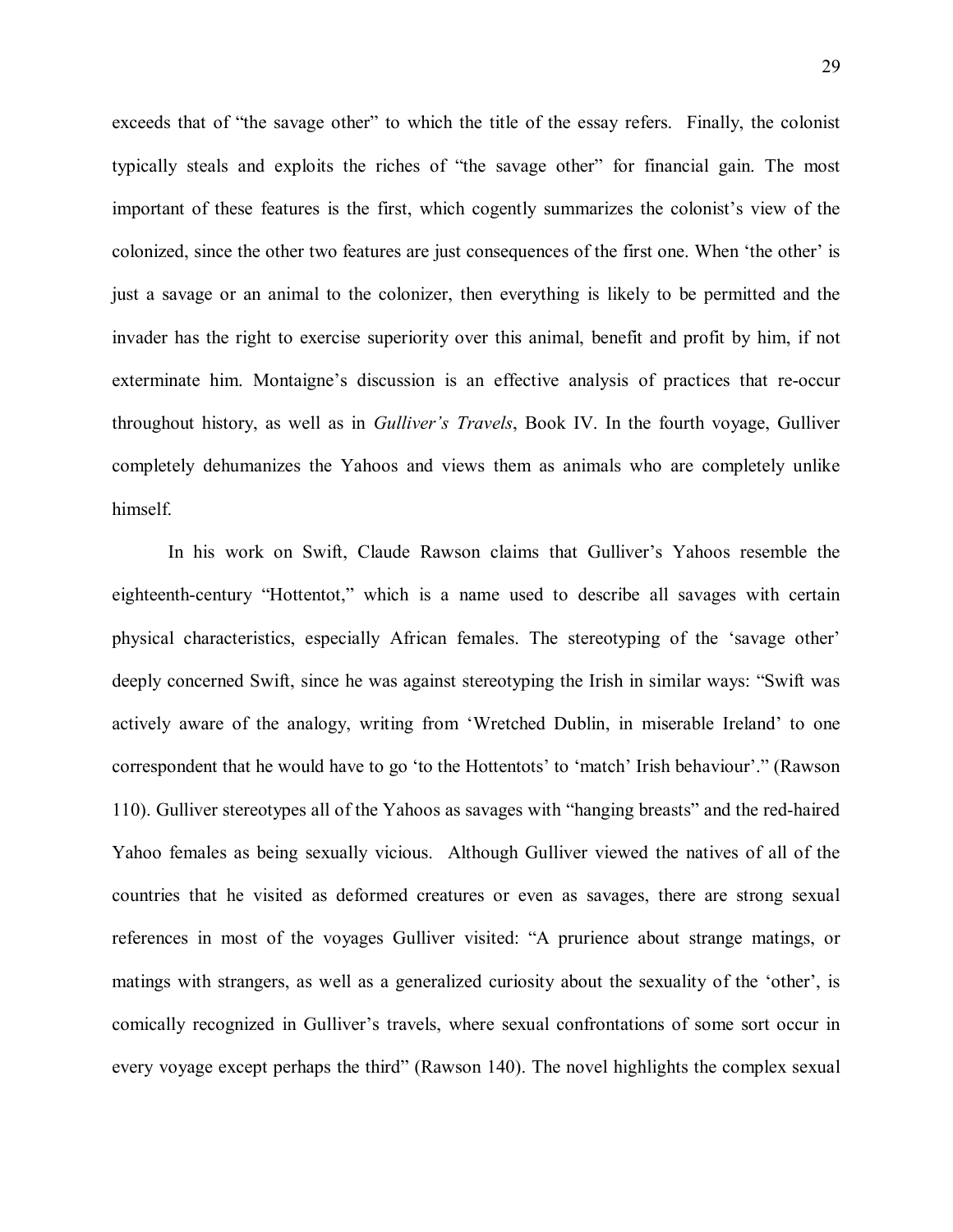relationship between the colonist and the colonized which Rawson analyzes in a very interesting way, claiming that "sexual disgust and sexual arousal are closer to one another than most people admit . . . the sexuality of natives is a staple of our imaginations about ethnic differences, including those which, for example, report, or impute, polygamy, promiscuity, incest, or sodomy, as well as quotidian lust, to savages" (Rawson 141). In the land of the Houyhnhnms, Gulliver was sexually harassed by an eleven-year old female Yahoo while bathing in the river.

Gulliver's description of the Yahoos demonstrates the influence of the Hottentot stereotype on the colonial mentality. Sartje Baartman was a Khoisan woman who "was exhibited for commercial profit in London and Paris" under the name of "'Hottentot Venus'" (Rawson, 115). Her oversized breasts and buttocks were objects of entertainment, sexual curiosity and disgust to the European audience. She was observed and exhibited as if she were a strange species of animal; people paid to see her and "extra fee for touching her" (Rawson 120). When she died, bodily remains were also exhibited. She was a represented in paintings and even inspired plays and poems: "Elizabeth Alexander's poem imagines Baartman saying: 'Monsieur Cuvier investigates between my legs, poking, prodding, sure of his hypothesis…He complains at my scent'" (Rawson 118). As described by Rawson, the Hottentot stereotype inspired European women to wear dresses that imitated native costumes. As a result of this strange fascination, "a relationship was working itself out between primitivist fantasies and the social comportment and sartorial design of European society" (Rawson 136). This description of the Hottentot stereotype is largely reproduced in Gulliver's references to the Yahoos as possessing similar traits.

In the fourth voyage, Gulliver expresses himself in ways that reinforce the colonial/imperial notion of otherness that has been an aspect of his thinking all along. The idea that the colonist usually views "the other" as a savage of an inferior race becomes evident in this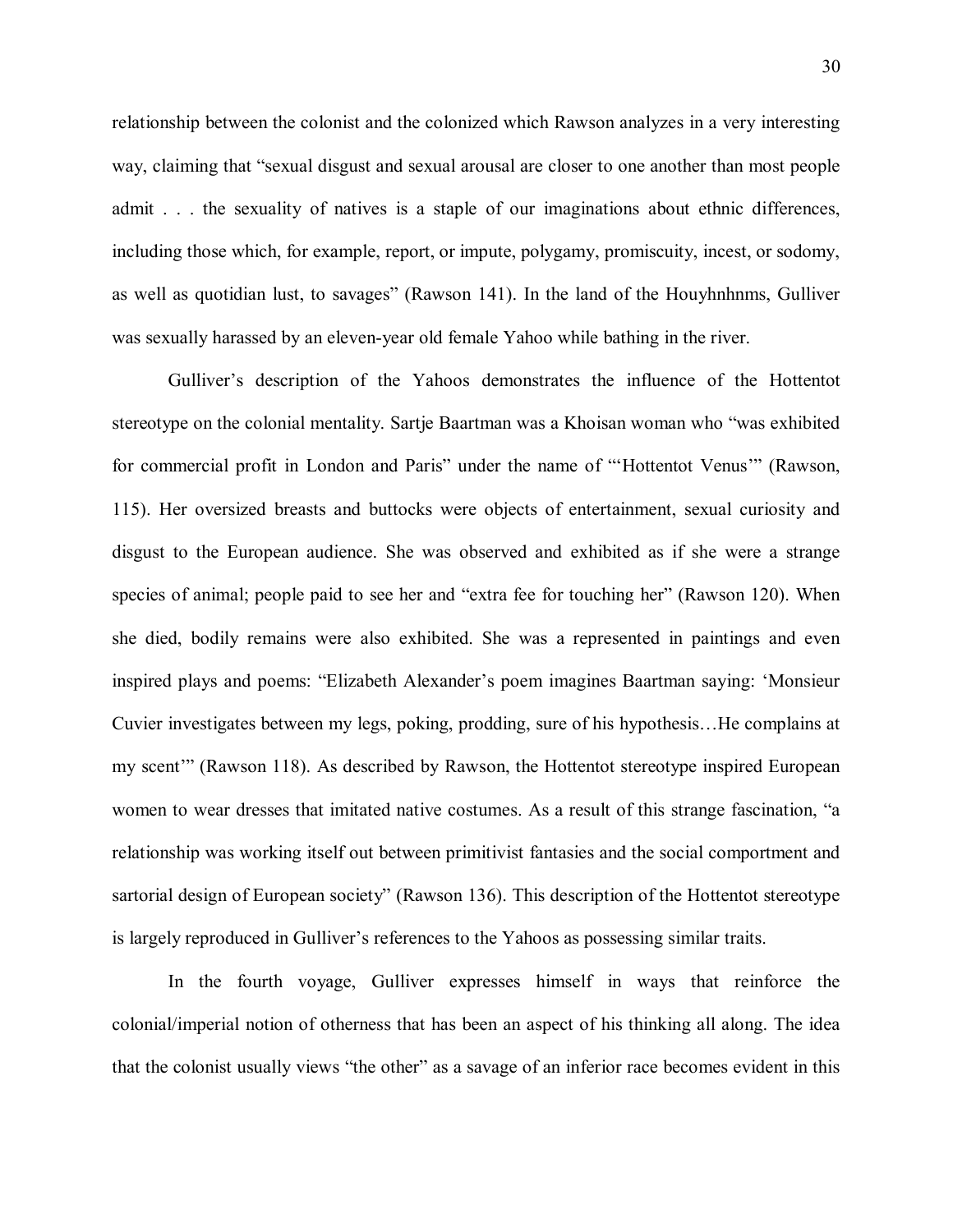final journey. Here Gulliver is portrayed as the typical colonist who, upon landing in Houyhnhnm land, observes the Yahoos as looking unlike himself and compares them to animals: "At last I beheld several animals in a field . . . . Their Shape was very singular and deformed . . . . Their heads and breasts were covered with a thick hair . . . but the rest of their bodies were bare, so that I might see their skins, which were of a brown Buff Colour" (Swift 193). Although this description shows that the Yahoos are human beings in shape and form, Gulliver is blind to this clear resemblance. Gulliver has an unjustifiable hostility towards the Yahoos beginning with his first encounter with them: "I never beheld in all my travels so disagreeable an animal, or against which I naturally conceived so strong antipathy" (Swift 193). Therefore upon seeing a Yahoo coming near him, Gulliver "drew my hanger, and gave him a good blow with the flat side of it; for I durst not strike him with the edge, fearing the inhabitants might be provoked against me, if they should know, that I had killed or maimed any of their cattle" (Swift 193-94).

Gulliver fails to realize the Yahoos' humanity, due to their different physical characteristics, which he views as 'deformed'. The notion of mistaking differences for savagery was criticized by Montaigne in the sixteenth century. The so-called First World Europeans have a tendency to impose their own standards, such as whiteness, on others, and to reject and perhaps even "exterminate" those of a different race. English and other First World languages are recognized and accepted by the West, whereas the colonized "do not speak…any language" (Rawson viii). Swift gave the Yahoos "lips large, and the mouth wide: But these differences are common to all savage nations," whereas Gulliver was given the characteristics associated with a higher race: "I differed very much from the rest of my species, in the whiteness, and smoothness of my skin" (Swift 205).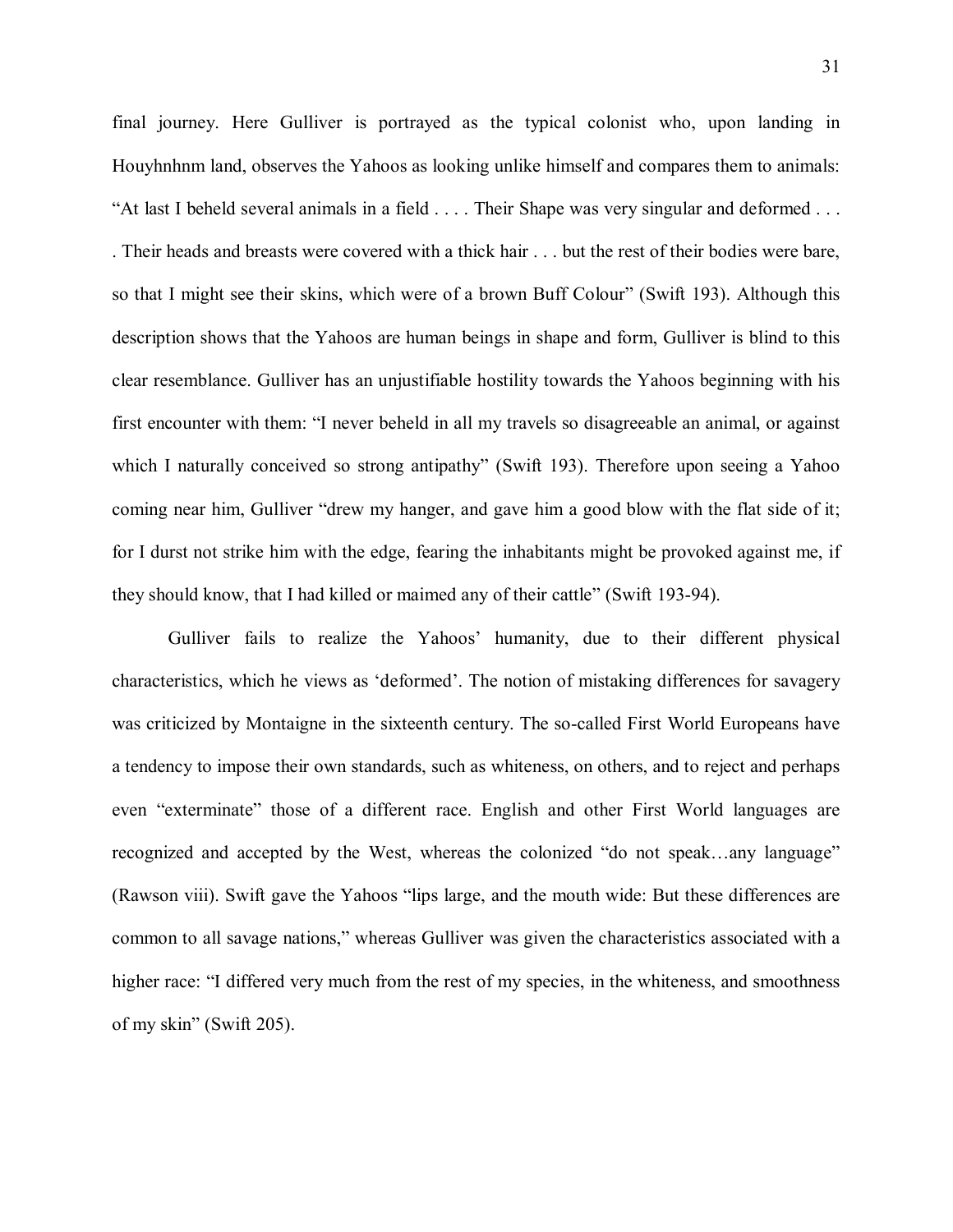Gulliver's unjustifiable hostility to the Yahoos can be seen as a sort of racism, xenophobia and a rejection of the other's humanity: "natives and animals are seldom entirely separate in the minds of ruling groups" (Rawson, 98). He rejects and denies any kinship or likeness between himself and those savages who look defective, disgusting, and detestable to him in a manner that echoes the Europeans' refusal to accept the humanity of the Hottentots. "It is a symmetrical counterpart to the scientists' insistence on Baartman's animality, even as they note her intellectual and social skills" (Rawson 127). Consequently, every heartless act is justifiable and not considered immoral as the natives are always viewed as animals by the colonists who have the right to discover, entertain and exercise superiority over them. Gulliver's attack on the Yahoos is far more barbaric than their revenge on him, which disgusted rather than really harmed Gulliver. The less sophisticated minds of the Yahoos made them more innocent and less violent than the more elevated Gulliver. Moreover, Gulliver only refrained from killing the Yahoo in the first instance because he was afraid of angering the real natives of the island by killing one of their "cattle."

At no point in time does Gulliver feel any guilt for acting cruelly towards the Yahoos throughout his voyage. The Yahoos were detestable animals he abhors and believes ought to be exterminated. He seems to agree with the Houyhnhnms' barbaric projects against the Yahoos without sensing his or their atrocity:

> Gulliver, helped by the sorrel Nag in Houyhnhnm land, makes things of Yahoo skin, as humans do with the skins of the beasts, engendering a crypto-cannibal frisson. This comes in *A Modest Proposal*, where it is suggested that if the proposal of eating the babies were adopted, then the manufacture of such products as 'admirable Gloves for ladies'. . . [in] the allegory of using the Yahoo skins is presented as a matter of what men do to beasts. (Rawson 84)

Even as witness to the debate among the Houyhnhnms about "exterminating" the Yahoos from "the face of earth" by castrating them as human beings do to animals, Gulliver does not object to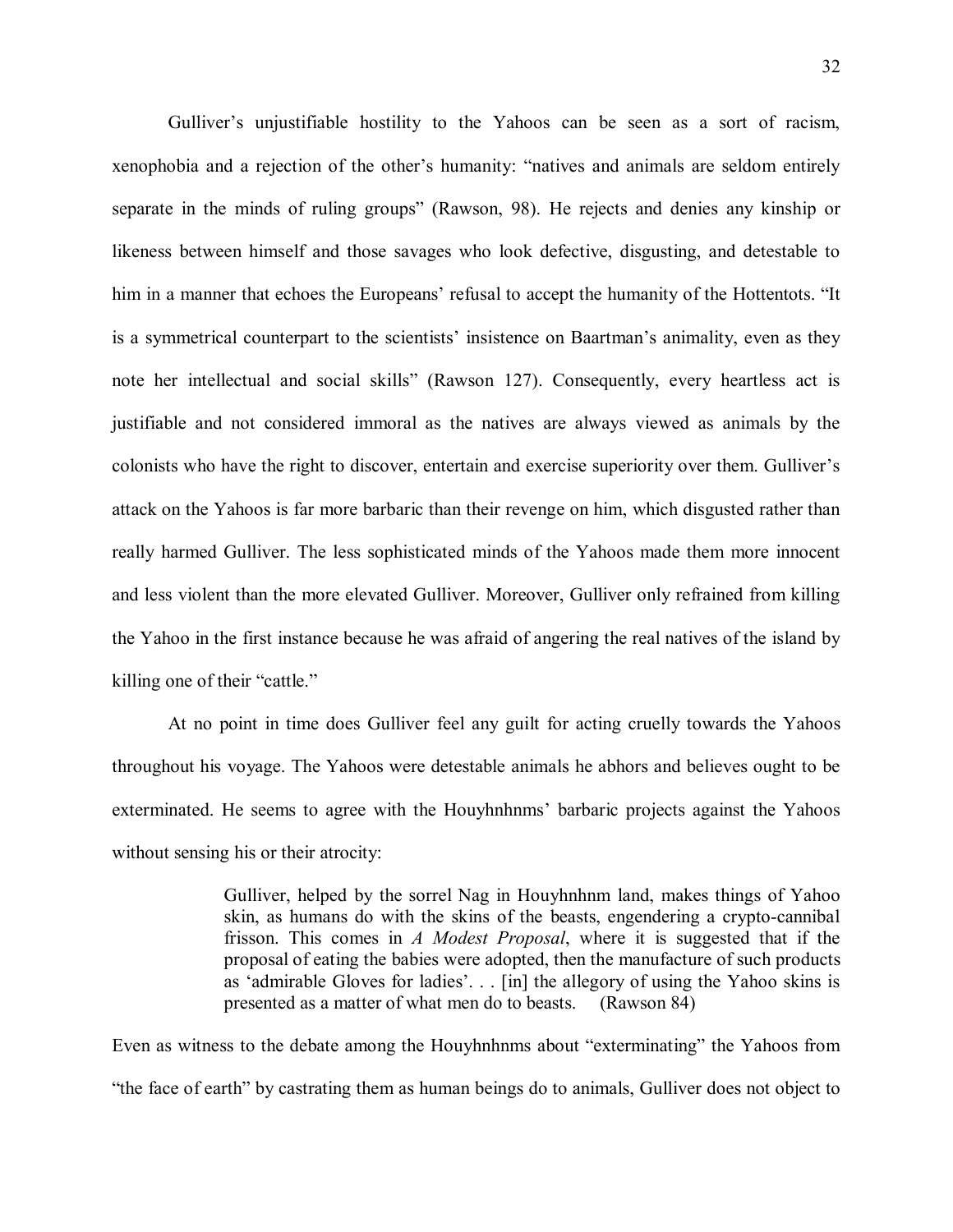their project; in fact, this scene is followed by his description of the Houyhnhnms as a perfect race and his happy life among them.

Unlike the three others voyages, the Houyhnhnms are the only natives to whom Gulliver remains attached. He felt for the first time while among them that he never wanted to go back to his homeland: "And I cannot but observe, that I never had one hour's sickness, while I staid in this island" (Swift 201). Gulliver's idealization of the Houyhnhnms is unreasonable and unjustifiable:

> In any case, Gulliver's admiration for them gives evidence of his own hopeless delusion . . . . The list of charges against the Houyhnhnms is substantial . . . . And Gulliver's master is exposed in a harsh inconsistency: horrified by Gulliver's description of the European custom of castration of horses, he later suggests the same expedient in dealing with the Yahoos . . . . Book IV is Swift's way of telling the reader that he ought not accept Gulliver's conclusions about the transcendent virtue of the horses.

## (Carnochan 23-24)

Gulliver's positive description of the Houyhnhnms' idealism and morality is often shown to be hollow. The Houyhnhnms do not have an exact word that would allow them to say that someone lies but considered Gulliver to be a liar since at first they were unwilling to believe him. He came through the sea from a land where people like him are masters and horses are slaves, so they accuse him of "saying the thing that was not." The expression, "saying the thing that was not," is ironic, since the Houyhnhnms still retain the concept of lying, or else they would have taken Gulliver's stories as true. In fact, both Gulliver and the Houyhnhnms have double standards in judging matters of virtue, morality, and civility.

It is surprising for both the reader and Gulliver to learn in the end that the Yahoos are actually human beings. At first Gulliver strongly rejects this idea, although he starts to notice the resemblance, which might have been lurking in his mind from his first encounter with the Yahoos and which may explain his exaggerated hostility towards them. Gulliver was much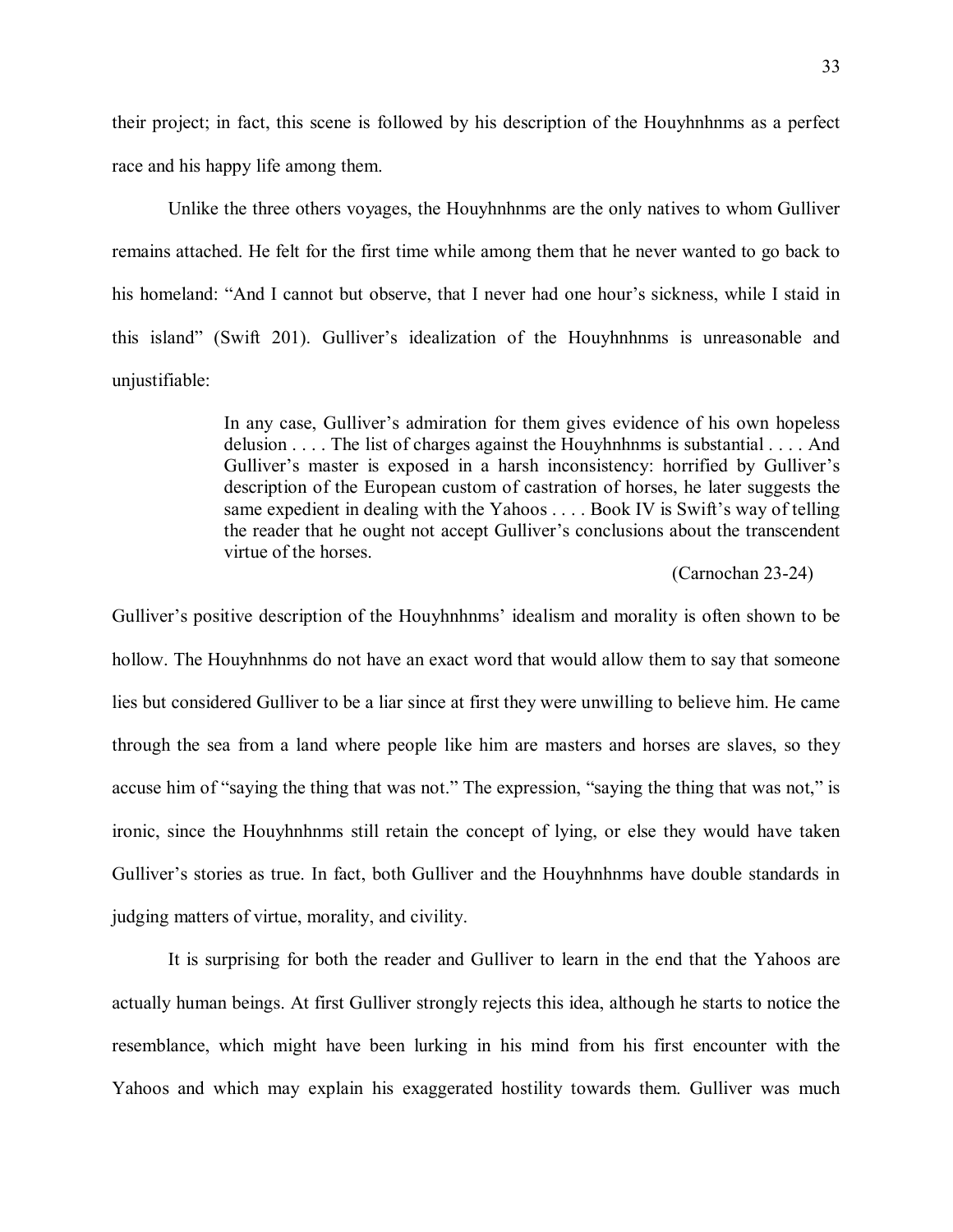annoyed when the Houyhnhnms called him a Yahoo and pointed out the resemblance. He was in shock and in grief to be compared to the most disgusting animal that he "abhors." Seeing the resemblance, he manages to hide his body with his clothes so that the Houyhnhnms would not notice his likeness to these poor creatures. Not knowing that Gulliver is wearing clothes and believing them to be part of his body, the Houyhnhnms believe that Gulliver's body is somewhat unlike that of the Yahoos. Gulliver only takes off his clothes at night when he sleeps. When the resemblance was more clearly noted, Gulliver's master stated that he seemed to be a perfect Yahoo. Gulliver tried to defend himself by giving his master details on the civilization of his country, but by doing so, he only called attention to the brutality and barbarity of his own nation. He gave his master details about "the art of war," "cannons, culverins, muskets, carabines, pistols," and so on. His master was shocked by these dreadful evils and responded by saying that the Yahoos could do anything if left to govern themselves.

Thus, instead of defending himself, Gulliver strengthens the Houyhnhnm's belief that he is no more than a Yahoo, and perhaps even more savage: "That vast numbers of our people are compelled to seek their livelihood by begging, robbing, stealing, cheating, pimping, forswearing, flattering, suborning, forging, gaming, lying, fawning, hectoring, voting, scribbling, stargazing, poisoning, whoring, canting, libeling, freethinking, and the like occupations" (Swift 219). In Book IV, Gulliver becomes more acutely aware of the evils and the corruption of his own society. Moreover, another incident shocks Gulliver and helps him realize his kinship to the Yahoos when a female Yahoo, who is sexually attracted to him, attacks him while he is bathing in a river. This is a moment of confrontation, Gulliver can no longer deny his kinship to the Yahoos. Here Gulliver begins to change his attitude towards life and learns a bitter lesson. He no longer views himself or his people as superior to the Yahoos, but he views all humankind as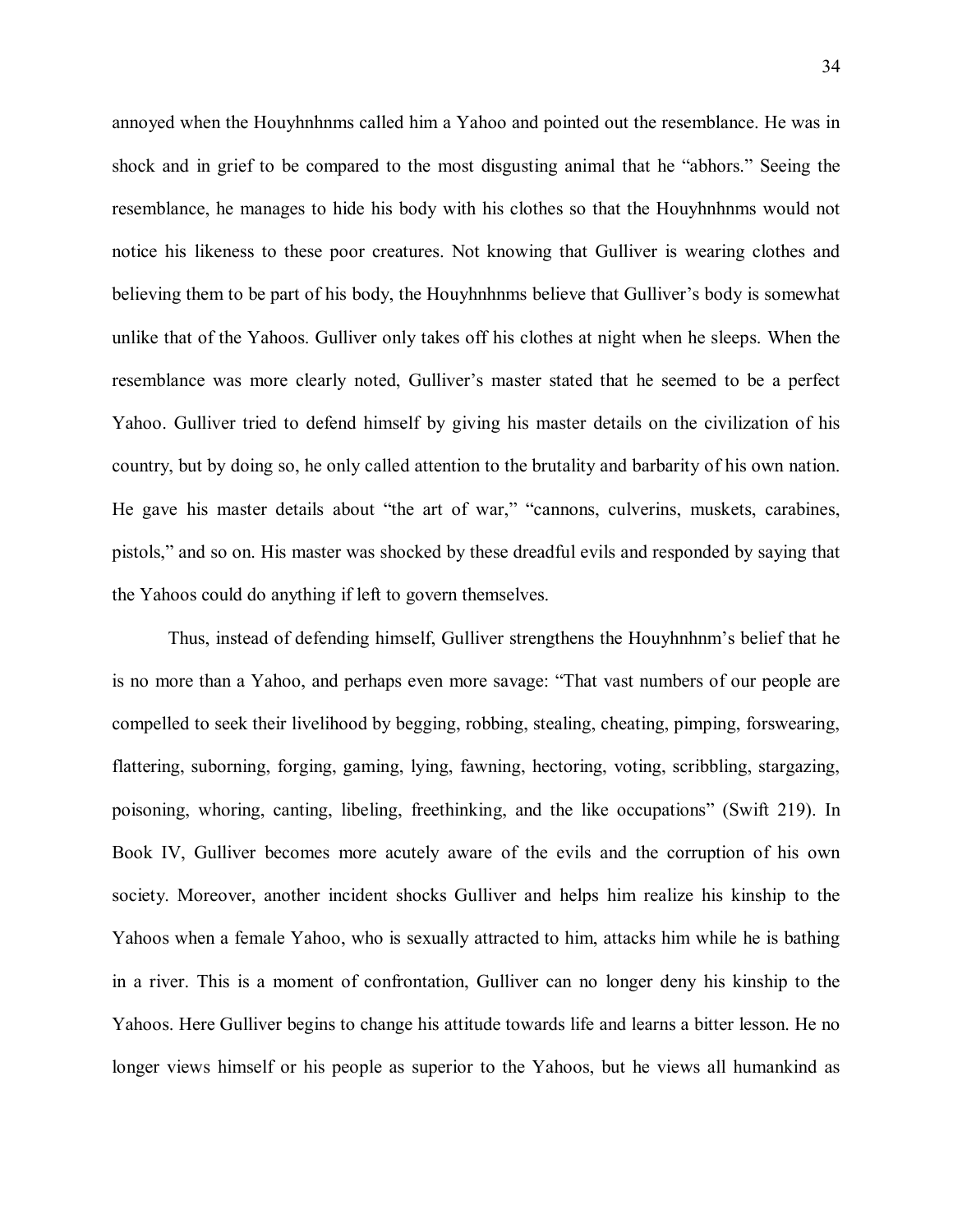Yahoos; all are brutes and savages. The Yahoos help Gulliver to see the truth about himself and his people. Thus he desires to isolate himself from the human race and live alone in exile, for he no longer wishes to live among Yahoos: "So horrible was the idea I conceived of returning to live in the society and under the government of the Yahoos" (Swift 248).

The fourth voyage marks a paradigm shift in Gulliver's perspective when he made two important discoveries. The first discovery is his kinship to the Yahoos themselves and the second is the brutality of his homeland, England, which Gulliver ironically idealizes throughout Swift's novel. Book IV could be analyzed through Montaigne's essay, which stresses that the colonizer is more savage and brutal than the 'savage other':

> I am not sorry that we should here take notice of the barbarous horror of so cruel an action, but that, seeing so clearly into their faults, we should be so blind to our own . I conceive there is more barbarity in eating a man alive, than when he is dead; in tearing a body limb from limb by racks and torment . . . . We may then call these people barbarous, in respect to the rules of reason: but not in respect to ourselves, who in all sorts of barbarity exceed them. Their wars are throughout noble and generous . . . Their disputes are not for the conquest of new lands . . . for they never meddle with the goods of the conquered. (Montaigne 370, 371)

Throughout Swift's novel, there is little if any mention of real savagery or harm committed by the Yahoos. The only harm described by Gulliver is their defecating on him, and, in one incident, a mild form of sexual harassment by a little girl. However, Gulliver claims that the Yahoos are "cunning, malicious, treacherous and revengeful. They are strong and hardy, but cowardly spirit, and by consequence insolent, abject, and cruel" (Swift 232).

On the other hand, Gulliver was possessed by a desire to harm and even to kill the Yahoos. His first reaction when he met one of them is to give him a strong blow with his handle. He even explains that he had wished to kill him but was afraid to anger the natives. Moreover, he collaborates with the Houyhnhnms and helps them use the skin of the Yahoos for practical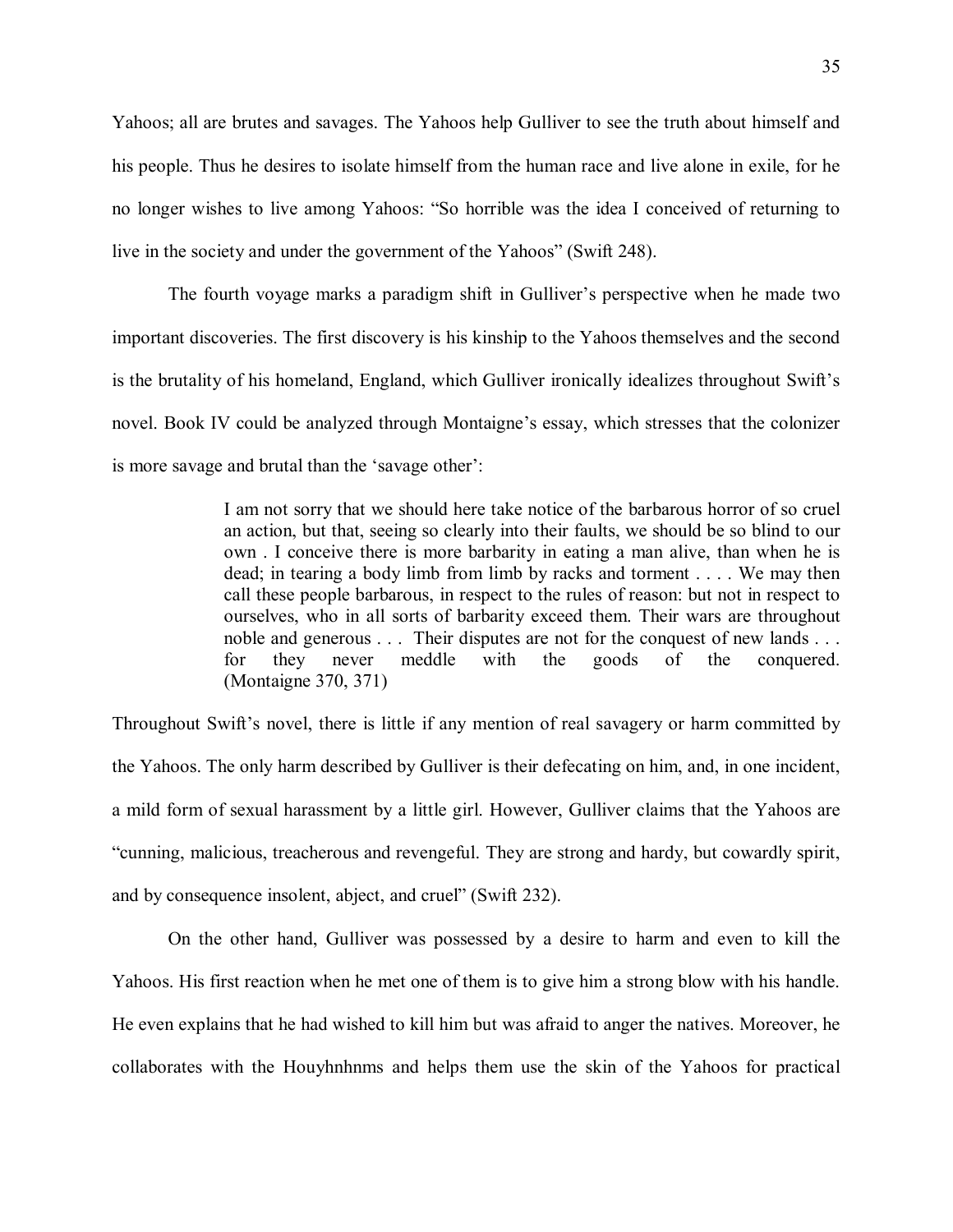purposes. Gulliver even condones and justifies the genocidal plan of the Houyhnhnms, who are described as "endowed with general disposition to all virtues, and have no conceptions or ideals of what is evil in a rational creature" (Swift 233). The comparison between the savage Yahoos and the civilized English becomes especially ironic once Gulliver realizes the brutality and savagery of his own nation. While the Yahoos worst offense is defecation and sexual desire, the English commits atrocities and crimes against humanity with their developed weapons that they use for killing their colonial victims. Yet Gulliver throughout the novel idealizes England as if blinded to its malice and treachery.

According to Raymond Bentman, "Gulliver straightforwardly praises England as a colonizer, 'But this description, I confess doth by no means affect my British Nation, who may be an example to the whole world in their wisdom, care, justice in planting colonies' and so on with an entire paragraph without any satirical device to indicate that Gulliver is being ironic" (537). However, as soon as he decides to defend his people and homeland by giving the Houyhnhnms details about his own civilization, Gulliver realizes the horrors and brutality that make the English worse than the Yahoos. He is thus able to see the follies of his countrymen, his culture, and himself:

> But I must freely confess, that the many virtues of those excellent Quadrupeds placed in opposite view to human corruptions, had so far opened my eyes, and enlarged my understanding, that I began to view the actions and passions of man in a very different light; and to think the honour of my own kind not worth managing; which, besides, it was impossible for me to do before a person of so acute a judgment as my master, who daily convinced me of a thousand faults in myself, whereof I had no perception before. (Swift 224)

The end of Gulliver's voyage is dramatic as Gulliver gains insight into the morality that governs his world. He realizes that all humans are savages, malicious and corrupted. He is in a state of depression, unable to trust English society and morality or to accept the mistaken methods that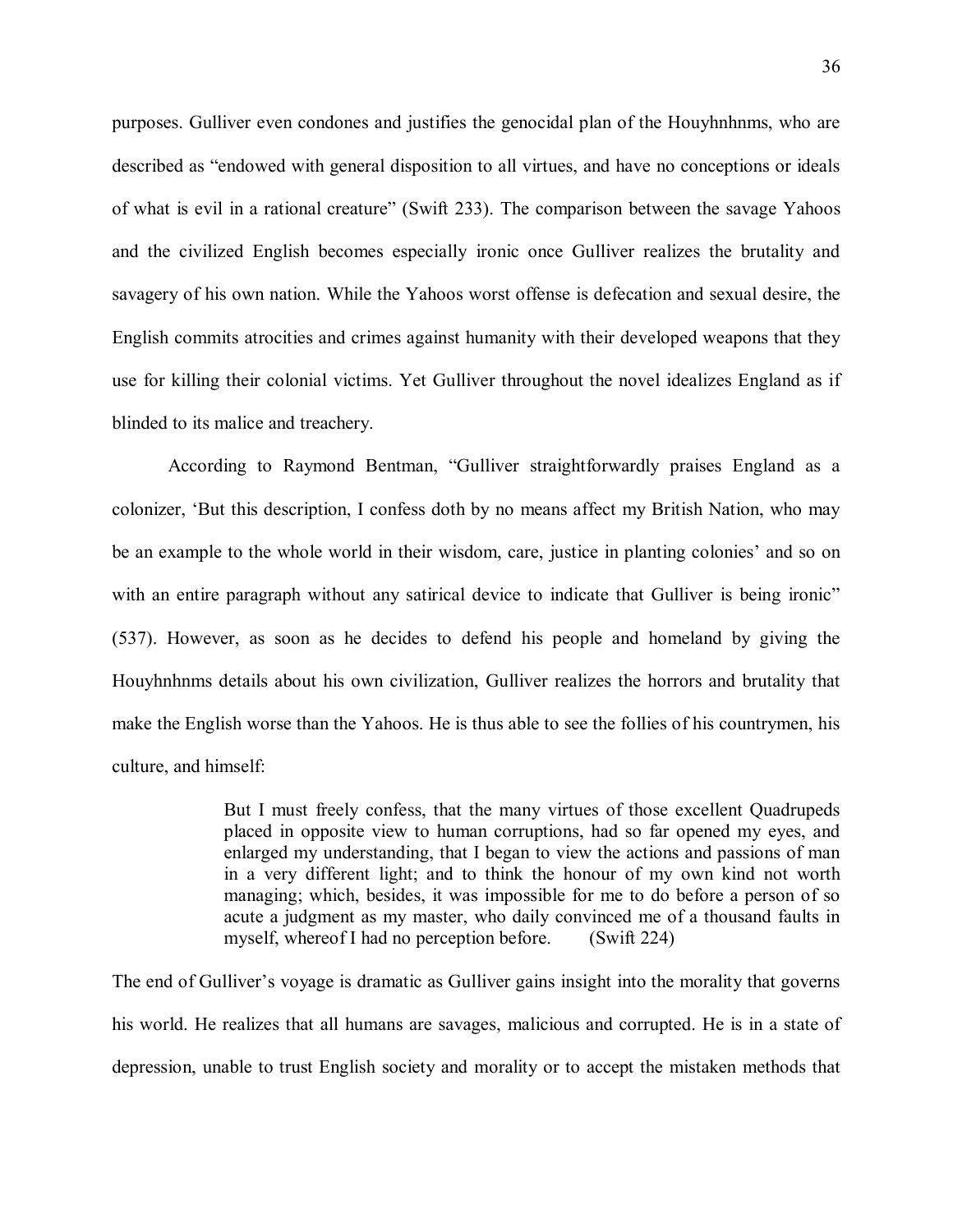are used by the English to appear civilized. Gulliver's state of mind at the end of the novel was similar to that of Kurtz at the end of his voyage when he, too, discovered that the heroic mission of 'civilizing' colonial peoples was a great lie, especially once it began to involve cannibalism.

Swift's main view of the savage other is presented and analyzed in *Gulliver's Travels*, Book IV. The savage other is the one who is "the 'not us' who do not speak our language, or any language, whom we despise, fear, invade, and kill, for whom we feel compassion, or admiration, and an intense sexual interest" and that is "neither innocent nor harmless" (Rawson viii). Gulliver embodies the character of the colonist who is trapped in his own view and interpretation of things. His failure to see the humanity of the other tempts him to exercise power over the Yahoos without having to suffer from a guilty conscience. To Gulliver, the Yahoos are the worst animals he has ever seen. Therefore, he does not consider it to be immoral to attack, kill or torture them as they threaten his security. He also believes that he has the right to make use of them in the way he likes, take their land and everything that belongs to them, enslave them, make use of their skin, and finally exterminate or castrate them. In Gulliver's colonial discourse, atrocities are committed under the cover of civilization where natives are shut up and made invisible. The Yahoos are completely marginalized and disempowered; we never hear their voices or witness their behavior except through Gulliver's description of their savagery, which is limited to sexuality and defecation. They are also forced to assimilate to the view that their society has of them, until they become like the female Yahoo who throws herself at Gulliver.

Gulliver represents the colonist who is oriented towards his own supremacy and superiority. However, the more Gulliver excels in his voyages, the more he loses credibility, as the reader starts to see his deficient view of things, especially his idealization of England and his many misconceptions of the Houyhnhnms. Gulliver's partial self-realization encourages the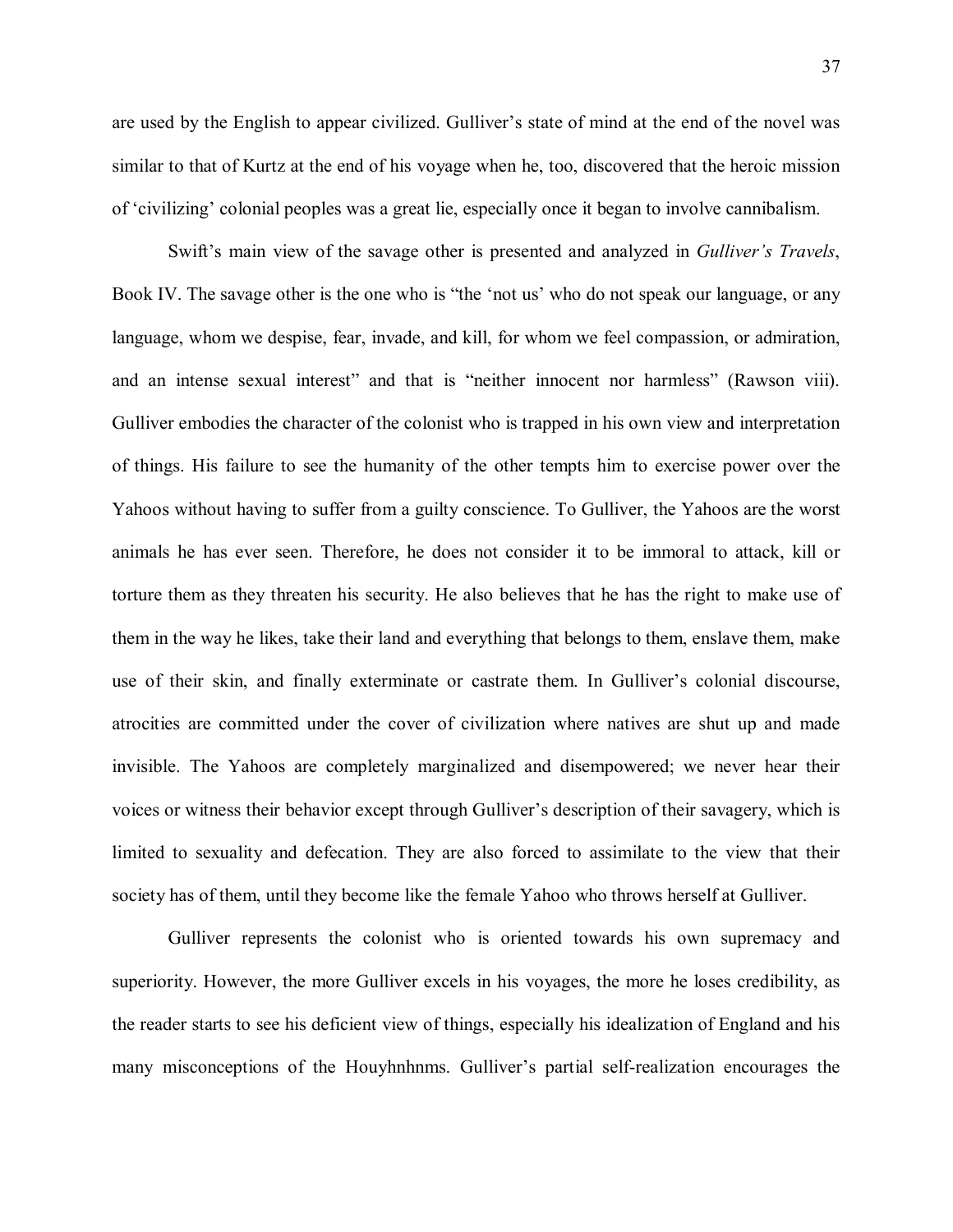reader to question his colonial discourse. As he approaches the end of the novel, the reader has to revise Gulliver's account of the Yahoos and to question how Gulliver describes them. The Yahoos might be compared to any dehumanized race that was considered to be uncivilized by the Europeans of the eighteenth century. The reader is tempted to conclude that savagery is better than civilization, which corrupts human beings by making them behave worse than savages. Swift satirizes human beings by showing us how civilization does not make them better and makes Gulliver see the savagery of his civilized nation as exceeding that of the colonized.

Gulliver became ashamed of his kinship to the Yahoos when he learned that a Yahoo female was sexually attracted to him: "This was a matter of diversion to my master as well as a mortification to myself. For now I could no longer deny, that I was a real Yahoo, in every limb and feature, since the females had a natural propensity to me as one of their own species" (Swift 233). The sexual aspects that emerge in all of Gulliver's voyages are controversial. It is as if, since sexuality is of interest to the colonist as well as the colonized, their mutual attraction shows that they are all of the same kind. However, Gulliver embodies the character of the colonist and presents the natives from his own viewpoint. Towards the end of the fourth voyage, he begins to understand that the colonized people are human beings like him. He changes his view of others, as he no longer views himself as superior to the natives, but he also comes to view all human beings as savage Yahoos and tries to isolate himself from humanity.

 A long debate has been concerned with whether Gulliver is Swift's mouthpiece or whether Swift agrees with Gulliver's vision and ideals. Gulliver, like Swift, is a man who doesn't fit in wherever he goes. He always feels alien and outlandish: "In his letters from Ireland, Swift characterized himself as 'a stranger in a strange land' . . . . [so] it is not surprising then, that Swift wound up creating the ultimate 'stranger in a strange land', Gulliver - a man who is by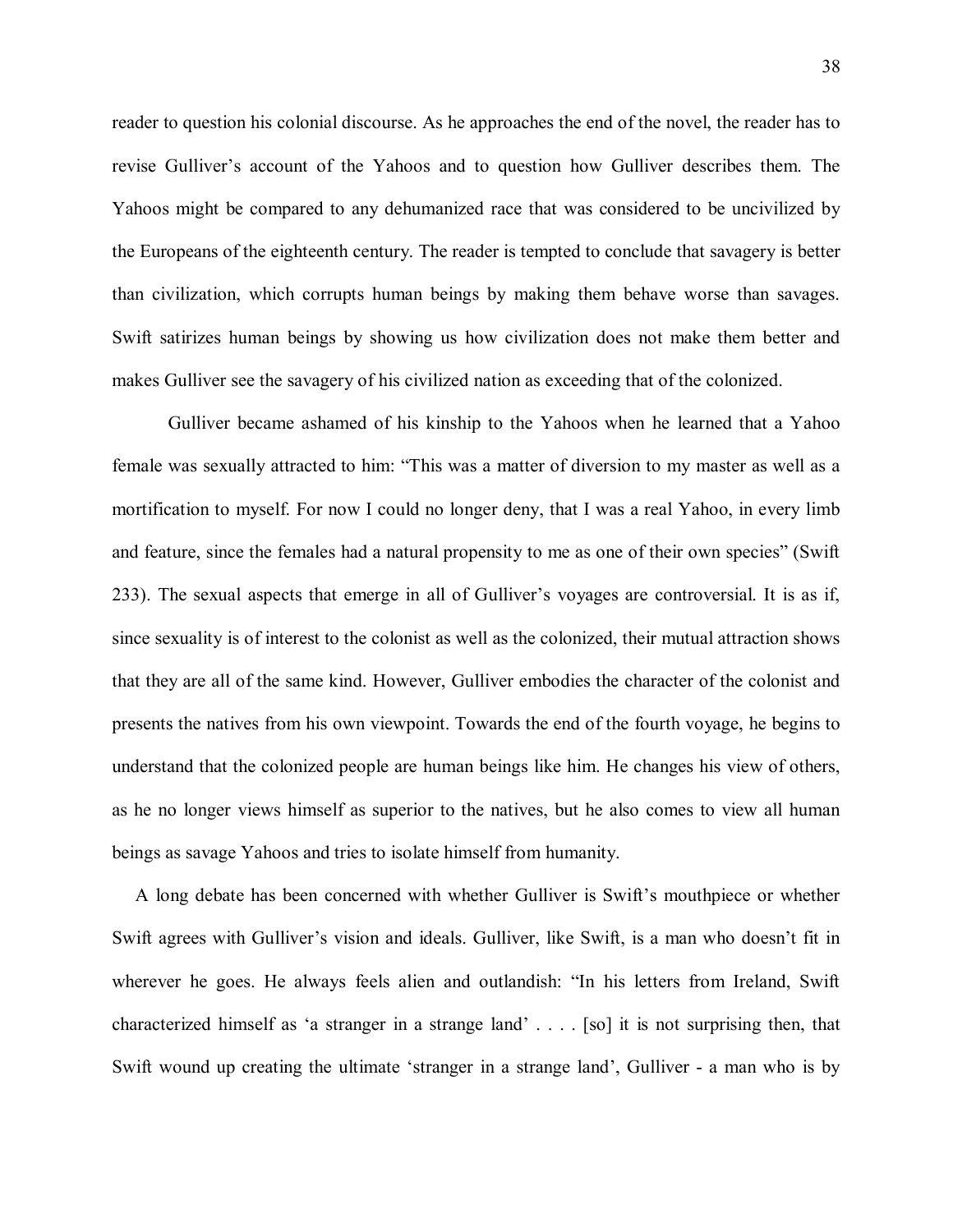definition an alien wherever he goes, and who is incapable of reclaiming a sense of home even when he returns to England" (Fabricant 311). Swift is an Anglo-Irish writer who doesn't feel home in England or Ireland. He attacks the English government and colonial projects just as he attacks Irish backwardness. Swift finds himself too civilized to be Irish, and he despises English brutality and describes the English as cannibals in *A Modest Proposal*. Perhaps the solution Swift is tempted to accept is that he should live among the animals, or the Houyhnhnms, rather than with "a lawyer, a pick-pocket, a Colonel, a fool, a lord, a Gamster, a politician, a whoremunger, a physician, an Evidence, a suborner, an Attorney, a Traytor . . . . ." (Swift 260). Swift brought Gulliver to the same conclusion; he made Gulliver realize the vices and the corruption of the English who are as savage and as brutal as the Yahoos. Swift wants Gulliver's voyages to change the world and contribute to the reader's understanding of it. Although Raymond believes that Swift urges the reader not to accept Gulliver's conclusion concerning the Houyhnhnms, or his conclusion that human beings are the same as the Yahoos, there is no mention of whether the reader should accept Gulliver's view of the Yahoos. What is challenging is that Swift himself views the other as a savage. Swift doesn't favor the other in his writings: although he is against colonial brutality, he is also against the savage other*.* His description of the scene where an Indian shot Gulliver with a poisoned arrow is very significant. Rawson comments: "There can be no innocent reading of the innocence of the 'harmless people' after that. A second look at the passage, with its strong charge of indignation at brutal invaders and its animated rendering of their cruelties, shows the 'harmless people' as having very little identity" (21).

Whether Swift was a racist or attacked racism, and whether he was aware that his novel evokes the problem of the self and the other, are matters that do little good to explore, since I have argued that the text's meanings are more useful to the critic than are the author's intentions.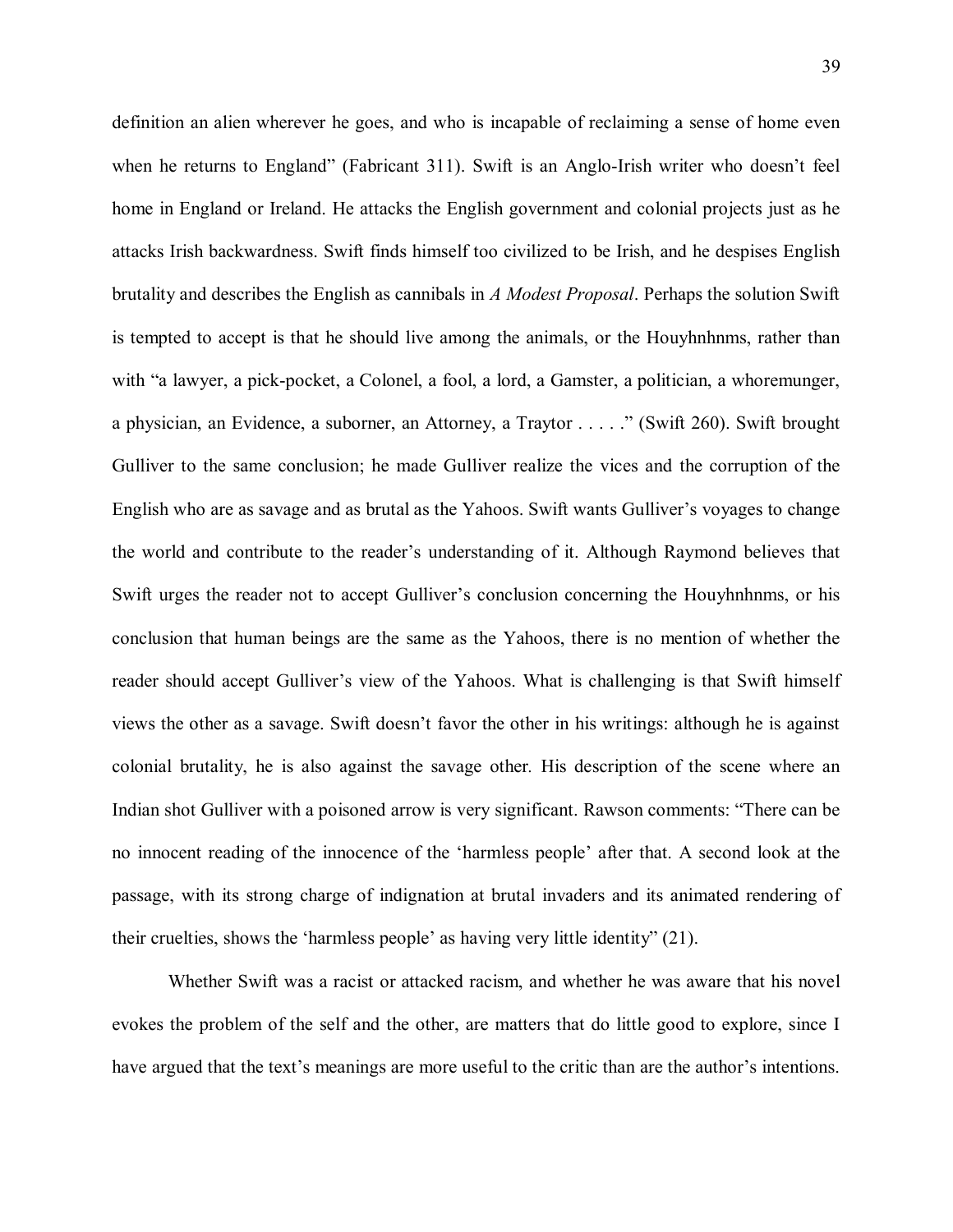If Swift was a racist, his novel will continue to be read as one of the greatest anti-colonial and anti-imperial texts of all time. It is not clear whether Swift was completely unaware of the critical implications of his text. The novel itself is an attack on the English colonial system and the immorality of colonialism. Moreover, as is shown by Rawson, Swift was aware of the discourse on the Hottentots and knew of how they were sometimes compared to the Irish. But it is not clear whether Swift's representation of the Yahoos is derived from his hatred of Irish savagery or whether it is meant to criticize Gulliver for his mistaken view as creatures unlike himself. In any case, the reader is encouraged to reject Gulliver's view of the Yahoos, just as he rejects his view of the Houyhnhnms as an idealized view of the English.

*Gulliver's Travels* opens up a whole discourse about the colonial view of things and the depiction of the maligned other based on physical, ethnic, and cultural differences. The other is represented in a way that justifies every crime, including genocide, colonialism, and imperialism, that the civilized perpetuate on their colonial subjects. In the fourth voyage, the novel broadly highlights the morality of colonialism and its association with dehumanization and disempowerment. As a consequence, the reader gains insight into a dehumanized race whose voice and language are never heard and whose barbarism and savagery are not strongly in evidence. This voyage, more than any of the others, offers insight into all colonial projects from the sixteenth century up to our own time and can also help the reader gain insight into contemporary situations in which the identity of a marginalized people is often overlooked in both literature and the world.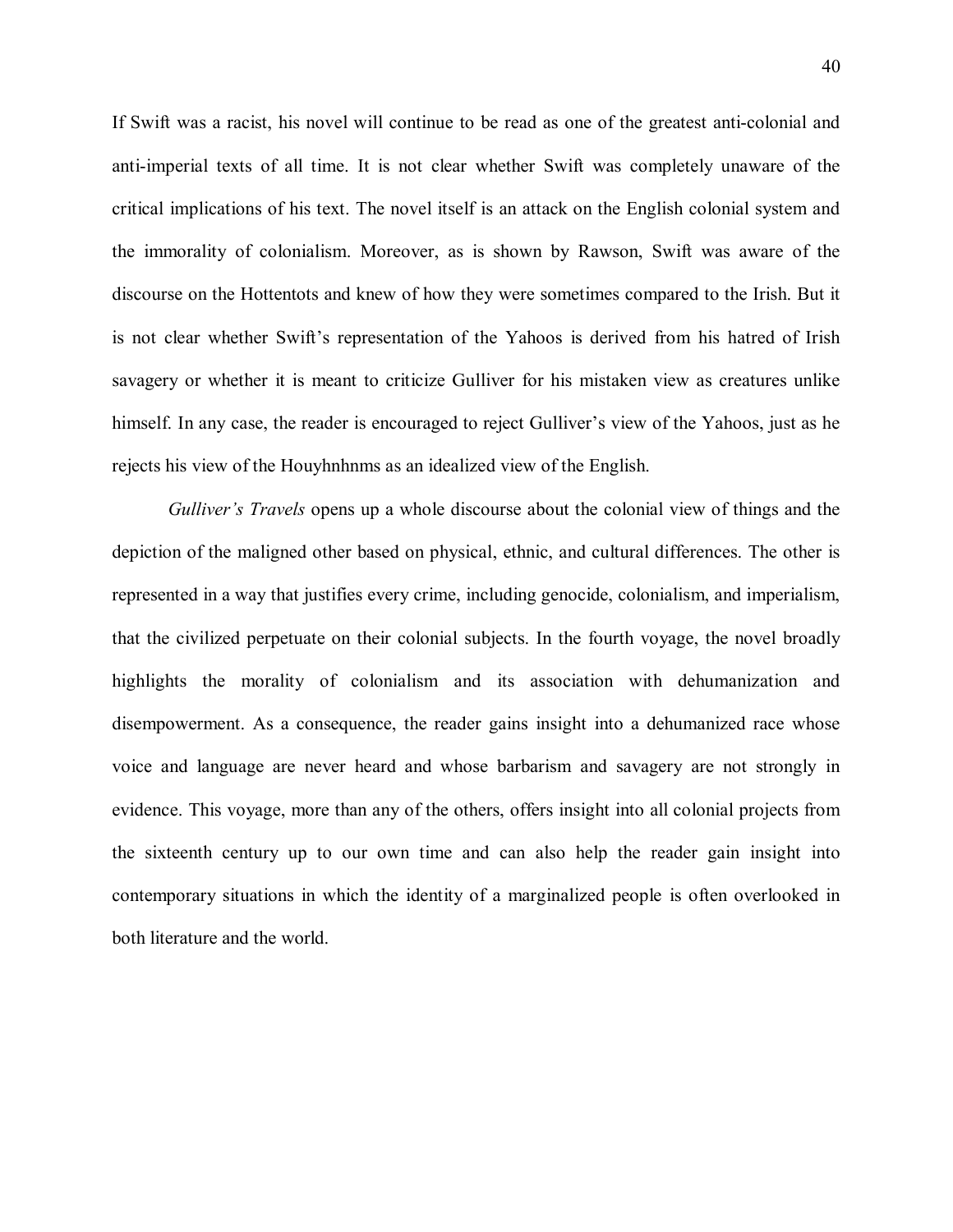## **Chapter III: Conrad's** *Heart of Darkness* **as a Colonial Text**

In this chapter I attempt to answer the concern raised by Chinua Achebe, namely, "whether a novel which celebrates this dehumanization, which depersonalizes a portion of the human race, can be called a great work of art" (344). The hermeneutical tradition addresses this concern by shifting the focus from the author to the reader and by giving the reader the capacity to think about the relationship between the text and the world. *Heart of Darkness*, like *Gulliver's Travels*, is a journey of discovery. It also confronts and challenges Marlow's views of the self and the other, forcing the reader to see the barbarity of a civilized race as far exceeding that of the so-called savage other. Like Gulliver, Marlow gradually recognizes the humanity of the cannibals, an idea that he resists throughout his journey. His final awakening came when he was able to meet Kurtz, only to be confronted with the brutality of his nation which he always tried to suppress.

According to Heidegger, the greatness of the work of art lies in its ability to project beings that the work both reveals and conceals. He argues that the work of art opens up other worlds, discourses, and possibilities that invite the reader to look beyond the text in order to investigate hidden discourses that are both absent and present. But the reader has to use his imagination and knowledge of the world in order to penetrate into what the text evokes. The worlds and meanings of the text are only accessible through the work of art and cannot be revealed without it. In examining one of Van Gogh's paintings of a pair of shoes, Heidegger was able to construct a whole image beyond the painting and to suggest the world of a peasant woman to whom the shoes belong. Although the peasant woman is not there in the painting, her very absence is the meaning that constructs her presence. The pair of shoes is the clue or the thread that the audience has to follow in order to pursue the meaning or the worlds and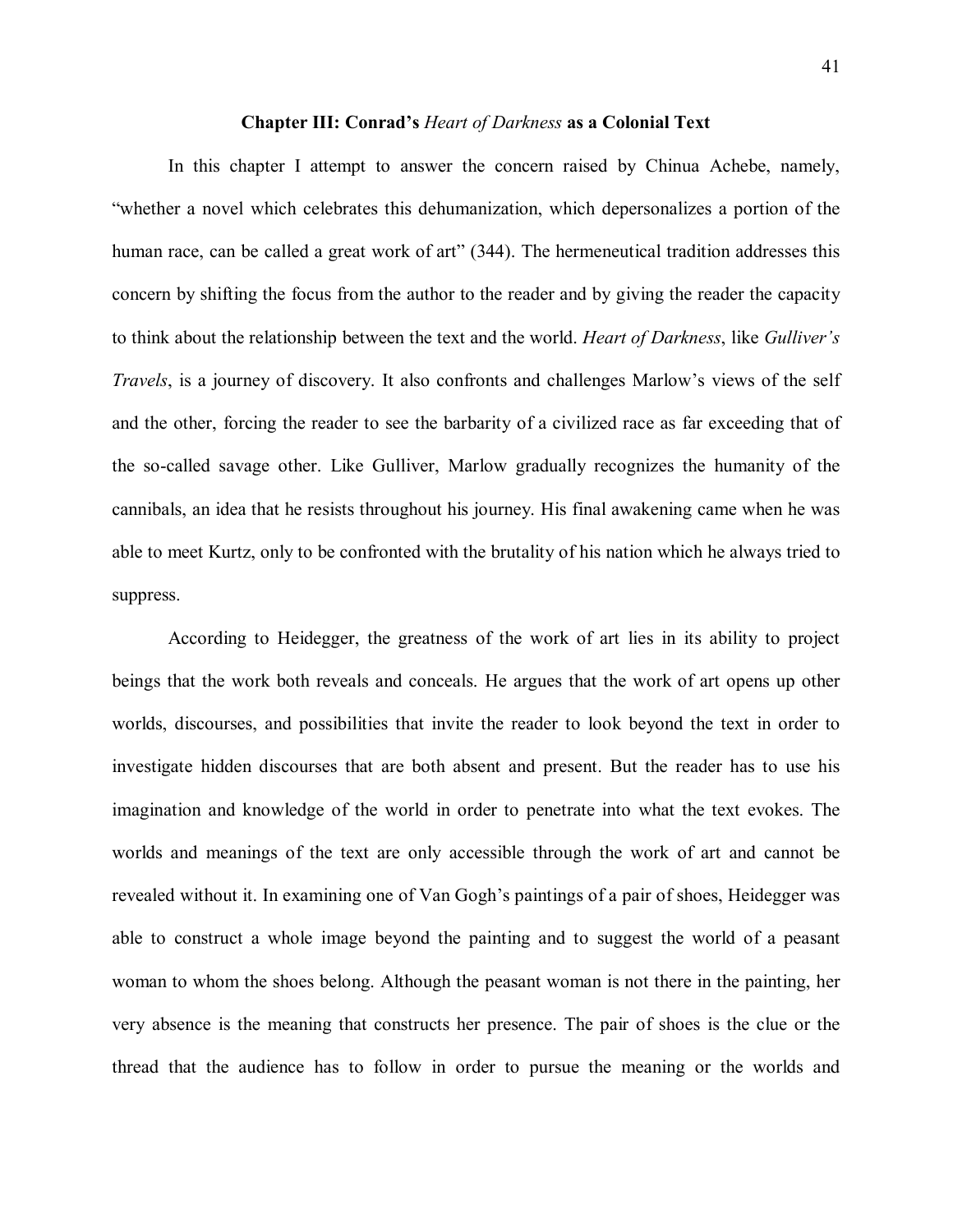possibilities that the work of art opens up. Heidegger argues that, in this regard, the painter or the author is no longer significant: "It is precisely in great art . . . that the artist remains inconsequential as compared to the text" (39). The work of art and the reader are better situated to bring new meanings to the work of art.

In his essay "An Image of Africa: Racism in Conrad's *Heart of Darkness*," Chinua Achebe offers compelling criticism that concerns the novel's racism and marginalization of the African race. This essay provides an argument that can be used to discredit Conrad's novel:

> And the question is whether a novel which celebrates this dehumanization, which depersonalizes a portion of the human race, can be called a great work of art. My answer is: No, it cannot . . . . Whatever Conrad's problems were, you might say he is safely dead. Quite true. Unfortunately his heart of darkness plagues us still. Which is why an offensive and deplorable book can be described by a serious scholar as 'among the half dozen greatest short novels in the English language.' And why it is today perhaps the most commonly prescribed novel in twentiethcentury literature courses in English Departments of American universities. (Achebe 344-345)

Achebe's discussion of the dehumanization and marginalization of the African race in *Heart of Darkness* lies at the core of his negative assessment of the novel. The absence/presence of the Africans in the novel requires that the reader pursue a hidden discourse of a silenced race and to question the morality of the narrator and perhaps the intentions of the author. The novel evokes a discourse of a marginalized other that the reader is invited to investigate and analyze. Achebe's criticism is only possible on the basis of a novel in which he was able to analyze the racist ideology of the Western tradition and Conrad himself: "it is the desire – one might indeed say the need – in Western psychology to set Africa up as a foil to Europe, as a place of negations at once remote and vaguely familiar, in comparison with which Europe's own state of spiritual grace will be manifest . . . . *Heart of Darkness* . . . better than any other work that I know displays that Western desire and need which I have just referred to" (337). Moreover, the novel offers clues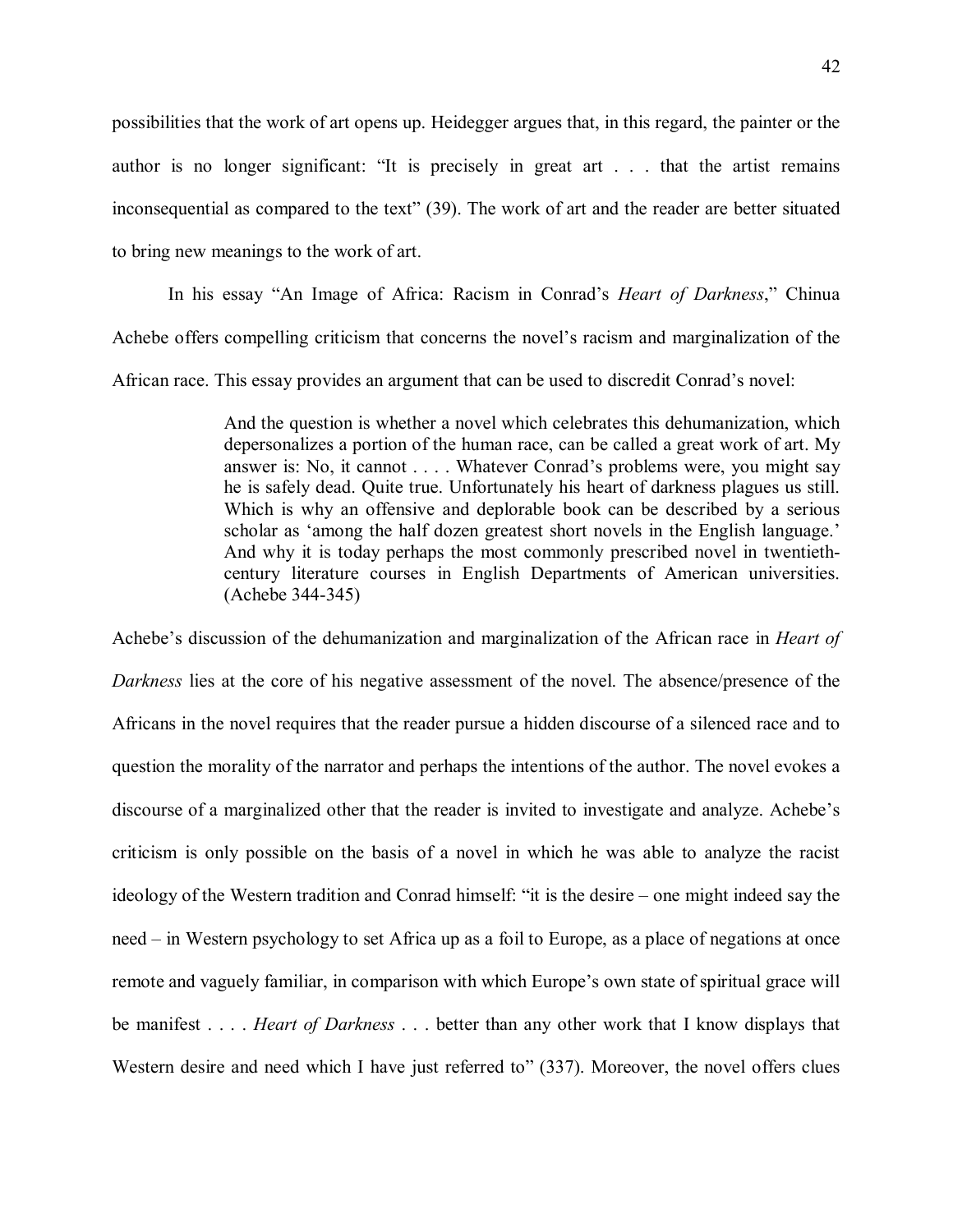that the reader could pursue in order to construe the whole picture, penetrate the other's discourse and detect a different narrative that is absent and present.

Marlow's views and ideals at the beginning of his voyage reflect attitudes that are typical of nineteenth-century Europeans towards colonial Africa. While his values are challenged throughout his journey, he changes only gradually and then dramatically towards the end of the voyage. Like Gulliver, Marlow starts out with hostility and xenophobia towards the natives he encounters – in his case, the Africans whom he believes are cannibals. He calls them "cannibals," "enemies," and even "criminals." Early in the narrative, he describes them as if were animals: "They shouted, sang; their bodies streamed with perspiration; they had faces like grotesque masks – these chaps; but they had bones, muscle, a wild vitality, an intense energy of movement that was as natural and true as the surf along their coast" (Conrad 14). Marlow's tone as well as attitude starts to become more sympathetic as he begins to perceive the evils and injustices committed against the natives by those who fail to recognize their humanity: "They were dying slowly – it was very clear. They were not enemies, they were not criminals, they were nothing earthly now, nothing but black shadows of disease and starvation lying confusedly in the greenish gloom" (Conrad 17). Marlow's representation of the natives as cannibals is ironic. It seems to reflect an ideology deeply rooted in his culture as enshrined in a Western discourse that Marlow takes for granted: "Fine fellows – cannibals – in their place. They were men one could work with, and I am grateful to them. And, after all, they did not eat each other before my face" (Conrad 34). His "cannibals" never engage in any act of cannibalism throughout the novel, but he persists to call them cannibals as if this were an incontestable fact.

Only after the voyage is well underway, does Marlow finally begin to question this belief, which becomes untenable when he observes how the natives reject cannibalism just as it begins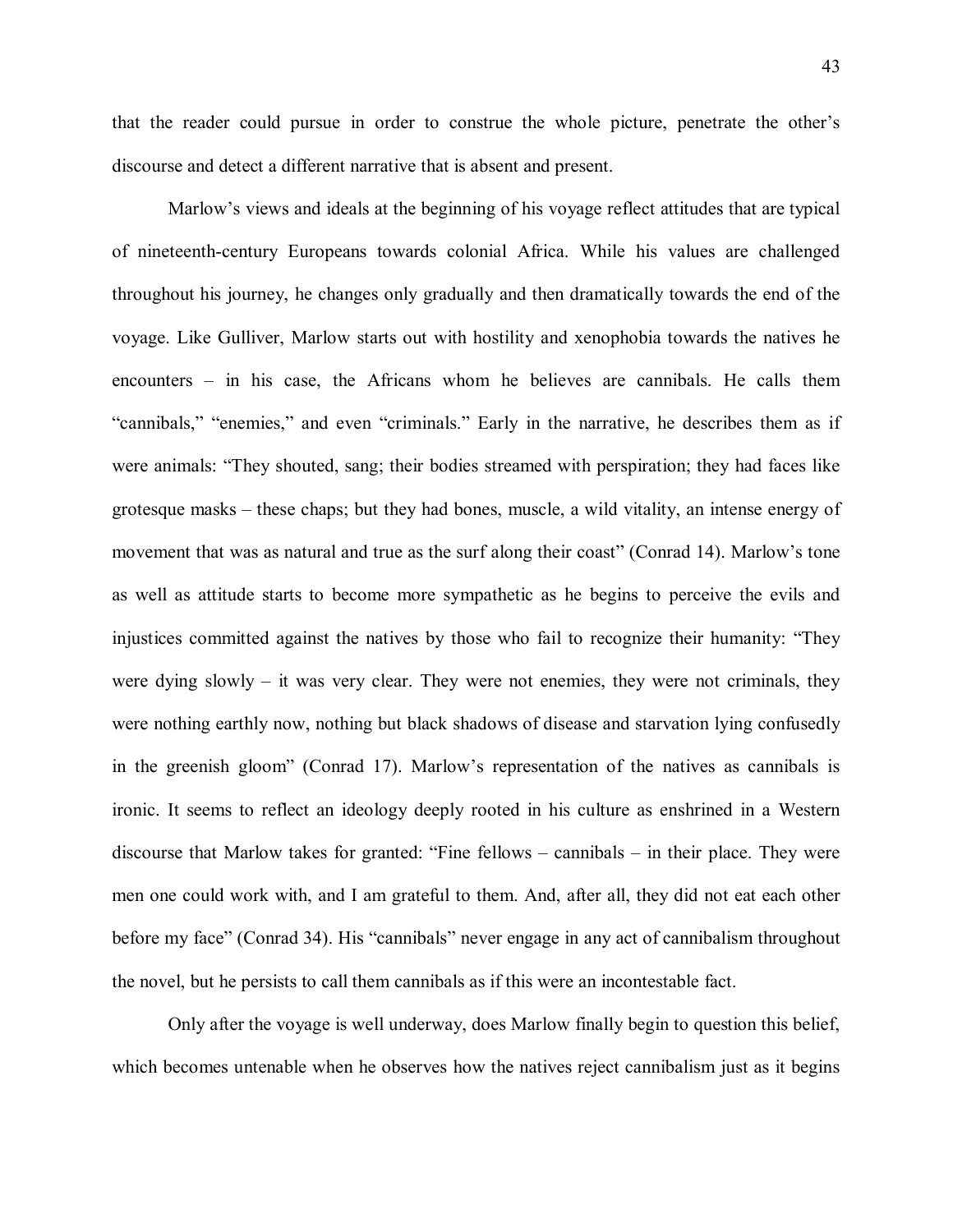to acquire a certain justification. His realism is conspicuous in his description of how hunger can force human beings to do the unthinkable:

> Why in the name of all the gnawing devils of hunger they didn't go for us – they were thirty to five…They were big powerful men with not much capacity to weigh the consequences, with courage, with strength…And I saw that something restraining, one of those human secrets that baffle probability, had come into play there . . . Restraint! What possible restraint? Was it superstition, disgust, patience, fear – or some kind of primitive honour? No fear can stand up to hunger, no patience can wear it out, disgust simply does not exist where hunger is, and as to superstition, beliefs, and what you may call principles, they are less than chaff in a breeze. (Conrad 41)

Marlow fails to find a single reason to explain why the natives on his ship choose not to eat the crew. The more that Marlow encounters the natives in his journey, the more his racist discourse is challenged. In time, he starts to recognize the humanity of the natives and the possible kinship between them and white Europeans: "No they were not inhuman. Well, you know that was the worst of it – this suspicion of their not being inhuman. It would come slowly to one. They howled and leaped and spun and made horrid faces, but what thrilled you was just the thought of their humanity – like yours – the thought of your remote kinship with this wild and passionate uproar. Ugly" (Conrad 36). Once the humanity of the natives becomes evident, Marlow becomes shocked and disgusted with the crimes committed against them. He soon realizes that the sole purpose of his mission is for the possession of ivory and the profit it brings: "the word ivory rang in the air, was whispered, was sighed. You would think they were praying to it" (Conrad 23).

The meaning of the novel intensifies with the repetition of the name "Mr. Kurtz" who is "a very remarkable man" "an exceptional man" "a prodigy" "an emissary of pity, and science, and progress" "a universal genius" (Conrad 19, 22, 25, 28). Throughout the journey, Marlow pursues Kurtz with a passion, believing that he is perhaps the only remarkable and civilized man in Africa. He keeps himself busy, inquiring into Kurtz's methods, wondering what a civilized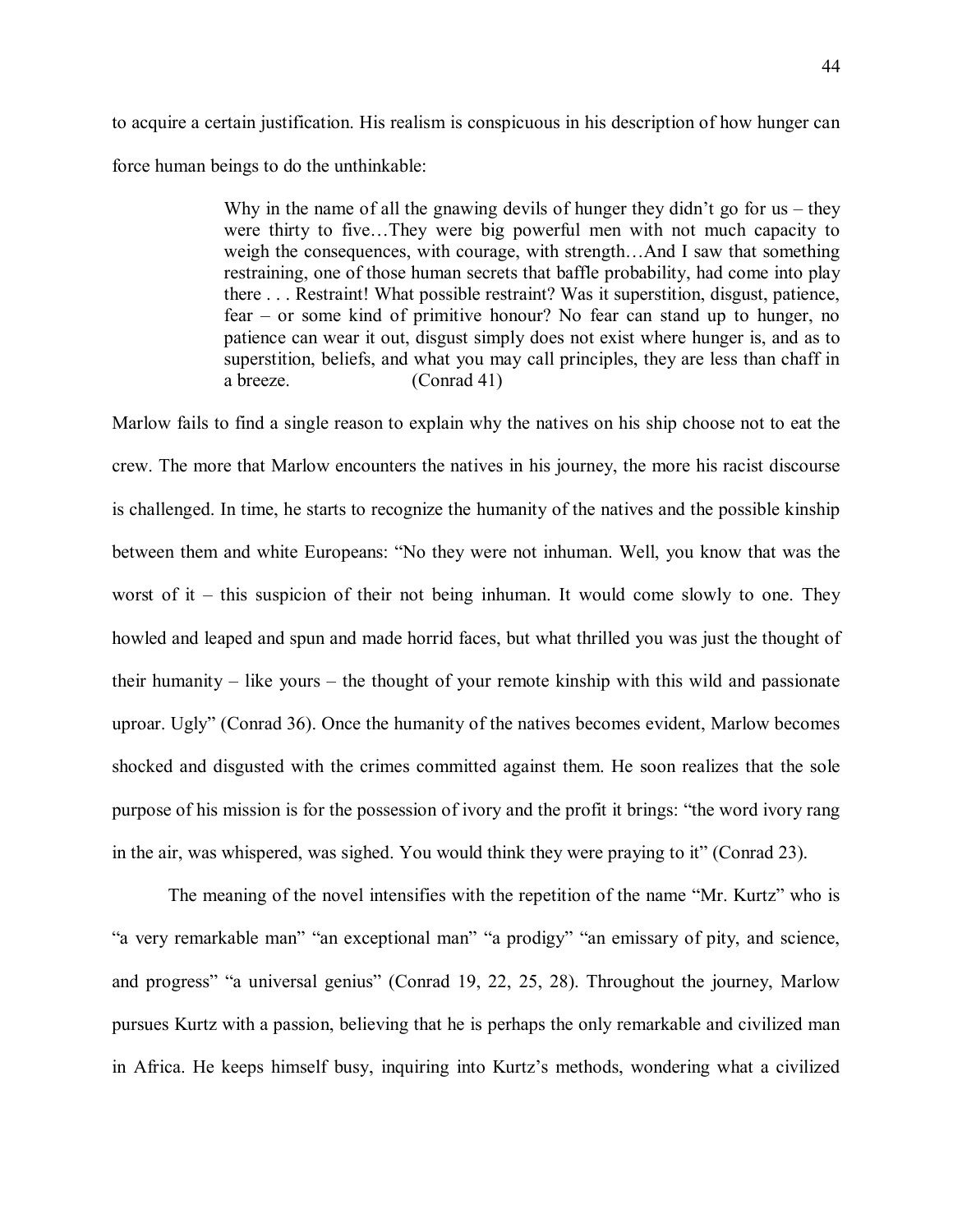man would do and how he would handle his life and work in such a savage place. For him, Kurtz becomes the basic reference: "I had plenty of time for meditation and now and then I would give some thought to Kurtz. I wasn't very interested in him. No, still, I was curious to see whether this man who had come out equipped with moral ideas of some sort would climb to the top after all and how he would set about his work when there" (Conrad 31). Marlow believes that Kurtz is truly remarkable in the sense that he would be able to provide him with some sort of insight or disclose some deep secret. He believes that Kurtz is a ray of hope that shines amidst "an immense darkness." Marlow explains:

> I couldn't have been more disgusted if I had traveled all this way for the sole purpose of talking with Mr. Kurtz. Talking with . . . I flung one shoe overboard and became aware that that was exactly what I had been looking forward to  $-$  a talk with Kurtz. I made a strange discovery that I had never imagined him as doing, you know, but as discoursing. I didn't say to myself, 'Now I will never see him' or 'Now I will never shake him by hand,' but, 'Now I will never hear him.' The man presented himself as a voice. (Conrad 47)

Marlow's quest for Kurtz is a quest for knowledge, truth and justification. He was shocked at the contrast between the sacred mission of civilization and the savagery and greed of his countrymen. He hopes that Kurtz may be different or may disclose for him a secret that provides him with insight and justification for this mission. He hopes that Kurtz is truly remarkable in the sense that he may have a vision or an idea that would offer support for the indignation he feels for the savagery he witnesses throughout his voyage. He seems to be looking for a larger idea that gives some broader meaning to his voyage: "The conquest of the earth, which mostly means the taking it away from those who have different complexion or slightly flatter noses than ourselves, is not a pretty thing when you look into it too much. What redeems it is the idea only" (Conrad 7). According to Hunt Hawkins, "Marlow is initially attracted to Kurtz because 'the man had come out equipped with moral ideas of some sort' . . . . Kurtz had begun as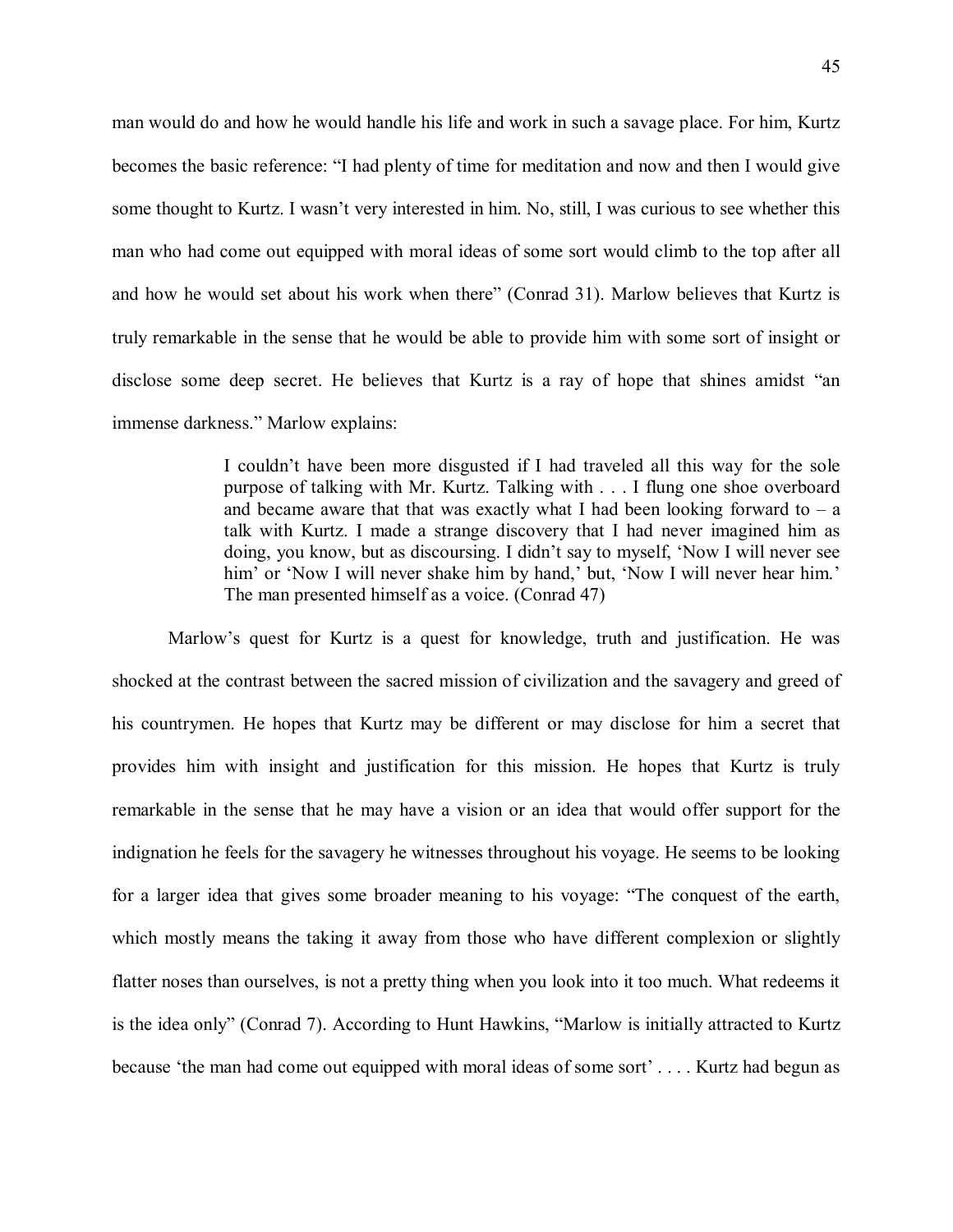an idealist, and in his report he had quite sincerely proclaimed, 'we can exert a power for good practically unbounded'. The 'idea' espoused by Kurtz that Marlow seems to admire, then, is not joining the natives but rather improving them" (288).

Marlow's utter disappointment becomes evident once he meets Kurtz only to discover that he has "no method at all" (Conrad 62). Kurtz finally confirm the savagery and brutality of the Europeans in their imperial project. Ironically, he is more savage than anyone else Marlow met on his journey. Even the cannibals themselves show more restraint than Kurtz: "there was nothing exactly profitable in these heads being there. They only showed that Mr. Kurtz lacked restraint in the gratification of his various lusts" (Conrad 57). Kurtz was considered remarkable on the sole criteria of having the ability to make money: he is the guy who collects the largest amount of ivory. In truth, he is not exactly one person but a number of people; he represents all of Europe, European ideals as well as history. Adam Hochschild believes that Captain Leon Rom resembles Kurtz most strongly in the "collection of shrunken heads of African 'rebels'" (176). Conrad himself describes Kurtz as saying, "His mother was half-English, his father was half-French. All Europe contributed to the making of Kurtz" (50).

Marlow was shocked with Kurtz's shallowness and absence of motives. There is no justification, no larger idea to be adopted; there is only lust for money, racism and thirst for blood. Kurtz's vacancy is indeed the very core that could be derived from the novel: "... Kurtz's 'vacancy' in the story is in fact necessary and inevitable" (Meisel 21). Marlow rather inevitably experiences this vacancy in reply to his mission: there is no such mission or larger idea; there is rather "no method at all": "There is nothing 'to be found under' Kurtz's 'eloquence'. The reason has nothing to do, of course, with Kurtz's being any more a liar than anyone else, but with the inescapable conditions of meaning itself. The 'matter' of Kurtz's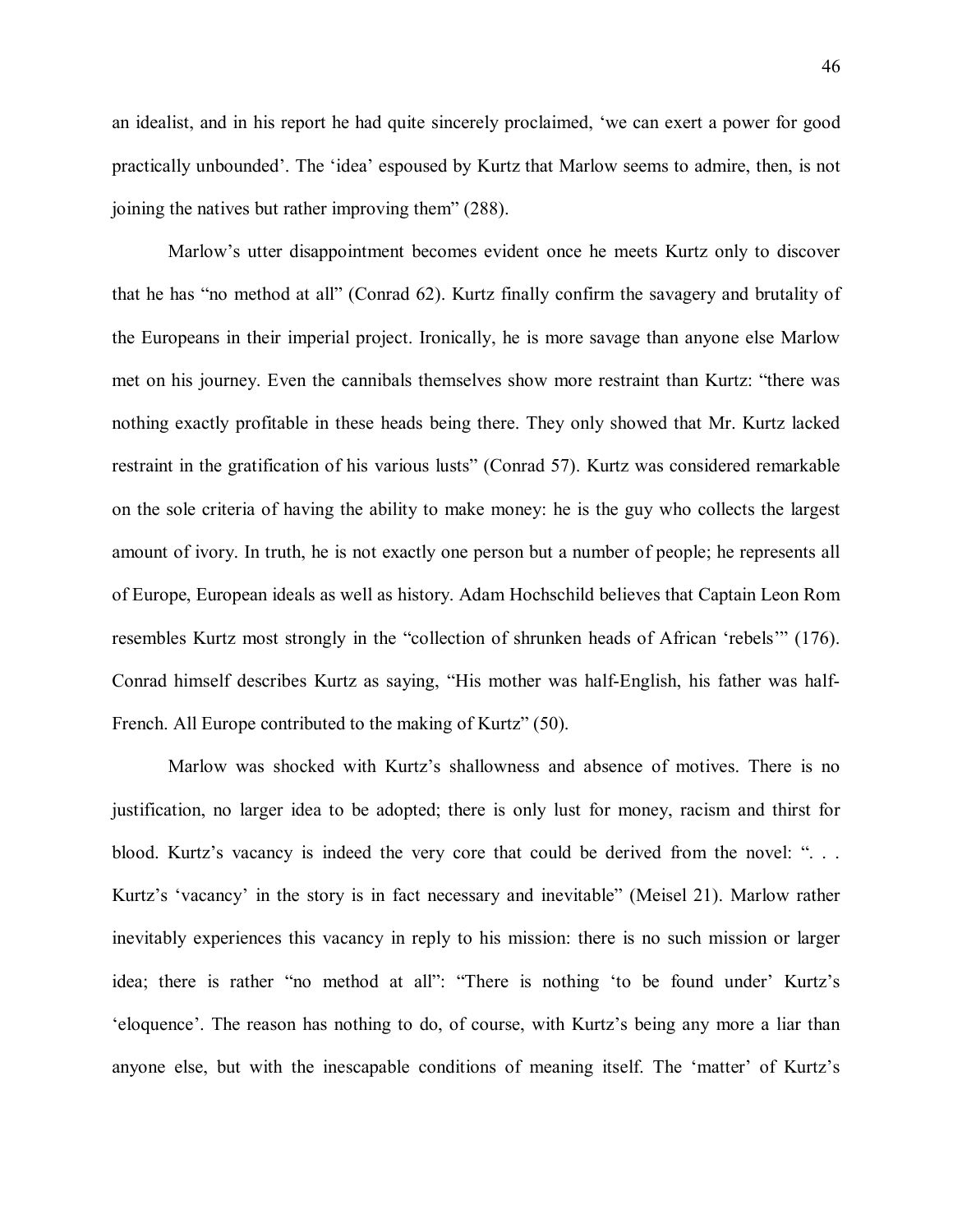meaning escapes Marlow. . . because it simply does not exist" (Conrad 24-25). The meaning intensifies and the tensions increase once Marlow exposes Kurtz's plans as a charter member of the International Society for the Suppression of Savage Customs: "He began with the argument that we whites, from the point of development we had arrived at, 'must necessarily appear to them [savages] in the nature of supernatural beings – we approach them with the might as deity,' . . . a kind of note at the foot of last page . . . 'exterminate all the brutes'" (Conrad 50). Kurtz is absent or vacant in the sense that he couldn't offer Marlow what he wants to find. He has nothing to say about a civilizing mission or a greater idea; however, he did provide Marlow with moral insight into the vacuity of the imperial project, shallow motives and false propaganda.

Marlow indeed achieves his quest for knowledge, but not in the way that he wanted or expected. Nothingness and absence are the very essence of meaning in this novel. But Kurtz has much to offer Marlow, who finally recognizes "that Kurtz was a remarkable man. He had something to say. He said it . . . he had summed up – he had judged. 'The horror!'" (Conrad 70) Meisel discusses how Marlow's preoccupation with evidence does not allow the truth to emerge in Marlow's mind: "What is present through the evidence is precisely Kurt's absence of morality" (Meisel 21). Kurtz is a kind of receding object and constitutes the heart of Marlow's search in a way that is not immediately evident to him. Meisel thus approaches the problem of emptiness in terms of the narrative as a whole:

> I suggest, then, that the horror that assails Marlow has to do with the impossibility of disclosing a central core, an essence, even a ground to what Kurtz has done and what he is. There is no central thread in the weave of the evidences that constitute his character, much less no deep center to his existence as a surface of signs. So when critics puzzle over Kurtz's absence when Marlow finds him gone from his cabin, we may offer the alternative conclusion that Kurtz's absence is itself a sign for his meaning, one which is 'short' or 'wanting' . . . . [so that] it is the meaning of the story that keeps Kurtz's meaning absent, and indeed, that makes of absence the ground of presence itself. (Conrad 25, 27)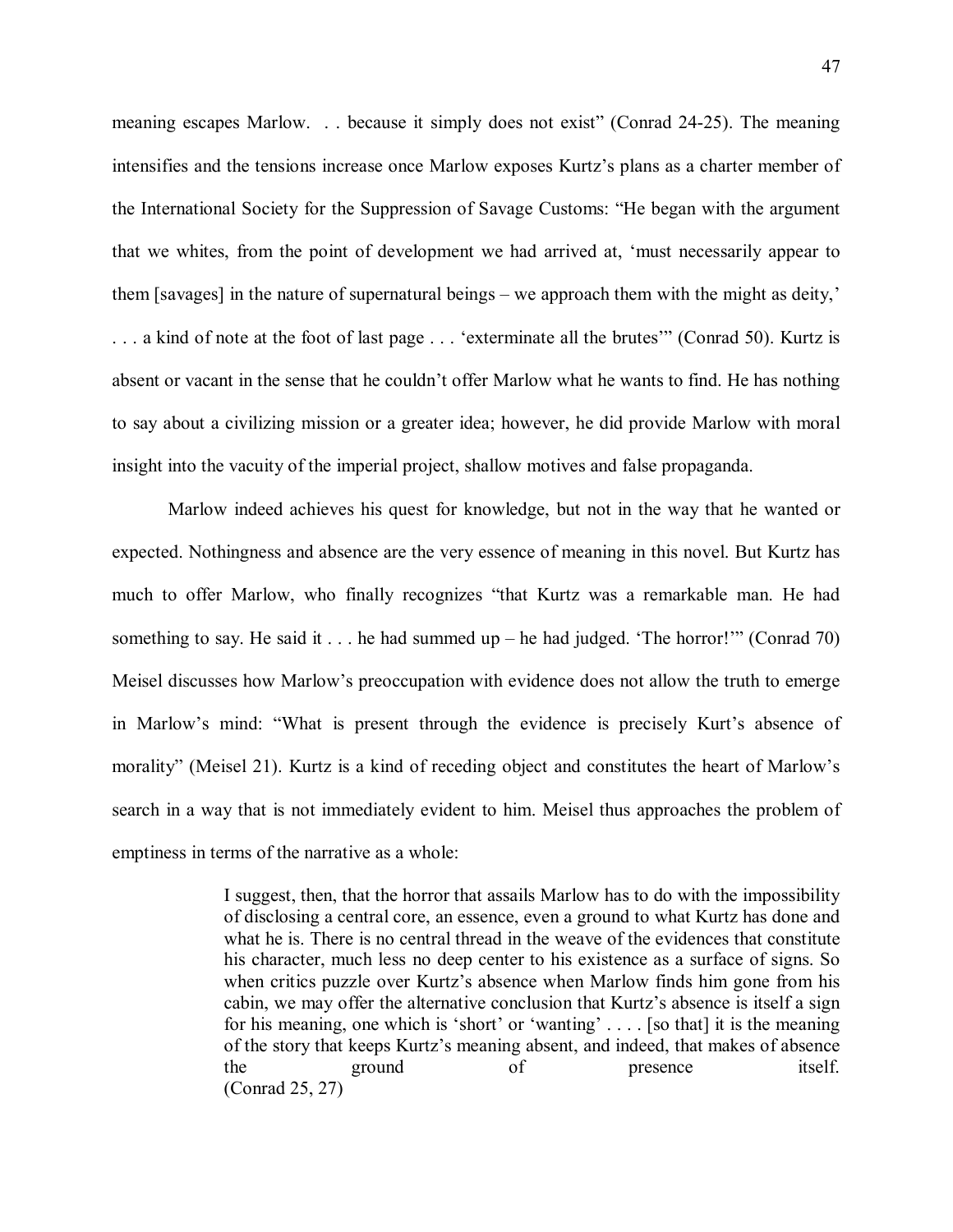While Conrad and Marlow should not be confused, Conrad involves Marlow in a voyage of self-discovery in a way that may be similar to Conrad's own voyage to the Congo. Some critics have interpreted Marlow's voyage as a voyage to the inner self or the unconscious. Conrad shows us how Marlow changes his views gradually and provides the reader with moral insights into the horrors of the European imperial project. Conrad challenges the propaganda of a "civilizing mission" through his representation of atrocities committed towards the natives and through his representation of Kurtz. According to Hunt Hawkins, Conrad introduces ideals familiar to the audience, like "the idea" of "efficiency" and the "civilizing mission," in order to demonstrate their fallacy:

> Conrad and Marlow similarly reject the 'idea' in the course of the novel. When faced with the temptation to 'go native' – not merely to imitate the Africans but, like Kurtz, to exploit them – Marlow finds that no ideas of any sort can provide sufficient restraint. The particular idea of the 'civilizing mission' not only fails to restrain exploitation but actually prompts it. Kurtz provides a striking illustration. (Hawkins 295)

The gradual self-realization that Marlow undergoes allows his reader to discover the humanity of the so-called cannibals, who never engaged in any act of cannibalism, and also to discover the savagery of the Europeans themselves. Finally, it demonstrates the brutality of Mr. Kurtz, who was Marlow's final hope in his quest for an idea or a mission. Indeed, meeting Mr. Kurtz marks a paradigm shift in Marlow's understanding, since Marlow gets the real notion of "the idea" or the "civilizing mission" as a cover to trap and dazzle those who accept it. After this notion is rejected, Kurtz can be judged by the same moral standards that are applied to all human beings.

Without mentioning the Congo or King Leopold, Marlow expected his readers to make these connections: "The several casebooks on *Heart of Darkness* is full of Congolese history . . . . *Heart of Darkness* is full of details suggesting the particular inefficiency of King Leopold's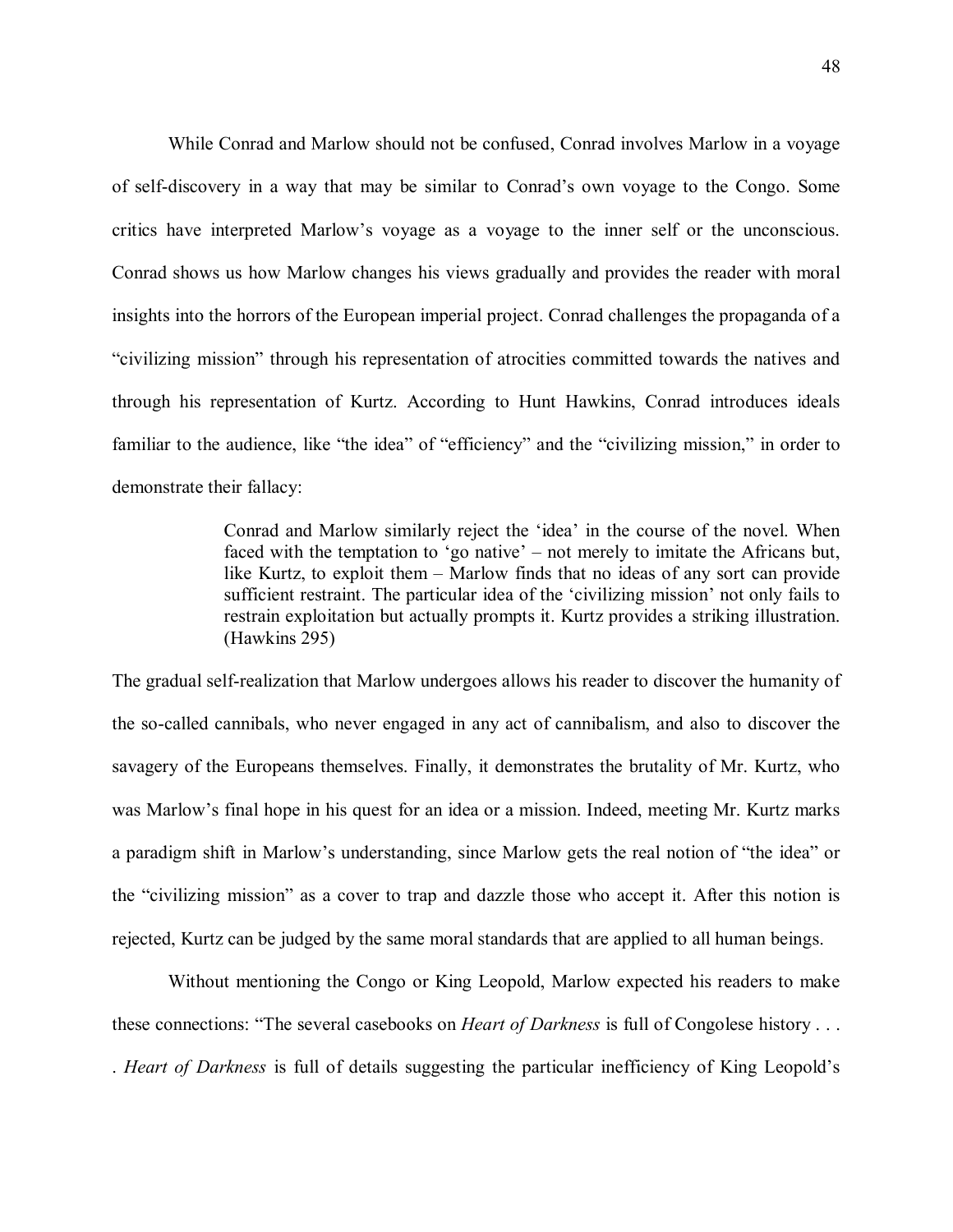rule" (Hawkins 290). The historical references are inescapable as Conrad himself made the journey to the Congo during Leopold's rule and gives the reader a close account of what took place during that time. In his "Open Letter to his Serene Majesty Leopold II," George Washington Williams describes the natives in the Congo in a manner that echoes Conrad's novel:

> I was anxious to see to what extent the natives had 'adopted the fostering care' of your Majesty's 'benevolent enterprise' and I was doomed to bitter disappointment . . . . Your majesty's government has sequestered their land, burned their towns, stolen their property, enslaved their women and children, and committed other crimes too numerous to mention in detail . . . . These recruits are transported to under circumstances more cruel than cattle in European countries. They eat their rice twice a day by the use of their fingers; they often thirst for water when the season is dry; they are exposed to the heat and rain, and sleep upon damp and filthy decks of the vessels often so closely crowded as to lie in human ordure. And, of course may die. (124)

Conrad wants his reader to go beyond the literary text and reevaluate history. He gradually shakes the reader's belief in a "civilizing mission" – or, in Hawkins term, "an idea" – which was dominant in the discourse in this time and was used to justify the horrors and injustice of imperialism. Conrad's novel, conceived in this way, is a strong statement against imperialism. Conrad introduces his criticism by providing the reader with an image of the humanity and innocence of the natives, who had more restraint than their civilized counterparts. In this way, he demonstrates that the brutality of civilization can far exceed that of any savage nation.

Although Conrad sometimes dehumanizes the natives, he should be credited for recognizing their underlying humanity. He rejects imperialism when he reveals its false propaganda that is used to trap the Europeans, who condone colonialism under the cover of "an idea" or "civilizing mission": "In assessing Conrad's position, we should remember that the antiimperialism was much less common in his time than in our own. Given the popular assumption that the peoples of Africa and Asia were 'primitive' and 'barbaric', it was by no means clear that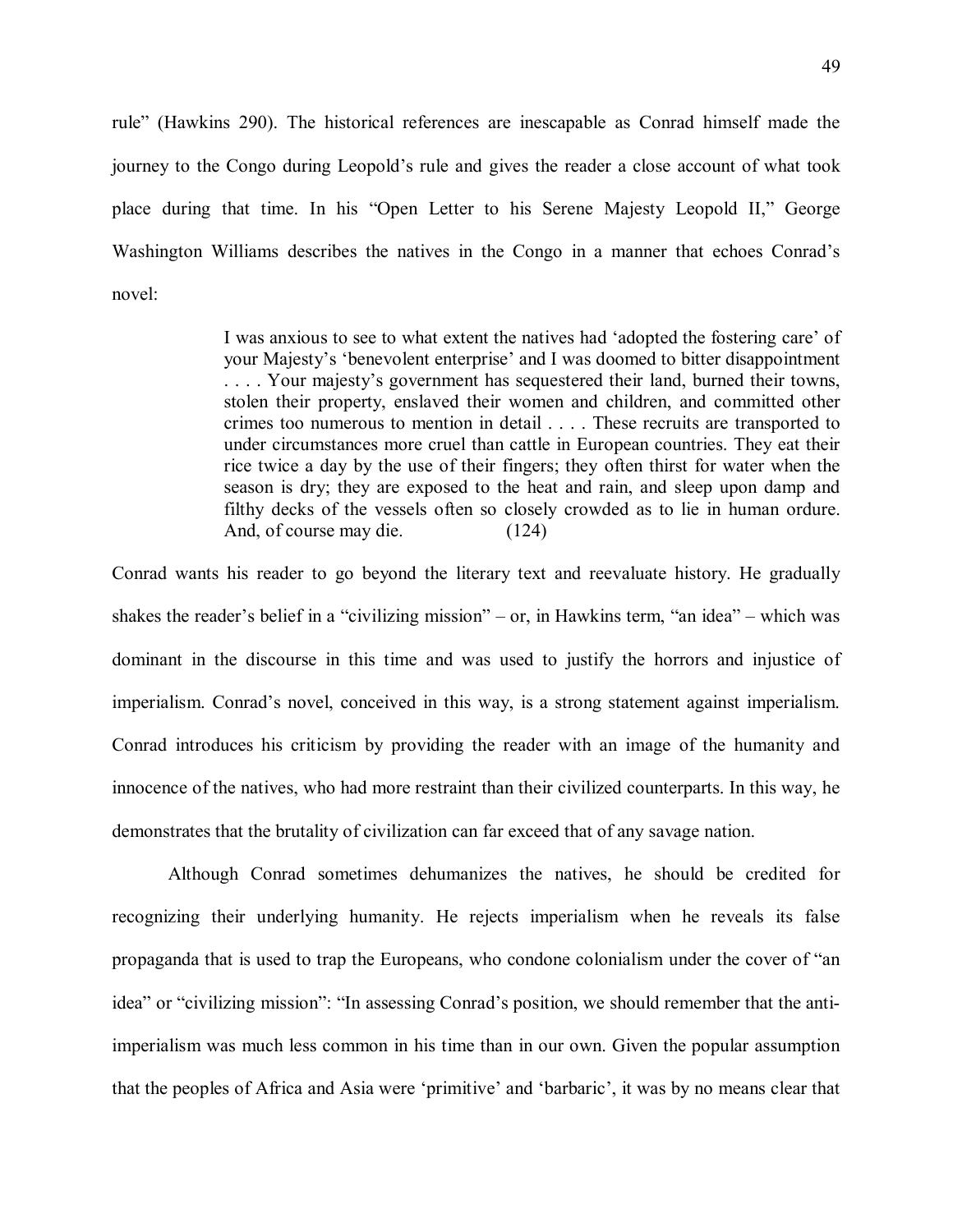imperialism was wrong" (Hawkins 294). Moreover, Conrad should be credited for defying dominant European notions when he puts everything into doubt by challenging an imperialist discourse, which resurfaces whenever the West engages in crimes against humanity under the pretext of engaging in a civilizing mission.

Apart from Conrad's supposed intentions, motives and morality, the reader can also transcend the author's meanings insofar as interpretation in the hermeneutical tradition liberates the reader from all authoritative discourses, even of that of the author. *Heart of Darkness* empowers and liberates us as it shocks and helps us reject many familiar notions, thus enabling us to recognize the brutality of civilization. Similarly, the novel urges the reader to go beyond the text and to investigate a hidden discourse about a marginalized other, who was largely silenced by the author. The reader is encouraged to connect the story with history and to question the need to create rationalizations for "a civilizing mission" or "an idea." Moreover, Kurtz's vacancy is the very essence of meaning in the novel. Just as Heidegger claims that silence can speak, the reader is encouraged to investigate the discourse of a race whose very absence calls upon her to investigate the world, identity, and laws of this marginalized other. The role of silence in *Heart of Darkness* is intriguing as the truth seems to be hidden in silence. The reader is encouraged to complete what Marlow and perhaps what Conrad himself has left out and to question and reject familiar notions by reading between the lines and by using clues and evidence derived from the novel itself.

Marlow's representation of the Africans as cannibals could be rejected by the reader since the novel offers no real evidence to support or verify such a view. On contrary, there is no act of cannibalism or harm recorded in the novel as committed by the Africans. Instead, the native Africans show restraint. This puzzles Marlow because he fails to understand what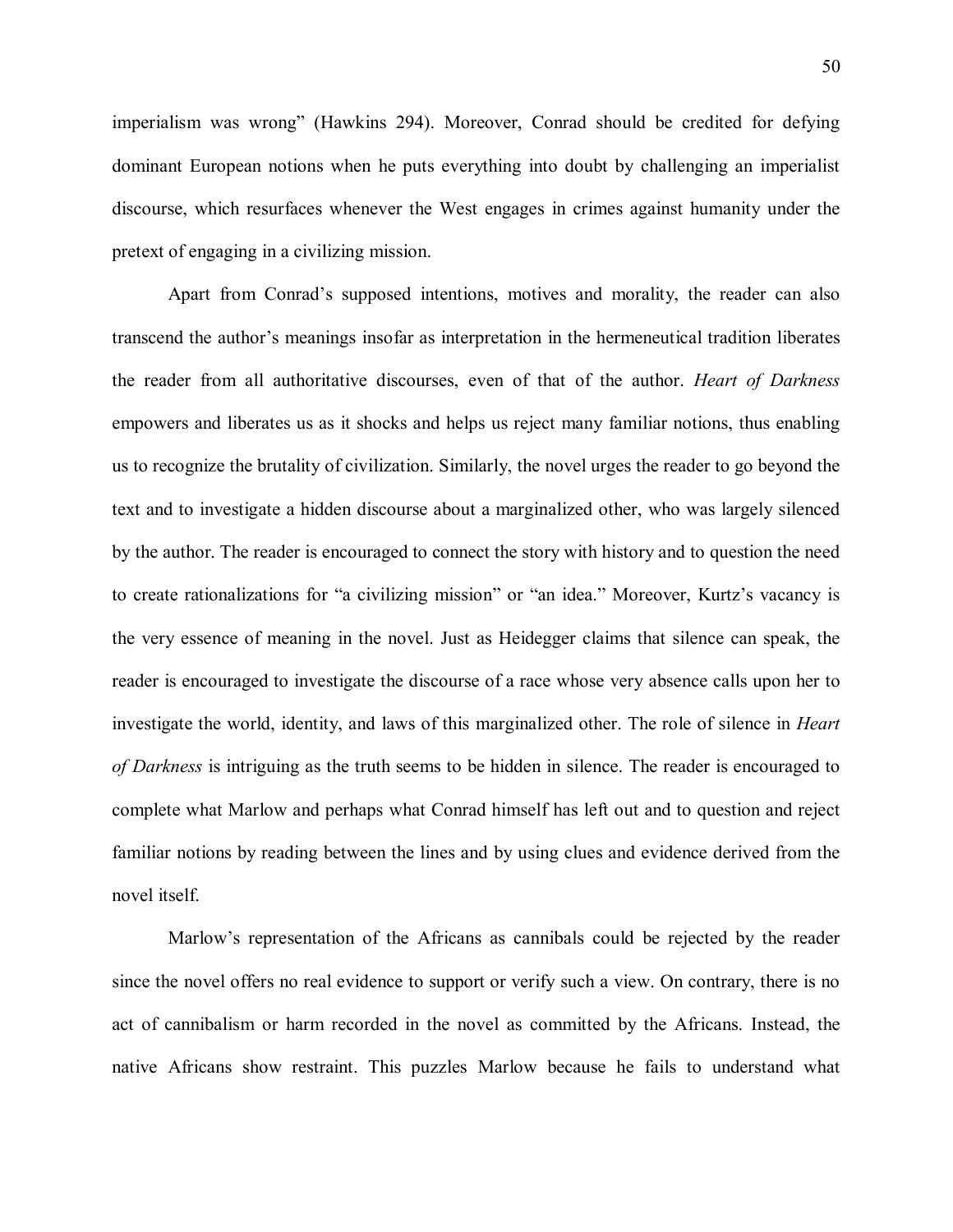standards can be maintained if someone faces hunger. On the other hand, the Europeans appear to be the real villains of the story. They lack restraint, cause harm, murder and slaughter the natives for no obvious reason. Hence, the reader is encouraged to reflect on the culture of the Africans, who appear more human and more civilized than the Europeans. The reader suspects and even reverses Marlow's account and perception: "No, they were not inhuman" is the message that is heard in a sudden moment when the whole picture shifts and the reader comes to see that the "darkness" named in the title is that of the Europeans rather than the Africans. Even though Conrad may have not favored the natives, he shows that the darkness and savagery of the Europeans far exceeds that of the native Africans. The reader thus gains insight into the prejudices, unjustified hatred and the moral biases that shaped the eighteenth-century ideology, causing the destruction and torture of anyone who has a darker skin.

Achebe's criticism helps us see how this insight largely derives from Conrad's perception of race, the question of morality and the dehumanization of native peoples. Moreover, Achebe was even able to identify with the Africans:

> Many years ago at a Pan-African Writers' Conference in Stony Brook, I was in the audience as Achebe told how he had loved *Heart of Darkness* as a boy, and had 'naturally' identified with Marlow, even shared the traveler's fear of the natives, until one day he became aware that he was one of those natives. At that moment he recognized that the proper figure of identification was not the central figure of the white traveler but the dark, faceless, nameless limbs this traveler sees on the edges of the Congo . . . . (Hoeller 132)

Thus Conrad's novel not only urges the reader to rewrite history and also to rethink identity. Conrad's novel exposes a silenced race that the novel both reveals and conceals. This provokes the reader to ask questions concerning matters of identity, morality, culture and silence. Furthermore, as the novel moves ahead in time, and as it is read by different audiences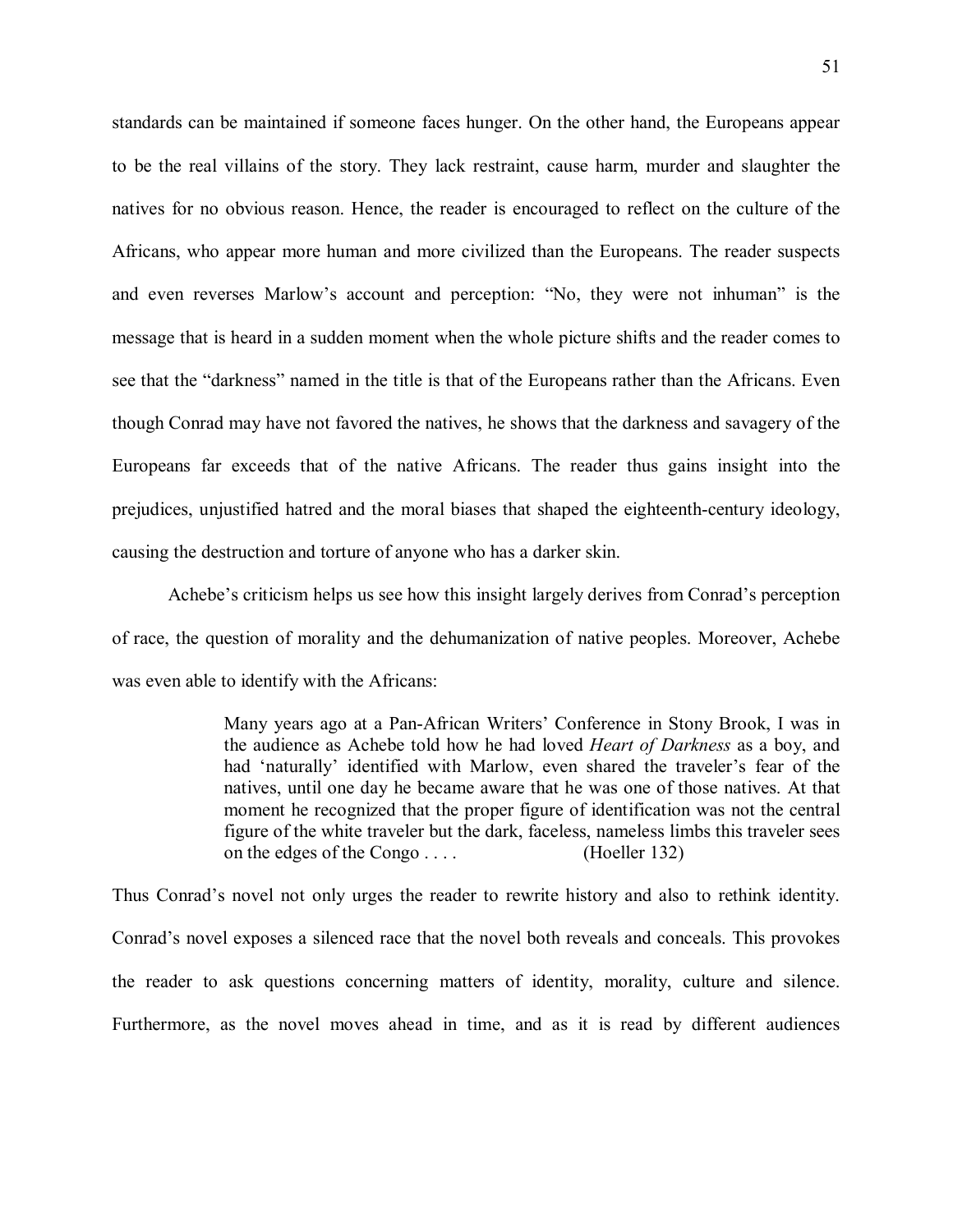representing different backgrounds, new narratives arise, especially when the audience is forced

to identify with the dehumanized race and to restore a lost narrative.

Hildegard Hoeller examined *Our Sister Killjoy*, a novel by Ghanaian author Ama Ata Aido, "as a postcolonial revision of Joseph Conrad's *Heart of Darkness"* where the author reverses roles and forces himself to identify with a race that is normally subordinate:

> It is also for the very same reason that Aidoo's novel cannot be labeled racist . . . . Aidoo's 'alternative frame of reference' – the kind that Achebe sees lacking in *Heart of Darkness* . . . is Conrad's text . . . It is searching out and refraining from the 'horror' of *Heart of Drakness* . . . . Aidoo's text is a postcolonial response to Conrad's text . . . . Unlike Achebe I felt no need to write the history of my people in reaction to Aidoo's novel. Indeed the fact that I was repositioned for once, rather than positioned for a long time, made the book so revealing to me. (142)

Thus, the power of the novel far transcends the author's ideas and limitations. It is now the role of the reader to rewrite the African's history and cultural identity. The novel in this way acquires new meanings and can be understood in different ways as it increases the audience's awareness and life experience. The novel provides the reader insight into the imperial ideologies that have shaped our world whenever the colonist starts out on a "civilizing mission" but ends up violating the rights of humanity.

*Heart of Darkness* is a complex and philosophical novel that employs contrasting techniques in order to juxtapose savagery and civilization, allowing the reader to come to certain conclusions. The darkness referred to by Conrad in his title is that of the civilized Europe rather than Africa. There have been various interpretations of this novel that argue for or against Conrad's racism. However, in either case, this novel invites the reader to perceive the horror of racism and imperialism as it presents the injustice and suffering of a marginalized race that was condemned to slavery, torture, starvation and even death in every image and scene. This novel exposes the dark motives of the Europeans and challenges their terrible ideology as they justify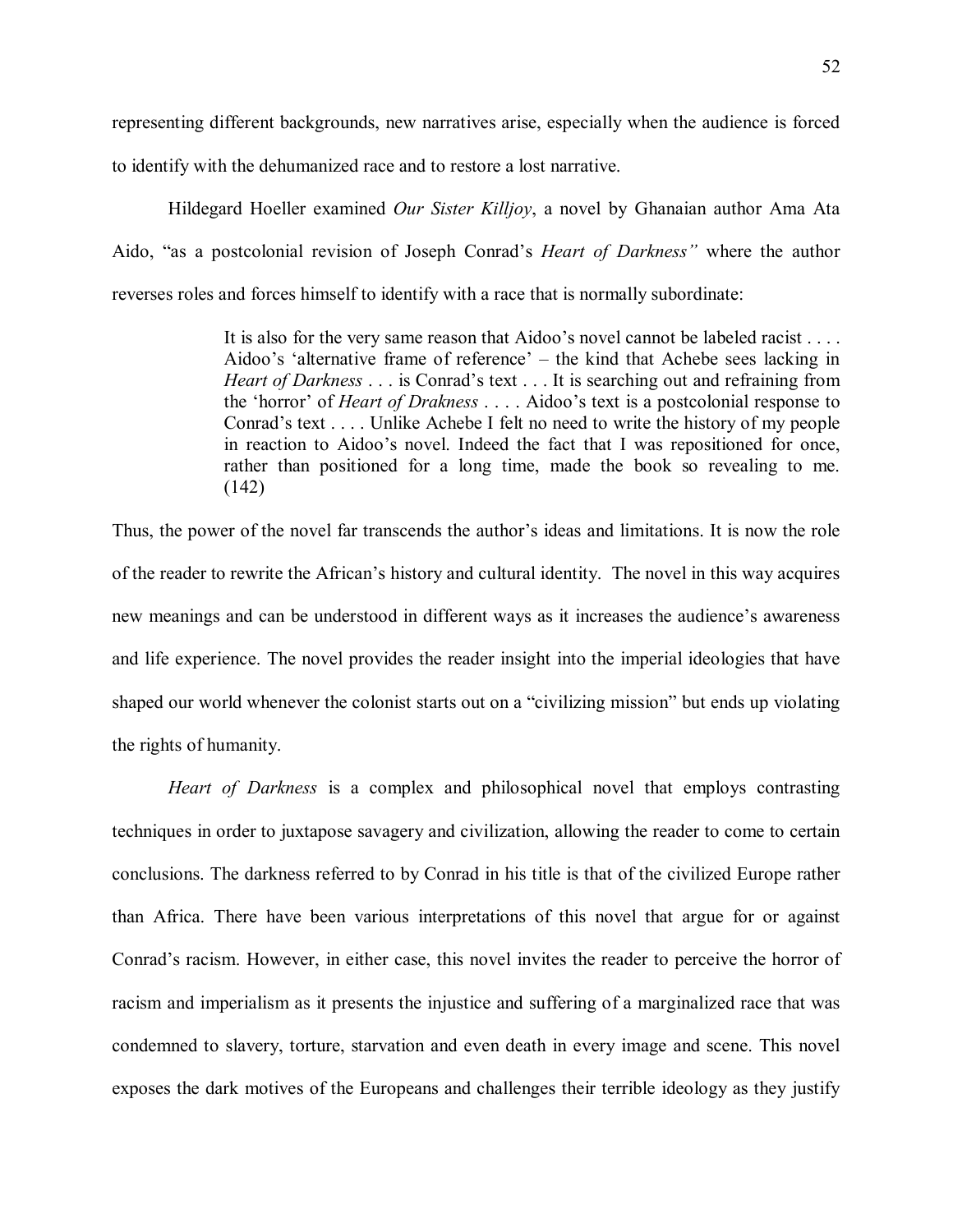their voyage as a "civilizing mission" and end up, in the figure of Kurtz, contemplating genocide. The gradual change of Marlow's attitude towards the natives, his discovery of their humanity, and his disclosure of the dark motives of the Europeans encourage the reader to comprehend the discourse of the natives and to see more than what Marlow was able to understand. As the novel is approached with a more complete knowledge of other texts, history and the world, the twentyfirst century reader gains insight into racism and learns how to revise some of the long-standing interpretations of modern history. Thus, *Heart of Darkness* urges the reader to reconstruct a lost narrative that challenges the grand narrative of Western history, and, in this way, is invited to achieve a more critical understanding of the dominant tradition.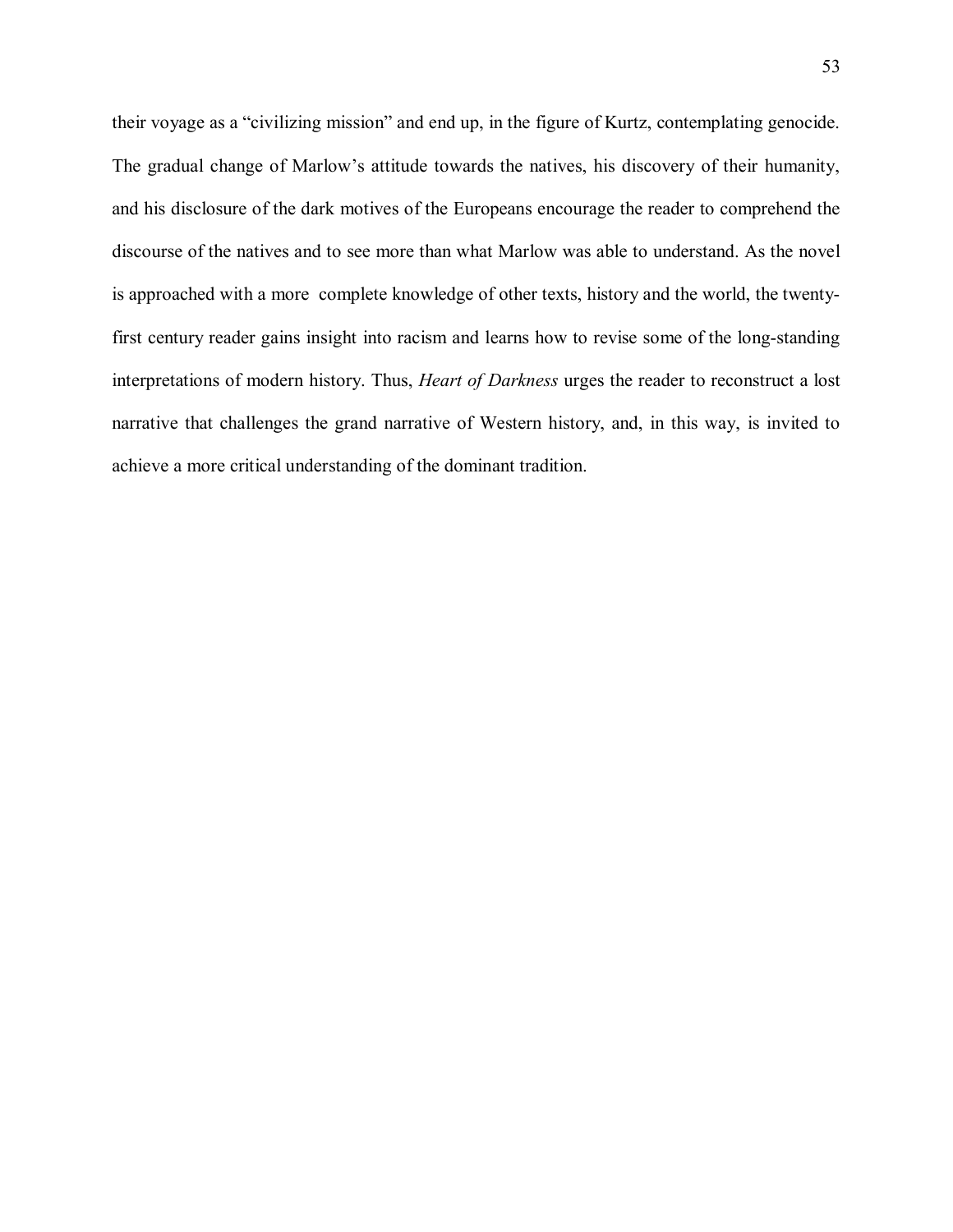## **Chapter IV: A Critical Inquiry into Palestinian Discourse**

Interpretation in hermeneutics encourages the reader to reinterpret and understand texts in light of his or her own personal experience and knowledge of the world. Following this approach, the reader can gain insight into the portrayal of certain marginalized groups in Western literature as mirrored in various ideologies. With the emergence of other narratives that run counter to hegemonic discourses, the reader is encouraged to rethink specific ideas concerning history that are readily accepted as true. In this chapter, I examine Mourid Barghouti's memoir, *I Saw Ramallah*, as a counter narrative that calls attention to the plight of the Palestinians and, in this way, helps the reader question a dominant narrative that is often used to cover up atrocities and terror. *I Saw Ramallah* is a memoir of the Palestinian author, Mourid Barghouti, who lives in the Diaspora and whose remaining wish is that his son should be able to see Palestine. Barghouti restores a lost narrative and empowers the marginalized other by enabling the reader to listen to the other's voice as it speaks about displacement and dispossession. His story opens up various questions about the Palestine/Israel conflict and provokes the reader to rethink the dominant narrative.

In his book *The Persistence of the Palestine Question,* Joseph Massad exposes the different strategies employed by Israel throughout history in order to justify their colonization of Palestine to the West. Particularly in the twentieth century, Zionists undertook to rewrite Palestinian and Israeli history in order to render the Palestinians invisible, on the one hand, and win recognition and support from the West on the other. According to Massad, the Zionists assumed a role that conforms to a familiar colonial paradigm. They presented Palestine as "empty" and as inhabited only by "savages," just as they contended that they were engaging in a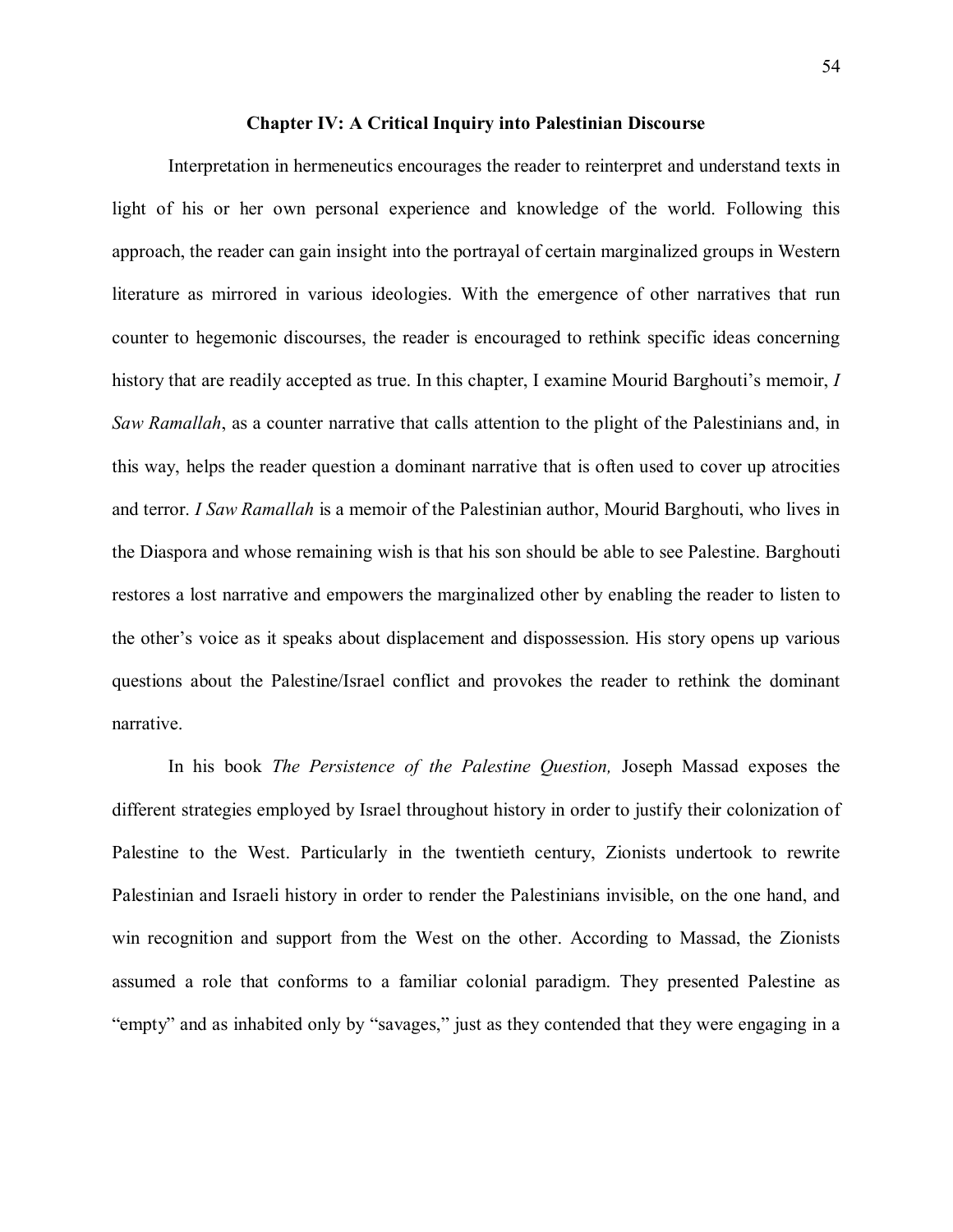"civilizing mission" to raise Palestine to a higher state of civilization (Massad 15). The early justification for adopting this attitude toward the Palestinians is filled with an imperial rhetoric:

> The 'heroic' legend was described by Chaim Weizmann, Israel's first president, in the context of Palestinians anti-colonial revolt of 1936 – 1939, as follows 'On one side, the forces of destruction, the forces of the desert, have arisen, and on the other side stand firm the forces of civilization and building. It is the old war of the desert against civilization, but we will not be stopped.'

## (Massad 21)

The Zionists also proclaimed that Palestine is their original homeland and that the Palestinians were the real colonists, and that in coming back to their place of origin after a long period of suffering, their era is a post-colonial one: "Theirs was an act of repatriation. Consequently, it is pre-Israel Palestine that represents a colonial era in Zionist discourse with Israel being its postcolonial successor" (Massad 26).

 The Zionists sought to make all the connections necessary in order to substantiate the claim of being the descendants of the ancient Palestinians. This included the renewed use of Hebrew, recourse to archeology as well as the attempt to obliterate Palestinian history itself. In short, the Zionists had to remove the Palestinians from history and to reposition themselves as masters:

> As for the history of the Palestinians in Palestine, Zionism undertook its rewriting. As a result, the war between the European Jewish colonists and the colonized Palestinians extended to the realm of cartography and archaeology with Israeli maps showing all of historic Palestine as Israel and Palestinian maps showing all of historic Palestine to be an occupied country. As for archaeology, the Israelis, who have monopoly on it, are in constant search for archeological 'proofs' of authenticate European Jewish claims to Palestinians/Israeli space and time. (Massad 39)

In more recent years, many Israelis have used the Holocaust as another justification for invading Palestine in order to draw the world's sympathy as "the absolute victims" who fled Europe only to encounter another enemy. "Jewish history was rewritten by Zionism; one could say that it has been Zionized. Jewish history now became the triumphant history of the ancient Hebrews,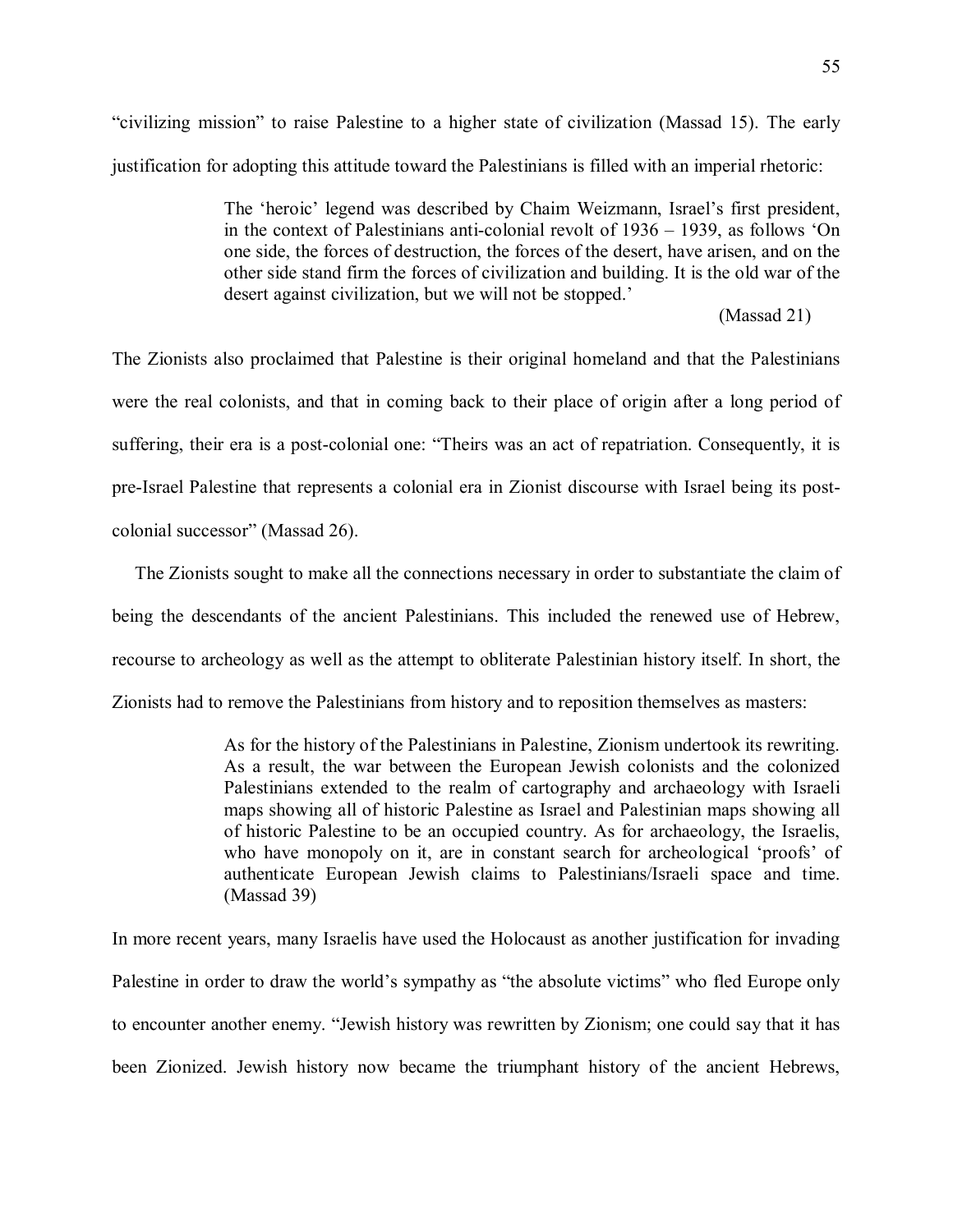interrupted by an ignominious European Jewish history of programs and oppression, culminating in the Jewish Holocaust and then continuing with the triumphant history of Zionism" (Massad 129). It is a short step to then argue that the Palestinians who resist their dispossession are little more than "terrorists" who attack the Jewish state along with its dubious myth of origins.

In his memoir, *I Saw Ramallah,* Barghouti counters the Israeli narrative by rehumanizing the Palestinians as a people, just as he urges the world to listen to their voices and render them visible. The memoir recounts the truth of the Israeli colonial settler as a part of the everyday life of the Palestinians and the injustice that is done to them. The book is an anatomy of the shared sense of loss and humiliation that the Palestinians feel whether in the diaspora or in their own homeland as they are expelled from their homes, dispersed, and subjected to daily check points. Israel has robbed the Palestinians of everything by force – their history, culture, and geography – by means of twisted arguments that has dictated history to the world. Israelis have expelled Palestinians from their homes and cut down their trees in order to build settlements to accommodate a larger population. They have changed names, history, and spatial designates to enjoy full sovereignty and deprive the Palestinians of their possessions. Barghouti responds to his sense of dispossession and alienation by creating a narrative in which the Palestinians have rights to own and manage their own affairs, rather than simply presenting them as objects of Israeli atrocities. At the same time, Barghouti presents the devastating effects of the Israeli occupation on the Palestinians who feel humiliation everywhere as they belong nowhere. Even the simple family gathering of mother, father and sons under the same roof is denied to them as they lived dispersed with no right to return. Humiliation and bitterness underlie the situation when they come to their own birthplace and ask for admission from the Israelis, but have to wait for hours to gain entry or to be rejected in the end.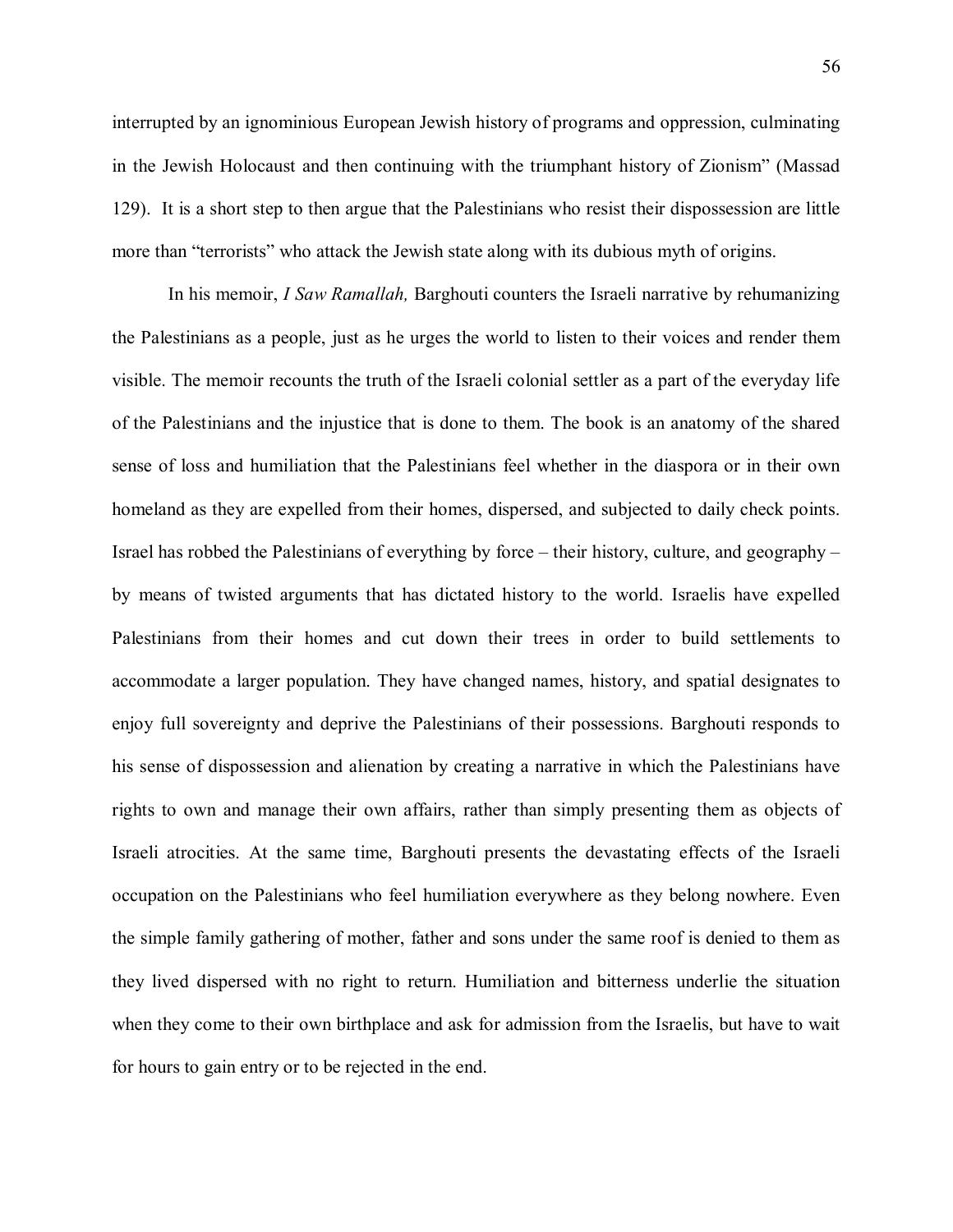Barghouti analyzes the refugee's problem by portraying his sense of dispossession, disbelonging and nostalgia towards his own homeland and birthplace. He describes the sense of loss, defeat, and helplessness that he feels as a Palestinian who is expelled from his home with no right to return or lead a normal life among his family in his own birthplace. He lives as an alien and a stranger, dispersed in every country after being displaced and prevented from return in 1967: "And from here, from the Voice of the Arab radio station, Ahmed Sa'id tells me that Ramallah is no longer mine and that I will not return to it. The city has fallen . . . I am awarded a BA from the Department of English language and literature, and I fail to find a wall on which to hang my certificate" (Barghouti 3). In Palestine, Barghouti feels alien, a guest in his cousin's house. He finds difficulty in identifying with this place as everything has changed, even the nature of Palestine. His admittance is always a problem since he has to wait for consent from the Israelis to reenter his homeland: "I am used to waiting. I have not entered any Arab country easily, and today too I will not enter easily" (Barghouti 19). Outside Palestine he also feels exile; the world refuses him and he doesn't belong anywhere. He has to obtain permits every time to enter any country and he only wishes his "entry to Cairo Airport to become as natural as the entry of a German, a Japanese, or an Italian" (Barghouti 129). He has adapted and identified himself with a sense of dispossession and lack of belonging; moreover, he has learned not to attach himself to any place or possession, as he will eventually have to leave it.

Barghouti analyzes the bitterness and humiliation he feels as a Palestinian at the loss of his homeland. Every time he wishes to enter Palestine, he has to obtain a permit and wait for Israeli approval. Anger and provocation fill him as he feels the humiliation of having to obtain approval from the usurpers to enter his birthplace: "The others are still masters of the place. They give you permit. They start files on you. They make you wait" (Barghouti 38). He would wait for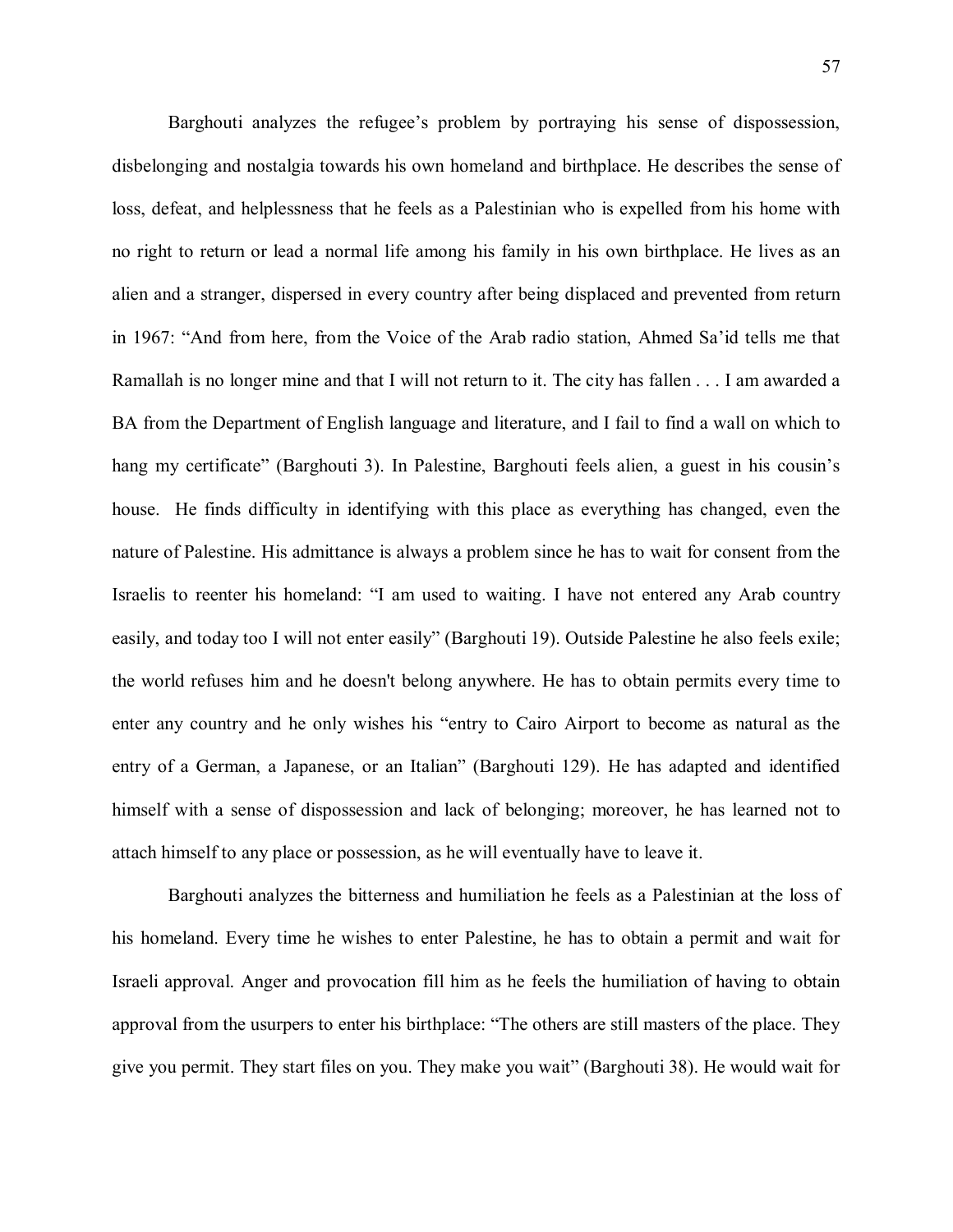hours at the bridge for a permit and then would expect rejection as well. For him the bridge is a symbol of his weakness, helplessness, and humiliation; it isolates him from his homeland and prevents him from leading a normal life in his house and country:

> I would have thanked you had you been made by volcanoes and their thick, orange terror. But you were made by miserable carpenters, who held their nails in the corners of their mouths, and their cigarettes behind their ears. I do not say thank you, little bridge. Should I be ashamed in front of you? Or should you be ashamed in front of me? You are near like the stars of the naïve poet, far like a step of one paralyzed. What embarrassment is this? I do not forgive you, and you do not forgive me. The sound of the wood under my feet.

> > (Barghouti 10)

As a Palestinian, Barghouti is destined to feel exile and alienation even in his own land. He would visit his homeland as a guest in his cousin's house. His identification and memories of his homeland are robbed and shattered as Israeli officials change names and geography and his own political status becomes that of a refugee:

> Here I am walking toward the land of the poem. A visitor? A refugee? A citizen? A guest? I do not know. Is this a political moment? A surreal one? A moment of the body? Or of the mind? The wood creaks. What has passed of life is shrouded in a mist that both hides and reveals. Why do I wish I could get rid of this bag? There is very little water under the bridge. Water without water. As though water apologized for its presence on this boundary between two histories, two faiths, two tragedies. The scene is rock. Chalk. Military. Desert. Painful as a toothache. (Barghouti 11)

Inside Palestine, everything has changed as the Israelis are robbing the Palestinians of

their culture, identity and memories. For a Palestinian, agriculture, olive and fig trees constitute

his very identity, but Israelis are removing the greenery of Palestine in order to build settlements

in its place. It is demolishing houses, confiscating lands, and expelling Palestinians in order to

build more and more settlements, as Barghouti bitterly recalls:

If you hear a speaker on some platform use the phrase 'dismantling the settlements,' then laugh to your heart's content. These are not children's fortress of Lego or Meccano. These are Israel itself; Israel the idea and the ideology and the geography and the trick and the excuse. It is the place that is ours and that they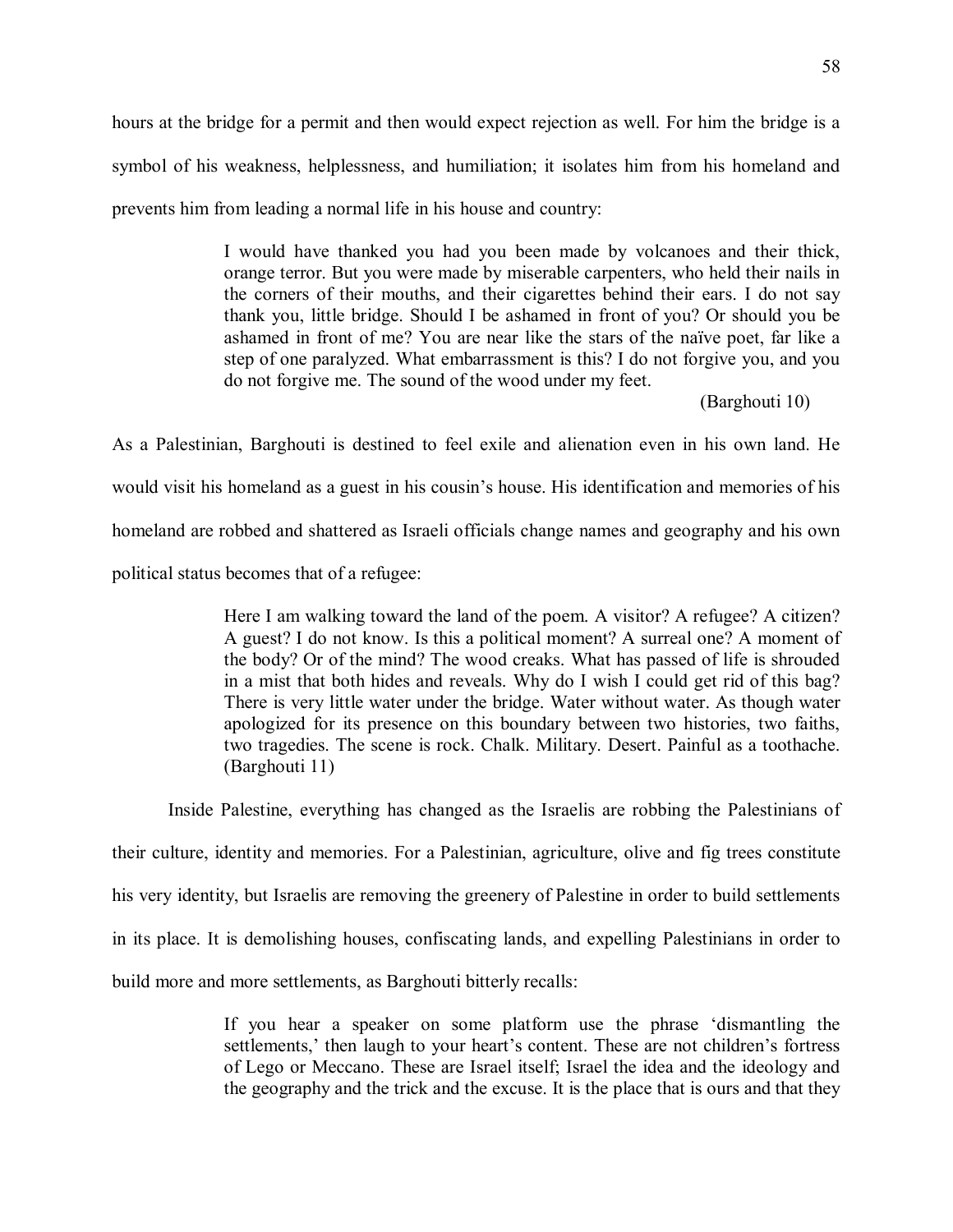have made theirs. The settlements are their book, their first form. They are our absence. The settlements are the Palestinians Diaspora itself. (Barghouti 29)

As a displaced Palestinian, Barghouti finds relief in clinging to the memories of his homeland, which remains in his soul, and in bringing up his son to love Palestine and to want to return to it. And yet, he is also haunted by the sense that his homeland has become increasingly abstract to him and to those he loves: "The long occupation has succeeded in changing us from children of Palestine to children of the idea of Palestine" (Barghouti 62). Barghouti keeps describing Palestine to his friends as a lost paradise with its lovely nature, green hills and olive trees. However, he feels shocked when he returns to Palestine and learns that it is no longer the Palestine he knows. Israel flags fly everywhere and their settlements have replaced the green areas. Thus, upon his return, he couldn't weep and shed tears of homesickness as he feels he is not in his Palestine; it is a completely different place. The river that used to be filled is now empty: "Nature had colluded with Israel in stealing its water. It used to have a voice, now it was a silent river, a river like a parked car" (Barghouti 5). The Palestinians who remain on their land are subjected to daily checkpoints. Their movement, affairs, and freewill are restricted by the Israelis. "Occupation prevents you from managing your affairs in your own way. It interferes in every aspect of life and death; it interferes with movement and desire and walking in the street" (Barghouti 48). Palestinian homes are demolished and their land is confiscated. Israeli sovereignty over Palestine is complete and delivers "one message, all the time and every way: 'We are the masters here'" (Barghouti 141).

Barghouti further stresses the controversial paradox when  $he - a$  Palestinian by birth, whose mother and grandmother and ancestors were Palestinians by birth – was able to turn an Israeli soldier into a symbol of what had gone wrong historically. Barghouti cannot accept the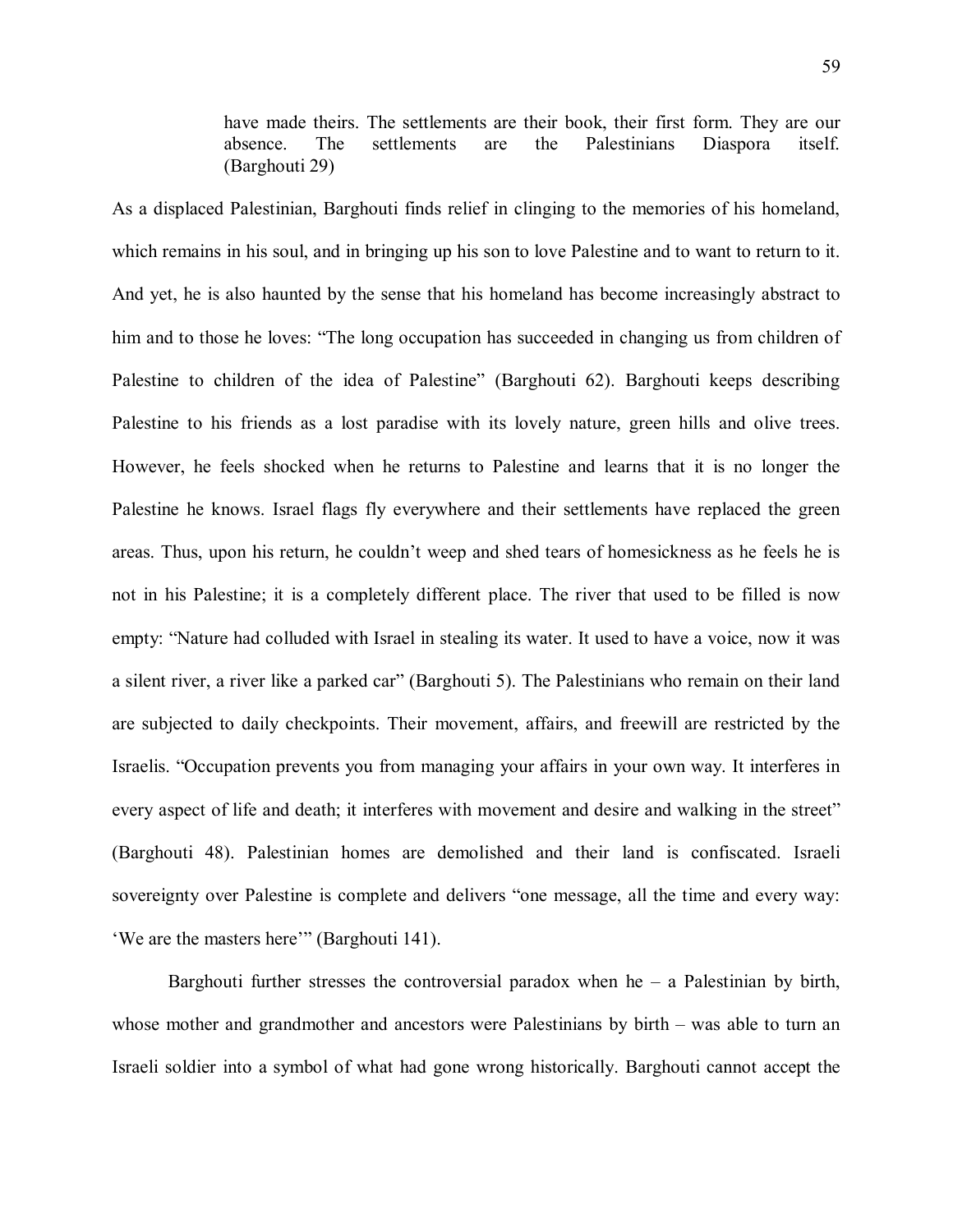Israeli justification of a right to return. Palestine was lost by force. What had happened is therefore a question of power. And yet, Barghouti wonders if the ordinary Israeli soldier can experience the Palestinians as human like him:

> I know everything about the inhumanity of his job. He is a soldier of occupation, and in any case his situation is different from mine, especially at this moment. Can he notice my humanity? The humanity of the Palestinians who pass under the shadow of his shining gun every day? (Barghouti 14)

He looks for signs of the Israelis' humanity; he wonders about their lives as human beings, which would be contradicted by the guns they carry either to attack or defend themselves against the Palestinians. "Do their kids play football behind these walls? Do their men and women make love behind those windows? Do they make love with guns strapped to their sides? Do they load machine guns ready on their bedroom walls?" (Barghouti 29). Moreover, the Israelis and the Palestinians do not differ physically but have acquired their separateness in other ways.

Massad launches an inquiry into the nature of dehumanization and the hostility that is conducted apart from the issue of physical sameness. He presents an intriguing case of how Israelis would fight and defy any likeness between themselves and the Palestinians. A paper published in the learned journal, *Human Immunology*, examined the genetic variations in the immune system among people in the Middle East only to conclude that the Israelis and Palestinians bear the same genetic traits. However, the article which provided the evidence was quickly removed from the journal's website when letters were written in protest. Geneticist Dolly Tyan, one of the key sponsors of the journal, told subscribers that members of her own scientific society were "offended and embarrassed" by the article (Massad 151). In this regard, the Israeli claims for biological distinctiveness echoes Western xenophobia. Many Israelis have tried to cling to European ideals, culture, and even physical characteristics in order to separate themselves from Arabs in a manner that echoes Gulliver's need to differentiate himself from the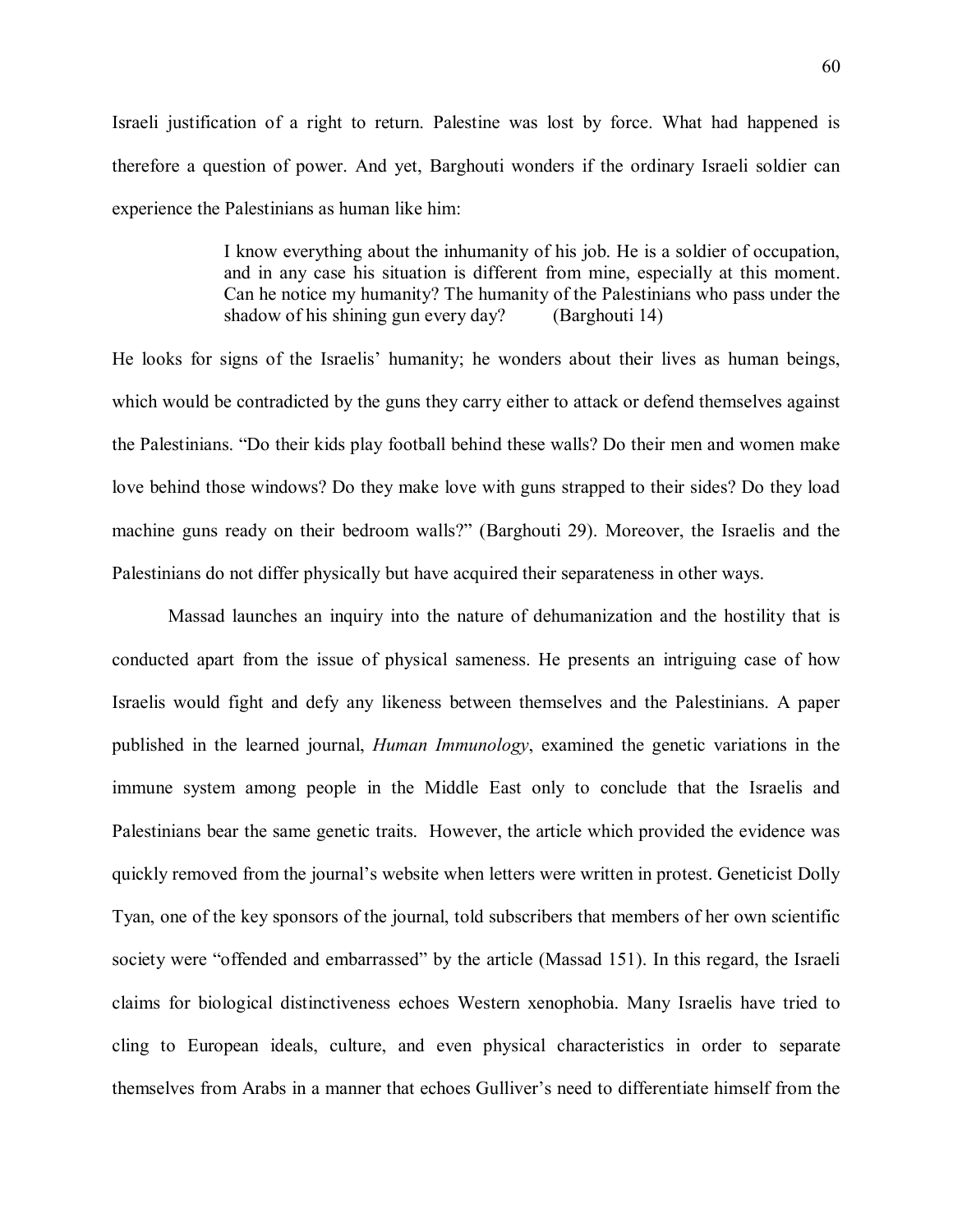Yahoos by hiding his body with clothes: "It is important to note that both Jews and Palestinians are viewed as objects in relation to white gentile European subjects. To white Europeans, European Jews (as Edward Said has shown) represented the Orient inside Europe, with the Arab later becoming their 'fearsome shadow'" (Massad 85).

According to this line of reasoning, Israel needed to separate its culture from the Middle East in every aspect of life to create a "civilized" Israel that would win recognition from the West. The role of Zionism in this process has been crucial but it is also deceptive:

> This commitment to West European Enlightenment culture on the part of Zionism denies the actual geographic origins of most European Jews. The culture of the rural, poor, squalid shtetls of Eastern Europe is suddenly replaced subtextually in Zionist discourse with the cosmopolitan cultures of Berlin and Paris from where relatively few Jews originated. (Massad 58)

With these racial principles in mind, Israel became a Zionist State. Hence the Zionist project not only emphasized Jewish exclusivity basis but drew a sharp distinction between Arabs and European Jews. A new discourse was created with the aim of encouraging newcomers to see maturity in terms of the Europe that newcomers had left behind, so that "European-style civilization" could become "the set telos of this maturation process" (Massad 64). In this new Zionist hierarchy, the European Jews came on top, then the Arab Jews, and finally the Palestinians. Thus, Israel came to be based on an ideology of racial and religious discrimination which impacts its very identity:

> While Zionism in early history presented itself unashamedly as a colonial-settler movement, it later insisted that it was nothing less than a Jewish national liberation movement which could be viewed as 'anti-colonial'. What *Zionism remained* un*ashamed about throughout its history*, *however*, was *its* commitment to building a demographically exclusive Jewish state modeled after Christian Europe, a notion pervaded, as the following will illustrate, by religio-racial epistemology of supremacy over the Palestinian Arabs, not unlike that used by European colonialism with its ideology of white supremacy over the natives. (Massad 140)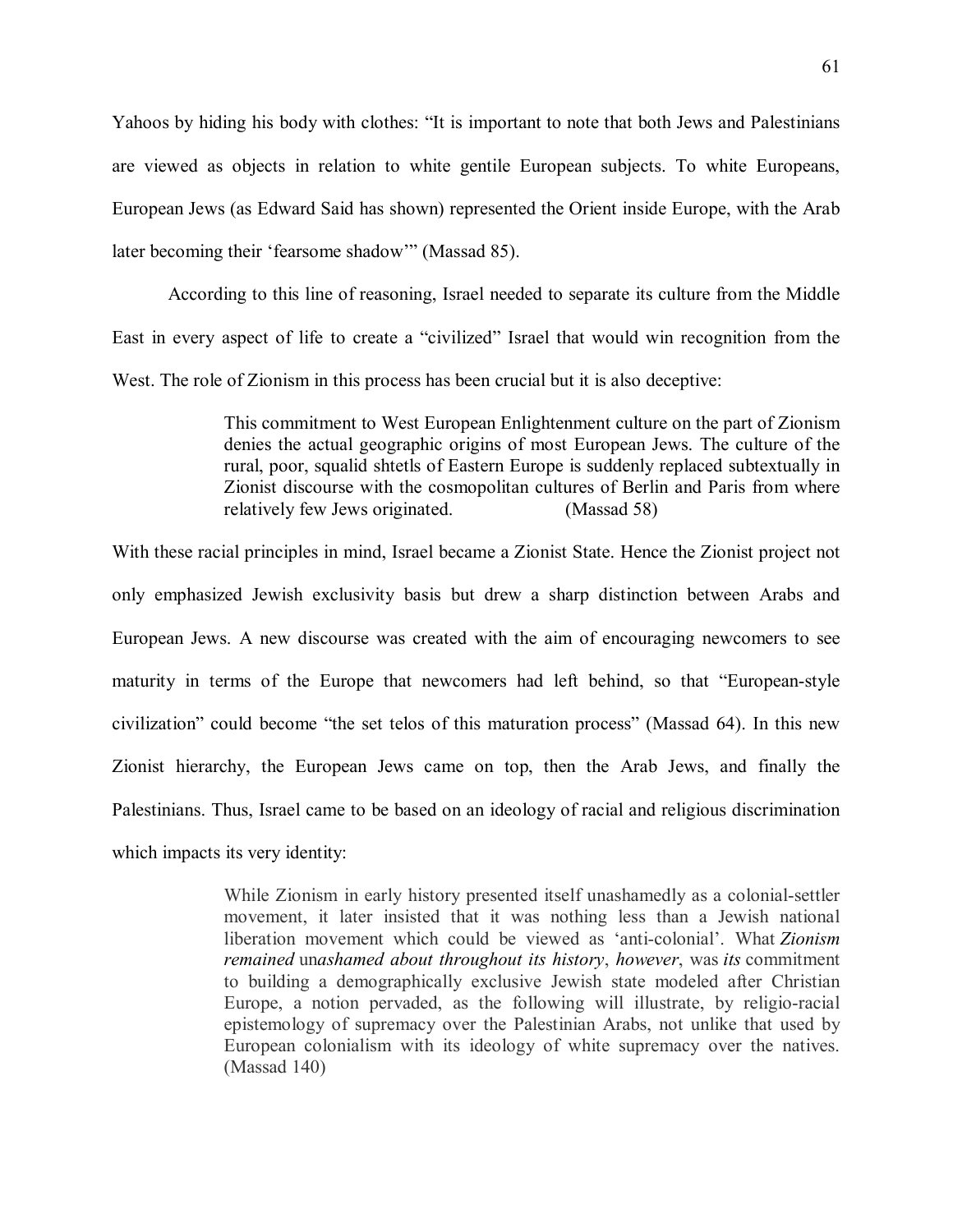When Barghouti asks Felicia Langer, the Israeli lawyer who defends Palestinian detainees, if she would accept him as a *refugee* in *her* country, she answers: "I wish! But the laws of our government would not permit it" (156). His response is significant: "I expected that she should be upset, that she would contemplate my question for a little while and see what lay behind it. But she was completely unable to pick up the resounding bitterness in my question. Her answer came as a shock, as a slap in the face" (Barghouti 156). Bitterness underlines both the question and the reply; it also expresses the oppression, humiliation and provocation of this unbearable situation. Palestinians are only viewed sympathetically for the wrong reasons: "Israelis may feel sympathy for us but they find enormous difficulty in feeling sympathy for our cause and our story" (Barghouti 156). Barghouti revises the Israeli narrative that has been dictated to the world since the triumph of Zionism. In response to this narrative, he speaks of the Palestinian cause as the right to live, to own their country and to be treated as equal to the Israelis.

The idea that the Holocaust is responsible for much of what Israelis have done has been used to justify their policies towards the Palestinians and to gain the sympathy of the world. Barghouti states, however, that the Holocaust was not an Arab or Palestinian crime and that the Palestinians should not have to pay for it. The event of the Holocaust is no excuse for any attempt to holocaust the Palestinians.

> When we were Palestine, we were not afraid of the Jews. We did not hate them, we did not make an enemy of them. Europe of the middle Ages hated them, but not us. Ferdinand and Isabella hated them, but not us. Hitler hated them, but not us. But when they took our entire space and exiled us from it they put both us and themselves out of the law of equality. They became an enemy, they became strong; we became displaced and weak. They took the space with the power of the sacred and with the sacredness of the power, with the imagination, and with geography . . . . (Barghouti 156-157)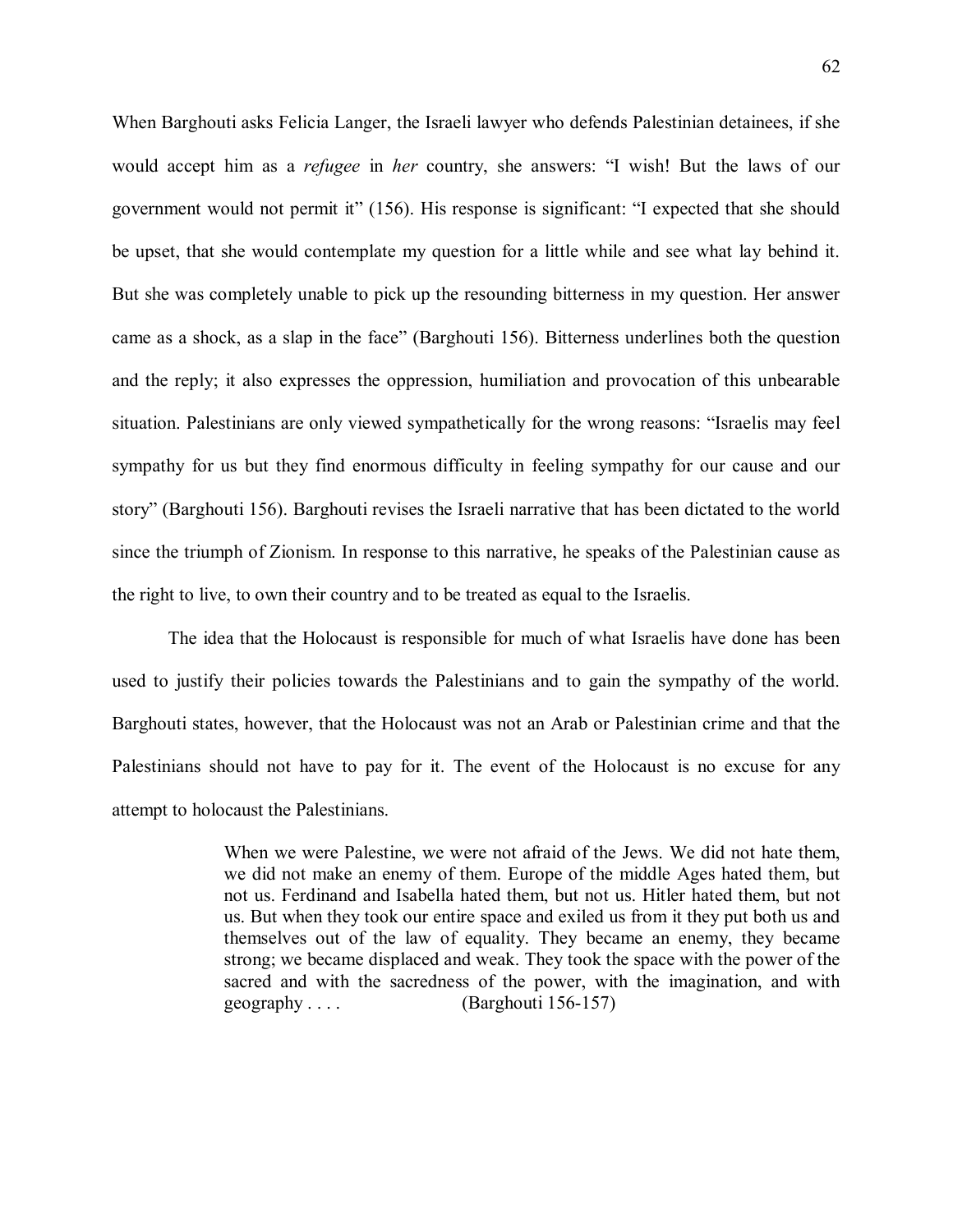Massad stresses the retrograde Israeli logic pertaining to the Holocaust, which no longer clearly applies a new situation in which the Israelis have arrived in Palestine as colonizers with guns and missiles, rather than as peaceful refugees. The opposition between refugee and invader is crucial to the distinction that Massad makes in positioning the newcomers to Palestine in relation to traditional Western colonialism:

> This 'transformation' in the status of European Jews which took place en route (from the shores of Europe to the shores of Palestine) is absent from the history provided by a racialized 'white' discourse. At the outset, one must emphasize that the European Jewish colonial experience is not in itself unique, although the Jews' experience as holocaust-surviving refugees certainly is. Other Europeans had a similar colonial status when they embarked on colonial settlement of the 'New World'. (Massad 82)

In this new situation, the Palestinians become isolated in a political community that no longer recalls the suppressed narrative. The world looks on and fails to acknowledge a more recent wrong at a moment when "Israel is joined by a large international chorus in demanding that the Palestinians accept Zionism's ideological deployment of the Jewish Holocaust to justify its crimes against the Palestinians" (Massad 131). Thus, not only do Israelis steal Palestinian land, houses, and possessions, but also the Palestinian narrative, while positioning themselves as victims and dictating to the world that the Palestinians are terrorists and anti-Semites. There is no mention of Israeli colonialism, the expulsion of the Palestinian people, massacres, and other crimes against humanity.

By manipulating discourse, the Zionists were able to present themselves as being peaceful natives, rather than armed usurpers. Their discourse on terrorism has been thoughtfully analyzed by Massad: he shows how it ironically describes the weaker or the uncivilized party rather than the civilized, whose violence and terror is given legitimacy. This logic echoes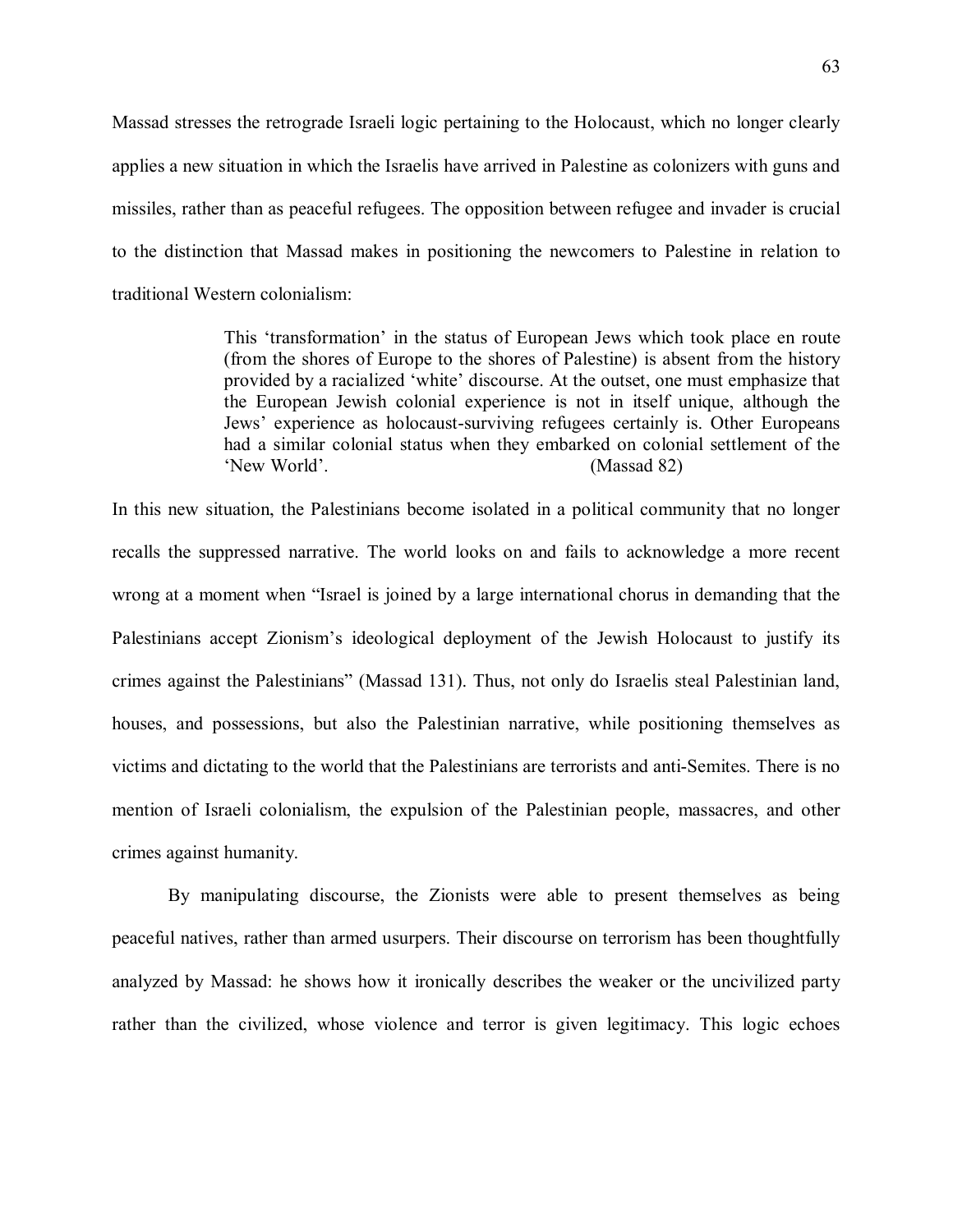Montaigne's description of the civilized, who committed more savage acts than the savages themselves. The true source of violence is hidden in an essentialist discourse:

> At the level of discourse, it is the anti-terrorist who creates the 'terrorist', not the other way round . . . . But if terrorism is the discourse of identity and equalization between Colonial State violence and those who resist it among the colonized, it remains remarkable that terrorism is identified not as a weapon of the strong, but ironically as the weapon of the weak . . . . In this colonial discourse which essentializes terrorism, terror is indeed the opposite of terror. (Massad 7)

From this standpoint, the "terrorism" of the civilized is condoned whereas that of the colonized is condemned. Israel, the civilized, and Mr. Kurtz should not be judged using the same moral standard as they have "larger idea" to "legitimize" and "redeem" violence. Thus the argument is accepted that the civilized will colonize the uncivilized, take their land, expel, and kill him, and if the uncivilized decide to defend themselves, they are classified as terrorists and more violence against them will be justified.

In *On Suicide Bombing*, Talal Asad also analyzes and challenges Western attitudes and definitions of terrorism as an adjective ascribed to the weak or the 'uncivilized' by exposing double standards in the way that this word condemns one act of terror only to justify the other. Talal Asad discusses the ideology that renders suicide bombing terrorism innocuous compared to Israeli bombings of Palestine and U.S. bombings of Iraq, when the number of victims resulting from the first is much less than those resulting from the second. According to this logic, the U.S. war against Iraq is justified as a war against terrorism; therefore, the terrorism committed by the U.S. during its war against terrorism should be justifiable as well: "There is no reason why, in the war against terrorism, this permission cannot cover the use of torture against presumed terrorist captives" (Asad 17). Asad analyzes the question of legitimization and what makes the audience approve of certain acts of atrocities as acceptable and 'humane'. The superior and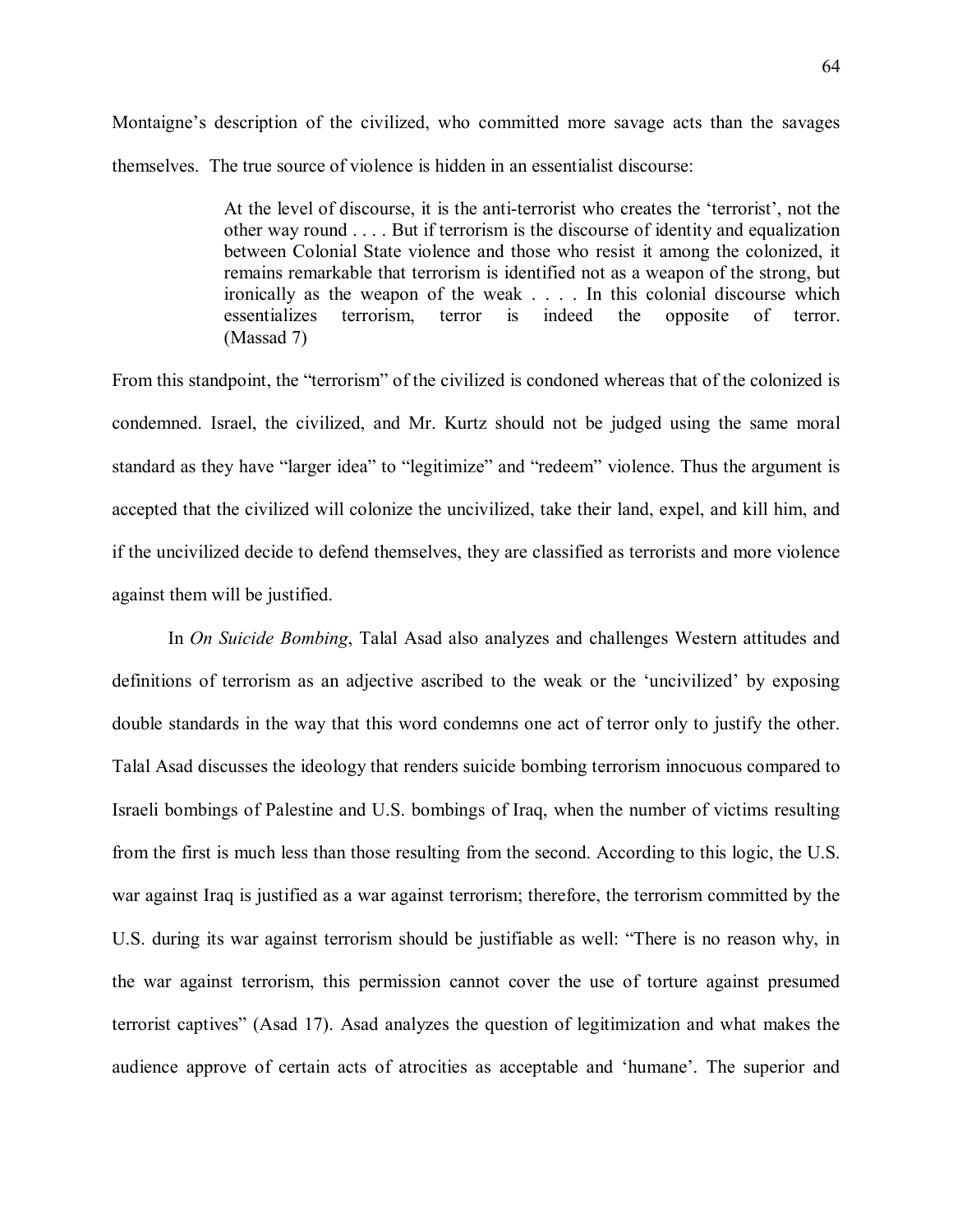strong propagate the dominant discourse that insists on the savagery of the other. Once this other becomes a symbol of evil and terror, the act of getting rid of him becomes justifiable. The Western media propagates the violence of suicide bombing and the terrorism of Islam but does not do the same when it comes to the brutality of the Israelis. Asad cites a passage on a suicide bombing that took place in Jerusalem to show how it aims to evoke compassion for the victims and condemnation of the act.

Asad manages to counter the grand narrative on suicide bombing, not by defending the act but by comparing reactions to suicide bombing as opposed to atrocities committed against Arabs: "Western states (including Israel) have now massacred thousands of civilians and imprisoned large numbers without trials; they have abducted, tortured, and assassinated people they claim are militants and laid waste to entire countries" (93). The question is ultimately who is authorized to write history and establish a legitimate discourse. Only the powerful, namely, the white Europeans, dictate history and discourse. Other accounts of history written by the weaker party are not to be taken into account. Thus as an official discourse, terrorism is always ascribed to the weaker party in order to justify violence against them, which will not be recorded in history. As a result of this discourse, the experience of the other is replaced with an ideological justification for current policies: "While much of Israel's violence is 'explained' by the pre-Israel status of European Jews, Palestinian violence is also viewed hermeneutically through the status of those same Jews, the status of the Palestinians as products of their own separate history being deemed irrelevant" (Massad 83).

In his essay, "Historical Truth, Modern Historiography, and Ethical Obligations: The Challenge of the Tantura Case*,*" Ilan Pappe questions the truth of history as he investigates the Tantura massacre as committed by Israelis in 1948. From a scholarly point of view, the Tantura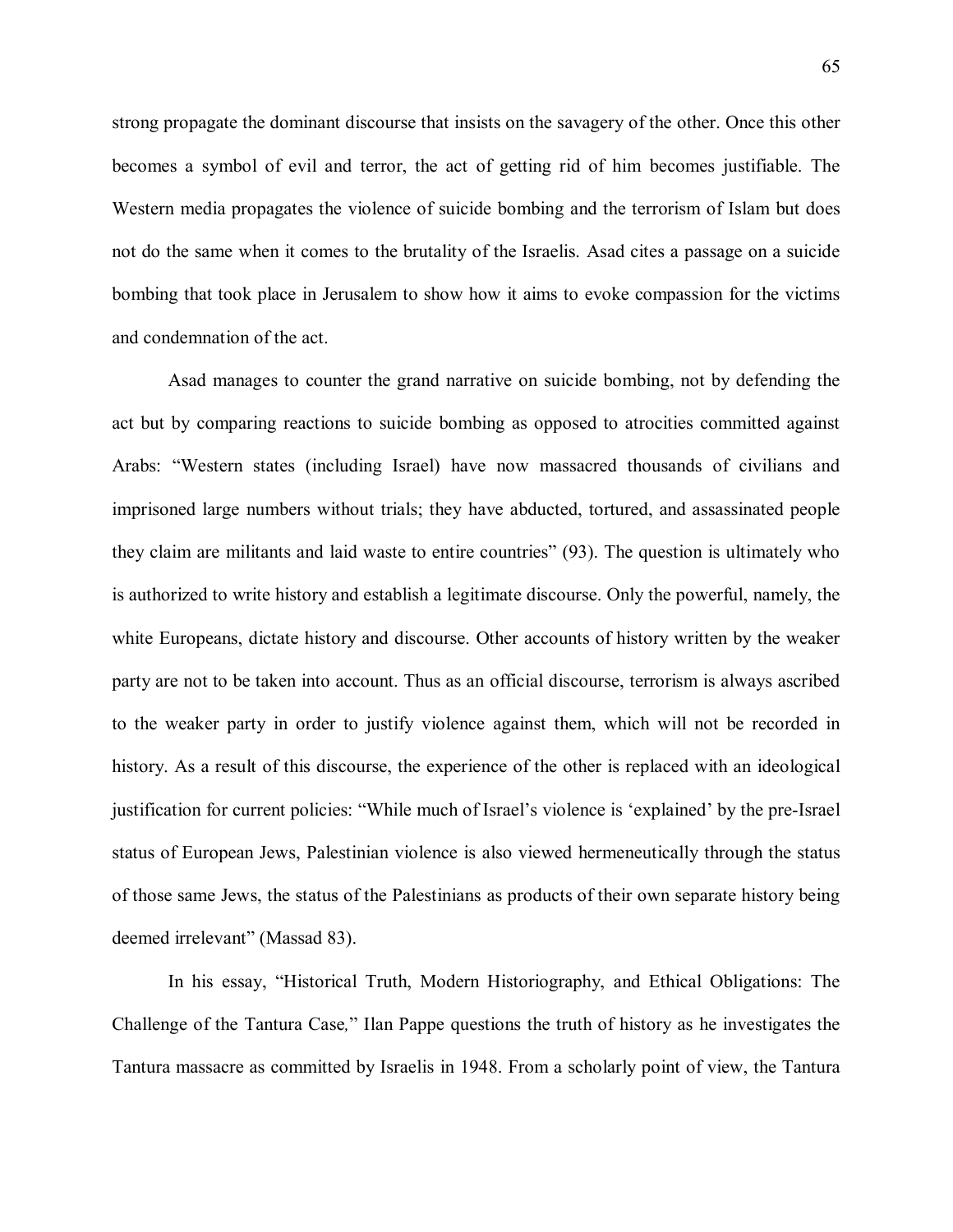case raises fundamental questions about the writing of history. It exposed the truth of the Israelis as colonial settlers and counters their narrative that the Palestinians left Palestine willingly. Upon taking control of the coastal plain stretching from Haifa in the north to Tel-Aviv in the south, the Alexanderoni Brigade destroyed an entire region that was inhabited by an indigenous population: "By May 1948, the day the Jewish state was declared, 58 villages had already been erased from the face of earth" (Pappe 119). Pappe provides oral testimonies of eye-witnesses and investigates indirect evidence about the atrocities committed by the Israelis against the Palestinian civilians in the village of Tantura, ranging from massacres, execution, torture and rape. Pappe offers a vivid image of the rampage in Tantura where two hundred and fifty Palestinians were slaughtered, describing the torture witnessed by the victims' family members and the Israeli soldiers rejoicing over atrocities as narrated by several eye-witnesses. His essay counters the myth of the Israelis as invariably 'peace lovers' and 'refugees' while the Palestinians are 'terrorists' and 'savages'. The reality of Israelis as 'colonial settlers' rather than 'refugees' allows us to learn about the role of ethnic cleansing in the dominant narrative (Pappe 129). Pappe presents the government policy of obscuring and manipulating the facts in order to conceal the atrocities committed against the Palestinians.

Similarly, in the essay, "Rediscovering Ottoman Palestine: Writing Palestinians into History," Beshara B. Doumani launches an inquiry into discourse and history that questions how history is influenced and shaped by the ideology of the author:

> As with all forms of intellectual production, the writing of history is organically linked to and affected by the ideological environment and historical context of the author, often shedding more light on the times of the writer than on the intended subject. The historiography of Palestine is a classic example of this phenomenon. As a land of great symbolic significance to adherents of world's three monotheistic religions, and as the common objective of two competing national movements, its past has been subjected to multiple and, at least on the surface,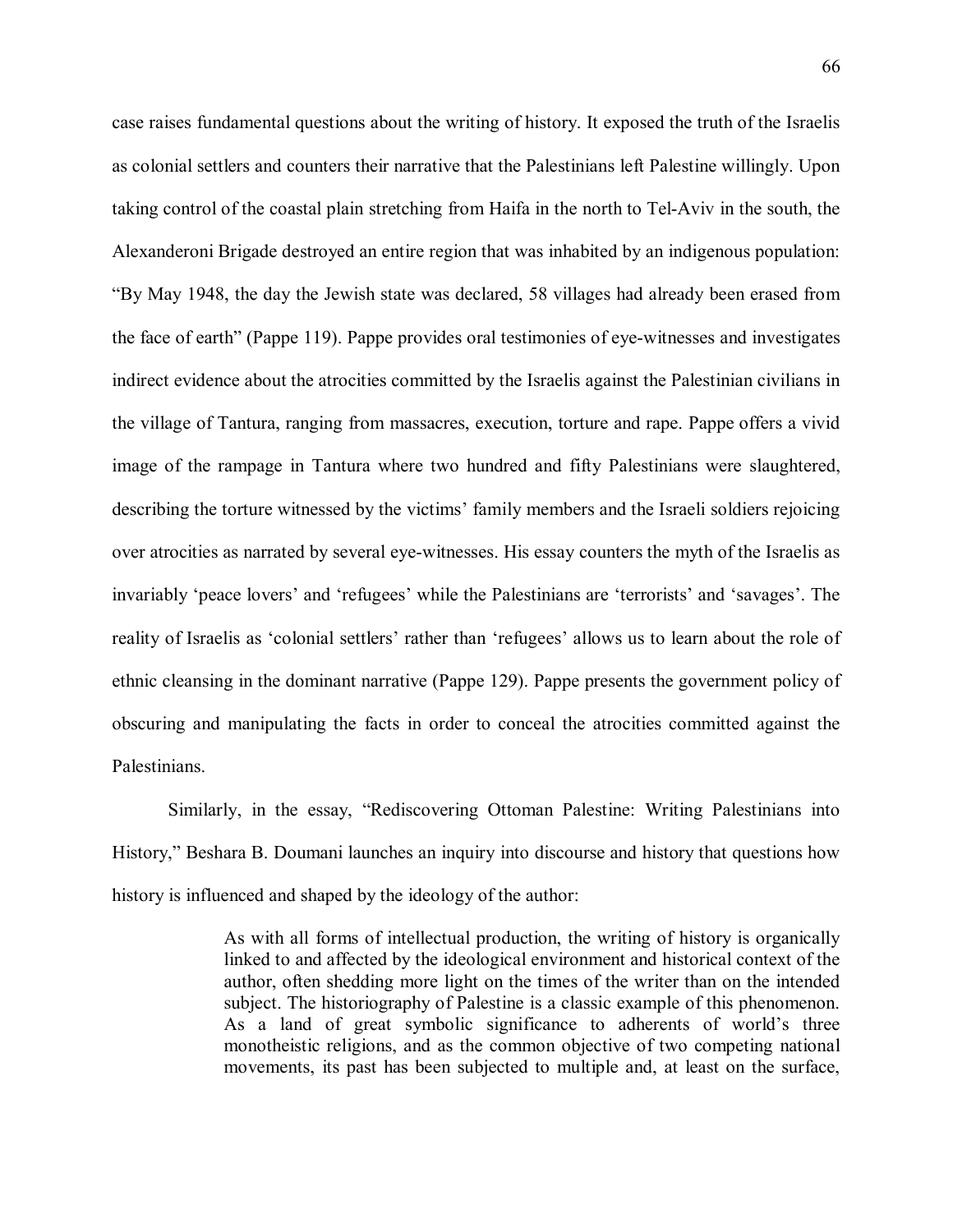contradictory traditions of historical interpretation. (Doumani 29-30)

Doumani presents the need to reconfigure Palestinian history as Israel has deliberately omitted Palestinians from history to sustain the myth that "Palestine was 'empty' before arrival of the first wave of Jewish settlers in 1881-84" (15). Emptiness in this case is a synonym for the absence of a developed civilization. Such a notion of Palestine and the Palestinians, however, went along with an imperialistic attitude that was strongly "chauvinistic". Doumani discusses how the racial ideology of the West ended up dictating history and shaping a discourse that dehumanized certain races as savages and uncivilized. Massively in the nineteenth century, the histories of civilization "were dominated by tales of brave conquests and enlightened rule by white Christian males. 'Natives' – black, brown, and yellow – were portrayed either as resistors to the forces of progress, or romanticized as the pristine remnants of a passing tradition society" (Doumani 14).

In an attempt to rediscover Palestinians 'as a people', Doumani draws the reader's attention to the Palestinian history, culture and identity. He shows that the Israeli effort to establish a discourse of 'a land without people for a people without land' involves displacing the Palestinians from their place of historical and geographical origin. In standard Zionist ideology, the history of Palestine starts with the immigration of the Jews who reconstruct the land and 'rescue' it in order to produce a state of civilization. From this standpoint, the existence of the Palestinians threatens the Israeli project, counters its discourse, and challenges its identity; therefore, the Israelis manage to cast the Palestinians as invisible to the world, thus insuring that much of what happened in the course of time would remain entirely hidden:

> Consequently, our knowledge of Palestinian history is highly uneven, and the intersecting points of research present us with an almost surreal portrait. On the one hand, thousands of books and articles have focused high-powered beams on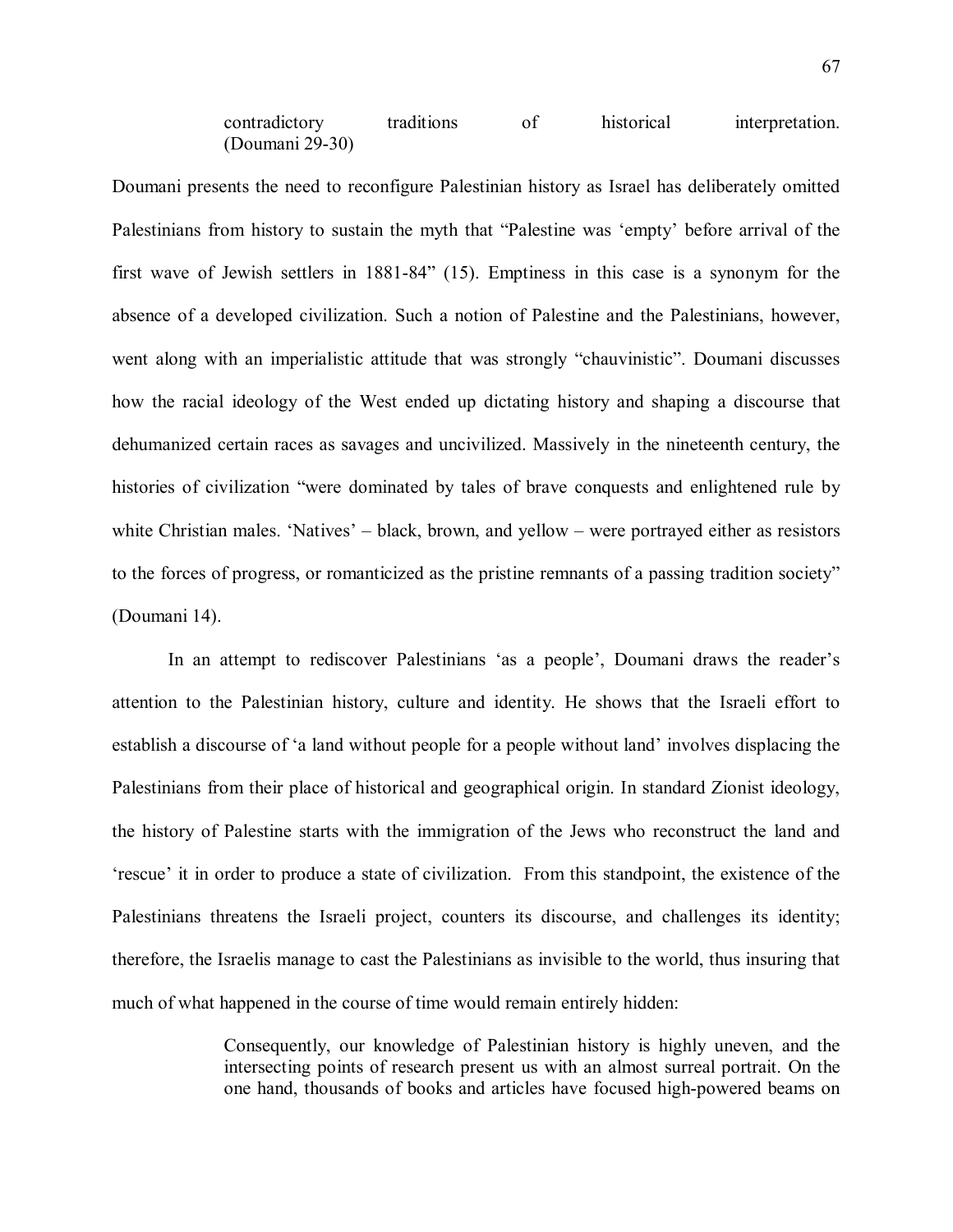particular periods, subjects, and themes deemed worthy of study. On the other hand, entire centuries, whose social groups, and a wide range of fundamental issues, remain obscured by dark shadows. (Doumani 12)

Doumani counters the Western discourse that excludes the Palestinians from Palestine and also propagates that Palestine was in a state of chaos until the West 'redeemed' it. He refutes the ideology of Israeli supremacy over the 'uncivilized natives' and the myth of 'a land without people for a people without land' by tracing Palestinian origin to "all walks of life: rural clan shaykhs, urban notables, merchants, artisans, peasants . . . by going beyond the political narrative to delve into the rich details of Palestinian life and cultural during the Ottoman period" (Pappe 21). By humanizing the Palestinians and reclaiming their culture, Doumani is able to challenge the Israeli narrative that tends to silence the Palestinian voice and to cast the Palestinians as invisible to the world.

Thus, the Israeli narrative became the axiom and basis for any negotiations to be conducted with the Palestinians. The PLO leaders had to recognize the Israeli narrative as fundamental in order to make terms with Israel; otherwise, negotiations become impossible. This meant that the tragedy of the Holocaust has to be kept in mind as a basic feature of any possible agreement. In such a situation, however, history is manipulated for political purposes:

> Israeli demands that Palestinians recognize the Holocaust are not about the Holocaust at all, but rather about the other part of the package, namely recognizing and submitting to Israel's 'right to exist' as a colonial-settler racist state. The Palestinian Authority has given up, but the Palestinian people should continue to resist this Zionist package deal. Their resistance is the only remaining obstacle to a complete Zionist victory, one that seeks to be sealed by Zionism's rewriting of both Palestinian and Jewish histories. (Massad 142)

Having established themselves as victims and having cast the Palestinians as terrorists who only deserve Western recognition on basis of their physical victimization, Israelis perpetuate the axiom that underlies its 'conversation' with the Palestinians. Thus negotiations with the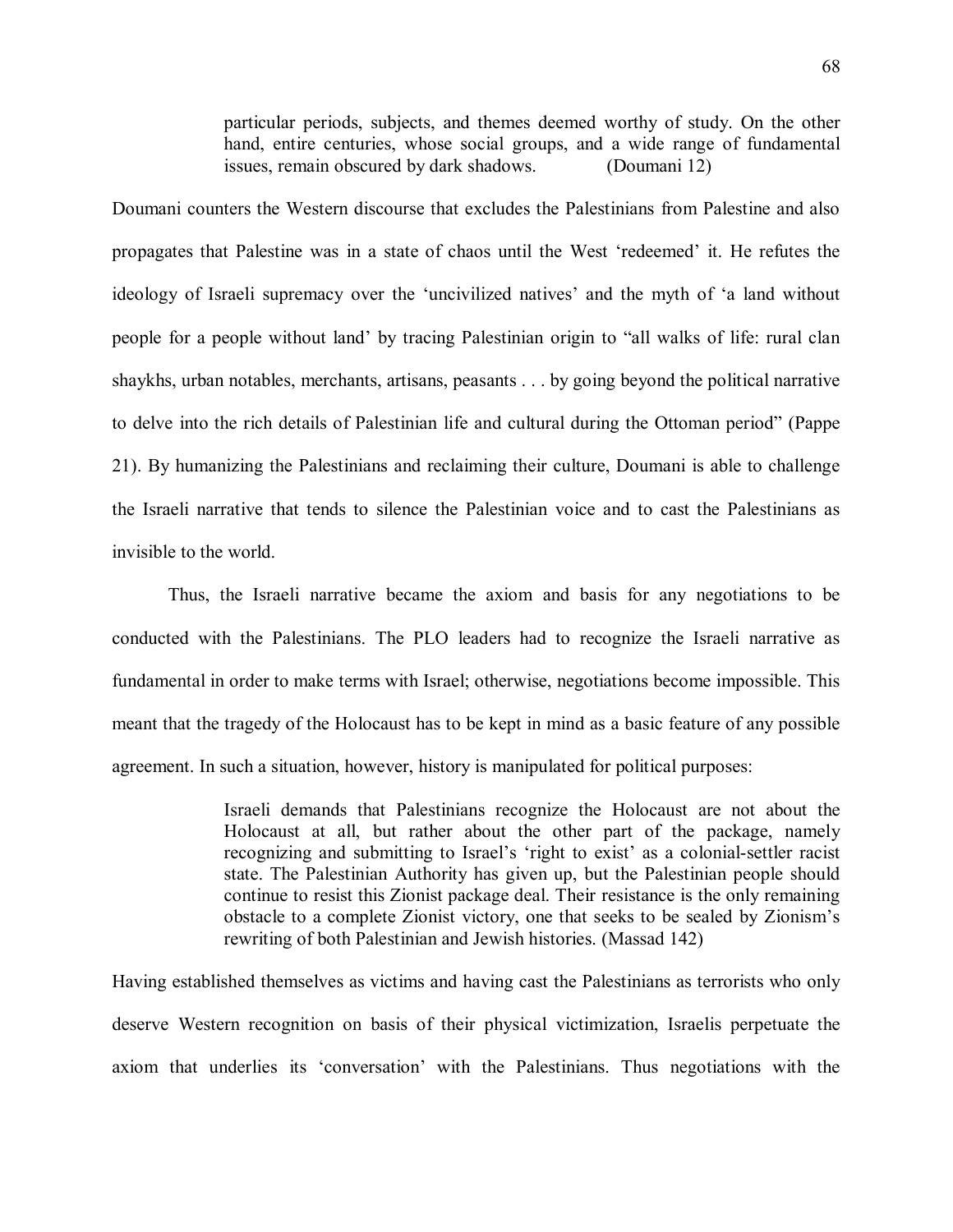Palestinians have only been in terms of peace; in other words, they have proceeded according to the principle that Israel was only obligated to give up its violence if the Palestinians were willing to accept the small plots of land that had been allotted to them.

However, negotiations were never conducted on the basis of equality, the right of refugees to return, or according to a clear plan to end the occupation and repatriate the Palestinians. Barghouti analyzes the Israeli strategy as a compromise for making terms and peace with Palestine: "The Israelis occupy our homes as victims and present us to the world as killers" (178). Israel propagates the deception of the Palestinians as terrorists and the Israelis as victims so that the world would condemn the Palestinians and condone the Israelis, even respect them for seeking peace. Moreover, Palestinians in time would consider the Olso Accords to be a betrayal of their cause, since it legitimizes, recognizes, and ratifies Israeli oppression. The outcome this 'truce' has been negative: "Israel succeeded in tearing away the sacred aspect of the Palestinian cause, turning it into what it is now – a series of 'procedures' and 'schedules' that are usually respected only by the weaker party in the conflict" (Barghouti 61). In these negotiations, Arafat was considered by the Israelis to be more "pragmatic" as he yielded to and appropriated the Israeli narrative, whereas the Palestinians themselves generally regard him as having betrayed the Palestinian cause by signing an unfair agreement. The outcome of Oslo was the negotiation of a 'peace process' that required the Palestinians to bargain for a mere twenty-three percent of their land, having already given up their rightful claim of seventy-seven percent of it. In this situation, the idea of what is "pragmatic" undergoes a change in meaning:

> It is not pragmatic to give the refugees the right of return; it is not pragmatic to give them back their property; it is not pragmatic to dismantle the colonial settlements in the occupied territories; it is not pragmatic to return all the territories to Palestinian control; it is not pragmatic to end all aspects of the occupation. Moreover, although Israel's Jewish character was never part of the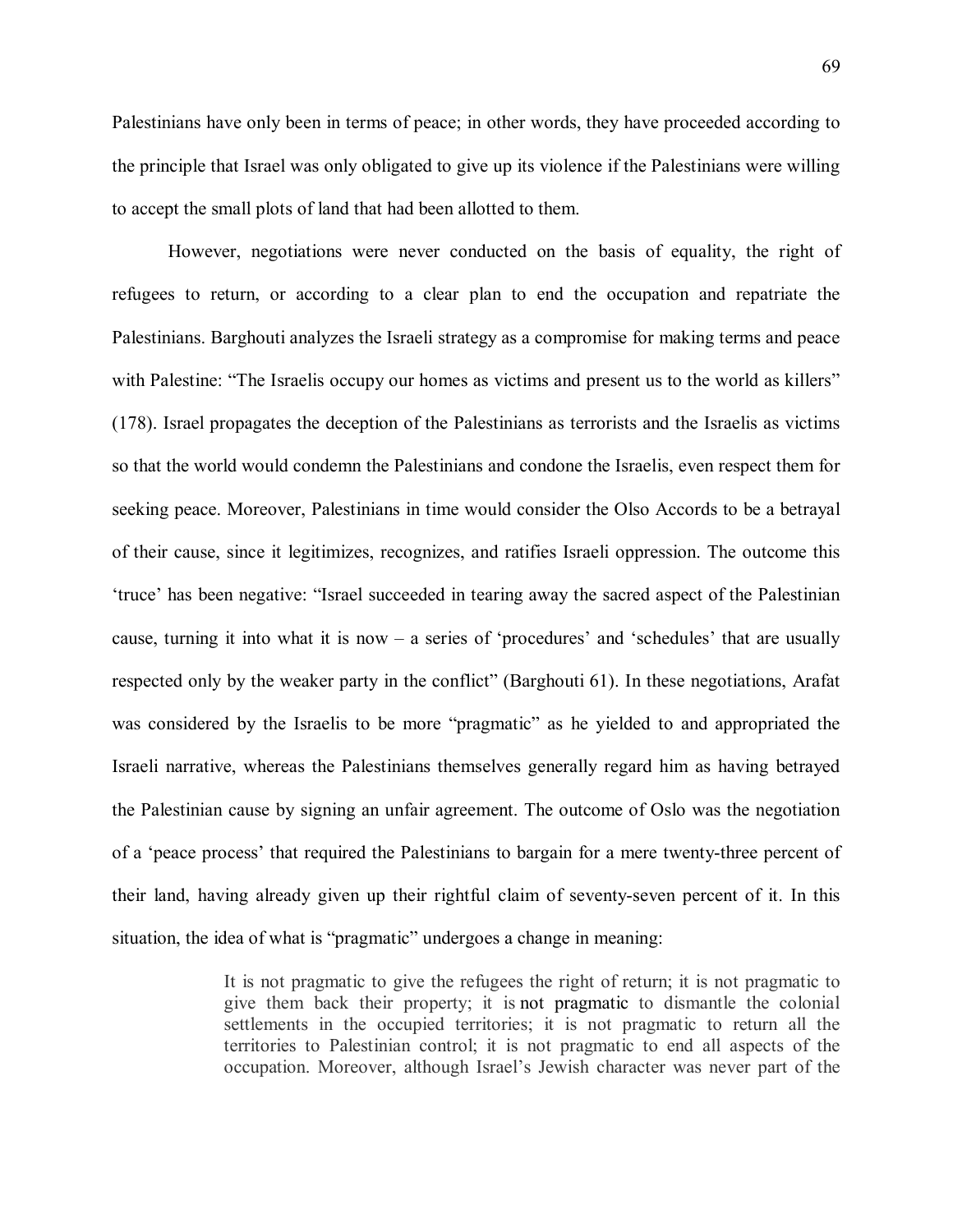negotiations, it has always been made explicit that transforming Israel into non-Jewish state is not pragmatic. (Massad 144)

In the meantime, the refugee problem is never discussed, given that "'the option of return' should never be given to Palestinians" (120). Even if some refugees were permitted to return, the argument in favor of return would not allow the Palestinians to negotiate an actual number. Barghouti emphasizes the refugee problem as a displaced Palestinian who longs to return and for the entry of his son into Palestine:

> Israel allows in hundreds of elderly people and forbids hundreds of thousands of young people to return. And the world finds a name for us. They called us naziheen, the displaced ones. Displacement is like death. One thinks it happens only to other people. From the summer of '67 I became that displaced stranger whom I had always thought was someone else. (Barghouti 3)

The refugee problem remains unresolved by Oslo because "it is not pragmatic" and seems to merit less attention than other issues. The Oslo Agreement thus becomes an official ratification of the Palestinians' submission to the Israeli occupation and brings no real benefits to the Palestinians: "To ask the diaspora and refugees to sacrifice their rights, hopes, and dreams, so that some meager political benefits can accrue to native West Bank and Gaza Palestinians is to ask the diaspora and refugees more generally, to commit national suicide" (Massad 127). Massad analyzes the reason which makes the return of the refugees impractical when Israel builds more settlements and tries to bring more settlers to the occupied lands:

> Is the return of Palestinian refugees not pragmatic because Israel is too small geographically? This does not seem to be the case as Israel continues to market itself as a final destination for millions of diaspora Jews in the Americas and in Russia whose interest in moving there, despite valiant Zionist efforts, is less than enthusiastic . . . . (Massad 144)

The reason thus why the return of the refugee "is not pragmatic" is that Israel remains in the grip of European Jewish supremacy, which is used to justify the displacement of Palestinians and the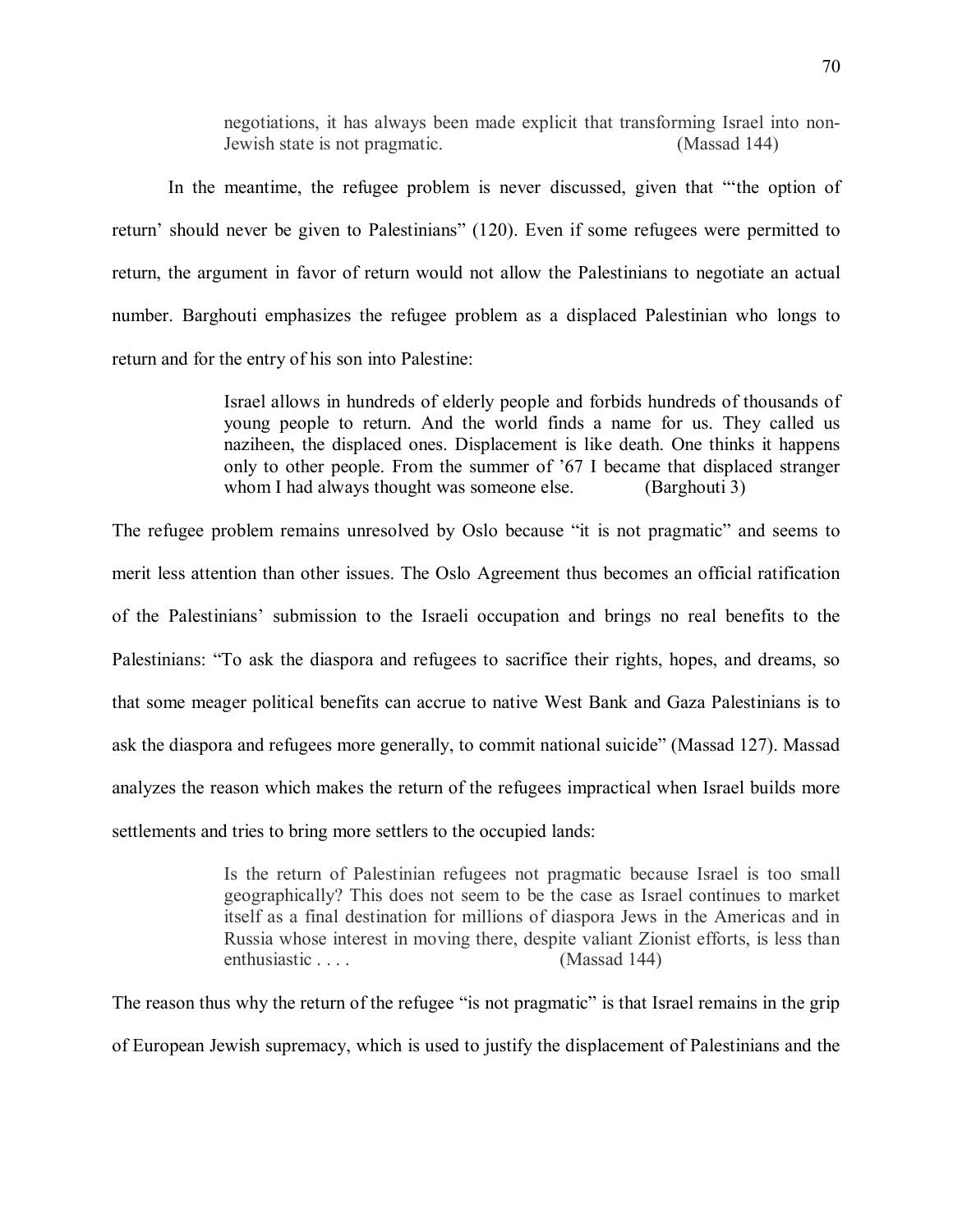attempt to bringing more co-religionists into country. Moreover, Israelis practice terrorism against the Palestinians to further displace them for the sake of their own settlers.

Massad presents an essay by an Israeli author who suggests castrating the Palestinians in a manner that echoes Gulliver's recommendation concerning the Yahoos. This suggestion was presented by a prominent Israeli journalist, Marian Belenki, in an article entitled, "How to Force Them to Leave," which argued that "the Israeli government use the threat of castration to encourage the Arabs to leave the country" (Massad 147). Yet, the world is still bound by the Israeli myth of victimization, which knows no bounds. Israeli crimes against humanity do not seem to alter the established discourse of Israel in the eyes of the West.

> Beginning with Israel self-identification as a Jewish state (and the denial that it is built on Palestinian Arab land), its 'law of return', its labor and property laws, etc. Israel made no secret of the fact that the Jewish state is a state for the Jews only. From its socialist to its fascist variants, Zionism was always a colonial-settler movement whose aims were attainable at the expense of the Palestinian people. (Massad 88)

Thus the Israel of today has a double standard in "avowing humane ideals" which are exclusive to the Jews and more specifically to the European Jews. Moreover, Massad further refutes those "humane ideals" that are exclusive to the Jews by showing that they are dismissed when they are discovered to be in conflict with Zionist benefits:

> Not only was Israel oblivious to the interests of the Jews when they interfered with Zionist interests, it in fact deliberately caused misery and hardships for tens of thousands of Jews in order to achieve Zionist goals. Israeli agents . . . bombed Jewish businesses and meeting places, including a synagogue in Baghdad in the early fifties with the express goal of terrorizing Iraqi Jews into thinking that they were the targets of anti-Jewish Iraqi attacks. (Massad 87)

Thus, the Israeli State in its identity and ideology is a separatist state that employs ethnic and religious discrimination, just as it uses state terrorism while propagating its values as 'humane ideals'.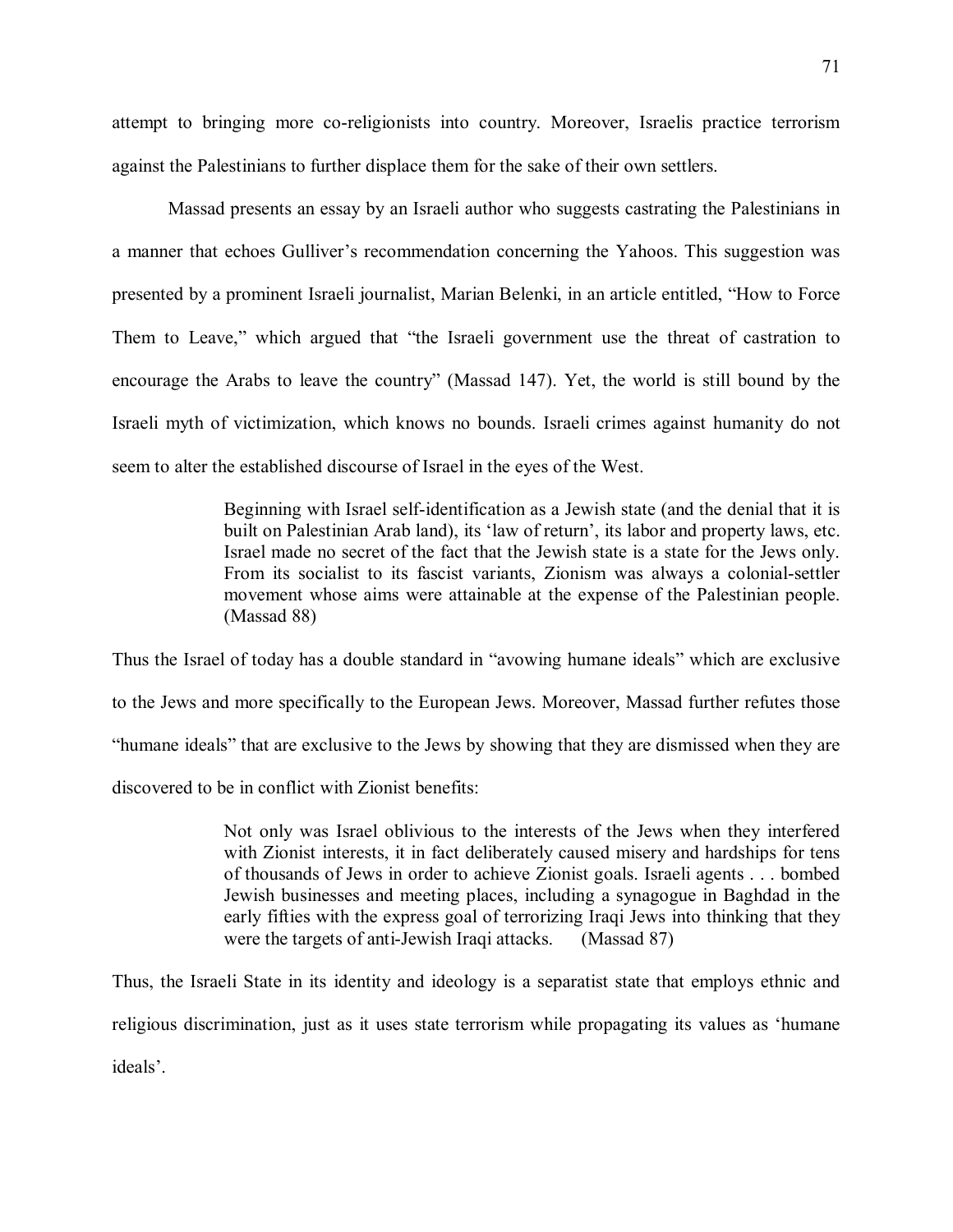In his memoir *I Saw Ramallah,* Barghouti counters this hegemonic discourse by exposing the truth of Israeli colonial practices and by showing how the Palestinians have specific historic and geographical origins. He also shows the devastating effect that the Israeli occupation has had on the Palestinians, the dispossession and sense of humiliation that they experience in daily life. Barghouti revisits the Palestinian narrative, challenging the dominant discourse of 'peace lovers, victims and refugees' who found 'a land without people for a people without land' only to encounter 'terrorism' and 'anti-Semitism' among the Palestinians themselves. He invites us to rethink history and identity by listening to the Palestinian counter discourse, thus exposing Israeli crimes of ethnic cleansing and expulsion. Barghouti manages to give us a new sense of discourse, history, identity, just as he shows us how these things are often the ideological imposition of an author that is used for justification, excuse, and propaganda. Barghouti discredits a flawed Israeli discourse by presenting its retrograde logic of twisted arguments and reversed roles, which is presented to the world as pure fact. His audience is invited to question a dominant version of history and listen to the marginalized discourse of the Palestinians.

Thus *I Saw Ramallah* might support a new history that allows the voice of the disempowered to be heard, so that the reader can perceive the marginalized other as the possible basis for an alternative narrative and future. While Israeli policies may dominate history, literature can help the reader reconfigure history by offering a credible narrative that allows the reader to perceive the Palestinians as victims rather than terrorists. This strategy allows us to rethink how history has been shaped by ideology and then to challenge the discourse that is founded on false claims. A careful reconsideration of the historical facts, as presented through literature, shows us a land of 'colonial settlers' rather than 'refugees' when we learn about the effects of Israeli policies on an indigenous people. In contrast, history as it has been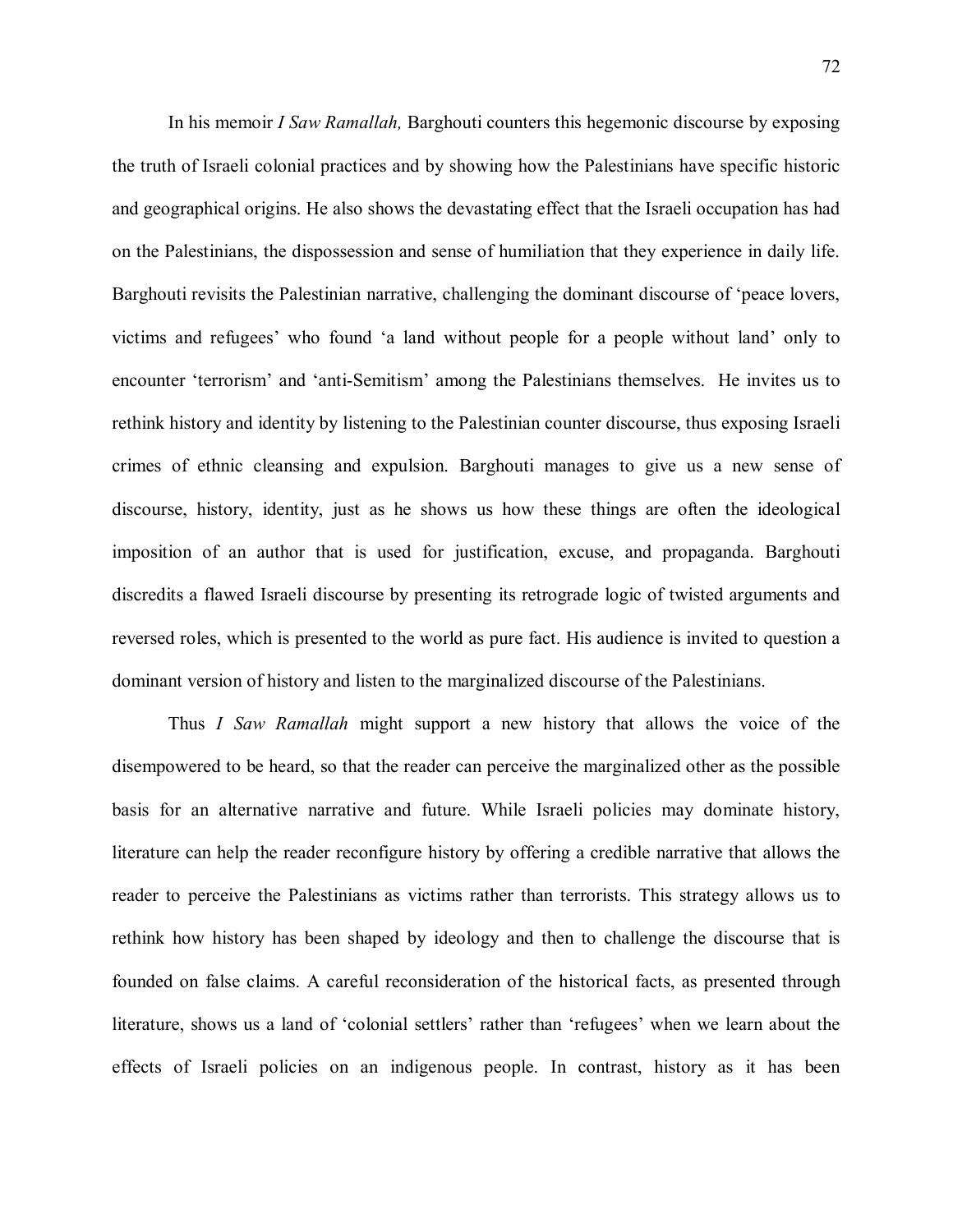institutionalized in the so-called advanced societies has lost its credibility, while the audience for which it has been constructed has to reinterpret it in order to seek the truth.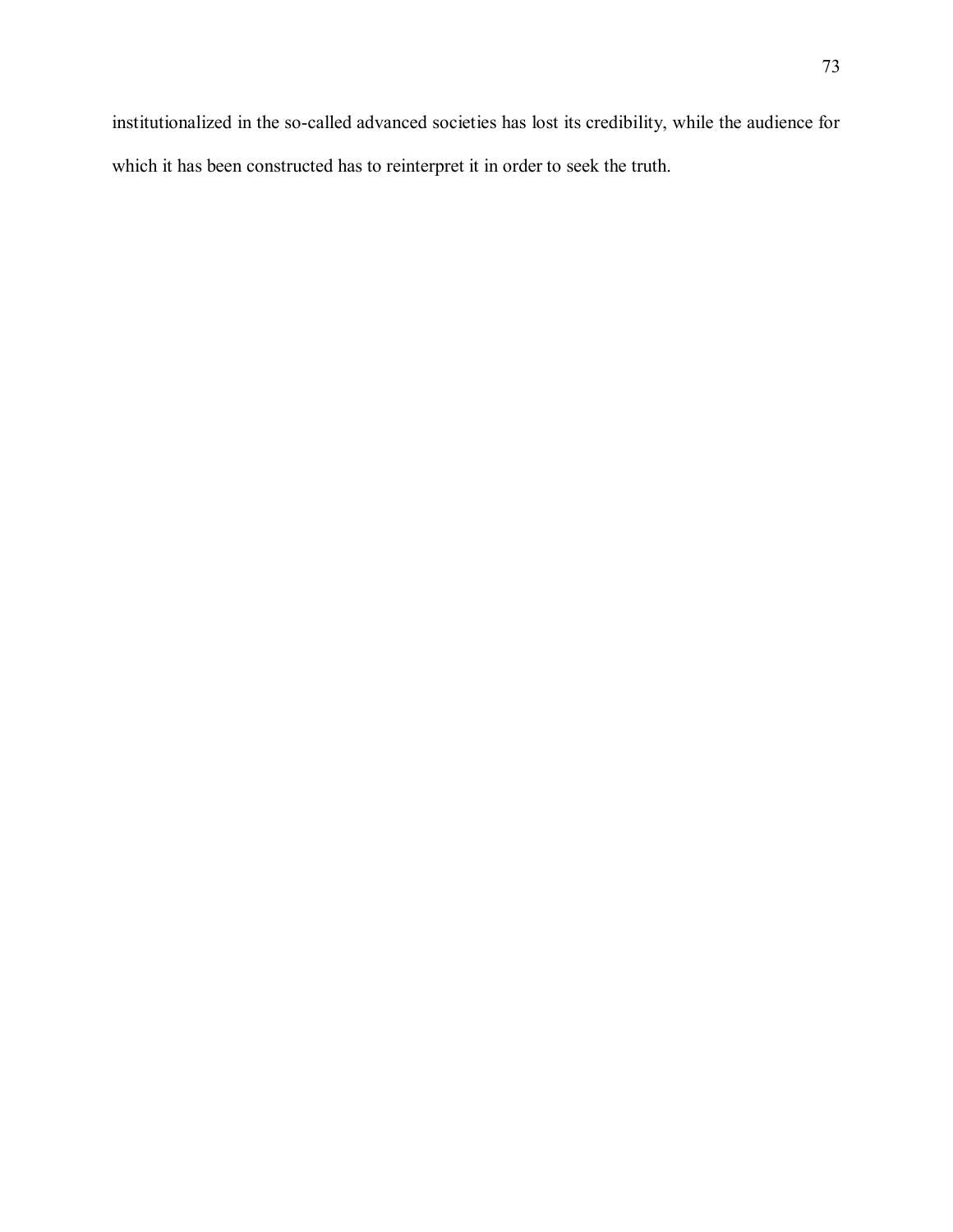## **Conclusion: Reconfiguring History**.

Modern hermeneutics challenges and liberates the reader from imposed authorities and boundaries when inviting the reader to appropriate the text and adapt its meaning to changing situations. The text can be read in relationship to a specific culture but always acquires new meanings in time, due to the changing nature of the world. Jean-Paul Sartre believes that literature is an institution, evolving change and inviting the reader to reinterpret and recreate the meanings of the text. Martin Heidegger maintained that the process of interpretation is inseparable from our "being in the world" and therefore relates to the author's situation and to the reader's culture, ideas and presupposition. Heidegger also invites the reader to recreate the hidden meanings that the text evokes as it both reveals and conceals the truth. Paul Ricoeur believes that both the reading and the misreading of the text contribute to its meaning and invite the reader to view the text as referring to his own world as well as to the world of the author. After the author has interpreted the world and presented his meanings in the text, the role of the reader is to question the author's interpretations and assumptions, and even to investigate hidden discourses that might not have been available to the author.

Hermeneutics thus raises the question of *mis*interpretation in terms of the content of literature and our response to it, since the reader is encouraged to question as well as reject the authority of the author. The author's attempt to present and interpret identity, history, and discourse are subject to misinterpretation and misunderstanding. Thus history and identity become questionable, and the reader is urged to reconfigure history and reconstruct identity with reference to his own experience of being in the world and by reinvestigating the hidden discourse and the lost narrative that the text both reveals and conceals.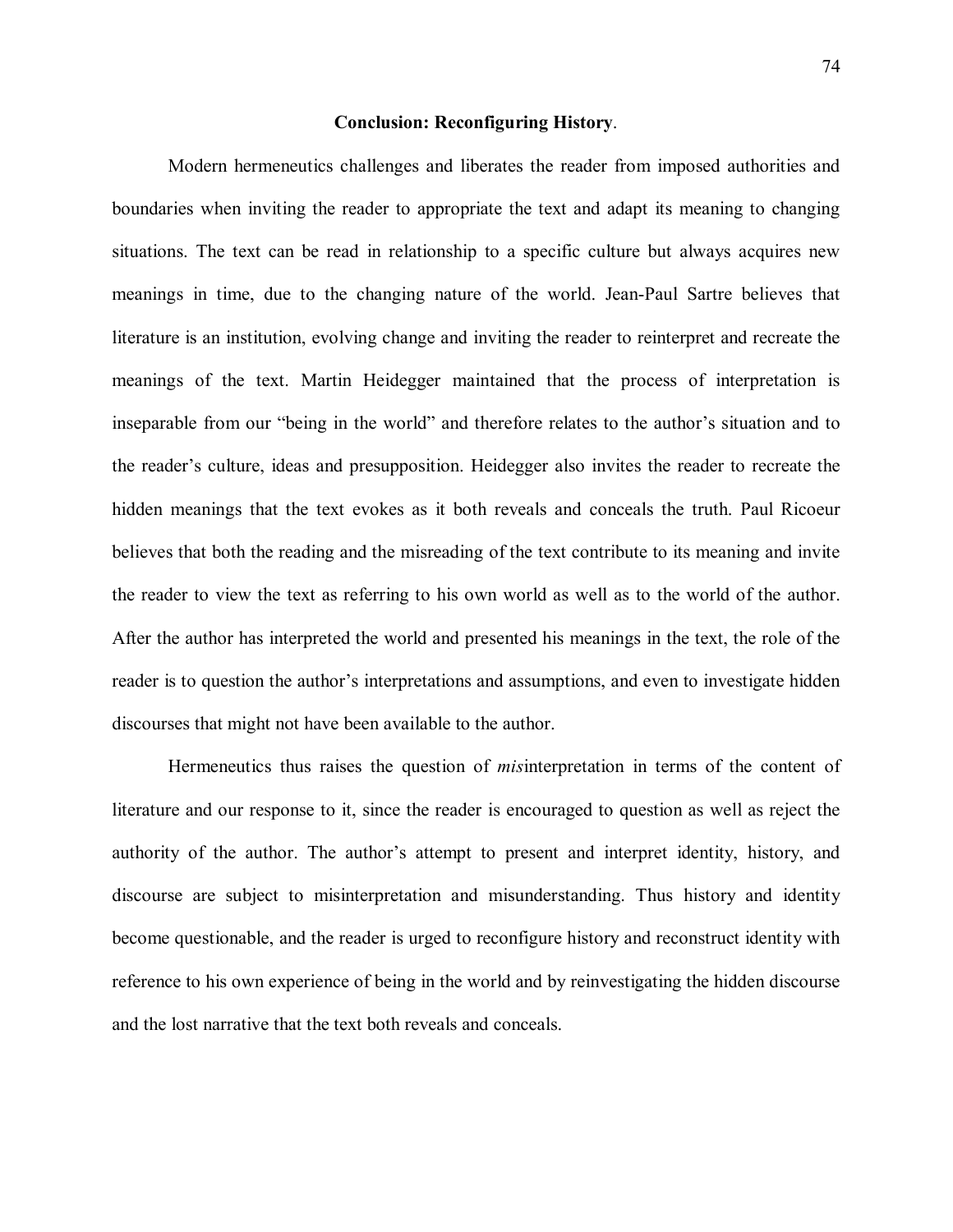In this regard, new narratives have emerged to challenge authoritative discourses and set notions and definitions that have come to us from the past. Changes in morality, awareness, and ideology during the twentieth century opened up new readings of Shakespeare's great play, *The Tempest*, and marked a shift in Caliban's status after he was completely dehumanized during previous centuries. A post-colonial reading of this play, which eventually became standard, strongly appeals to the twentieth-century reader, who began to question the authority and morality of Prospero in robbing Caliban of his native island, enslaving and torturing him. Prospero's narrative was discredited when the reader discovered a new narrative that shifted the reading from Prospero to Caliban. A similar strategy could be employed in Jonathan Swift's *Gulliver's Travels* in order to reconstruct the identity of the Yahoos who are completely dehumanized in Swift's literary masterpiece. The process of dehumanization is evident when Gulliver complies with the Houyhnhnms in their plan to exterminate the Yahoos. Although the Yahoos are completely disempowered in the novel and the reader never gets a chance to hear their voices, the reader is encouraged to inquire into their hidden discourse, which the text illuminates. By seeking evidence from the text, the reader cannot find support for Gulliver's claim that the Yahoos are evil or harmful. On contrary, Gulliver's abhorrence of the Yahoos is confined to his description of what he believes to be ugly and misshapen features, thus proving to the reader that Gulliver's hostility towards them stems from xenophobia and racialism. Similarly, Joseph Conrad's *Heart of Darkness* opens a whole discourse about the Africans and the morality of colonialism and imperialism, and possibly Conrad's view of them as dehumanized in his text. The reader thus gains insight into European discourse on native Africans, which seems to stem from political intentions.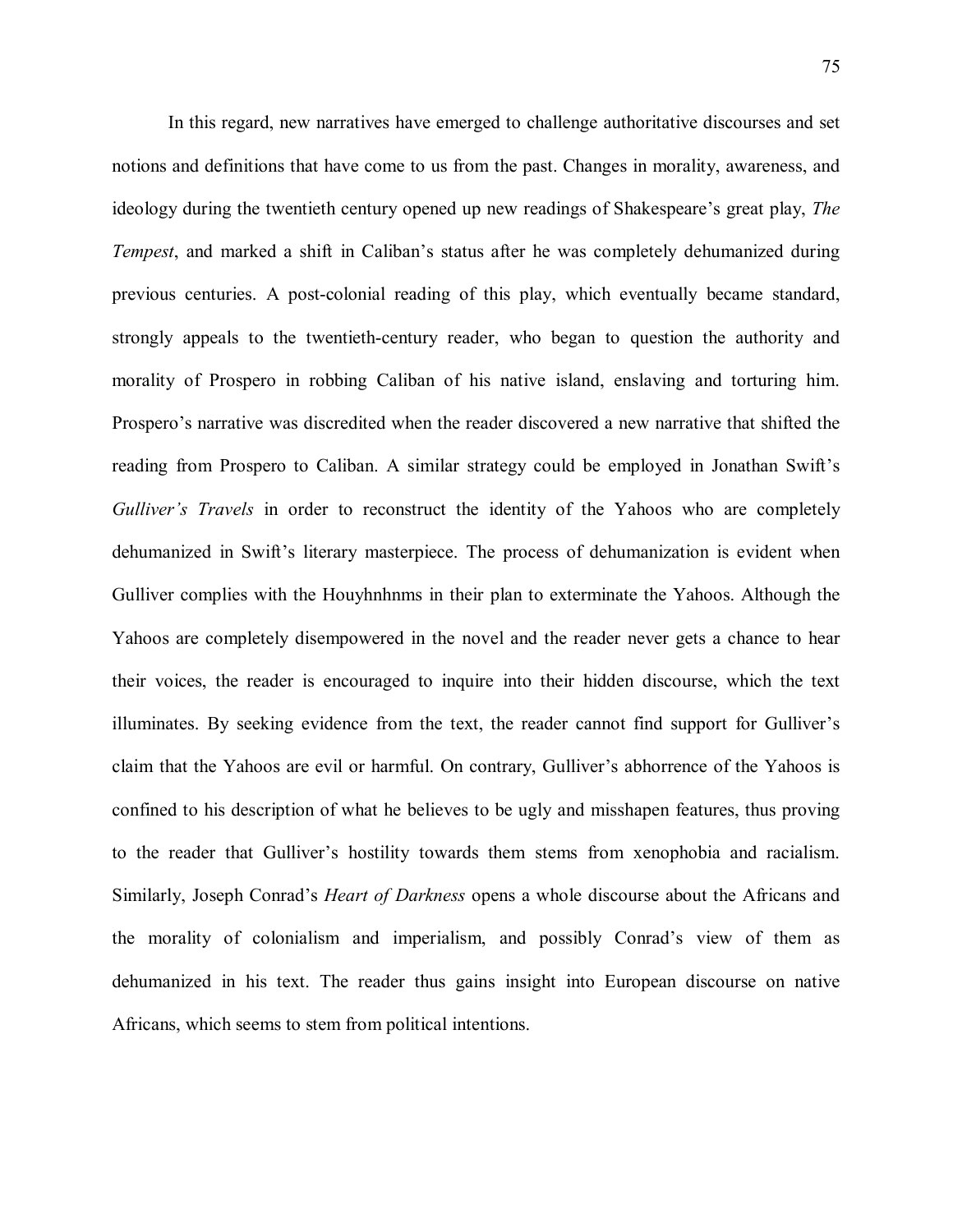Other narratives emerge to reshape the reader's mind, to reconstruct the other's identity, to challenge monolithic discourses and grand narratives. Chinua Achebe, Ama Ata Aidoo, and Mourid Barghouti all were forced to identify themselves with "the dark, faceless, nameless limbs" and were urged to speak up for the marginalization of oppressed peoples (Hoeller 132). In the first three chapters, I discussed the literary narrative from the position of the powerful largely to determine how the reader can liberate himself from the author's prejudices in order to reconstruct the other's identity. In the final chapter, however, I considered the literary narrative from the position of the marginalized other. In his moving contemporary novel, *I Saw Ramallah*, Barghouti restores a lost narrative and manages to reconstruct Palestinian identity by challenging a monolithic discourse. He presents the plight and the predicament of the Palestinians, revising commonly accepted ideas about history and challenging a grand narrative, which is used to justify brutality against the other and to make things look better in the eyes of the world. Literature as well as our knowledge of the world helps us understand contemporary issues like the Palestine question, when the imperialist usually starts by naming a mission civilized and ends up by eliminating those who disagree.

Like the mission that Kurtz falsely idealizes, the Israeli State has used similar propaganda in order to justify the colonization of Palestine. Like Gulliver, who describes the Yahoos as savages and thus justifies mistreating and eliminating them, the Israeli State has managed to identify the Palestinians with inferiority in order to justify brutality against them. Like Prospero, who describes Caliban as evil and daemonic, the Israeli State has perpetuated the myth of Palestinian savagery in order to ignore their legitimate grievances. Thus, the same opposition between savage and civilized recurs throughout modern colonial history. As described by Montaigne, however, the civilized are commonly more savage than those who are called savages.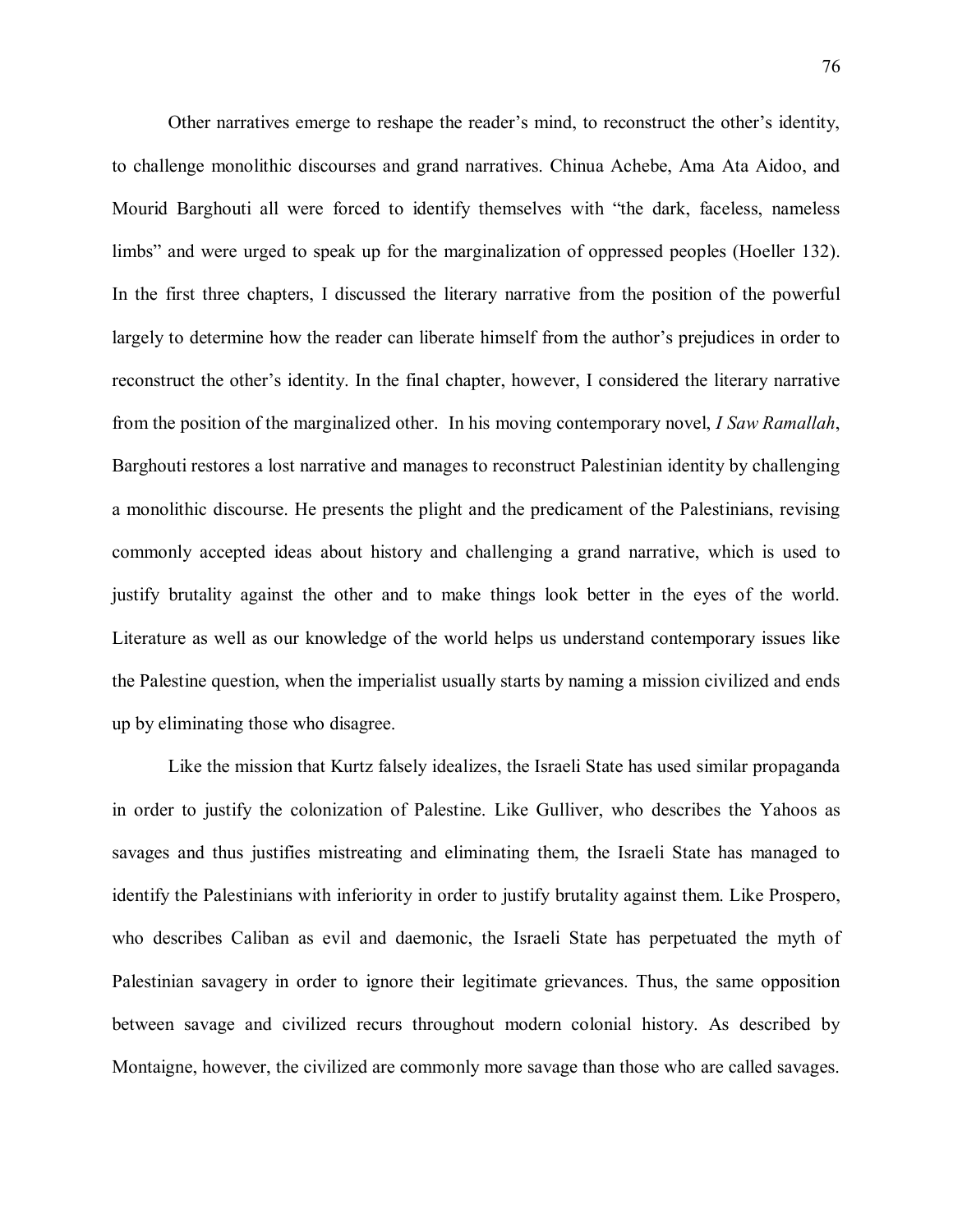Terrorism as described by Joseph Massad and Talal Asad is a discourse that refers to the weak and used to justify terrorism against them. In this regard, Joseph Massad maintains that terrorism is the opposite of what it is said to be. It is condemned only when used by the weak and condoned when used by the stronger and described as anti-terrorism.

This controversial paradox was analyzed by Swift when Gulliver, in trying to distinguish himself from the Yahoos, explains to the Houyhnhnms the technology and art of war. His listeners then claim that he appears more savage than the Yahoos, who are much weaker and unable to compete with him in violence and savagery. Israel's colonization of Palestine is a typical imperial project. It was justified when the Zionists propagated the idea of an empty Palestine inhabited by savages, which rendered their mission a civilizing one. Although the Zionist project had been established before the fascist period, this retrograde logic allowed Palestinian resistance to Israel to be called anti-Semitism and terrorism. Moreover, Israel has managed to turn the world upside down by claiming that Palestine is their native country and that the Palestinians were the original colonists. This is the discourse that they tried to establish by rewriting their history and obliterating the Palestinians as invisible by removing them from time and place.

When discourse proves to be nothing but a question of power, and when the West manages to silence voices and cast peoples invisible in order to assure its domination and supremacy, the reader has a responsibility to empower the voices of the marginalized in order to reinterpret history and thus to create the basis for new narratives. Although marginalized and represented as savage and inarticulate, 'the other' in this case can still be rehumanized if the reader can determine how canonical and more recent texts clearly indicate that the condition of being outside is largely the product of history. In such instances, the reader can also learn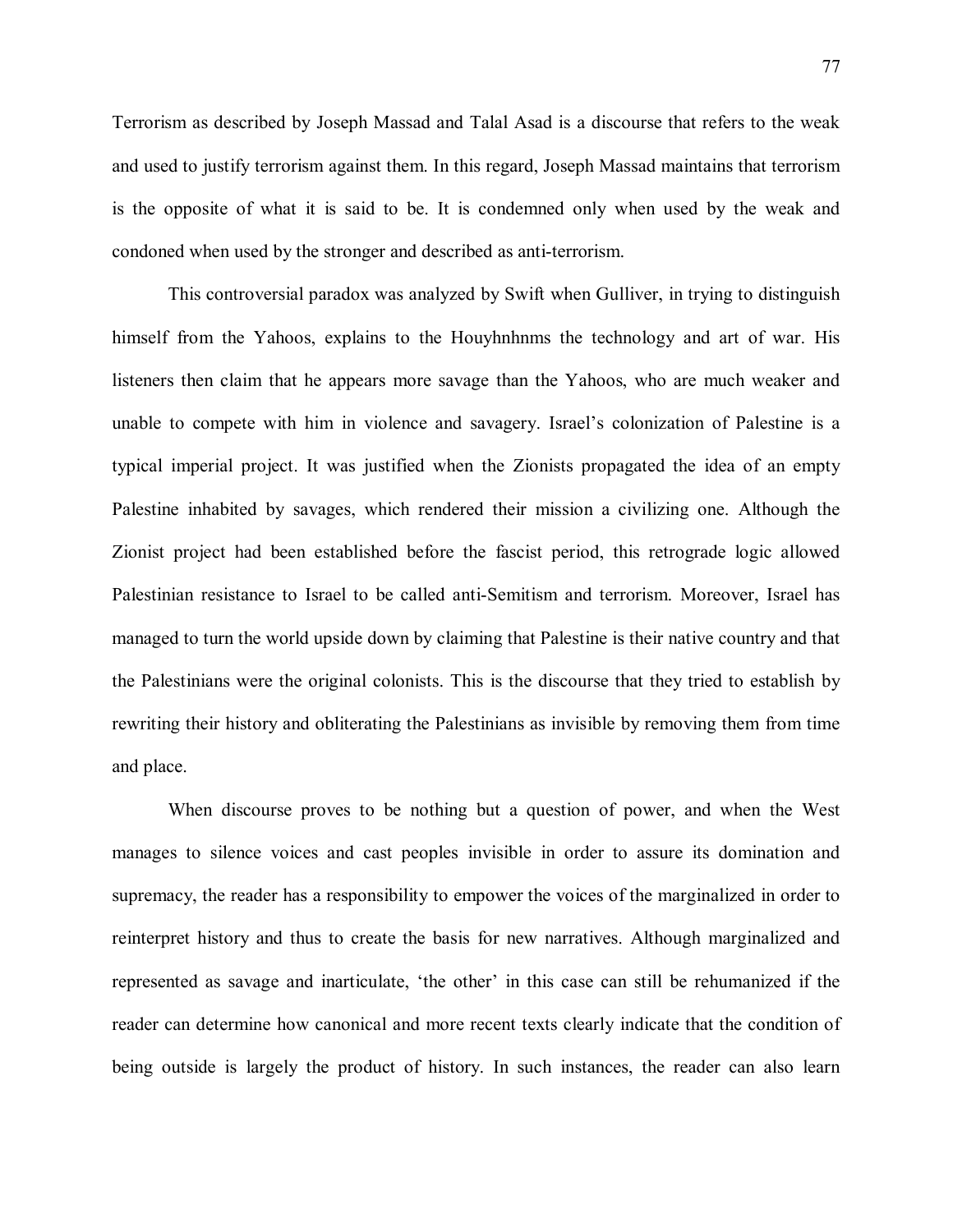important things about who tortures Caliban, who wishes to castrate the Yahoos, and who wishes to exterminate the brutes. New readings of history and identity emerge in time-honored and more recent literary works that challenge the hegemonic discourses that shape our world. In this new hermeneutical situation, new narratives emerge that can begin to counter the grand narrative of colonial hegemony, opening up a possible future in which we continue to strive for justice, freedom and equality.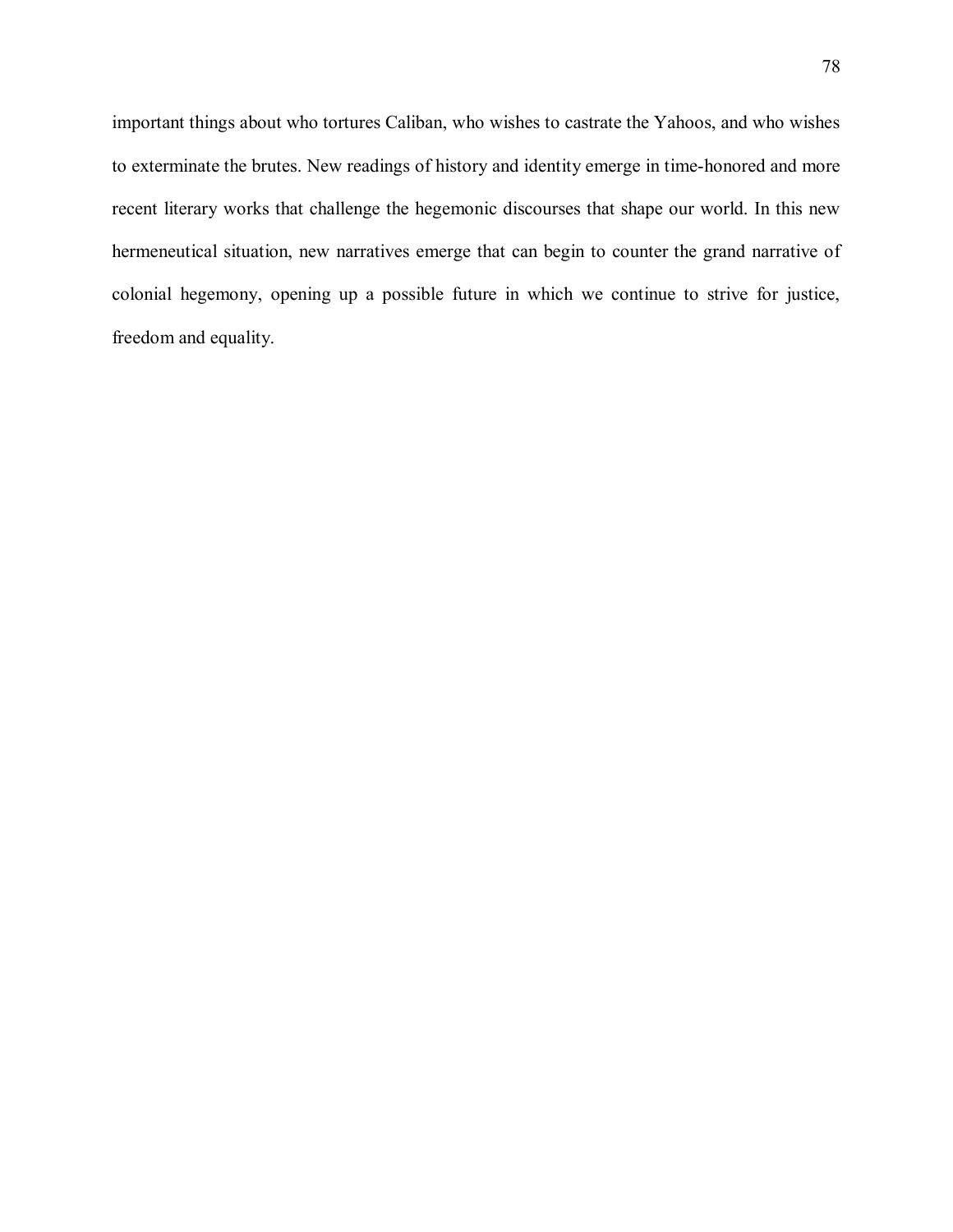## **Bibliography**

## **Primary Sources:**

- Barghouti, Mourid. *I saw Ramallah*. Trans. Ahdaf Soueif. Cairo and New York: AUC Press, 2000.
- Conrad, Joseph. *Heart Of Darkness*. Ed. Paul B. Armstrong*.* New York and London: W. W. Norton and Company, 2006.

Shakespeare, William. *The Tempest*. Ed. Rajinder Paul. New Delhi: Rama Brothers, 2001.

Swift, Jonathan. *The Writings of Jonathan Swift.* Ed. Robert A. Greenberg and William B. Piper. New York and London: W. W. Norton, 2002.

## **Secondary Sources:**

Achebe, Chinua. "An Image of Africa: Racism in Conrad's *Heart of Darkness" Heart of Darkness Norton Critical Edition.* Ed, Armstrong, Paul B. W.W. Norton & Company New York & London, 2006.

Asad, Talal. *On Suicide Bombing*. New York: Columbia University Press, 2007.

- Bentman, Raymond. "Satiric Structure and Tone in the Conclusion of *Gulliver's Travels*" in *Studies in English Literature, 1500-1900*, 11/ 3, *Restoration and Eighteenth Century* (Summer, 1971): 535-548.
- Carnochan, W. B. "The Complexity of Swift: Gulliver's Fourth Voyage" in *Studies Philology* 60/ 1 (Jan., 1963): 23-44.
- Doumani, Beshara B. "Rediscovering Ottoman Palestine: Writing Palestinians into History." *The Israel/Palestine Question.* Ed. Ilan Pappe. London and New York: Routledge, 2007. 11– 31.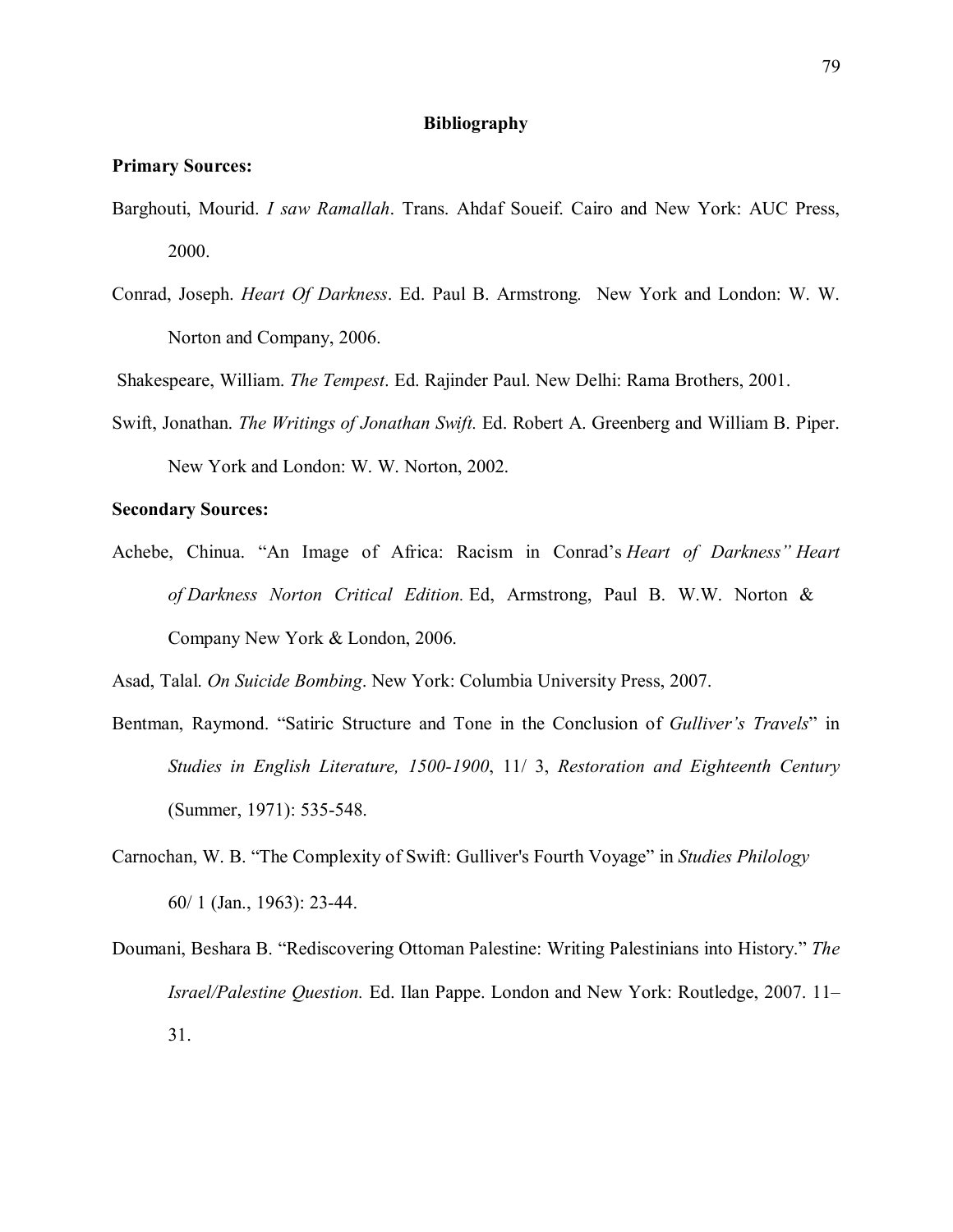- Fabricant, Carole. "Colonial Sublimities and Sublimations: Swift, Burke, and Ireland" in ELH, 72/2, *Essays in Honor of Ronald Paulson* (Summer, 2005): 309-337
- Fuchs, Barbara. "Conquering islands: Contextualizing the Tempest." in *Shakespeare Quarterly* 48/1 (Spring, 1997): 45-62
- Adam, Hochschild. "Meeting Mr. Kurtz.*" Heart of Darkness. Norton Critical Edition.* Ed, Armstrong, Paul B. W.W. Norton & Company New York & London, 2006
- Hawkins, Hunt. "Conrad's Critique of Imperialism in *Heart of Darkness*" in *PMLA* 94/ 2 (Mar., 1979), 286-299.
- Hankins, John E. "Caliban the bestial man" in *PMLA* , 62/ 3 (Sep., 1947): 793-801.
- Heidegger, Martin. *Poetry, Language, and Thought.* Trans. Albert Hofstadter. New York: Perennial Classics, 2001.
- Hoeller, Hildegard. "Ama Ata Aidoo's 'Heart of Darkness'" in *Research in African Literatures* 35/ 1 (Spring, 2004): 130-147.
- Iser, Wolfgang. *The Act of Reading: A Theory of Aesthetic Response*. Baltimore: Johns Hopkins University Press, 1980.
- Langhorst, Rick. "Caliban in America" in *Journal of Spanish Studies: Twentieth Century*, 8/1 (Spring – Fall, 1980): 79-87.
- Lupton, Julia Reinhard. "Creature Caliban**"** in *Shakespeare Quarterly* 51/1 (Spring, 2000): 1- 23.
- Massad, Joseph A. *The Persistence of the Palestine Question.* London and New York: Routledge, 2006.
- Meisel, Perry. "Decentering 'Heart of Darkness'" in *Modern Language Studies* 8/ 3 (Autumn, 1978): 20-28.